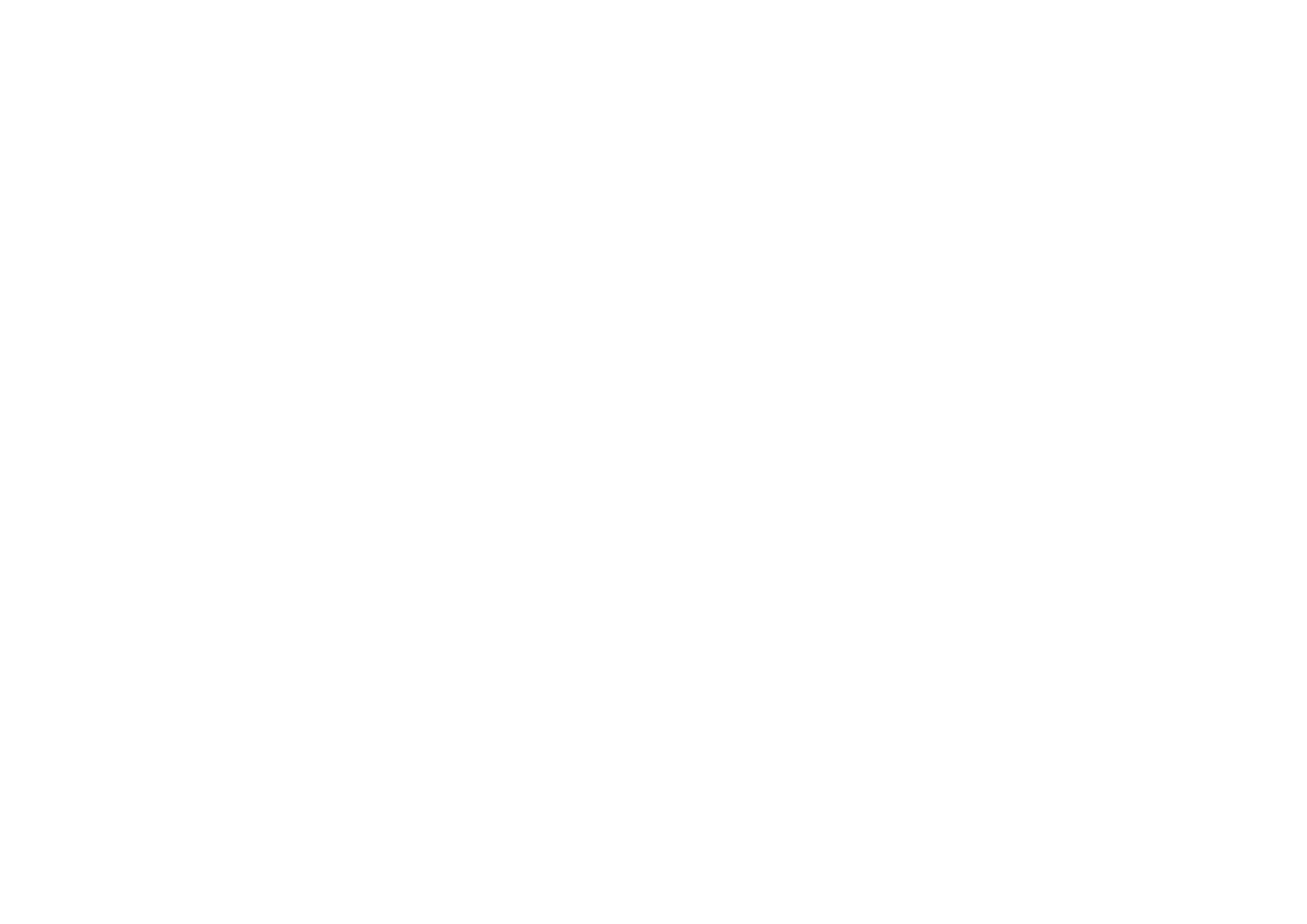#### LARobotics Transactions - 2011

07/01/10 through 06/30/11

| 07/03/11 |                                   |         |                                             |                                                      |                                 |                    |              | Page 1      |
|----------|-----------------------------------|---------|---------------------------------------------|------------------------------------------------------|---------------------------------|--------------------|--------------|-------------|
| Date     | Account                           | Num     | Description                                 | Memo                                                 | Category                        | Tag                | Clr          | Amount      |
|          | 07/06/10 LARobotics Checking      | 100701  | Time Warner Cable                           | SCRRF-Time Warner Cable Scholarships                 | Donation Income                 | Scholarship        | R            | 2,000.00    |
|          | 07/07/10 FLL Invoices             | FLL1001 | Boys & Girls Club Of Carson                 | FLL 2009 Smart Move Field Setup Kit                  | [FLL Tournaments]               | <b>FLLSales</b>    | c            | 225.00      |
|          | 07/18/10 LARobotics Checking      |         | www.1and1.com 877-461-2631 PA               | LARobotics.org WebsiteBuilder Plus 7/5/10-10/5/10    | [FLL Team Management] FLL       |                    | R            | $-29.97$    |
|          | 07/25/10 LARobotics Checking 2109 |         | Boys & Girls Club Of Carson                 | FLL Return 2 Field Setup Kits                        | [FLL Tournaments]               | <b>FLL</b>         | $\mathsf{R}$ | $-150.00$   |
|          | 08/18/10 LARobotics Checking      |         | USPS.com ClickNShip Washington DC           | FLL more consent forms                               | [FLL Tournaments]               | <b>FLL</b>         | R            | $-11.74$    |
|          | 08/19/10 LARobotics Checking      |         | Easy Savings Usps Rebate                    | FLL more consent forms                               | [FLL Tournaments]               | <b>FLL</b>         | R            | 0.59        |
|          | 08/31/10 LARobotics Checking      |         | LEGO Education 620-231-0000 KS              | FLL 24 Body Forward Field Setup Kits                 | [FLL RC Champ Grant]            | <b>FLL</b>         | $\mathsf{R}$ | $-1,813.50$ |
|          | 09/03/10 LARobotics Checking 2110 |         | Manhattan Village                           | FLL 9/3 Community Room for Release Workshop          | [FLL Team Management] FLL       |                    | $\mathsf{R}$ | $-45.00$    |
|          | 09/07/10 LARobotics PayPal        |         | <b>MHS Robotics Boosters</b>                | SCRRF 9/25 Fall Classic Team 1323                    | Registration                    | Classic            | $\mathtt{c}$ | 146.40      |
|          | 09/10/10 LARobotics PayPal        |         | Peter Johnson                               | SCRRF 9/25 Fall Classic Team 294                     | Registration                    | Classic            | c            | 146.40      |
|          | 09/11/10 LARobotics PayPal        |         | Penny S Ross                                | SCRRF 9/25 Fall Classic Team 330                     | Registration                    | Classic            | $\mathtt{c}$ | 146.40      |
|          | 09/16/10 LARobotics PayPal        |         | Janet Price                                 | SCRRF 9/25 Fall Classic Team 973                     | Registration                    | Classic            | $\mathtt{c}$ | 146.40      |
|          | 09/16/10 LARobotics PayPal        |         | Alex Davis                                  | SCRRF 9/25 Fall Classic Team 702                     | Registration                    | Classic            | c            | 146.40      |
|          | 09/17/10 LARobotics Checking      | S       | LEGO Education 620-231-0000 KS              | FLL Team 8888 Hardship Grant                         | [FLL Hardship Grants]           | <b>FLLGrants</b>   | $\mathsf{R}$ | $-297.65$   |
|          |                                   |         |                                             | FLL Team 8888 Hardship Grant Shorfall                | [FLL Team Management] FLLGrants |                    | $\mathsf{R}$ | $-10.41$    |
|          | 09/17/10 LARobotics Checking      | S       | LEGO Education 620-231-0000 KS              | FLL Team 8885 Hardship Grant                         | [FLL Hardship Grants]           | <b>FLLGrants</b>   | $\mathsf{R}$ | $-297.65$   |
|          |                                   |         |                                             | FLL Team 8885 Hardship Grant Shortfall               | [FLL Team Management] FLLGrants |                    | R            | $-10.41$    |
|          | 09/17/10 LARobotics PayPal        |         | Scott Goishi                                | SCRRF 9/25 Fall Classic Team 3296                    | Registration                    | Classic            | $\mathtt{c}$ | 146.40      |
|          | 09/17/10 SCRRF Invoices           | 105     | S Palos Verdes Peninsula High School        | SCRRF 9/25/10 Fall Classic                           | Registration                    | Classic            | c            | 150.00      |
|          | 09/18/10 LARobotics Checking      |         | LEGO Education 620-231-0000 KS              | FLL Team 9003 New Team Support                       | [FLL RC Team Grants]            | FLLTeamNew         | $\mathsf{R}$ | $-308.06$   |
|          | 09/18/10 LARobotics PayPal        |         | Carole Riedinger                            | SCRRF 9/25 Fall Classic Team 2584                    | Registration                    | Classic            | $\mathtt{c}$ | 146.40      |
|          | 09/20/10 LARobotics Checking      |         | LEGO Education 620-231-0000 KS              | FLL Team 10203 New Team Support                      | [FLL RC Team Grants]            | FLLTeamNew         | R            | $-232.50$   |
|          | 09/20/10 LARobotics PayPal        |         | Robert Bornino                              | SCRRF 9/25 Fall Classic Team 1197 partial            | Registration                    | Classic            | $\mathtt{c}$ | 146.40      |
|          | 09/21/10 LARobotics Checking      |         | <b>FIRST</b>                                | FLL 2 Team Hardship grants                           | [FLL Hardship Grants]           | <b>FLLGrantInc</b> | R            | 595.30      |
|          | 09/21/10 SCRRF Invoices           | 106     | S West Covina High School                   | SCRRF 9/25/10 Fall Classic                           | Registration                    | Classic            |              | 150.00      |
|          | 09/22/10 LARobotics Checking      |         | LEGO Education 620-231-0000 KS              | FLL BK EDUCATE NXT                                   | [FLL Team Management] FLL       |                    | R            | $-54.71$    |
|          | 09/24/10 LARobotics Checking      |         | LEGO Education 620-231-0000 KS              | FLL Team 10203 New Team Support                      | [FLL RC Team Grants]            | FLLTeamNew         | $\mathsf{R}$ | $-459.19$   |
|          | 09/24/10 LARobotics Checking      |         | LEGO Education 620-231-0000 KS              | FLL Team 9003 New Team Support                       | [FLL RC Team Grants]            | FLLTeamNew         | R            | $-459.19$   |
|          | 09/24/10 LARobotics Checking      | S       | ProLab Los Angeles CA                       | FLL 2 TWC/SCRRF banners for table skirts             | [FLL TWC Grant]                 | <b>FLL</b>         | $\mathsf{R}$ | $-225.00$   |
|          |                                   |         |                                             | FLL 2 RC/FLL banners for table skirts                | [FLL RC Champ Grant]            | <b>FLL</b>         | $\mathsf{R}$ | $-225.00$   |
|          | 09/24/10 LARobotics PayPal        |         | Robert Bornino                              | SCRRF 9/25 Fall Classic Team 1197 balance            | Registration                    | Classic            | c            | 48.60       |
|          | 09/25/10 LARobotics Checking      |         | U-Haul Ctr Burbank CA                       | SCRRF 9/25 Fall Classic truck to move carpet         | <b>Competition Expense</b>      | Classic            | $\mathsf{R}$ | $-169.58$   |
|          | 09/26/10 LARobotics Checking      |         | U-Haul Ctr Burbank CA                       | SCRRF 9/25 Fall Classic truck to move carpet balance | <b>Competition Expense</b>      | Classic            | $\mathsf{R}$ | $-1.32$     |
|          | 09/28/10 LARobotics Checking DEP  |         | S SCRRF Registration Cash                   | SCRRF 9/25 Fall Classic Team 399                     | Registration                    | Classic            | R            | 150.00      |
|          |                                   |         |                                             | SCRRF 9/25 Fall Classic Team 597                     | Registration                    | Classic            | $\mathsf{R}$ | 200.00      |
|          | 09/28/10 LARobotics Checking DEP  |         | S SCRRF Registration Checks                 | SCRRF 9/25 Fall Classic Team 981                     | Registration                    | Classic            | $\mathsf{R}$ | 150.00      |
|          |                                   |         |                                             | SCRRF 9/25 Fall Classic Team 968                     | Registration                    | Classic            | $\mathsf{R}$ | 150.00      |
|          |                                   |         |                                             | SCRRF 9/25 Fall Classic Team 1622                    | Registration                    | Classic            | $\mathsf{R}$ | 150.00      |
|          |                                   |         |                                             | SCRRF 9/25 Fall Classic Team 3271                    | Registration                    | Classic            | $\mathsf{R}$ | 150.00      |
|          | 09/28/10 LARobotics Checking      | DEP     | Teradata                                    | FLL Donation from Jerry McGlynn                      | [FLL Team Grants]               | <b>FLLGrantInc</b> | R            | 800.00      |
|          | 09/30/10 LARobotics Checking 2111 |         | Deborah Epperson                            | SCRRF 9/25 Fall Classic Transport                    | <b>Competition Expense</b>      | Classic            | $\mathsf{R}$ | $-433.90$   |
|          | 10/04/10 LARobotics PayPal        |         | Steven Gross                                | FLL 12/4 MB QT Team 4214 - NOT APPROVED              | [FLL Tournaments]               | <b>FLL</b>         | C            | 49.70       |
|          | 10/04/10 LARobotics PayPal        |         | Ramona Pal                                  | FLL 12/4 MB QT Team 8163, 8501                       | [FLL Tournaments]               | <b>FLL</b>         | c            | 99.69       |
|          | 10/05/10 LARobotics Checking      |         | LEGO Education 620-231-0000 KS              | FLL Team 9627 New Team Support                       | [FLL RC Team Grants]            | FLLTeamNew         | R            | $-308.06$   |
|          | 10/05/10 LARobotics Checking      |         | LEGO Education 620-231-0000 KS              | FLL Team 7940 2nd Year Team Support                  | [FLL RC Team Grants]            | FLLTeam2nd         | $\mathsf R$  | $-232.50$   |
|          | 10/05/10 LARobotics Checking      |         | LEGO Education 620-231-0000 KS              | FLL Team 9629 New Team Support                       | [FLL RC Team Grants]            | FLLTeamNew         | R            | $-308.06$   |
|          | 10/05/10 FLL Invoices             |         | FLL1002  Girl Scouts of Greater Los Angeles | FLL 12/4 Manhattan Beach QT - Team 2769              | [FLL Tournaments]               | FLL                | c            | 50.00       |
|          |                                   |         |                                             | FLL 12/4 Manhattan Beach QT - Team 2776              | [FLL Tournaments]               | <b>FLL</b>         | $\mathbf c$  | 50.00       |
|          |                                   |         |                                             | FLL 12/4 Manhattan Beach QT - Team 2780              | [FLL Tournaments]               | <b>FLL</b>         | c            | 50.00       |
|          | 10/08/10 LARobotics PayPal        |         | Gloria Halfacre                             | FLL 12/4 MB QT Team 2780                             | [FLL Tournaments]               | FLL                | c            | 49.70       |
|          |                                   |         |                                             |                                                      |                                 |                    |              |             |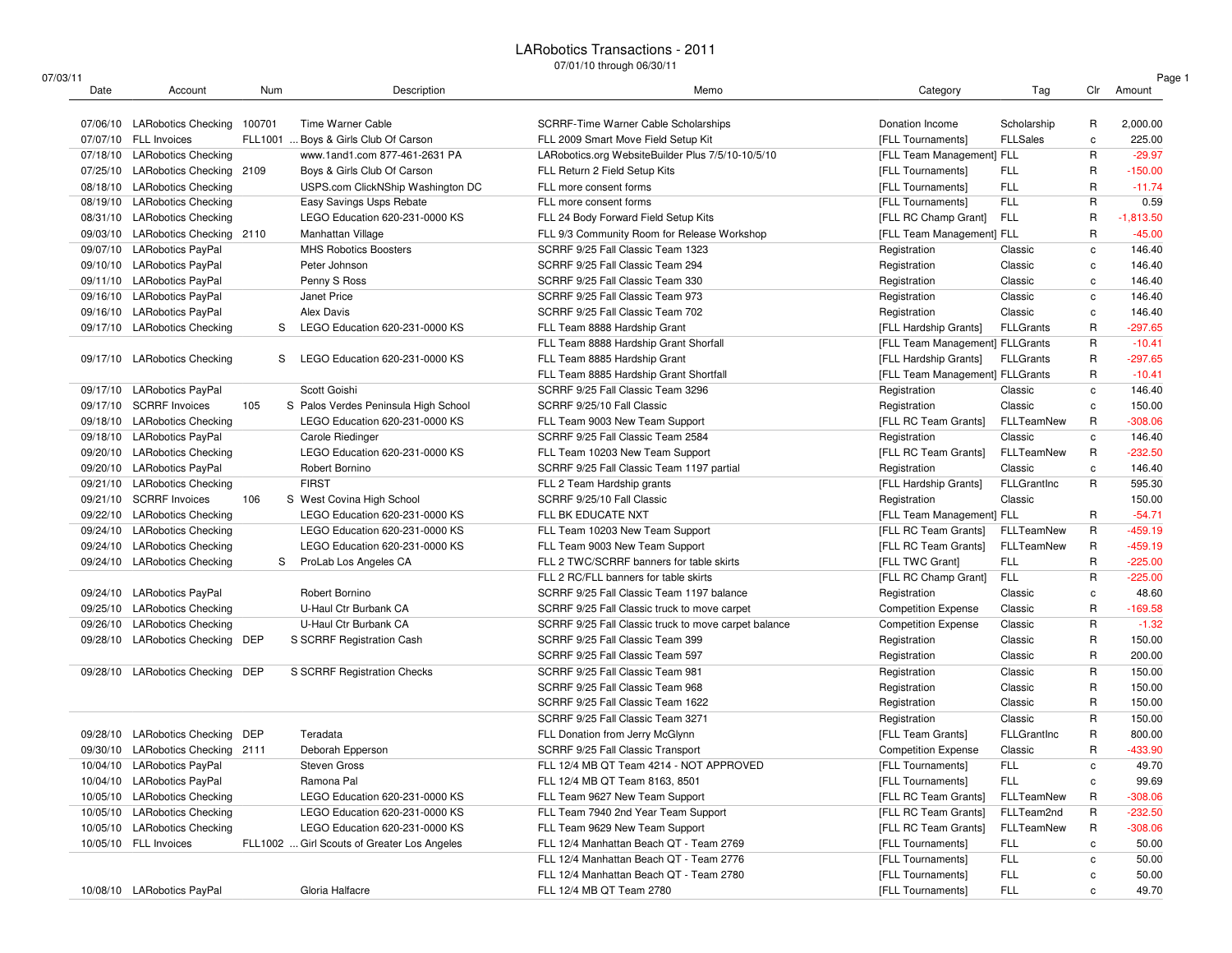#### LARobotics Transactions - 201107/01/10 through 06/30/11

| 07/03/11 |                                                     |            |                                                                         | 0//01/10 through 06/30/11                                        |                            |                  |              | Page 2    |
|----------|-----------------------------------------------------|------------|-------------------------------------------------------------------------|------------------------------------------------------------------|----------------------------|------------------|--------------|-----------|
| Date     | Account                                             | <b>Num</b> | Description                                                             | Memo                                                             | Category                   | Tag              | Clr          | Amount    |
|          | 10/11/10 LARobotics PayPal                          |            | Amandina Andrade                                                        | FLL 12/5 AVTC QT Team 1679                                       | [FLL Lancaster]            | <b>FLL</b>       | $\mathbf c$  | 49.99     |
|          | 10/15/10 LARobotics PayPal                          |            | <b>Robert Wheeler</b>                                                   | FLL 12/4 MB QT Team 5564                                         | [FLL Tournaments]          | <b>FLL</b>       | c            | 49.99     |
|          | 10/16/10 LARobotics PayPal                          |            | Chris Miko                                                              | FLL 12/4 MB QT Team 8339                                         | [FLL Tournaments]          | <b>FLL</b>       | C            | 49.99     |
|          | 10/18/10 LARobotics Checking                        |            | www.1and1.com 877-461-2631 PA                                           | LARobotics.org WebsiteBuilder Plus 10/5/10-01/5/11               | [FLL Team Management] FLL  |                  | R            | $-29.97$  |
|          | 10/19/10 LARobotics Checking 2113                   |            | S FRC Team 980 Thunderbots                                              | SCRRF 9/25 Fall Classic - 9/20 Film Tools - Tape                 | Field                      | Classic          | R            | $-40.39$  |
|          |                                                     |            |                                                                         | SCRRF 9/25 Fall Classic - 9/22 McMaster - Lexan for targets      | Field                      | Classic          | R            | $-141.20$ |
|          |                                                     |            |                                                                         | SCRRF 9/25 Fall Classic - 9/24 McMaster - Cable ties             | Field                      | Classic          | R            | $-28.91$  |
|          |                                                     |            |                                                                         | SCRRF 9/25 Fall Classic - 9/27 Inky Doodle - Vinyl Vision Target | Field                      | Classic          | R            | $-197.55$ |
|          |                                                     |            |                                                                         | SCRRF 9/25 Fall Classic - 9/27 Film Tools - Tape, Misc           | Field                      | Classic          | R            | $-150.74$ |
|          |                                                     |            |                                                                         | SCRRF 9/25 Fall Classic - 10/14 1Source Intl - Conf calls        | <b>Competition Expense</b> | Classic          | R            | $-38.22$  |
|          |                                                     |            |                                                                         | SCRRF 9/25 Fall Classic - 10/15 Burbank USD - Facility Use       | <b>Competition Expense</b> | Classic          | R            | $-357.00$ |
|          | 10/19/10 LARobotics Checking 2112                   |            | Shohrat Geldiyev                                                        | FLL 8/29 EdVantExpo travel expense reimbursement                 | [FLL Team Management] FLL  |                  | R            | $-53.00$  |
|          | 10/19/10 LARobotics Checking                        | S          | David E. Brinza                                                         | SCRRF 9/25 Fall Classic Donation of Trophies and Socker Balls    | Donation Income            | Classic          | R            | 369.40    |
|          |                                                     |            |                                                                         | SCRRF 9/25 Fall Classic -9/15 AD Trophy - Trophies               | <b>Competition Expense</b> | Classic          | R            | $-198.60$ |
|          |                                                     |            |                                                                         | SCRRF 9/25 Fall Classic - 9/18 DTI Soccer - Soccer Balls         | <b>Competition Expense</b> | Classic          | R            | $-170.80$ |
|          | 10/20/10 LARobotics Checking                        | 101015     | Ahmet I Erol                                                            | FLL 12/5 AVTC QT Team 8323                                       | [FLL Lancaster]            | <b>FLL</b>       | R            | 50.00     |
|          | 10/20/10 LARobotics Checking                        | 101007     | Veritas Academy                                                         | FLL 12/4 MB QT Team 3736                                         | [FLL Tournaments]          | <b>FLL</b>       | R            | 50.00     |
|          | 10/20/10 LARobotics Checking                        | 101007     | Jefferson Middle School                                                 | FLL 12/4 MB QT Teams 2580, 8815                                  | [FLL Tournaments]          | <b>FLL</b>       | R            | 100.00    |
|          | 10/20/10 LARobotics Checking                        | 101009     | Rev. Laura Greig Krauss                                                 | FLL 12/4 MB QT Team 7961                                         | [FLL Tournaments]          | <b>FLL</b>       | $\sf R$      | 50.00     |
|          | 10/20/10 LARobotics Checking                        | 101006     | Julie A Kliszewski                                                      | FLL 12/4 MB QT Team 8440                                         | [FLL Tournaments]          | <b>FLL</b>       | $\mathsf R$  | 50.00     |
|          | 10/20/10 LARobotics Checking 2114                   |            | Manhattan Beach Unified School District                                 | FLL 12/3-4 MB QT MBMS Custodian                                  | [FLL Tournaments]          | <b>FLL</b>       | R            | $-400.00$ |
|          | 10/20/10 LARobotics PayPal                          |            | Trish Channan                                                           | FLL 12/5 AVTC QT Team 2898                                       | [FLL Lancaster]            | <b>FLL</b>       | $\mathbf c$  | 50.00     |
|          | 10/21/10 LARobotics PayPal                          |            | <b>Brandon Labrie</b>                                                   | FLL 12/5 AVTC QT Team 9782                                       | [FLL Lancaster]            | <b>FLL</b>       | c            | 50.00     |
|          | 10/25/10 LARobotics PayPal                          |            | Steve Zimmerman                                                         | FLL 12/5 AVTC QT Teams 1694,2102,2103,4739,4740                  | [FLL Lancaster]            | <b>FLL</b>       | C            | 251.19    |
|          | 10/25/10 LARobotics PayPal                          |            | Michelle Bianco                                                         | FLL 12/5 AVTC QT Team 6707                                       | [FLL Lancaster]            | <b>FLL</b>       | $\mathbf c$  | 50.00     |
|          | 10/27/10 LARobotics PayPal                          |            | Mary Whelan                                                             | FLL 12/5 AVTC QT Teams                                           | [FLL Lancaster]            | <b>FLL</b>       | c            | 100.30    |
|          | 10/29/10 LARobotics Checking                        | 101021     | Eastside Union School District                                          | FLL 12/5 AVTC QT Team 4233                                       | [FLL Lancaster]            | <b>FLL</b>       | R            | 50.00     |
|          | 10/29/10 LARobotics Checking                        | 101018     | Sacred Heart School                                                     | FLL 12/5 AVTC QT Team 2042                                       | [FLL Lancaster]            | <b>FLL</b>       | R            | 50.00     |
|          | 10/29/10 LARobotics Checking                        |            | U-Haul of Gardena CA                                                    | FLL 10/30 Lancaster & 10/31 Thousand Oaks                        | [FLL TWC Grant]            | <b>FLL</b>       | R            | $-198.23$ |
|          | 10/29/10 LARobotics Checking                        |            | LEGO Education 620-231-0000 KS                                          | FLL Team 10203 New Team Support FSK                              | [FLL RC Team Grants]       | FLLTeamNew       | R            | $-75.56$  |
|          | 10/29/10 LARobotics Checking                        | 101022     | Girl Scouts of Greater Los Angeles                                      | FLL 12/5 AVTC QT Teams 2771, 2773, 2774, 2778                    | [FLL Lancaster]            | <b>FLL</b>       | $\sf R$      | 200.00    |
|          | 10/31/10 LARobotics Checking                        |            | ARCO Hawthorne CA                                                       | FLL 10/31 Thousand Oaks Gas for rental truck                     | [FLL TWC Grant]            | <b>FLL</b>       | $\mathsf R$  | $-83.09$  |
|          | 11/01/10 LARobotics Checking                        |            | U-Haul of Gardena CA                                                    | FLL 10/30 Lancaster & 10/31 Thousand Oaks                        | [FLL TWC Grant]            | <b>FLL</b>       | R            | $-49.17$  |
|          | 11/01/10 LARobotics PayPal                          |            | Gloria Halfacre                                                         | FLL 12/4 MB QT Duplicate Payment Refund                          | [FLL Tournaments]          | <b>FLL</b>       | $\mathbf c$  | $-49.70$  |
| 11/03/10 | <b>LARobotics Checking</b>                          | 101101     | Rolling HIIIs Preparatory School                                        | FLL 12/4 MB QT Teams 8442 & 8643                                 | [FLL Tournaments]          | <b>FLL</b>       | $\mathsf{R}$ | 100.00    |
|          | 11/03/10 LARobotics Checking                        | 101028     | Time Warner Cable                                                       | FLL Time Warner Cable LARFLL Championshiip Tournament            | [FLL TWC Grant]            | FLLGrantInc      | R            | 2,500.00  |
|          | 11/05/10 LARobotics Checking                        |            | U-Haul of Gardena CA                                                    | FLL 11/6 Mar Vista & 11/7 Somis Deposit                          | [FLL TWC Grant]            | <b>FLL</b>       | $\mathsf R$  | $-141.16$ |
| 11/06/10 | SCRRF Accounts Re Receivable Innovation First, Inc. |            |                                                                         | SCRRF11/6 Fall Workshop reg 1@\$75 less 3% Team 2584/20 Reseda.  | Registration               | Workshops        |              | 72.75     |
|          |                                                     |            | 11/06/10 SCRRF Accounts Re Receivable Hope Chapel Academy Robotics Team | SCRRF 11/6 Fall Workshop Registration Team 330                   | Registration               | Workshops        |              | 75.00     |
|          |                                                     |            | 11/06/10 SCRRF Accounts Re Receivable Frazier Mountain Snowbotics       | SCRRF 11/6 Fall Workshop Registration Team 981                   | Registration               | Workshops        |              | 100.00    |
| 11/08/10 | <b>LARobotics Checking</b>                          |            | Costco Gas Hawthorne CA                                                 | FLL 11/6 Mar Vista & 11/7 Somis Gas for rental truck             | [FLL TWC Grant]            | <b>FLL</b>       | R            | $-71.92$  |
|          | 11/08/10 LARobotics Checking                        |            | U-Haul of Gardena CA                                                    | FLL 11/6 Mar Vista & 11/7 Somis Balance                          | [FLL TWC Grant]            | <b>FLL</b>       | R            | $-133.27$ |
|          | 11/11/10 LARobotics Checking                        | S          | David K's T-shirt Pr 310                                                | FLL 72 White Event Staff T-shirts deposit                        | [FLL RC Champ Grant]       | <b>FLL</b>       | R            | $-332.00$ |
|          |                                                     |            |                                                                         | FLL 48 Blue Judge T-Shirts deposit                               | [FLL Tournaments]          | FLL              | R            | $-327.59$ |
|          | 11/12/10 LARobotics Checking 101109                 |            | El Segundo Unified                                                      | FLL 12/5 AVTC QT Teams 6642 & 6645                               | [FLL Lancaster]            | <b>FLL</b>       | R            | 100.00    |
|          | 11/12/10 LARobotics Checking                        | 101106     | James P Vitous                                                          | FLL 2 2009 Field Setup Kits                                      | [FLL Tournaments]          | FLL              | $\mathsf R$  | 150.00    |
|          | 11/12/10 LARobotics Checking 101121                 |            | Tracy W Tegtmeier                                                       | FLL 12/4 MB QT Team 1408                                         | [FLL Tournaments]          | FLL              | R            | 50.00     |
|          | 11/13/10 LARobotics Checking                        |            | U-Haul of Gardena CA                                                    | FLL 11/14 Canoga Park Deposit                                    | [FLL TWC Grant]            | <b>FLL</b>       | R            | $-108.54$ |
|          | 11/15/10 LARobotics Checking                        |            | The Home Depot Hawthorne CA                                             | FLL Plywood and paint for 4 field tables                         | [FLL RC Champ Grant]       | <b>FLLFields</b> | R            | $-157.77$ |
| 11/15/10 | <b>LARobotics Checking</b>                          |            | ARCO Hawthorne CA                                                       | FLL 11/14 Canoga Park Fuel for rental truck                      | [FLL TWC Grant]            | FLL              | R            | $-38.98$  |
|          | 11/15/10 LARobotics Checking 2115                   |            | Franchise Tax Board                                                     | LARobotics 2009 Form 199 Filing Fee                              | [FLL Team Management] FLL  |                  | R            | $-10.00$  |
|          |                                                     |            |                                                                         |                                                                  |                            |                  |              |           |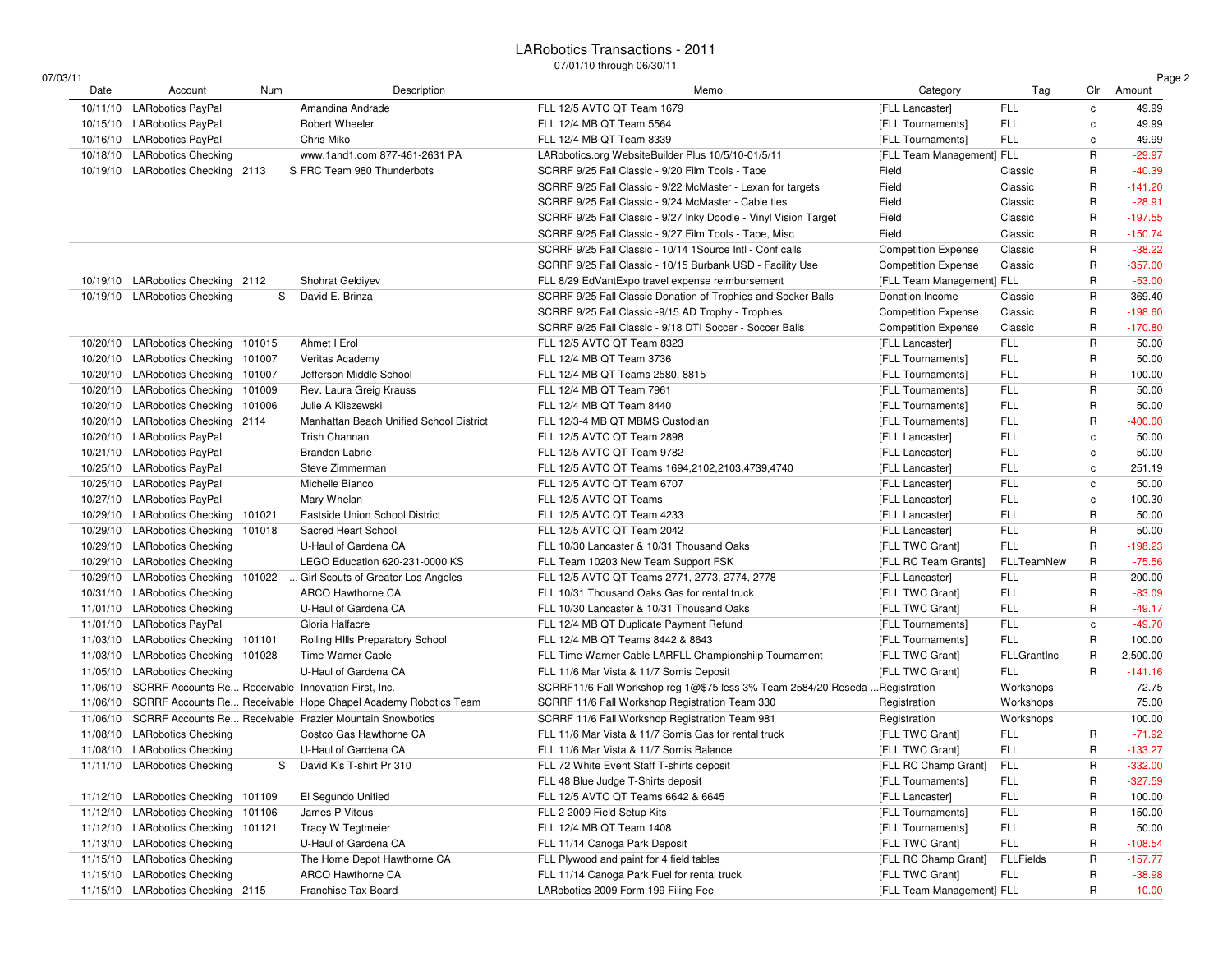#### LARobotics Transactions - 201107/01/10 through 06/30/11

07/0

| 03/11    |                                   |     |   |                                                  |                                                                  |                              |                |             | Page 3      |
|----------|-----------------------------------|-----|---|--------------------------------------------------|------------------------------------------------------------------|------------------------------|----------------|-------------|-------------|
| Date     | Account                           | Num |   | Description                                      | Memo                                                             | Category                     | Tag            | Clr         | Amount      |
| 11/15/10 | LARobotics Checking 2116          |     |   | Department of Justice                            | <b>LARobotics Form CT-1</b>                                      | [FLL Team Management] FLL    |                | R           | $-25.00$    |
| 11/15/10 | LARobotics Checking 2118          |     |   | Attorney General's Registry of Charitable Trusts | LARobotics 2009 Form RRF-1                                       | [FLL Team Management] FLL    |                | R           | $-25.00$    |
|          | 11/15/10 LARobotics Checking 2117 |     |   | S FRC Team 980 Thunderbots                       | SCRRF 9/25 Fall Classic insurance                                | <b>Competition Expense</b>   | Classic        | R           | $-90.00$    |
|          |                                   |     |   |                                                  | SCRRF 9/25 Fall Classic food                                     | <b>Competition Expense</b>   | Classic        | R           | $-156.68$   |
|          | 11/15/10 LARobotics Checking      |     |   | U-Haul of Gardena CA                             | FLL 11/14 Canoga Park Balance                                    | [FLL TWC Grant]              | FLL            | R           | $-20.91$    |
|          | 11/17/10 LARobotics Checking      |     | S | Crown Trophy #18 603-645                         | FLL 12/4 MB QT Trophies & Ribbions                               | [FLL Tournaments]            | <b>FLL</b>     | R           | $-230.99$   |
|          |                                   |     |   |                                                  | FLL 12/5 AVTC QT Trophies & Ribbons                              | [FLL Lancaster]              | <b>FLL</b>     | R           | $-230.99$   |
|          | 11/18/10 LARobotics Checking 2121 |     |   | S Nancy McIntyre                                 | SCRRF 11/6 Fall Workshop Lunch - Wood Ranch BBQ                  | Food                         | Workshops      | R           | $-279.00$   |
|          |                                   |     |   |                                                  | SCRRF 11/6 Fall Workshop Breakfast - Pavilions                   | Food                         | Workshops      | R           | $-28.10$    |
|          |                                   |     |   |                                                  | SCRRF 11/6 Fall Workshop CSUN Parking                            | Reimbursement                | Workshops      | $\mathsf R$ | $-6.00$     |
|          | 11/18/10 LARobotics Checking      |     |   | www.1and1.com 877-461-2631 PA                    | LARobotics.org                                                   | [FLL Team Management] FLL    |                | R           | $-29.94$    |
|          | 11/18/10 LARobotics Checking 2119 |     |   | LCHS - La Canada Engineering Club                | FLL Team 6707 registration refund                                | [FLL Tournaments]            | <b>FLL</b>     | R           | $-50.00$    |
|          | 11/18/10 LARobotics Checking 2120 |     |   | Placentia Jur High ASB                           | FLL Teams 9860 & 9205 registration transfer                      | [FLL Tournaments]            | <b>FLL</b>     | R           | $-100.00$   |
|          | 11/19/10 LARobotics Checking DEP  |     |   | S SCRRF Registration Checks                      | SCRRF 11/6 Fall Workshop Team 1148 Harvard Westlake              | Registration                 | Workshops      | R           | 75.00       |
|          |                                   |     |   |                                                  | SCRRF 11/6 Fall Workshop Team 1138 Chaminade                     | Registration                 | Workshops      | R           | 75.00       |
|          |                                   |     |   |                                                  | SCRRF 11/6 Fall Workshop Orcult Academy                          | Registration                 | Workshops      | R           | 75.00       |
|          |                                   |     |   |                                                  | SCRRF 11/6 Fall Workshop Team 867 Arcadia HS                     | Registration                 | Workshops      | R           | 100.00      |
|          |                                   |     |   |                                                  | SCRRF 11/6 Fall Workshop Canoga Park HS                          | Registration                 | Workshops      | R           | 75.00       |
|          |                                   |     |   |                                                  | SCRRF 11/6 Fall Workshop Team 1160 San Marino HS                 | Registration                 | Workshops      | R           | 75.00       |
|          |                                   |     |   |                                                  | SCRRF 11/6 Fall Workshop Team 848 Rolling Hills Prep             | Registration                 | Workshops      | R           | 75.00       |
|          |                                   |     |   |                                                  | SCRRF 11/6 Fall Workshop Team Don Bosco Tech                     | Registration                 | Workshops      | R           | 75.00       |
|          |                                   |     |   |                                                  | SCRRF 11/6 Fall Workshop Team Monrovia HS                        | Registration                 | Workshops      | R           | 75.00       |
|          |                                   |     |   |                                                  | SCRRF 11/6 Fall Workshop Team Serviite HS                        | Registration                 | Workshops      | R           | 75.00       |
|          |                                   |     |   |                                                  | SCRRF 11/6 Fall Workshop Team 1197 Torrance HS                   | Registration                 | Workshops      | R           | 75.00       |
|          |                                   |     |   |                                                  | SCRRF 11/6 Fall Workshop Team 597 Foshay Robotics                | Registration                 | Workshops      | R           | 100.00      |
|          | 11/19/10 LARobotics Checking      |     |   | U-Haul of Gardena CA                             | FLL 11/20 FLL Camarillo & 11/21 La Canada                        | [FLL TWC Grant]              | <b>FLL</b>     | R           | $-141.16$   |
|          | 11/19/10 LARobotics Checking      |     |   | ARCO Hawthorne CA                                | FLL 11/20 Camarillo & 11/21 La Canada                            | [FLL TWC Grant]              | <b>FLL</b>     | R           | $-60.47$    |
|          | 11/22/10 LARobotics Checking      |     |   | ARCO Hawthorne CA                                | FLL 11/20 Camarillo & 11/21 La Canada                            | [FLL TWC Grant]              | FLL            | R           | $-31.08$    |
|          | 11/22/10 LARobotics Checking      |     | S | U-Haul of Gardena CA                             | FLL 11/20 Camarillo & 11/21 La Canada                            | [FLL TWC Grant]              | <b>FLL</b>     | R           | $-135.00$   |
|          |                                   |     |   |                                                  | FLL Poly Red Tape                                                | [FLL TWC Grant]              | <b>FLL</b>     | R           | $-5.43$     |
| 11/23/10 | <b>LARobotics Checking</b>        |     | S | David Ks T-shirt Printing                        | FLL 12/5 AVTC QT 6 blue Judge T-shirts                           | [FLL Lancaster]              | <b>FLL</b>     | R           | $-81.75$    |
|          |                                   |     |   |                                                  | FLL 48-6 blue Judge T-shirts balance                             | [FLL RC Champ Grant]         | <b>FLL</b>     | R           | $-244.64$   |
|          | 11/23/10 LARobotics Checking      |     |   |                                                  | FLL 8 White Event Staff T-shirts                                 | [FLL Lancaster]              | <b>FLL</b>     | R           | $-73.91$    |
|          |                                   |     |   | S David Ks T-shirt Printing                      | FLL 72-8 White Event Staff T-shirts balance                      | [FLL RC Champ Grant]         | <b>FLL</b>     | R           | $-259.28$   |
|          |                                   |     |   |                                                  | FTC 8/23/09 Radisson Hotel Manchester - Partner Conference       |                              | <b>FTCPrev</b> | R           | $-226.72$   |
|          | 11/24/10 LARobotics Checking 2123 |     |   | S Suparna Mukherjee                              | FTC 8/20/09 Continental Air LAX-MHT - Partner Conference         | [FTC RC Champ Grant]         | <b>FTCPrev</b> | R           | $-517.39$   |
|          |                                   |     |   |                                                  |                                                                  | [FTC RC Champ Grant]         |                | R           |             |
|          |                                   |     |   |                                                  | FTC 9/7/09 Find Tape.com - field tape, velcro                    | [FTC RC Champ Grant] FTCPrev |                | R           | $-68.80$    |
|          |                                   |     |   |                                                  | FTC 9/3/09 Stee-Rike 3 - field wiffleballs                       | [FTC RC Champ Grant]         | <b>FTCPrev</b> |             | $-99.90$    |
|          |                                   |     |   |                                                  | FTC 11/30/09 Imagination Project - 38 SoftTiles & 2 Carry Cases  | [FTC RC Champ Grant]         | <b>FTCPrev</b> | R           | $-303.36$   |
|          |                                   |     |   |                                                  | FTC 9/12/09 Walmart - bins, cooler                               | [FTC RC Champ Grant] FTCPrev |                | $\mathsf R$ | $-76.36$    |
|          |                                   |     |   |                                                  | FTC 12/11/09 Best Buy - flash drives, CDs                        | [FTC RC Champ Grant]         | <b>FTCPrev</b> | R           | $-80.05$    |
|          |                                   |     |   |                                                  | FTC 12/11/09 Trader Joe's - snacks                               | [FTC RC Champ Grant]         | <b>FTCPrev</b> | R           | $-7.50$     |
|          |                                   |     |   |                                                  | FTC 12/11/09 CVS - flag materials                                | [FTC RC Champ Grant] FTCPrev |                | R           | $-12.85$    |
|          |                                   |     |   |                                                  | FTC 11/23/09 Crown Trophy 18 - Trophies Pins & Medals            | [FTC RC Champ Grant] FTCPrev |                | R           | $-1,347.20$ |
|          |                                   |     |   |                                                  | FTC 12/11/09 99c Only - cups                                     | [FTC RC Champ Grant] FTCPrev |                | R           | $-2.19$     |
|          |                                   |     |   |                                                  | FTC 9/10/10 Comtel Pro Media - gaffers tape                      | [FTC RC Champ Grant] FTC     |                | R           | $-61.46$    |
|          | 11/24/10 LARobotics Checking 2124 |     |   | S Ric Wilson                                     | FTC 2010 field - 9/10 Lowes - lumber and hardware                | [FTC RC Champ Grant] FTC     |                | R           | $-297.20$   |
|          |                                   |     |   |                                                  | FTC 2010 field - 9/10 Orchard Supply Hdw - lexan and paint       | [FTC RC Champ Grant] FTC     |                | R           | $-26.82$    |
|          |                                   |     |   |                                                  | FTC 2010 field - excess reimbursement due to transposition error | [FTC RC Champ Grant] FTC     |                | $\mathsf R$ | $-18.00$    |
|          | 11/24/10 LARobotics Checking 2122 |     |   | S David Ks T-shirt Printing                      | FLL Judge Shirts Sponsor reprinting                              | [FLL RC Champ Grant] FLL     |                | R           | $-118.86$   |
|          |                                   |     |   |                                                  | FLL Judge Shirts Championship                                    | [FLL RC Champ Grant] FLL     |                | R           | $-782.21$   |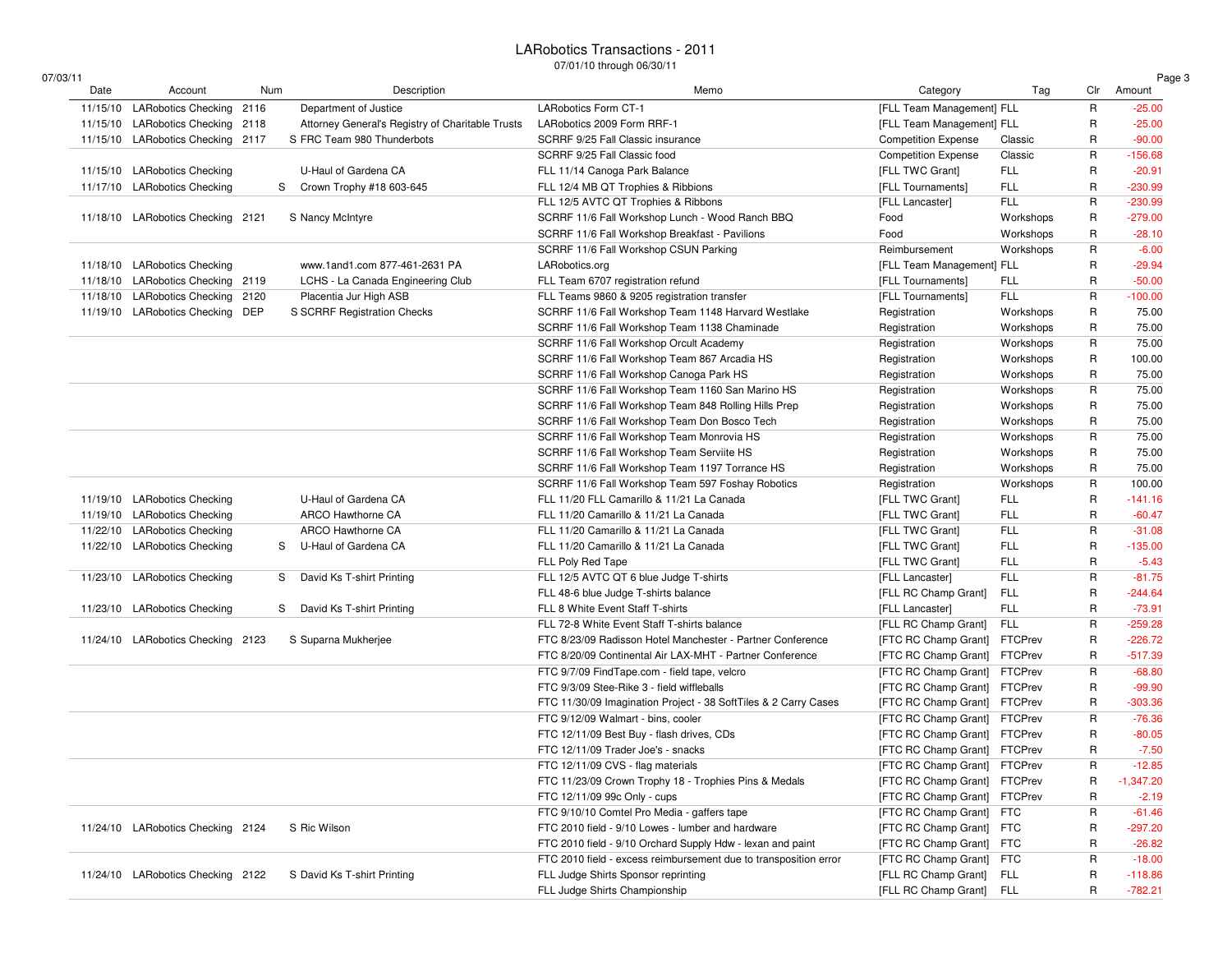#### LARobotics Transactions - 2011

07/01/10 through 06/30/11

| Date                       | Account<br>11/24/10 LARobotics Checking 2125                           | Num | Description                                                       | Memo                                                                | Category                  | Tag              | Clr          | Amount      |
|----------------------------|------------------------------------------------------------------------|-----|-------------------------------------------------------------------|---------------------------------------------------------------------|---------------------------|------------------|--------------|-------------|
|                            |                                                                        |     | S Sam Blanchard                                                   | FTC 9/25 Far West Plywood - field plywood                           | [FTC RC Champ Grant] FTC  |                  | $\mathsf{R}$ | -109.35     |
|                            |                                                                        |     |                                                                   | FTC 9/25 K&J Magnetics - field magnets                              | [FTC RC Champ Grant]      | FTC              | R            | $-20.41$    |
|                            |                                                                        |     |                                                                   | FTC 9/26 Lowes - field hardware                                     | [FTC RC Champ Grant] FTC  |                  | R            | $-75.05$    |
|                            |                                                                        |     |                                                                   | FTC 9/26 Home Depot - field paint & tread tape                      | [FTC RC Champ Grant]      | FTC              | R            | $-94.80$    |
|                            |                                                                        |     |                                                                   | FTC 9/27 Lakewood Pipe - field PVC                                  | [FTC RC Champ Grant] FTC  |                  | R            | $-86.70$    |
|                            |                                                                        |     |                                                                   |                                                                     |                           |                  | R            | $-106.45$   |
|                            |                                                                        |     |                                                                   | FTC 10/5 Harware & Tools Corp - field PVC caps                      | [FTC RC Champ Grant] FTC  |                  | R            | $-33.56$    |
|                            |                                                                        |     |                                                                   | FTC 10/9 Orchard Supply Hdw - field hardware                        | [FTC RC Champ Grant]      | FTC              |              |             |
|                            |                                                                        |     |                                                                   | FTC 10/9 TCP Global - field spray paint                             | [FTC RC Champ Grant] FTC  |                  | R            | $-22.08$    |
|                            |                                                                        |     |                                                                   | FTC 10/11 FilmTools - field tape                                    | [FTC RC Champ Grant] FTC  |                  | R            | $-61.19$    |
|                            |                                                                        |     |                                                                   | FTC 10/.18 Orchard Supply Hdw - field lexan & screws                | [FTC RC Champ Grant]      | <b>FTC</b>       | R            | $-15.51$    |
|                            |                                                                        |     |                                                                   | FTC 11/1 Oznium.com - field LED strips                              | [FTC RC Champ Grant] FTC  |                  | R            | $-54.09$    |
|                            |                                                                        |     |                                                                   | FTC 11/1 Digi0Key - field reed switches                             | [FTC RC Champ Grant]      | FTC              | R            | $-15.28$    |
|                            |                                                                        |     |                                                                   | FTC 11/11 Lowes - field hardware                                    | [FTC RC Champ Grant]      | <b>FTC</b>       | R            | $-35.45$    |
|                            |                                                                        |     |                                                                   | FTC Tubs - no receipt                                               | [FTC RC Champ Grant]      | FTC              | R            | $-10.00$    |
|                            | 11/29/10 LARobotics Checking                                           |     | Crown Trophy #18 603-645                                          | FLL 12/18 Championship Trophies and Medals                          | [FLL RC Champ Grant]      | <b>FLL</b>       | $\mathsf{R}$ | $-2,074.82$ |
|                            | 11/30/10 LARobotics Checking 2126                                      |     | Sacred Heart School                                               | FLL 12/5 AVTC QT Team 2042 registration refund                      | [FLL Lancaster]           | <b>FLL</b>       | R            | $-50.00$    |
|                            | 11/30/10 LARobotics Checking 2127                                      |     | University Of Antelope Valley                                     | FLL 12/5 AVTC QT Parkview Facilities Use                            | [FLL Lancaster]           | <b>FLL</b>       | R            | $-500.00$   |
| 11/30/10 SCRRF Invoices    |                                                                        | 107 | S Hope Chapel Academy Robotics Team                               | SCRRF 11/6 Fall Workshops                                           | Registration              | Workshops        | c            | 75.00       |
|                            | 12/03/10 LARobotics Checking                                           |     | U-Haul of Gardena CA                                              | FLL 12/4 MB & 12/5 Lancaster rental truck deposit                   | [FLL TWC Grant]           | FLL              | $\mathsf{R}$ | $-141.16$   |
|                            | 12/06/10 LARobotics Checking                                           |     | ARCO Hawthorne CA                                                 | FLL 12/4 MB & 12/5 Lancaster fuel for rental truck deposit          | [FLL TWC Grant]           | <b>FLL</b>       | R            | $-76.09$    |
|                            | 12/06/10 LARobotics Checking                                           |     | U-Haul of Gardena CA                                              | FLL 12/4 MB & 12/5 Lancaster rental truck balance                   | [FLL TWC Grant]           | FLL              | $\mathsf{R}$ | $-166.90$   |
|                            |                                                                        |     | 12/11/10 FTC Accounts Recei Receivable FTC Registration Checks    | FTC 12/11 LA Championship 22 Teams @ \$100                          | [FTC Other]               | <b>FTC</b>       |              | 2,200.00    |
|                            |                                                                        |     | 12/11/10 FTC Accounts Recei Receivable FTC Shirt Purchases Checks | FTC 12/11 LA Championship 2 shirts @ \$20                           | [FTC Other]               | <b>FTC</b>       |              | 40.00       |
|                            |                                                                        |     | 12/11/10 FTC Accounts Recei Receivable FTC Shirt Purchases Cash   | FTC 12/11 LA Championship 13 shirts @ \$20                          | [FTC Other]               | <b>FTC</b>       |              | 260.00      |
|                            |                                                                        |     | 12/11/10 FTC Accounts Recei Receivable FTC Registration Cash      | FTC 12/11 LA Championship 2 Teams @ \$100                           | [FTC Other]               | <b>FTC</b>       |              | 200.00      |
|                            | 12/14/10 LARobotics Checking                                           |     | <b>FLL Sales Cash</b>                                             | FLL Field Setup Kit for new team                                    | [FLL Tournaments]         | <b>FLLSales</b>  | R            | 40.00       |
|                            | 12/14/10 LARobotics Checking                                           |     | <b>FIRST</b>                                                      | FLL Los Angeles Region Team Management Stipend                      | [FLL Team Management] FLL |                  | R            | 1,740.00    |
|                            | 12/17/10 LARobotics Checking                                           |     | U-Haul of Gardena CA                                              | FLL 12/17-18 Chatsworth rental truck deposit                        | [FLL RC Champ Grant]      | <b>FLL</b>       | R            | $-108.54$   |
|                            | 12/17/10 LARobotics Checking                                           |     | Domino's Pizza Chatsworth CA                                      | FLL 12/17 Chatsworth load in/set up crew food                       | [FLL RC Champ Grant]      | <b>FLL</b>       | R            | $-74.73$    |
|                            | 12/17/10 LARobotics Checking 2128                                      |     | Platinum Keepsakes                                                | FLL Ambassador Team trophies (Sponsored by TWC)                     | [FLL TWC Grant]           | FLL              | $\mathsf{R}$ | $-263.40$   |
|                            | 12/19/10 LARobotics Checking                                           |     | <b>ARCO</b>                                                       | FLL 12/17-18 Chatsworth rental truck fuel                           | [FLL RC Champ Grant]      | <b>FLL</b>       | R            | $-71.74$    |
|                            | 12/19/10 LARobotics Checking                                           |     | U-Haul of Gardena CA                                              | FLL 12/17-18 Chatsworth rental truck balance                        | [FLL RC Champ Grant]      | <b>FLL</b>       | R            | $-33.56$    |
|                            | 12/20/10 LARobotics Checking                                           |     | All American Audiovisual Chatsworth CA                            | FLL 12/18 Championship A/V Equipment Rental                         | [FLL RC Champ Grant]      | FLL              | R            | $-144.60$   |
| 12/21/10 LARobotics PayPal |                                                                        |     | Wenjing Liu                                                       | LARobotics QuickBooks Pro 2011                                      | [FLL Team Management] FLL |                  | c            | $-132.99$   |
|                            | 12/22/10 LARobotics Checking 2129                                      |     | The Caterer                                                       | FLL 12/18 Chatsworth CT meals for volunteers                        | [FLL RC Champ Grant]      | FLL              | $\mathsf{R}$ | $-401.00$   |
|                            | 12/22/10 LARobotics Checking 2130                                      |     | Chaminade College Preparatory                                     | FLL 12/18 Chatsworth CT Security, Plant & Janitorial crew           | [FLL RC Champ Grant]      | <b>FLL</b>       | $\mathsf{R}$ | $-1,500.00$ |
|                            | 12/22/10 LARobotics Checking DEP                                       |     | S FLL Registration Checks                                         | FLL 12/5 AVTC QT Team 8424 Registration                             | [FLL Lancaster]           | <b>FLL</b>       | R            | 50.00       |
|                            |                                                                        |     |                                                                   | FLL 12/5 AVTC QT Teams 3605, 3606 Registration                      | [FLL Lancaster]           | FLL              | R            | 100.00      |
|                            | 12/28/10 LARobotics Checking 2131                                      |     | Luther Burbank Middle School                                      | FLL Team 747 New Team Support                                       | [FLL RC Team Grants]      | FLLTeamNew       | R            | $-308.06$   |
|                            | 12/28/10 LARobotics Checking 2132                                      |     | Jefferson Middle School - Robotics Club                           | FLL Team 8815 New Team Support                                      | [FLL RC Team Grants]      | FLLTeamNew       | R            | -691.69     |
|                            | 12/28/10 LARobotics Checking 2133                                      |     | Lynne Akasaka-Riek                                                | FLL Team 9294 New Team Support                                      | [FLL RC Team Grants]      | FLLTeamNew       | R            | -691.69     |
|                            |                                                                        |     |                                                                   |                                                                     |                           | FLLTeamNew       | $\mathsf{R}$ | $-691.69$   |
|                            | 12/28/10 LARobotics Checking 2134<br>12/28/10 LARobotics Checking 2135 |     | San Gabriel High School ATTN: Title One                           | FLL Team 10315 New Team Support                                     | [FLL RC Team Grants]      |                  | R            | $-691.69$   |
|                            |                                                                        |     | Boys & Girls Club Of Santa Monica                                 | FLL Team 9782 New Team Support                                      | [FLL RC Team Grants]      | FLLTeamNew       |              |             |
|                            | 12/28/10 LARobotics Checking 2136                                      |     | El Soreno Middle School                                           | FLL Teams 9205 & 9860 New Team Support                              | [FLL RC Team Grants]      | FLLTeamNew       | $\mathsf{R}$ | $-1,383.38$ |
|                            | 12/28/10 LARobotics Checking 2137                                      |     | S Darryl B. Newhouse                                              | FLL Teams 1397,7724,7733 New Team Support                           | [FLL RC Team Grants]      | FLLTeamNew       | R            | $-697.50$   |
|                            |                                                                        |     |                                                                   | FLL 12/4 MB QT Teams 1392, 1393, 1396, 1397, 7724, 7728, 7733, 7736 | [FLL Tournaments]         | FLL              | R            | 400.00      |
|                            | 12/28/10 LARobotics Checking 2138                                      |     | Jacqueline Avakian                                                | FLL Team 2580 2nd Year Team Support                                 | [FLL RC Team Grants]      | FLLTeam2nd       | R            | $-232.50$   |
|                            | 12/28/10 LARobotics Checking 101217                                    |     | JCPenney Afterschool Fund                                         | FLL Care, Share, Win grant in honor of Nicholas Pontius             | [FLL JCPenney Grant]      | FLLGrantInc      | R            | 3,000.00    |
|                            | 12/29/10 LARobotics Checking 2140                                      |     | Jose A Sanchez                                                    | FLL Team 4527 New Team Support                                      | [FLL RC Team Grants]      | FLLTeamNew       | R            | $-308.06$   |
|                            | 12/29/10 LARobotics Checking 2139                                      |     | S Tracy W Tegtmeier                                               | FLL Team 1408 New Team Support - Jerry McGlynn                      | [FLL Team Grants]         | <b>FLLGrants</b> | R            | -108.31     |
|                            |                                                                        |     |                                                                   | FLL Team 1408 New Team Support                                      | [FLL RC Team Grants]      | FLLTeamNew       | R            | $-583.38$   |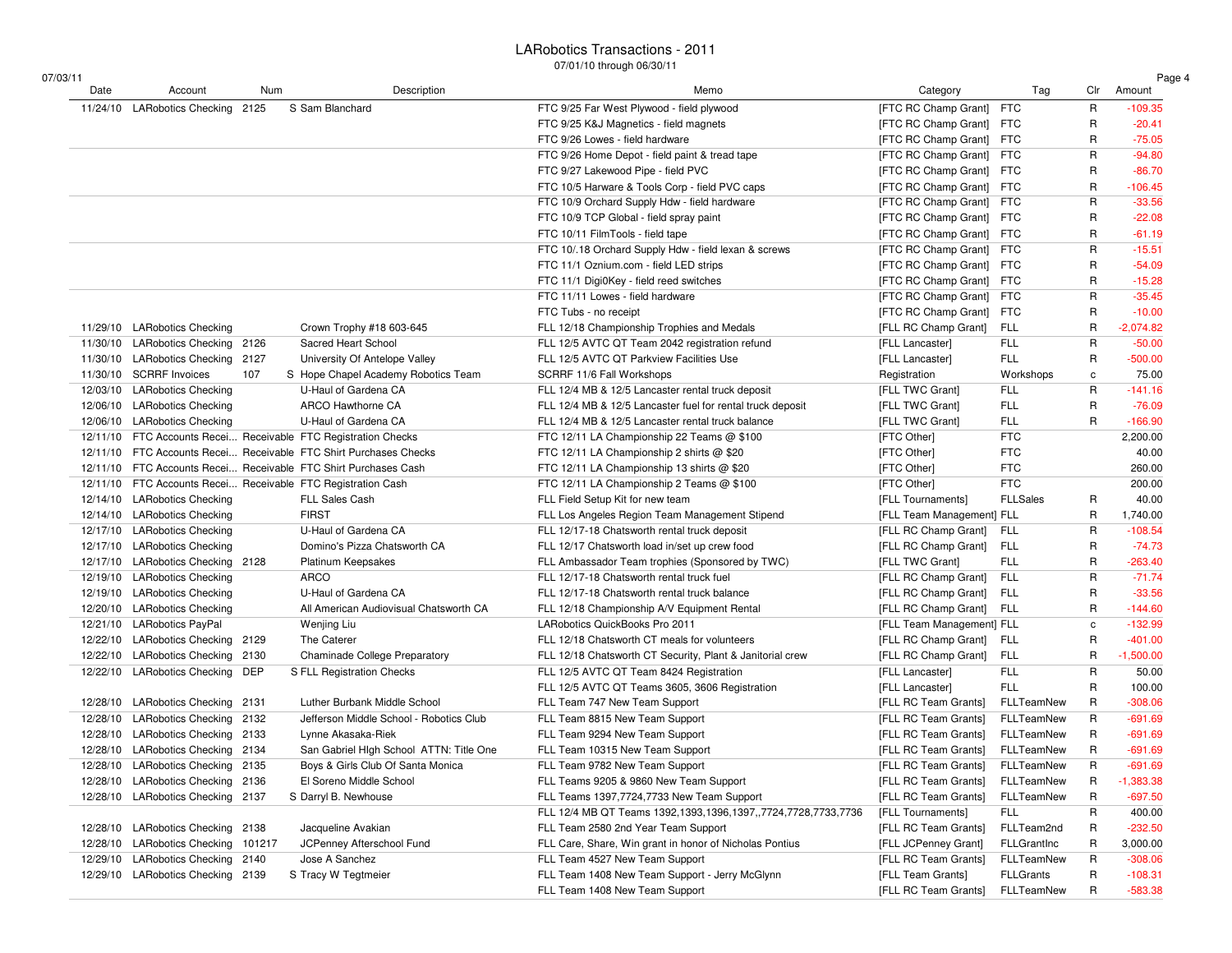#### LARobotics Transactions - 201107/01/10 through 06/30/11

| 07/03/11 |  |
|----------|--|
|          |  |

| 03/11 |          |                                      |     |                                   |                                                                 |                                      |                     |             | Page 5      |
|-------|----------|--------------------------------------|-----|-----------------------------------|-----------------------------------------------------------------|--------------------------------------|---------------------|-------------|-------------|
|       | Date     | Account                              | Num | Description                       | Memo                                                            | Category                             | Tag                 | Clr         | Amount      |
|       | 12/29/10 | LARobotics Checking 2142             |     | Jose A Sanchez                    | FLL Team 4526 2nd Year Team Support                             | [FLL RC Team Grants]                 | FLLTeam2nd          | R           | $-232.50$   |
|       | 12/29/10 | LARobotics Checking 2143             |     | Arthur Vuong                      | FLL Team 9294 New Team Stipend                                  | [FLL RC Team Grants]                 | FLLTStipendNew R    |             | $-500.00$   |
|       | 12/29/10 | LARobotics Checking 2141             |     | S Boys & Girls Club Of Carson     | FLL Team 10671 New Team Support                                 | [FLL RC Team Grants]                 | FLLTeamNew          | R           | $-691.69$   |
|       |          |                                      |     |                                   | FLL Team 10673 New Team Support - Jerry McGlynn                 | [FLL Team Grants]                    | <b>FLLGrants</b>    | $\mathsf R$ | $-691.69$   |
|       |          | 12/29/10 LARobotics Checking 2144    |     | <b>Tracy W Tegtmeier</b>          | FLL Team 1408 New Team Stipend                                  | [FLL RC Team Grants]                 | FLLTStipendNew R    |             | $-500.00$   |
|       |          | 12/30/10 LARobotics Checking EFT     |     | USPS.com ClickNShip Washington DC | FLL Trophy for Nicholas Pontius                                 | [FLL RC Champ Grant]                 | <b>FLL</b>          | R           | $-6.55$     |
|       |          | 12/30/10 FLL Accounts Payable A11106 |     | Anita L. Nelson, MD               | FLL Expos printing                                              | [FLL JCPenney Grant]                 | <b>FLLPrintShip</b> |             | $-242.68$   |
|       |          |                                      |     |                                   | FLL Training equipment rentals                                  | [FLL RC Traning Grants] FLL          |                     |             | $-270.00$   |
|       |          |                                      |     |                                   | FLL Training printing                                           | [FLL RC Traning Grants] FLLPrintShip |                     |             | $-195.08$   |
|       |          |                                      |     |                                   | FLL Tournaments equipment rentals                               | [FLL JCPenney Grant]                 | <b>FLL</b>          |             | $-1,165.00$ |
|       |          |                                      |     |                                   | FLL Tournaments printing not Lancaster                          | [FLL TWC Grant]                      | <b>FLLPrintShip</b> |             | $-280.60$   |
|       |          |                                      |     |                                   | FLL Championship equipment rental                               | [FLL RC Champ Grant]                 | <b>FLL</b>          |             | $-165.00$   |
|       |          |                                      |     |                                   | FLL 12/19 Chatsworth printing                                   | [FLL RC Champ Grant]                 | <b>FLLPrintShip</b> |             | $-379.00$   |
|       |          |                                      |     |                                   | FLL 12/5 AVTC QT printing                                       | [FLL Lancaster]                      | <b>FLLPrintShip</b> |             | $-100.80$   |
|       |          | 12/31/10 LARobotics Checking 2145    |     | Jacqueline Avakian                | FLL Team 2580 2nd Year Team Stipend                             | [FLL RC Team Grants]                 | FLLTStipend2nd R    |             | $-250.00$   |
|       |          | 12/31/10 LARobotics Checking 2146    |     | Damien W Dziepak                  | FLL Team 7940 2nd Year Team Stipend                             | [FLL RC Team Grants]                 | FLLTStipend2nd R    |             | $-250.00$   |
|       |          | 12/31/10 LARobotics Checking 2148    |     | S Jose A Sanchez                  | FLL Team 4526 2nd Year Team Stipend                             | [FLL RC Team Grants]                 | FLLTStipend2nd R    |             | $-250.00$   |
|       |          |                                      |     |                                   | FLL Team 4527 New Year Team Support                             | [FLL RC Team Grants]                 | FLLTeamNew          | R           | $-339.23$   |
|       |          | 12/31/10 LARobotics Checking 101231  |     | FLL Sales Cash                    | FLL 2 2009 & 2 2010 Field Setup Kits Alim Shamji                | [FLL Tournaments]                    | <b>FLLSales</b>     | R           | 160.00      |
|       |          |                                      |     |                                   | FLL 2 2010 Field Setup Kits Bala Danday                         | [FLL Tournaments]                    | <b>FLLSales</b>     | R           | 75.00       |
|       |          |                                      |     |                                   | FLL 2009 & 2010 Field Setup Kits Tony Ayad                      | [FLL Tournaments]                    | <b>FLLSales</b>     | R           | 40.00       |
|       |          | 12/31/10 FLL Accounts Payable LP     |     | S LeRoy E. Nelson                 | FLL 3/2 Delta World Festival frequent flyer redemption fee      | [FLL Team Management] FLLPartner     |                     |             | $-5.00$     |
|       |          |                                      |     |                                   | FLL 4/7 United Partner Conference frequent flyer redemption fee | [FLL Team Management] FLLPartner     |                     |             | $-10.00$    |
|       |          |                                      |     |                                   | FLL 4/14 Centennial Inn Atlanta GA WF                           | [FLL Team Management] FLLPartner     |                     |             | $-408.85$   |
|       |          |                                      |     |                                   | FLL 4/14 Delta baggage WF                                       | [FLL Team Management] FLLPartner     |                     |             | $-25.00$    |
|       |          |                                      |     |                                   | FLL 4/14 Taxi to LAX WF                                         | [FLL Team Management] FLLPartner     |                     |             | $-30.00$    |
|       |          |                                      |     |                                   | FLL 4/14 MARTA Atlanta WF                                       | [FLL Team Management] FLLPartner     |                     |             | $-2.50$     |
|       |          |                                      |     |                                   | FLL 4/15 Laz Parking WF                                         | [FLL Team Management] FLLPartner     |                     |             | $-9.00$     |
|       |          |                                      |     |                                   | FLL 4/16 Laz Parking WF                                         | [FLL Team Management] FLLPartner     |                     |             | $-9.00$     |
|       |          |                                      |     |                                   | FLL 4/17 Laz Parking WF                                         | [FLL Team Management] FLLPartner     |                     |             | $-8.00$     |
|       |          |                                      |     |                                   | FLL 4/17 Delta baggage WF                                       | [FLL Team Management] FLLPartner     |                     |             | $-25.00$    |
|       |          |                                      |     |                                   | FLL 4/17 Taxi home WF                                           | [FLL Team Management] FLLPartner     |                     |             | $-30.00$    |
|       |          |                                      |     |                                   | FLL 4/17 MARTA Atlanta WF                                       | [FLL Team Management] FLLPartner     |                     |             | $-2.50$     |
|       |          |                                      |     |                                   | FLL 6/11 Radisson Manchester PC room                            | [FLL Team Management] FLLPartner     |                     |             | $-466.23$   |
|       |          |                                      |     |                                   | FLL 6/12 Taxi home PC                                           | [FLL Team Management] FLLPartner     |                     |             | $-24.00$    |
|       |          |                                      |     |                                   | FLL 5/22/09 Taxi from hotel to airport Partner Conference       | [FLL Team Management] FLLPartner     |                     |             | $-21.00$    |
|       |          | 12/31/10 FLL Accounts Payable LT     |     | S LeRoy E. Nelson                 | FLL 11/08/09 Shell Gas for rental truck Camarillo               | [FLL Tournaments]                    | FLL                 |             | $-21.97$    |
|       |          |                                      |     |                                   | FLL 12/03/09 Costco MB QT snacks for volunteers                 | [FLL Tournaments]                    | <b>FLL</b>          |             | $-111.57$   |
|       |          |                                      |     |                                   | FLL 12/03 Costco MB QT food for volunteers                      | [FLL Tournaments]                    | <b>FLL</b>          |             | $-170.15$   |
|       |          |                                      |     |                                   | FLL 12/03 Wildflour Pizza MB QT food for setup volunteers       | [FLL Tournaments]                    | <b>FLL</b>          |             | $-64.15$    |
|       |          |                                      |     |                                   | FLL 12/03 7-Eleven MB QT drinks for volunteers                  | [FLL Tournaments]                    | FLL                 |             | $-8.98$     |
|       |          |                                      |     |                                   | FLL 12/04 Coffee Bean MB QT coffee for volunteers               |                                      | <b>FLL</b>          |             |             |
|       |          |                                      |     |                                   |                                                                 | [FLL Tournaments]                    |                     |             | $-63.80$    |
|       |          |                                      |     |                                   | FLL 12/05 Sions MB QT Food for volunteers                       | [FLL Tournaments]                    | <b>FLL</b>          |             | $-200.00$   |
|       |          | 12/31/10 FLL Accounts Payable LE     |     | S LeRoy E. Nelson                 | FLL 3/12 LEGO Shop Minifigures for field setup kits             | [FLL Team Management] FLL            |                     |             | $-62.49$    |
|       |          |                                      |     |                                   | FLL 3/23 Costco 2 utility carts                                 | [FLL Team Management] FLL            |                     |             | $-63.63$    |
|       |          |                                      |     |                                   | FLL 3/23 Home Depot Paint for expo                              | [FLL Team Management] FLL            |                     |             | $-23.84$    |
|       |          |                                      |     |                                   | FLL 3/23 Home Depot PVC pipe, Ts, Ls for expo frame             | [FLL Team Management] FLL            |                     |             | $-24.30$    |
|       |          |                                      |     |                                   | FLL 3/24 Anza TV Hardware PVC pipe for exhibit banners          | [FLL Team Management] FLL            |                     |             | $-13.57$    |
|       |          |                                      |     |                                   | FLL 8/27 LA Convention center Parking - EdVantExpo              | [FLL Team Management] FLL            |                     |             | $-12.00$    |
|       |          |                                      |     |                                   | FLL 8/28 LA Convention center Parking - EdVantExpo              | [FLL Team Management] FLL            |                     |             | $-12.00$    |
|       |          | 12/31/10 FLL Accounts Payable LC     |     | S LeRoy E. Nelson                 | FLL 10/29/09 Costco Tie Downs                                   | [FLL RC Champ Grant] FLL             |                     |             | $-18.65$    |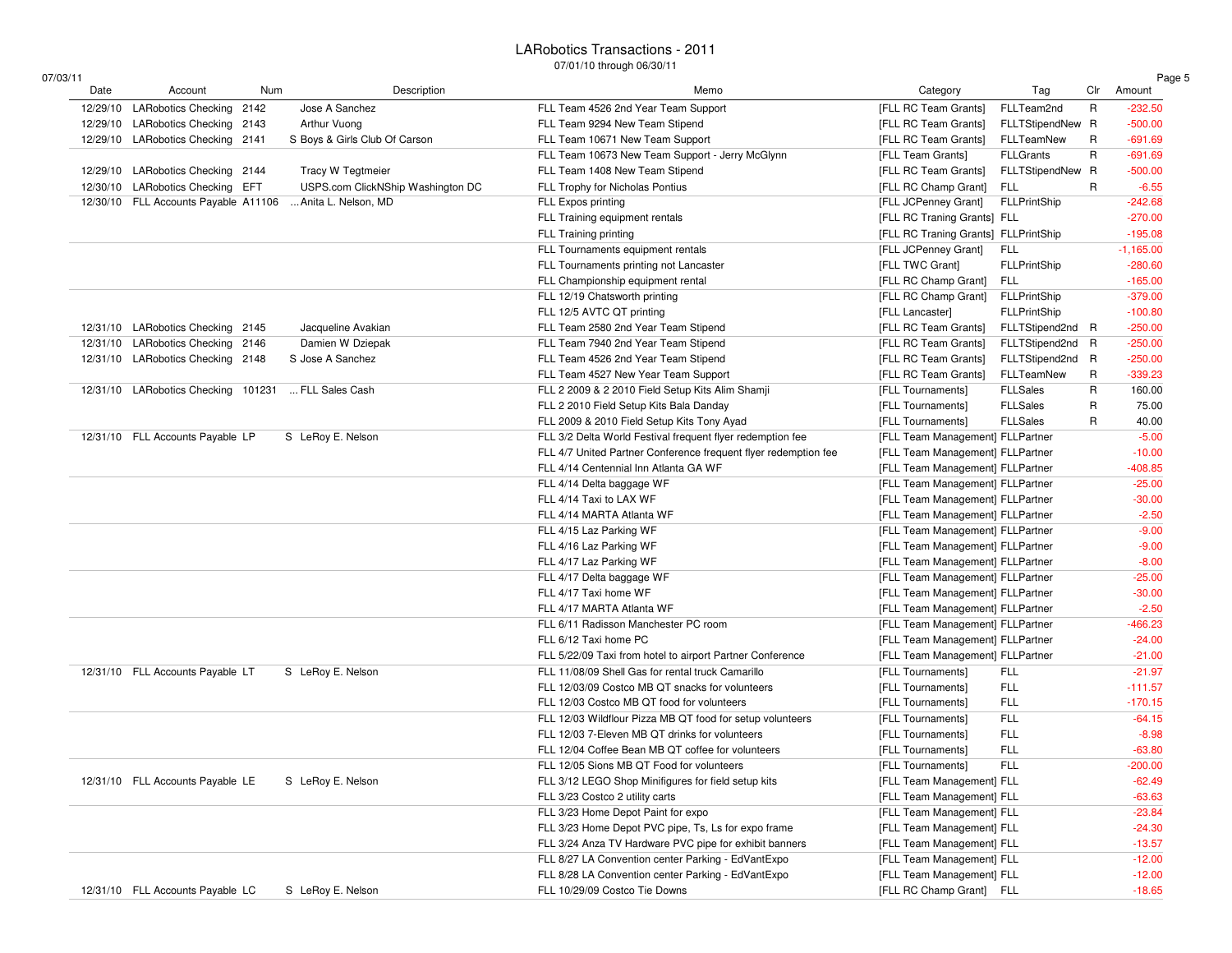#### LARobotics Transactions - 2011

07/01/10 through 06/30/11

| 07/03/11<br>Date    | Account                           | Num  | Description                                                                       | Memo                                                                                              | Category                                     | Tag                           | Clr          | Page 6<br>Amount         |
|---------------------|-----------------------------------|------|-----------------------------------------------------------------------------------|---------------------------------------------------------------------------------------------------|----------------------------------------------|-------------------------------|--------------|--------------------------|
|                     |                                   |      |                                                                                   | FLL 11/05/09 Wal-Mart Tray tables                                                                 | [FLL RC Champ Grant]                         | <b>FLLEquip</b>               |              | $-40.61$                 |
|                     |                                   |      |                                                                                   | FLL 11/05/09 Wal-Mart 8 25' cords, 2 50' cords                                                    |                                              |                               |              |                          |
|                     |                                   |      |                                                                                   | FLL 11/05/09 Wal-Mart QNBT 24 DBL                                                                 | [FLL RC Champ Grant]<br>[FLL RC Champ Grant] | <b>FLLEquip</b><br><b>FLL</b> |              | $-88.33$<br>$-14.53$     |
|                     |                                   |      |                                                                                   | FLL 11/05/09 Office Depot Mounting tape                                                           |                                              | <b>FLL</b>                    |              | $-7.45$                  |
|                     |                                   |      |                                                                                   | FLL 10/29 Kurt RV Hdw Parts for projector stand                                                   | [FLL RC Champ Grant]<br>[FLL RC Champ Grant] | <b>FLL</b>                    |              | $-19.70$                 |
|                     |                                   |      |                                                                                   |                                                                                                   |                                              | FLL                           |              |                          |
|                     |                                   |      |                                                                                   | FLL 10/29 Kurt RV Hdw Parts for projector stand<br>FLL 11/13 Home Depot Parts for projector stand | [FLL RC Champ Grant]<br>[FLL RC Champ Grant] | <b>FLL</b>                    |              | $-30.50$<br>$-32.44$     |
|                     |                                   |      |                                                                                   | FLL 12/02 Staples 3 envelopes, 18" rulers, 4 Purel                                                | [FLL RC Champ Grant]                         | <b>FLL</b>                    |              | $-49.95$                 |
|                     |                                   |      |                                                                                   | FLL 12/14 iTunes music                                                                            | [FLL RC Champ Grant]                         | <b>FLL</b>                    |              | $-1.29$                  |
|                     |                                   |      |                                                                                   | FLL 12/17 Box Bros 4 shipping tubes for field mats                                                | [FLL RC Champ Grant]                         | <b>FLL</b>                    |              | $-65.63$                 |
|                     |                                   |      |                                                                                   | FLL 12/17 iTunes music                                                                            | [FLL RC Champ Grant]                         | <b>FLL</b>                    |              | $-10.80$                 |
|                     |                                   |      |                                                                                   | FLL 12/22 Office Depot Card stock & envelopes                                                     |                                              | <b>FLL</b>                    |              |                          |
| 07/01/10 - 12/31/10 |                                   |      |                                                                                   |                                                                                                   | [FLL RC Champ Grant]                         |                               |              | $-41.66$<br>$-17,207.86$ |
|                     |                                   |      |                                                                                   |                                                                                                   |                                              |                               |              |                          |
|                     | 01/04/11 LARobotics Checking EFT  |      | ASAP Checks, Forms & 888-852-4325 NY                                              | SCRRF 100 Printer checks                                                                          | [FLL Team Management] FLL                    |                               | R            | $-15.95$                 |
| 01/05/11            | LARobotics Checking 2149          |      | Kevin Cozzoli                                                                     | FLL Team 9003 New Team Stipend                                                                    | [FLL RC Team Grants]                         | FLLTStipendNew R              |              | $-500.00$                |
| 01/05/11            | LARobotics Checking 2150          |      | S Ric Wilson                                                                      | FTC 2010 12/10 Home Depot tournament parts                                                        | [FTC RC Champ Grant] FTC                     |                               | R            | $-204.05$                |
|                     |                                   |      |                                                                                   | FTC 2010 12/10 Hows Markets - Utility knives, scredriver set                                      | [FTC RC Champ Grant]                         | FTC                           | R            | $-46.73$                 |
| 01/06/11            | LARobotics Checking DEP           |      | Deposit Id Number 724865                                                          | FLL 2 2010 Field Setup Kits                                                                       | [FLL Tournaments]                            | <b>FLLSales</b>               | R            | 75.00                    |
|                     | 01/13/11 SCRRF Invoices           | 108  | S Palos Verdes Peninsula High School                                              | SCRRF 02/20/2011 Pre-Ship Scrimmage                                                               | Registration                                 | Scrimmage                     | c            | 200.00                   |
| 01/19/11            | LARobotics Checking EFT           |      | Amazon.Com                                                                        | FLL Coach Training Book                                                                           | [FLL Team Management] FLL                    |                               | $\mathsf{R}$ | $-25.05$                 |
| 01/22/11            | LARobotics Checking EFT           |      | LEGO Education 620-231-0000 KS                                                    | FLL Coach Training Books                                                                          | [FLL Team Management] FLL                    |                               | $\mathsf{R}$ | $-66.45$                 |
| 01/26/11            | LARobotics Checking 2151          |      | Shehnaz Karu                                                                      | FLL Team 9205 New Team Stipend                                                                    | [FLL RC Team Grants]                         | FLLTStipendNew R              |              | $-500.00$                |
|                     | 01/26/11 LARobotics Checking      | 2152 | Nicole Lian Tsugranes                                                             | FLL Team 9860 New Team Stipend                                                                    | [FLL RC Team Grants]                         | FLLTStipendNew R              |              | $-500.00$                |
| 01/27/11            | LARobotics Checking 2153          |      | Tony Ayad                                                                         | FLL Team 2769 World Festival Registration                                                         | [FLL RC Champ Grant]                         | <b>FLLFields</b>              | R            | $-1,000.00$              |
|                     | 01/28/11 LARobotics Checking 2154 |      | S Sam Blanchard                                                                   | FTC 11/1 Digi0Key - field reed switches                                                           | [FTC RC Champ Grant]                         | FTC                           | R            | $-7.51$                  |
|                     |                                   |      |                                                                                   | FTC 11/11 Hardware and Tools Corp - PVC Caps                                                      | [FTC RC Champ Grant]                         | FTC                           | R            | $-106.37$                |
|                     |                                   |      |                                                                                   | FTC 11/19 Oznium.com - field flexible LED strips                                                  | [FTC RC Champ Grant] FTC                     |                               | R            | $-54.09$                 |
| 02/07/11            | LARobotics Checking EFT           |      | Andymark, Inc. 765-86847                                                          | SCRRF 2011 FRC game pieces                                                                        | <b>Competition Expense</b>                   | Scrimmage                     | R            | $-207.16$                |
| 02/12/11            | <b>LARobotics Checking</b>        |      | www.1and1.com 877-461-2631 PA                                                     | LARobotics.org WebsiteBuilder Plus 01/5/11-04/15/11                                               | [FLL Team Management] FLL                    |                               | R            | $-29.97$                 |
|                     | 02/14/11 LARobotics PayPal        |      | Roger Kassebaum<br>S                                                              | SCRRF 02/20/2011 Scrimmage Reg FRC Team 1836                                                      | Registration                                 | Scrimmage                     | c            | 200.00                   |
|                     |                                   |      |                                                                                   | SCRRF PayPal service fee                                                                          | <b>Bank Charge</b>                           | Scrimmage                     | с            | $-4.70$                  |
| 02/16/11            | <b>LARobotics Checking</b>        | 2155 | Nicholas Nguyen                                                                   | FLL Team 10315 New Team Stipend                                                                   | [FLL RC Team Grants]                         | FLLTStipendNew R              |              | $-500.00$                |
|                     | 02/16/11 SCRRF Invoices           | 109  | S Shadow Hills High School                                                        | SCRRF 2/20/2011 Pre-Ship Scrimmage                                                                | Registration                                 | Scrimmage                     | с            | 200.00                   |
|                     | 02/16/11 SCRRF Invoices           | 110  | S Orcutt Academy Robotics Team                                                    | SCRRF 2/20 Pre-Ship Scrimmage                                                                     | Registration                                 | Scrimmage                     |              | 200.00                   |
| 02/17/11            | LARobotics Checking 2156          |      | Abraham Joshua Heschel Day School                                                 | FLL Team 1725 New Team Support                                                                    | [FLL RC Team Grants]                         | FLLTeamNew                    | R            | $-691.69$                |
| 02/18/11            | <b>LARobotics PayPal</b>          |      | S Alex Davis                                                                      | SCRRF 02/20/2011 Scrimmage Reg FRC Team 702                                                       | Registration                                 | Scrimmage                     | c            | 200.00                   |
|                     |                                   |      |                                                                                   | SCRRF PayPal service fee                                                                          | <b>Bank Charge</b>                           | Scrimmage                     | c            | $-4.70$                  |
| 02/19/11            | LARobotics Checking 2157          |      | S Christopher H Husmann                                                           | SCRRF 2/18 PepBoys Ratched Tow Down 4Pk                                                           | <b>Competition Expense</b>                   | Scrimmage                     |              | $-21.94$                 |
|                     |                                   |      |                                                                                   | SCRRF 2/18 Home Depot Bolts, nuts, lock washers                                                   | <b>Competition Expense</b>                   | Scrimmage                     |              | $-30.77$                 |
|                     |                                   |      |                                                                                   | SCRRF 2/18 M&K Metal 12 5" caster wheels                                                          | <b>Competition Expense</b>                   | Scrimmage                     |              | $-65.85$                 |
|                     | 02/22/11 LARobotics Checking EFT  |      | Penske Truck Leasing Carson CA                                                    | SCRRF 2/18-21/2011 Scrimmage Truck Rental to transport field                                      | <b>Competition Expense</b>                   | Scrimmage                     | R            | $-392.27$                |
|                     | 02/23/11 SCRRF Invoices           | 111  | S CAMS Robotics - CSU Dominguez Hills Foundati SCRRF 2/20/2011 Pre-Ship Scrimmage |                                                                                                   | Registration                                 | Scrimmage                     | c            | 200.00                   |
|                     | 02/25/11 LARobotics Checking DEP  |      | S SCRRF Registration Checks                                                       | SCRRF 2/20 Scrimmage Team 589                                                                     | Registration                                 | Scrimmage                     | R            | 200.00                   |
|                     |                                   |      |                                                                                   | SCRRF 2/20 Scrimmage Team 1047                                                                    | Registration                                 | Scrimmage                     | R            | 200.00                   |
|                     |                                   |      |                                                                                   | SCRRF 2/20 Scrimmage Team 1159                                                                    | Registration                                 | Scrimmage                     | R            | 200.00                   |
|                     |                                   |      |                                                                                   | SCRRF 2/20 Scrimmage Team 1197                                                                    | Registration                                 | Scrimmage                     | R            | 200.00                   |
|                     |                                   |      |                                                                                   | SCRRF 2/20 Scrimmage Team 1661                                                                    | Registration                                 | Scrimmage                     | R            | 200.00                   |
|                     |                                   |      |                                                                                   |                                                                                                   |                                              |                               |              |                          |
|                     |                                   |      |                                                                                   | SCRRF 2/20 Scrimmage Team 2496                                                                    | Registration                                 | Scrimmage                     | R            | 200.00                   |
|                     |                                   |      |                                                                                   | SCRRF 2/20 Scrimmage Team 2677                                                                    | Registration                                 | Scrimmage                     | R            | 200.00                   |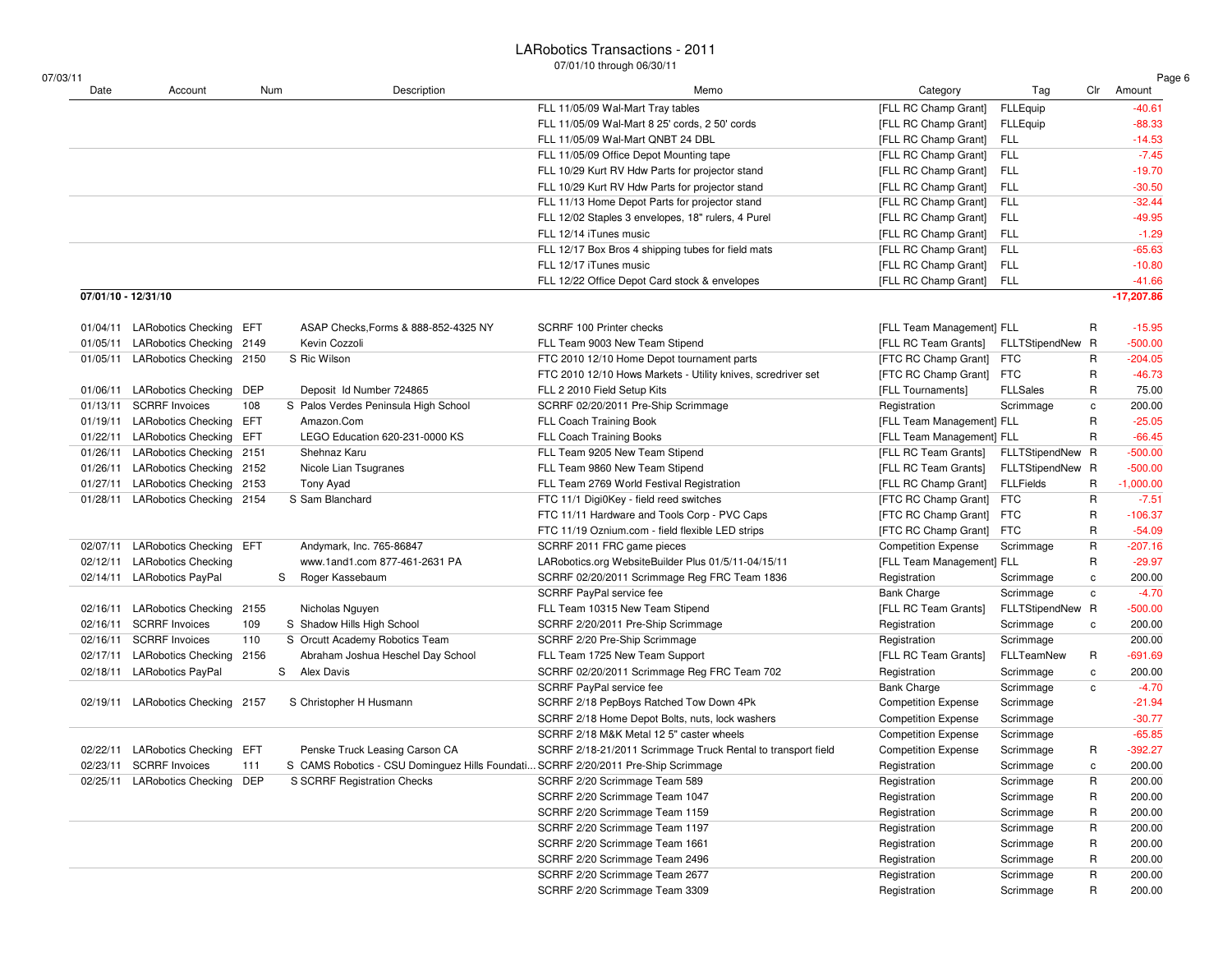#### LARobotics Transactions - 2011

07/01/10 through 06/30/11

| 07/03/11            |                              |      |                                                  |                                                                  |                               |                   |                | Page 7      |
|---------------------|------------------------------|------|--------------------------------------------------|------------------------------------------------------------------|-------------------------------|-------------------|----------------|-------------|
| Date                | Account                      | Num  | Description                                      | Memo                                                             | Category                      | Tag               | Clr            | Amount      |
|                     |                              |      |                                                  | SCRRF 2/20 Scrimmage Team 3408                                   | Registration                  | Scrimmage         | $\mathsf{R}$   | 200.00      |
| 02/25/11            | <b>LARobotics PayPal</b>     | S    | Donation Arthur Vuong                            | FLL 2 2008 FSKs & 2 2010 FSKs                                    | [FLL Tournaments]             | <b>FLLSales</b>   | $\mathbf{c}$   | 150.00      |
|                     |                              |      |                                                  | FLL PayPal service fee                                           | [FLL Tournaments]             | <b>FLLSales</b>   | C.             | $-3.60$     |
| 03/02/11            | FLL Accounts Payable RCEmpl  |      | Kenneth Green                                    | FLL New Team Support for RC Employee                             | [FLL RC Team Grants]          | FLLTeamNew        |                | $-749.81$   |
| 03/03/11            | LARobotics Checking 2110     |      | Manhattan Village                                | FLL 9/3 Community Room for Release Workshop - VOID               | [FLL Team Management] FLL     |                   | R              | 45.00       |
| 03/18/11            | LARobotics Checking DEP      |      | Chevron Humankind Matching Gift Program          | FLL Match for Tony Young                                         | [FLL Chevron Grant]           | FLLGrantinc       | R              | 500.00      |
| 03/20/11            | LARobotics Checking 2158     |      | Attorney General's Registry of Charitable Trusts | LARobotics 2008 Form RRF-1                                       | [FLL Team Management] FLL     |                   | R              | $-25.00$    |
| 03/25/11            | <b>LARobotics Checking</b>   | 2159 | <b>Heschel Day School</b>                        | FLL 3/25 Expo Reimb 100 mi                                       | [FLL Team Management] FLLExpo |                   | R              | $-50.00$    |
| 03/26/11            | LARobotics Checking 2160     |      | <b>Grant Pickett</b>                             | SCRRF-TWC Scholarship - North Area                               | Scholarship                   | Scholarship       | $\mathsf{R}$   | $-1,000.00$ |
| 03/26/11            | LARobotics Checking 2161     |      | Mindy Huang                                      | SCRRF-TWC Scholarship - Metro Area                               | Scholarship                   | Scholarship       | $\mathsf{R}$   | $-1,000.00$ |
| 03/26/11            | LARobotics Checking 2162     |      | Katherine Shen                                   | SCRRF-TWC Scholarship - SCRRF                                    | Scholarship                   | Scholarship       | $\mathsf{R}$   | $-1,000.00$ |
| 03/28/11            | LARobotics Checking 110208   |      | <b>FIRST</b>                                     | FTC Rockwell Collins Grant - FTC Championship                    | [FTC RC Champ Grant]          | FTCGrantInc       | R              | 10,000.00   |
| 03/31/11            | <b>LARobotics PayPal</b>     |      | 2020PC.com                                       | FLL Sanyo PLC-XU4000 LCD Projector                               | [FLL RC Champ Grant]          | FLLEquip          | C              | $-973.88$   |
| 03/31/11            | <b>LARobotics PayPal</b>     |      | <b>CSN Stores</b>                                | FLL 2 Jelco Padded Carry Bags for Projector, Laptop, Accessories | [FLL RC Champ Grant]          | <b>FLLEquip</b>   | c              | $-187.98$   |
| 04/01/11            | <b>LARobotics Checking</b>   |      | ProjectorZone.com 503-598-8968 OR                | FLL Projector bulb for PLC-XU4000                                | [FLL RC Champ Grant]          | <b>FLLEquip</b>   | R              | $-257.03$   |
| 04/14/11            | LARobotics Checking EFT      |      | USPS.com ClickNShip Washington DC                | FLL 3/26 expo Return lost jacket                                 | [FLL RC Champ Grant]          | <b>FLL</b>        | R              | $-10.50$    |
| 04/20/11            | <b>LARobotics Checking</b>   |      | www.1and1.com 877-461-2631 PA                    | LARobotics.org WebsiteBuilder Plus 04/5/11-07/15/11              | [FLL Team Management] FLL     |                   | $\mathsf{R}$   | $-29.97$    |
| 05/13/11            | <b>LARobotics Checking</b>   |      | LEGO Shop At Home 800-835-4386 CT                | FLL MiniFigs for FSKs                                            | [FLL RC Champ Grant]          | <b>FLL</b>        | R              | $-62.49$    |
| 05/14/11            | <b>LARobotics Checking</b>   |      | <b>LEGO Education</b>                            | FLL LME NXT Software v2.1 for Training                           | [FLL TWC Grant]               | FLL               | R              | $-95.75$    |
| 05/27/11            | LARobotics Checking 2163     |      | Shaenita Jefferson                               | FLL Team 10203 New Team Stipend                                  | [FLL RC Team Grants]          | FLLTStipendNew    |                | $-500.00$   |
| 05/27/11            | <b>LARobotics Checking</b>   |      | Subway Carson CA                                 | LARobotics meeting food                                          | [FLL JCPenney Grant]          | <b>LARobotics</b> | R              | $-14.26$    |
| 05/27/11            | <b>LARobotics Checking</b>   |      | Subway Carson CA                                 | LARobotics meeting food                                          | [FLL JCPenney Grant]          | LARobotics        | R              | $-35.00$    |
| 05/27/11            | <b>LARobotics Checking</b>   |      | www.1and1.com 877-461-2631 PA                    | LARobotics.org                                                   | [FLL Team Management] FLL     |                   | R              | $-41.94$    |
| 05/31/11            | <b>FTC Checking</b>          |      | <b>FTC Registration Checks</b>                   | FTC 12/11 LA Championship 1 Team @ \$100                         | [FTC Other]                   | <b>FTC</b>        | R              | 100.00      |
| 05/31/11            | <b>FTC Checking</b>          | S    | FTC Shirt Purchases Checks                       | FTC 12/11 LA Championship 3 T-shirts @ 20                        | [FTC Other]                   | <b>FTC</b>        |                | 60.00       |
| 06/08/11            | LARobotics Checking 2164     |      | S Alliance Member Services - AMS                 | <b>SCRRF General Liability Insurance</b>                         | Insurance                     | <b>SCRRF</b>      | R              | $-286.02$   |
|                     |                              |      |                                                  | SCRRF D&O Liability Insurance                                    | Insurance                     | <b>SCRRF</b>      | $\mathsf{R}$   | $-85.96$    |
|                     |                              |      |                                                  | FTC General Liability Insurance                                  | [FTC RC Champ Grant]          | <b>FTC</b>        | R              | $-517.28$   |
|                     |                              |      |                                                  | FTC D&O Liability Insurance                                      | [FTC RC Champ Grant]          | <b>FTC</b>        | $\mathsf{R}$   | $-155.47$   |
|                     |                              |      |                                                  | FLL General Liability Insurance                                  | [FLL JCPenney Grant]          | <b>FLL</b>        | R              | $-892.70$   |
|                     |                              |      |                                                  | FLL D&O Liability Insurance                                      | [FLL Tournaments]             | <b>FLL</b>        | R              | $-418.57$   |
|                     |                              |      |                                                  | FLL General Liability Insurance                                  | [FLL RC Champ Grant]          | <b>FLL</b>        | $\overline{R}$ | $-500.00$   |
|                     | 06/09/11 LARobotics Checking |      | Radisson Hotel Manchester NH                     | FLL Partner Meeting 6/5-9 Manchester                             | [FLL JCPenney Grant]          | FLLPartner        | R              | $-453.44$   |
| 06/15/11            | <b>FTC Checking</b>          |      | <b>Checking Supplies</b>                         | FTC 3 x 30 checks                                                | [FTC Other]                   | <b>FTC</b>        | $\mathsf{R}$   | $-17.50$    |
| 01/01/11 - 06/30/11 |                              |      |                                                  |                                                                  |                               |                   |                | $-409.40$   |

| <b>OVERALL TOTAL</b>  | $-17,617.26$ |
|-----------------------|--------------|
| <b>TOTAL INFLOWS</b>  | 34.468.39    |
| <b>TOTAL OUTFLOWS</b> | $-52.085.65$ |
| <b>NET TOTAL</b>      | $-17.617.26$ |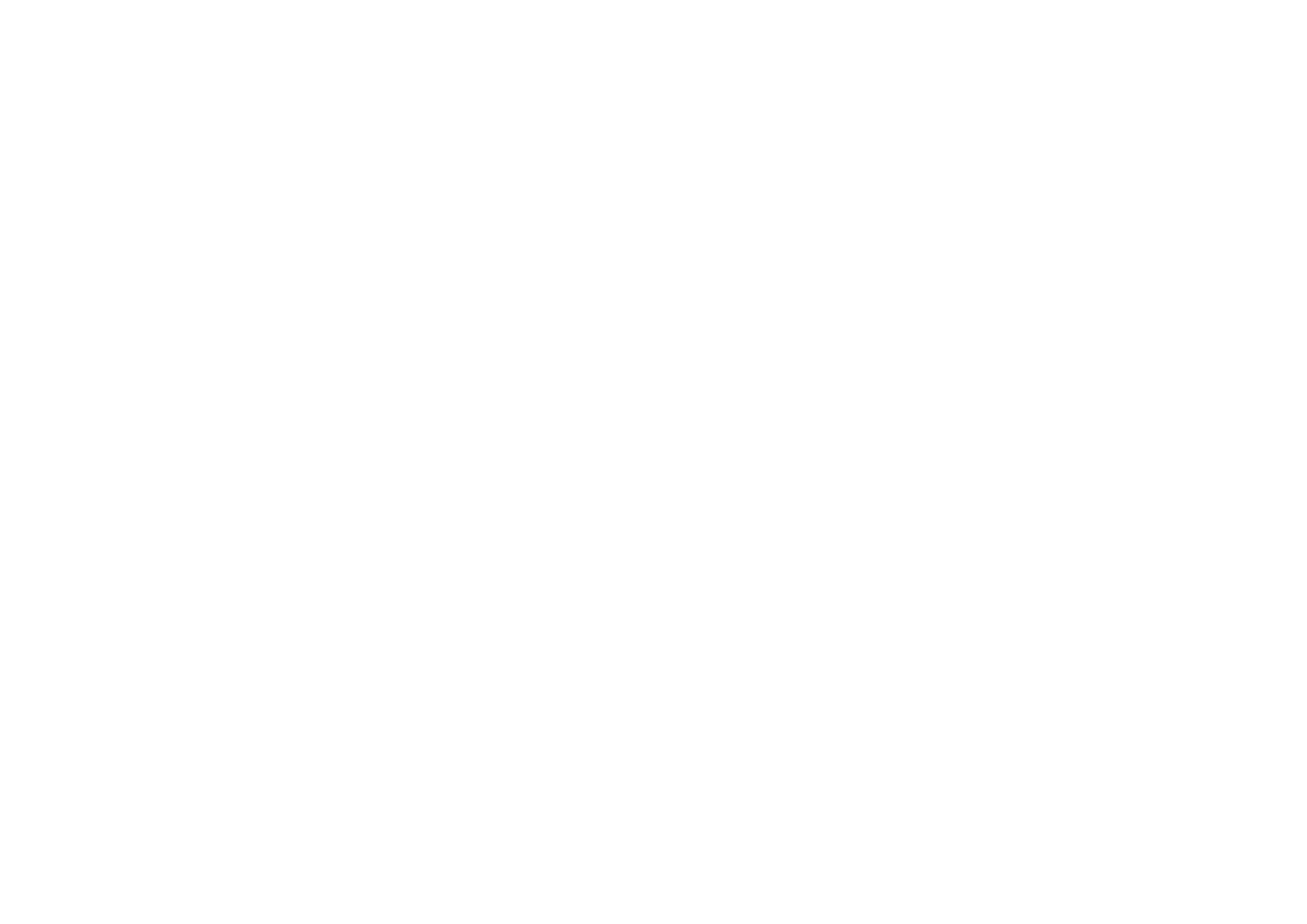## FLL Account Balances (FLL Assets are LARobotics Liabilities) - As of 06/30/11

As of 06/30/11

| Account                         | 06/30/09<br><b>Balance</b> | 12/31/09<br><b>Balance</b> | 06/30/10<br><b>Balance</b> | 12/31/10<br><b>Balance</b> | 06/30/11<br><b>Balance</b> |
|---------------------------------|----------------------------|----------------------------|----------------------------|----------------------------|----------------------------|
| <b>Liability Accounts</b>       |                            |                            |                            |                            |                            |
| <b>FLL Chevron Grant</b>        | 0.00                       | 0.00                       | 0.00                       | 0.00                       | $-500.00$                  |
| <b>FLL Growth Grant</b>         | $-87.90$                   | 0.00                       | 0.00                       | 0.00                       | 0.00                       |
| <b>FLL Hardship Grants</b>      | 0.00                       | 0.00                       | 0.00                       | 0.00                       | 0.00                       |
| FLL JCPenney Grant              | 0.00                       | 0.00                       | 0.00                       | $-1,592.32$                | $-196.92$                  |
| <b>FLL Lancaster</b>            | 0.00                       | 0.00                       | 0.00                       | $-114.03$                  | $-114.03$                  |
| FLL RC Champ Grant              | $-17.96$                   | 0.48                       | $-11,999.52$               | $-2,685.18$                | 306.70                     |
| <b>FLL RC Team Grants</b>       | $-172.00$                  | $-3,583.19$                | $-17,689.51$               | $-6,013.33$                | $-2,071.83$                |
| FLL RC Traning Grants           | 0.00                       | $-203.40$                  | $-400.00$                  | 65.08                      | 65.08                      |
| <b>FLL Team Grants</b>          | 0.00                       | 0.00                       | 0.00                       | 0.00                       | 0.00                       |
| FLL Team Management             | $-269.39$                  | $-874.33$                  | $-678.01$                  | $-673.70$                  | $-434.37$                  |
| <b>FLL Tournaments</b>          | $-88.11$                   | $-281.55$                  | $-357.04$                  | $-336.06$                  | $-138.89$                  |
| <b>FLL TWC Grant</b>            | 0.00                       | 0.00                       | 0.00                       | $-128.44$                  | $-32.69$                   |
| <b>TOTAL Liability Accounts</b> | $-635.36$                  | $-4,941.99$                | $-31,124.08$               | $-11,477.98$               | $-3,116.95$                |
| <b>OVERALL TOTAL</b>            | $-635.36$                  | $-4,941.99$                | $-31,124.08$               | $-11,477.98$               | $-3,116.95$                |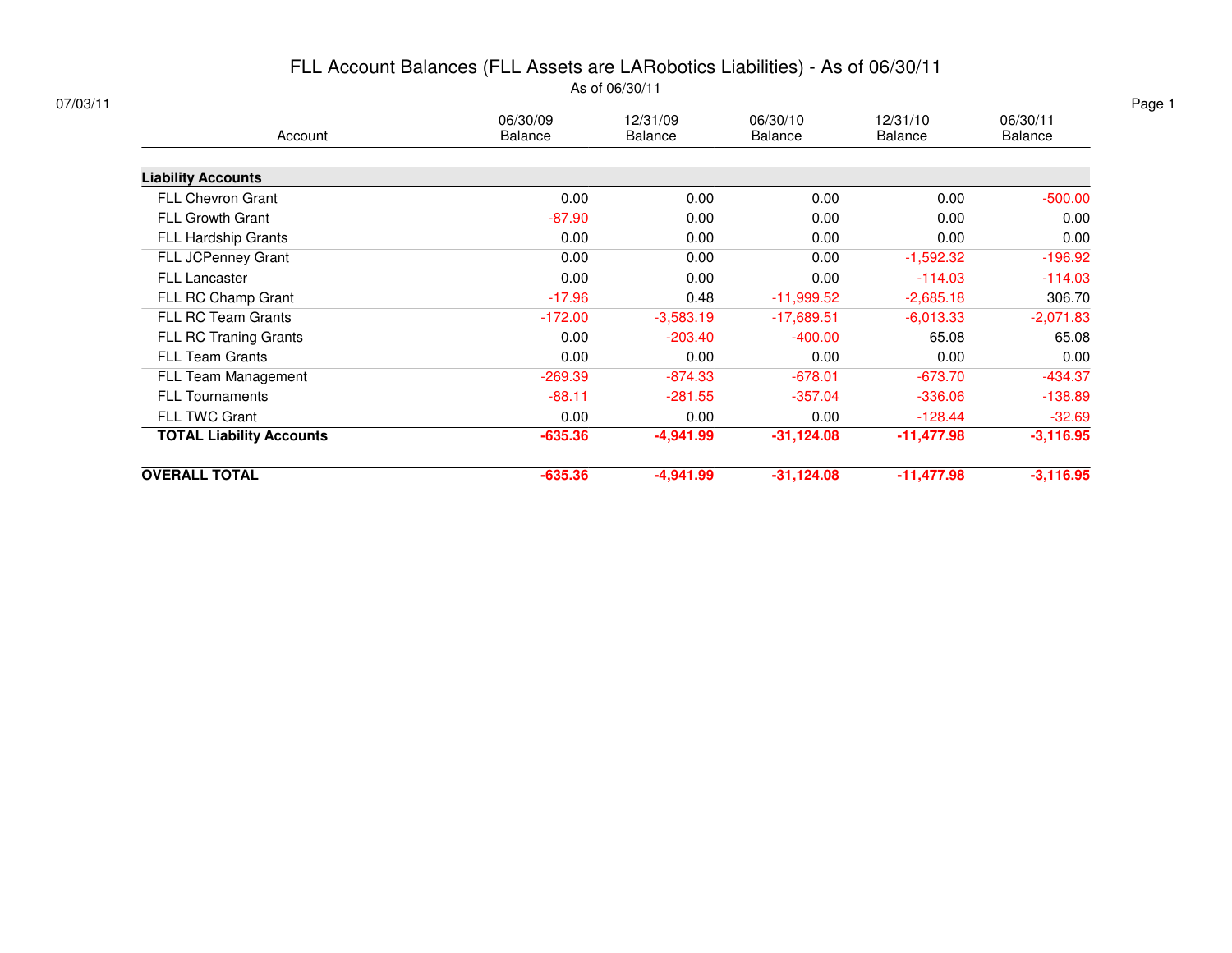#### FLL Categories by Year - Last year

| Category              | 06/30/10                                                                                                                                                                                                                                                                                                                                                                                                                                                                                                                                                                                                                                                                                               | 07/01/10-<br>06/30/11                                                                                                                                                                                                                                                   |
|-----------------------|--------------------------------------------------------------------------------------------------------------------------------------------------------------------------------------------------------------------------------------------------------------------------------------------------------------------------------------------------------------------------------------------------------------------------------------------------------------------------------------------------------------------------------------------------------------------------------------------------------------------------------------------------------------------------------------------------------|-------------------------------------------------------------------------------------------------------------------------------------------------------------------------------------------------------------------------------------------------------------------------|
|                       |                                                                                                                                                                                                                                                                                                                                                                                                                                                                                                                                                                                                                                                                                                        |                                                                                                                                                                                                                                                                         |
|                       |                                                                                                                                                                                                                                                                                                                                                                                                                                                                                                                                                                                                                                                                                                        | 500.00                                                                                                                                                                                                                                                                  |
|                       |                                                                                                                                                                                                                                                                                                                                                                                                                                                                                                                                                                                                                                                                                                        | 0.00                                                                                                                                                                                                                                                                    |
|                       |                                                                                                                                                                                                                                                                                                                                                                                                                                                                                                                                                                                                                                                                                                        | 595.30                                                                                                                                                                                                                                                                  |
|                       |                                                                                                                                                                                                                                                                                                                                                                                                                                                                                                                                                                                                                                                                                                        | 3,000.00                                                                                                                                                                                                                                                                |
|                       |                                                                                                                                                                                                                                                                                                                                                                                                                                                                                                                                                                                                                                                                                                        | 1,151.48                                                                                                                                                                                                                                                                |
|                       |                                                                                                                                                                                                                                                                                                                                                                                                                                                                                                                                                                                                                                                                                                        | 0.00                                                                                                                                                                                                                                                                    |
|                       |                                                                                                                                                                                                                                                                                                                                                                                                                                                                                                                                                                                                                                                                                                        | 0.00                                                                                                                                                                                                                                                                    |
|                       |                                                                                                                                                                                                                                                                                                                                                                                                                                                                                                                                                                                                                                                                                                        | 0.00                                                                                                                                                                                                                                                                    |
|                       |                                                                                                                                                                                                                                                                                                                                                                                                                                                                                                                                                                                                                                                                                                        | 800.00                                                                                                                                                                                                                                                                  |
|                       |                                                                                                                                                                                                                                                                                                                                                                                                                                                                                                                                                                                                                                                                                                        | 1,785.00                                                                                                                                                                                                                                                                |
|                       |                                                                                                                                                                                                                                                                                                                                                                                                                                                                                                                                                                                                                                                                                                        | 2,164.66                                                                                                                                                                                                                                                                |
|                       |                                                                                                                                                                                                                                                                                                                                                                                                                                                                                                                                                                                                                                                                                                        | 2,500.00                                                                                                                                                                                                                                                                |
| <b>TOTAL INFLOWS</b>  | 62,530.05                                                                                                                                                                                                                                                                                                                                                                                                                                                                                                                                                                                                                                                                                              | 12,496.44                                                                                                                                                                                                                                                               |
|                       |                                                                                                                                                                                                                                                                                                                                                                                                                                                                                                                                                                                                                                                                                                        |                                                                                                                                                                                                                                                                         |
|                       |                                                                                                                                                                                                                                                                                                                                                                                                                                                                                                                                                                                                                                                                                                        | 0.00                                                                                                                                                                                                                                                                    |
|                       |                                                                                                                                                                                                                                                                                                                                                                                                                                                                                                                                                                                                                                                                                                        | 595.30                                                                                                                                                                                                                                                                  |
|                       |                                                                                                                                                                                                                                                                                                                                                                                                                                                                                                                                                                                                                                                                                                        | 2,803.08                                                                                                                                                                                                                                                                |
|                       |                                                                                                                                                                                                                                                                                                                                                                                                                                                                                                                                                                                                                                                                                                        | 1,037.45                                                                                                                                                                                                                                                                |
|                       |                                                                                                                                                                                                                                                                                                                                                                                                                                                                                                                                                                                                                                                                                                        | 12,306.22                                                                                                                                                                                                                                                               |
|                       |                                                                                                                                                                                                                                                                                                                                                                                                                                                                                                                                                                                                                                                                                                        | 15,617.68                                                                                                                                                                                                                                                               |
|                       |                                                                                                                                                                                                                                                                                                                                                                                                                                                                                                                                                                                                                                                                                                        | 465.08                                                                                                                                                                                                                                                                  |
|                       |                                                                                                                                                                                                                                                                                                                                                                                                                                                                                                                                                                                                                                                                                                        | 800.00                                                                                                                                                                                                                                                                  |
|                       |                                                                                                                                                                                                                                                                                                                                                                                                                                                                                                                                                                                                                                                                                                        | 2,028.64                                                                                                                                                                                                                                                                |
|                       |                                                                                                                                                                                                                                                                                                                                                                                                                                                                                                                                                                                                                                                                                                        | 2,382.81                                                                                                                                                                                                                                                                |
|                       |                                                                                                                                                                                                                                                                                                                                                                                                                                                                                                                                                                                                                                                                                                        | 2,467.31                                                                                                                                                                                                                                                                |
| <b>TOTAL OUTFLOWS</b> | 32,041.33                                                                                                                                                                                                                                                                                                                                                                                                                                                                                                                                                                                                                                                                                              | 40,503.57                                                                                                                                                                                                                                                               |
|                       |                                                                                                                                                                                                                                                                                                                                                                                                                                                                                                                                                                                                                                                                                                        | $-28,007.13$                                                                                                                                                                                                                                                            |
|                       | <b>INFLOWS</b><br>FROM FLL Chevron Grant<br>FROM FLL Growth Grant<br>FROM FLL Hardship Grants<br>FROM FLL JCPenney Grant<br><b>FROM FLL Lancaster</b><br>FROM FLL RC Champ Grant<br>FROM FLL RC Team Grants<br><b>FROM FLL RC Traning Grants</b><br><b>FROM FLL Team Grants</b><br>FROM FLL Team Management<br><b>FROM FLL Tournaments</b><br>FROM FLL TWC Grant<br><b>OUTFLOWS</b><br>TO FLL Growth Grant<br>TO FLL Hardship Grants<br>TO FLL JCPenney Grant<br><b>TO FLL Lancaster</b><br>TO FLL RC Champ Grant<br>TO FLL RC Team Grants<br>TO FLL RC Traning Grants<br><b>TO FLL Team Grants</b><br>TO FLL Team Management<br><b>TO FLL Tournaments</b><br>TO FLL TWC Grant<br><b>OVERALL TOTAL</b> | 07/01/09-<br>0.00<br>2.09<br>1,204.70<br>0.00<br>0.00<br>22,000.24<br>32,403.40<br>596.60<br>800.00<br>1,530.00<br>1,493.02<br>2,500.00<br>91.83<br>1,204.70<br>0.00<br>0.00<br>10,018.68<br>14,885.89<br>196.60<br>800.00<br>1,119.54<br>3,724.09<br>0.00<br>30,488.72 |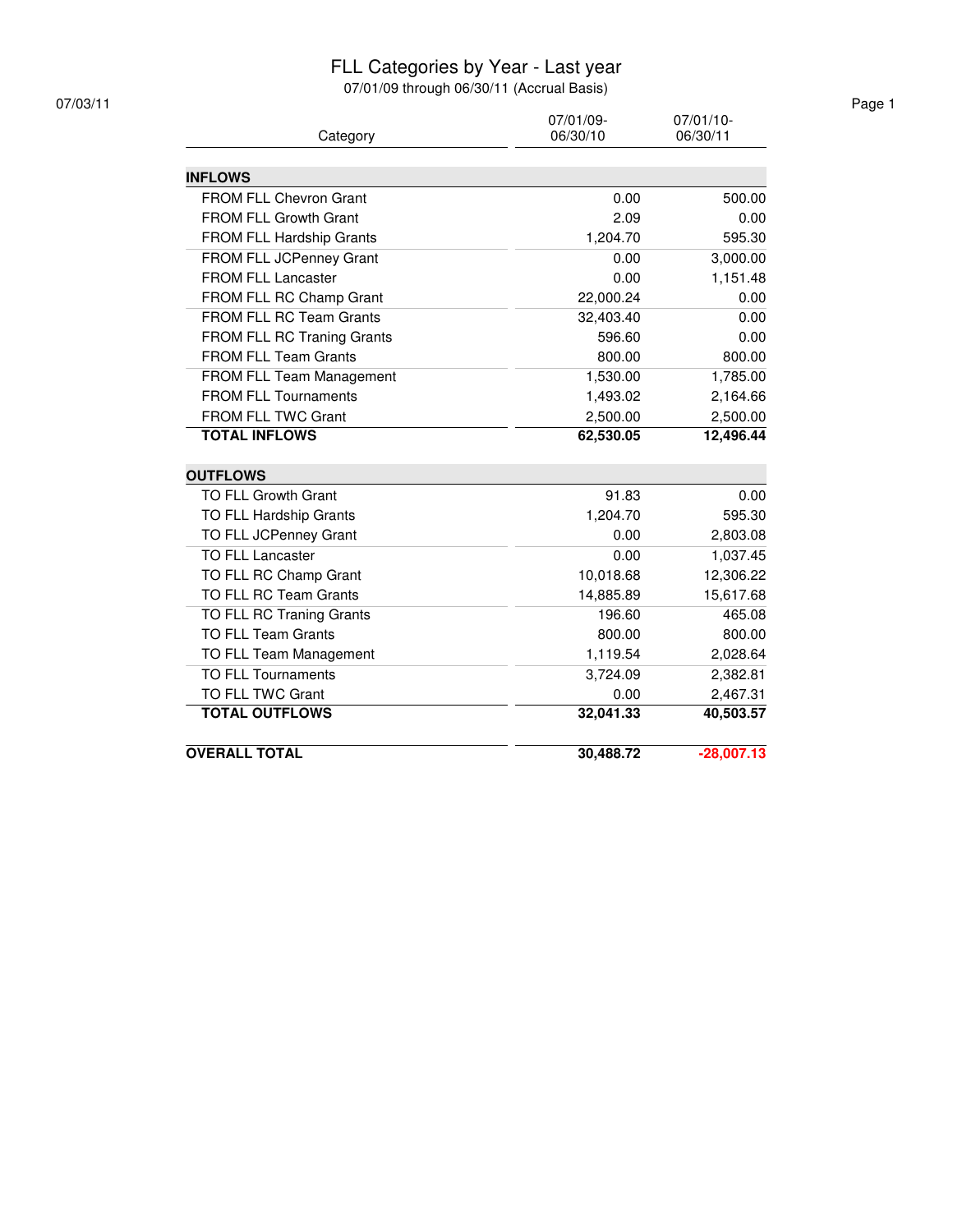#### FLL Payees by Year - Last year

07/01/09 through 06/30/11 (Accrual Basis)

| <b>INCOME</b><br>2020PC.com<br>0.00<br>$-973.88$<br>Abraham Joshua Heschel Day School<br>0.00<br>$-691.69$<br>Airdesk Div, Mti Res 097<br>$-304.09$<br>0.00<br>All American Audiovisual Chatsworth CA<br>$-144.60$<br>$-346.81$<br>Alliance Member Services - AMS<br>0.00<br>$-1,811.27$<br>Amazon.Com<br>0.00<br>$-25.05$<br>$-56.44$<br>Amazon.Com Bill Payments WA<br>0.00<br>Anita L. Nelson, MD<br>$-1,440.95$<br>$-2,798.16$<br><b>ARCO</b><br>0.00<br>$-71.74$<br><b>ARCO Hawthorne CA</b><br>$-90.86$<br>$-289.71$<br>Arthur Vuong<br>0.00<br>$-500.00$<br>ASAP Checks, Forms & 888-852-4325 NY<br>0.00<br>$-15.95$<br>0.00<br>Attorney General's Registry of Charitable Trusts<br>$-50.00$<br><b>Bellflower Astrobricks</b><br>$-800.00$<br>0.00<br>Box Brothers Redondo Beach CA<br>$-114.85$<br>0.00<br>Boys & Girls Club Of Carson<br>$-1,533.38$<br>0.00<br>Boys & Girls Club Of Santa Monica<br>0.00<br>$-691.69$<br>CA Secretary Of State<br>$-30.00$<br>0.00<br>0.00<br>CA Secretary Of State 916-653-3775 CA<br>$-20.00$<br>$-1,500.00$<br><b>Chaminade College Preparatory</b><br>$-1,508.00$<br>Charles J. Cho<br>$-500.00$<br>0.00<br>Costco Gas Hawthorne CA<br>$-71.92$<br>$-46.00$<br>Crown Trophy #18 603-645<br>$-2,536.80$<br>0.00<br>Crown Trophy #18 Hookset NH<br>$-2,408.93$<br>0.00<br><b>CSN Stores</b><br>0.00<br>$-187.98$<br>Damien W Dziepak<br>$-500.00$<br>$-250.00$<br>Darla Joy Tanaka<br>$-707.00$<br>0.00<br>$-697.50$<br>Darryl B. Newhouse<br>0.00<br>Darryl Newhouse<br>$-250.00$<br>0.00<br>David K's T-shirt Pr 310<br>0.00<br>$-659.59$<br>David Ks T-shirt Printing<br>$-1,560.65$<br>0.00<br>David Ks T-shirt Printing Culver City CA<br>$-1,087.36$<br>0.00<br>Deborah Moran<br>$-478.50$<br>0.00<br>Department of Justice<br>0.00<br>$-25.00$<br>Domino's Pizza Chatsworth CA<br>0.00<br>$-74.73$<br>Donation Arthur Vuong<br>0.00<br>$-3.60$<br>El Soreno Middle School<br>0.00<br>$-1,383.38$<br>Evelyn Torres-Rangel<br>$-500.00$<br>0.00<br><b>FIRST</b><br>$-225.00$<br>0.00<br>0.00<br>Foshay High School Robotics Team 597<br>$-914.00$<br>Franchise Tax Board<br>0.00<br>$-10.00$<br>Gadgets Etc.<br>$-369.00$<br>0.00<br>Gloria Halfacre<br>$-49.70$<br>0.00<br>Harbor Freight Catalog<br>$-110.83$<br>0.00<br>0.00<br>Heschel Day School<br>$-50.00$<br>Hit! Run! Score! Sporting Goods<br>$-267.50$<br>0.00<br>Jacqueline Avakian<br>$-482.50$<br>$-500.00$<br>Jefferson Middle School - Robotics Club<br>$-673.84$<br>$-691.69$ | Payee          | 07/01/09-<br>06/30/10 | 07/01/10-<br>06/30/11 |
|-------------------------------------------------------------------------------------------------------------------------------------------------------------------------------------------------------------------------------------------------------------------------------------------------------------------------------------------------------------------------------------------------------------------------------------------------------------------------------------------------------------------------------------------------------------------------------------------------------------------------------------------------------------------------------------------------------------------------------------------------------------------------------------------------------------------------------------------------------------------------------------------------------------------------------------------------------------------------------------------------------------------------------------------------------------------------------------------------------------------------------------------------------------------------------------------------------------------------------------------------------------------------------------------------------------------------------------------------------------------------------------------------------------------------------------------------------------------------------------------------------------------------------------------------------------------------------------------------------------------------------------------------------------------------------------------------------------------------------------------------------------------------------------------------------------------------------------------------------------------------------------------------------------------------------------------------------------------------------------------------------------------------------------------------------------------------------------------------------------------------------------------------------------------------------------------------------------------------------------------------------------------------------------------------------------------------------------------------------------------------------------------------------------------------------------------------------------------------------------------------|----------------|-----------------------|-----------------------|
|                                                                                                                                                                                                                                                                                                                                                                                                                                                                                                                                                                                                                                                                                                                                                                                                                                                                                                                                                                                                                                                                                                                                                                                                                                                                                                                                                                                                                                                                                                                                                                                                                                                                                                                                                                                                                                                                                                                                                                                                                                                                                                                                                                                                                                                                                                                                                                                                                                                                                                 |                |                       |                       |
|                                                                                                                                                                                                                                                                                                                                                                                                                                                                                                                                                                                                                                                                                                                                                                                                                                                                                                                                                                                                                                                                                                                                                                                                                                                                                                                                                                                                                                                                                                                                                                                                                                                                                                                                                                                                                                                                                                                                                                                                                                                                                                                                                                                                                                                                                                                                                                                                                                                                                                 |                |                       |                       |
|                                                                                                                                                                                                                                                                                                                                                                                                                                                                                                                                                                                                                                                                                                                                                                                                                                                                                                                                                                                                                                                                                                                                                                                                                                                                                                                                                                                                                                                                                                                                                                                                                                                                                                                                                                                                                                                                                                                                                                                                                                                                                                                                                                                                                                                                                                                                                                                                                                                                                                 |                |                       |                       |
|                                                                                                                                                                                                                                                                                                                                                                                                                                                                                                                                                                                                                                                                                                                                                                                                                                                                                                                                                                                                                                                                                                                                                                                                                                                                                                                                                                                                                                                                                                                                                                                                                                                                                                                                                                                                                                                                                                                                                                                                                                                                                                                                                                                                                                                                                                                                                                                                                                                                                                 |                |                       |                       |
|                                                                                                                                                                                                                                                                                                                                                                                                                                                                                                                                                                                                                                                                                                                                                                                                                                                                                                                                                                                                                                                                                                                                                                                                                                                                                                                                                                                                                                                                                                                                                                                                                                                                                                                                                                                                                                                                                                                                                                                                                                                                                                                                                                                                                                                                                                                                                                                                                                                                                                 |                |                       |                       |
|                                                                                                                                                                                                                                                                                                                                                                                                                                                                                                                                                                                                                                                                                                                                                                                                                                                                                                                                                                                                                                                                                                                                                                                                                                                                                                                                                                                                                                                                                                                                                                                                                                                                                                                                                                                                                                                                                                                                                                                                                                                                                                                                                                                                                                                                                                                                                                                                                                                                                                 |                |                       |                       |
|                                                                                                                                                                                                                                                                                                                                                                                                                                                                                                                                                                                                                                                                                                                                                                                                                                                                                                                                                                                                                                                                                                                                                                                                                                                                                                                                                                                                                                                                                                                                                                                                                                                                                                                                                                                                                                                                                                                                                                                                                                                                                                                                                                                                                                                                                                                                                                                                                                                                                                 |                |                       |                       |
|                                                                                                                                                                                                                                                                                                                                                                                                                                                                                                                                                                                                                                                                                                                                                                                                                                                                                                                                                                                                                                                                                                                                                                                                                                                                                                                                                                                                                                                                                                                                                                                                                                                                                                                                                                                                                                                                                                                                                                                                                                                                                                                                                                                                                                                                                                                                                                                                                                                                                                 |                |                       |                       |
|                                                                                                                                                                                                                                                                                                                                                                                                                                                                                                                                                                                                                                                                                                                                                                                                                                                                                                                                                                                                                                                                                                                                                                                                                                                                                                                                                                                                                                                                                                                                                                                                                                                                                                                                                                                                                                                                                                                                                                                                                                                                                                                                                                                                                                                                                                                                                                                                                                                                                                 |                |                       |                       |
|                                                                                                                                                                                                                                                                                                                                                                                                                                                                                                                                                                                                                                                                                                                                                                                                                                                                                                                                                                                                                                                                                                                                                                                                                                                                                                                                                                                                                                                                                                                                                                                                                                                                                                                                                                                                                                                                                                                                                                                                                                                                                                                                                                                                                                                                                                                                                                                                                                                                                                 |                |                       |                       |
|                                                                                                                                                                                                                                                                                                                                                                                                                                                                                                                                                                                                                                                                                                                                                                                                                                                                                                                                                                                                                                                                                                                                                                                                                                                                                                                                                                                                                                                                                                                                                                                                                                                                                                                                                                                                                                                                                                                                                                                                                                                                                                                                                                                                                                                                                                                                                                                                                                                                                                 |                |                       |                       |
|                                                                                                                                                                                                                                                                                                                                                                                                                                                                                                                                                                                                                                                                                                                                                                                                                                                                                                                                                                                                                                                                                                                                                                                                                                                                                                                                                                                                                                                                                                                                                                                                                                                                                                                                                                                                                                                                                                                                                                                                                                                                                                                                                                                                                                                                                                                                                                                                                                                                                                 |                |                       |                       |
|                                                                                                                                                                                                                                                                                                                                                                                                                                                                                                                                                                                                                                                                                                                                                                                                                                                                                                                                                                                                                                                                                                                                                                                                                                                                                                                                                                                                                                                                                                                                                                                                                                                                                                                                                                                                                                                                                                                                                                                                                                                                                                                                                                                                                                                                                                                                                                                                                                                                                                 |                |                       |                       |
|                                                                                                                                                                                                                                                                                                                                                                                                                                                                                                                                                                                                                                                                                                                                                                                                                                                                                                                                                                                                                                                                                                                                                                                                                                                                                                                                                                                                                                                                                                                                                                                                                                                                                                                                                                                                                                                                                                                                                                                                                                                                                                                                                                                                                                                                                                                                                                                                                                                                                                 |                |                       |                       |
|                                                                                                                                                                                                                                                                                                                                                                                                                                                                                                                                                                                                                                                                                                                                                                                                                                                                                                                                                                                                                                                                                                                                                                                                                                                                                                                                                                                                                                                                                                                                                                                                                                                                                                                                                                                                                                                                                                                                                                                                                                                                                                                                                                                                                                                                                                                                                                                                                                                                                                 |                |                       |                       |
|                                                                                                                                                                                                                                                                                                                                                                                                                                                                                                                                                                                                                                                                                                                                                                                                                                                                                                                                                                                                                                                                                                                                                                                                                                                                                                                                                                                                                                                                                                                                                                                                                                                                                                                                                                                                                                                                                                                                                                                                                                                                                                                                                                                                                                                                                                                                                                                                                                                                                                 |                |                       |                       |
|                                                                                                                                                                                                                                                                                                                                                                                                                                                                                                                                                                                                                                                                                                                                                                                                                                                                                                                                                                                                                                                                                                                                                                                                                                                                                                                                                                                                                                                                                                                                                                                                                                                                                                                                                                                                                                                                                                                                                                                                                                                                                                                                                                                                                                                                                                                                                                                                                                                                                                 |                |                       |                       |
|                                                                                                                                                                                                                                                                                                                                                                                                                                                                                                                                                                                                                                                                                                                                                                                                                                                                                                                                                                                                                                                                                                                                                                                                                                                                                                                                                                                                                                                                                                                                                                                                                                                                                                                                                                                                                                                                                                                                                                                                                                                                                                                                                                                                                                                                                                                                                                                                                                                                                                 |                |                       |                       |
|                                                                                                                                                                                                                                                                                                                                                                                                                                                                                                                                                                                                                                                                                                                                                                                                                                                                                                                                                                                                                                                                                                                                                                                                                                                                                                                                                                                                                                                                                                                                                                                                                                                                                                                                                                                                                                                                                                                                                                                                                                                                                                                                                                                                                                                                                                                                                                                                                                                                                                 |                |                       |                       |
|                                                                                                                                                                                                                                                                                                                                                                                                                                                                                                                                                                                                                                                                                                                                                                                                                                                                                                                                                                                                                                                                                                                                                                                                                                                                                                                                                                                                                                                                                                                                                                                                                                                                                                                                                                                                                                                                                                                                                                                                                                                                                                                                                                                                                                                                                                                                                                                                                                                                                                 |                |                       |                       |
|                                                                                                                                                                                                                                                                                                                                                                                                                                                                                                                                                                                                                                                                                                                                                                                                                                                                                                                                                                                                                                                                                                                                                                                                                                                                                                                                                                                                                                                                                                                                                                                                                                                                                                                                                                                                                                                                                                                                                                                                                                                                                                                                                                                                                                                                                                                                                                                                                                                                                                 |                |                       |                       |
|                                                                                                                                                                                                                                                                                                                                                                                                                                                                                                                                                                                                                                                                                                                                                                                                                                                                                                                                                                                                                                                                                                                                                                                                                                                                                                                                                                                                                                                                                                                                                                                                                                                                                                                                                                                                                                                                                                                                                                                                                                                                                                                                                                                                                                                                                                                                                                                                                                                                                                 |                |                       |                       |
|                                                                                                                                                                                                                                                                                                                                                                                                                                                                                                                                                                                                                                                                                                                                                                                                                                                                                                                                                                                                                                                                                                                                                                                                                                                                                                                                                                                                                                                                                                                                                                                                                                                                                                                                                                                                                                                                                                                                                                                                                                                                                                                                                                                                                                                                                                                                                                                                                                                                                                 |                |                       |                       |
|                                                                                                                                                                                                                                                                                                                                                                                                                                                                                                                                                                                                                                                                                                                                                                                                                                                                                                                                                                                                                                                                                                                                                                                                                                                                                                                                                                                                                                                                                                                                                                                                                                                                                                                                                                                                                                                                                                                                                                                                                                                                                                                                                                                                                                                                                                                                                                                                                                                                                                 |                |                       |                       |
|                                                                                                                                                                                                                                                                                                                                                                                                                                                                                                                                                                                                                                                                                                                                                                                                                                                                                                                                                                                                                                                                                                                                                                                                                                                                                                                                                                                                                                                                                                                                                                                                                                                                                                                                                                                                                                                                                                                                                                                                                                                                                                                                                                                                                                                                                                                                                                                                                                                                                                 |                |                       |                       |
|                                                                                                                                                                                                                                                                                                                                                                                                                                                                                                                                                                                                                                                                                                                                                                                                                                                                                                                                                                                                                                                                                                                                                                                                                                                                                                                                                                                                                                                                                                                                                                                                                                                                                                                                                                                                                                                                                                                                                                                                                                                                                                                                                                                                                                                                                                                                                                                                                                                                                                 |                |                       |                       |
|                                                                                                                                                                                                                                                                                                                                                                                                                                                                                                                                                                                                                                                                                                                                                                                                                                                                                                                                                                                                                                                                                                                                                                                                                                                                                                                                                                                                                                                                                                                                                                                                                                                                                                                                                                                                                                                                                                                                                                                                                                                                                                                                                                                                                                                                                                                                                                                                                                                                                                 |                |                       |                       |
|                                                                                                                                                                                                                                                                                                                                                                                                                                                                                                                                                                                                                                                                                                                                                                                                                                                                                                                                                                                                                                                                                                                                                                                                                                                                                                                                                                                                                                                                                                                                                                                                                                                                                                                                                                                                                                                                                                                                                                                                                                                                                                                                                                                                                                                                                                                                                                                                                                                                                                 |                |                       |                       |
|                                                                                                                                                                                                                                                                                                                                                                                                                                                                                                                                                                                                                                                                                                                                                                                                                                                                                                                                                                                                                                                                                                                                                                                                                                                                                                                                                                                                                                                                                                                                                                                                                                                                                                                                                                                                                                                                                                                                                                                                                                                                                                                                                                                                                                                                                                                                                                                                                                                                                                 |                |                       |                       |
|                                                                                                                                                                                                                                                                                                                                                                                                                                                                                                                                                                                                                                                                                                                                                                                                                                                                                                                                                                                                                                                                                                                                                                                                                                                                                                                                                                                                                                                                                                                                                                                                                                                                                                                                                                                                                                                                                                                                                                                                                                                                                                                                                                                                                                                                                                                                                                                                                                                                                                 |                |                       |                       |
|                                                                                                                                                                                                                                                                                                                                                                                                                                                                                                                                                                                                                                                                                                                                                                                                                                                                                                                                                                                                                                                                                                                                                                                                                                                                                                                                                                                                                                                                                                                                                                                                                                                                                                                                                                                                                                                                                                                                                                                                                                                                                                                                                                                                                                                                                                                                                                                                                                                                                                 |                |                       |                       |
|                                                                                                                                                                                                                                                                                                                                                                                                                                                                                                                                                                                                                                                                                                                                                                                                                                                                                                                                                                                                                                                                                                                                                                                                                                                                                                                                                                                                                                                                                                                                                                                                                                                                                                                                                                                                                                                                                                                                                                                                                                                                                                                                                                                                                                                                                                                                                                                                                                                                                                 |                |                       |                       |
|                                                                                                                                                                                                                                                                                                                                                                                                                                                                                                                                                                                                                                                                                                                                                                                                                                                                                                                                                                                                                                                                                                                                                                                                                                                                                                                                                                                                                                                                                                                                                                                                                                                                                                                                                                                                                                                                                                                                                                                                                                                                                                                                                                                                                                                                                                                                                                                                                                                                                                 |                |                       |                       |
|                                                                                                                                                                                                                                                                                                                                                                                                                                                                                                                                                                                                                                                                                                                                                                                                                                                                                                                                                                                                                                                                                                                                                                                                                                                                                                                                                                                                                                                                                                                                                                                                                                                                                                                                                                                                                                                                                                                                                                                                                                                                                                                                                                                                                                                                                                                                                                                                                                                                                                 |                |                       |                       |
|                                                                                                                                                                                                                                                                                                                                                                                                                                                                                                                                                                                                                                                                                                                                                                                                                                                                                                                                                                                                                                                                                                                                                                                                                                                                                                                                                                                                                                                                                                                                                                                                                                                                                                                                                                                                                                                                                                                                                                                                                                                                                                                                                                                                                                                                                                                                                                                                                                                                                                 |                |                       |                       |
|                                                                                                                                                                                                                                                                                                                                                                                                                                                                                                                                                                                                                                                                                                                                                                                                                                                                                                                                                                                                                                                                                                                                                                                                                                                                                                                                                                                                                                                                                                                                                                                                                                                                                                                                                                                                                                                                                                                                                                                                                                                                                                                                                                                                                                                                                                                                                                                                                                                                                                 |                |                       |                       |
|                                                                                                                                                                                                                                                                                                                                                                                                                                                                                                                                                                                                                                                                                                                                                                                                                                                                                                                                                                                                                                                                                                                                                                                                                                                                                                                                                                                                                                                                                                                                                                                                                                                                                                                                                                                                                                                                                                                                                                                                                                                                                                                                                                                                                                                                                                                                                                                                                                                                                                 |                |                       |                       |
|                                                                                                                                                                                                                                                                                                                                                                                                                                                                                                                                                                                                                                                                                                                                                                                                                                                                                                                                                                                                                                                                                                                                                                                                                                                                                                                                                                                                                                                                                                                                                                                                                                                                                                                                                                                                                                                                                                                                                                                                                                                                                                                                                                                                                                                                                                                                                                                                                                                                                                 |                |                       |                       |
|                                                                                                                                                                                                                                                                                                                                                                                                                                                                                                                                                                                                                                                                                                                                                                                                                                                                                                                                                                                                                                                                                                                                                                                                                                                                                                                                                                                                                                                                                                                                                                                                                                                                                                                                                                                                                                                                                                                                                                                                                                                                                                                                                                                                                                                                                                                                                                                                                                                                                                 |                |                       |                       |
|                                                                                                                                                                                                                                                                                                                                                                                                                                                                                                                                                                                                                                                                                                                                                                                                                                                                                                                                                                                                                                                                                                                                                                                                                                                                                                                                                                                                                                                                                                                                                                                                                                                                                                                                                                                                                                                                                                                                                                                                                                                                                                                                                                                                                                                                                                                                                                                                                                                                                                 |                |                       |                       |
|                                                                                                                                                                                                                                                                                                                                                                                                                                                                                                                                                                                                                                                                                                                                                                                                                                                                                                                                                                                                                                                                                                                                                                                                                                                                                                                                                                                                                                                                                                                                                                                                                                                                                                                                                                                                                                                                                                                                                                                                                                                                                                                                                                                                                                                                                                                                                                                                                                                                                                 |                |                       |                       |
|                                                                                                                                                                                                                                                                                                                                                                                                                                                                                                                                                                                                                                                                                                                                                                                                                                                                                                                                                                                                                                                                                                                                                                                                                                                                                                                                                                                                                                                                                                                                                                                                                                                                                                                                                                                                                                                                                                                                                                                                                                                                                                                                                                                                                                                                                                                                                                                                                                                                                                 |                |                       |                       |
|                                                                                                                                                                                                                                                                                                                                                                                                                                                                                                                                                                                                                                                                                                                                                                                                                                                                                                                                                                                                                                                                                                                                                                                                                                                                                                                                                                                                                                                                                                                                                                                                                                                                                                                                                                                                                                                                                                                                                                                                                                                                                                                                                                                                                                                                                                                                                                                                                                                                                                 |                |                       |                       |
|                                                                                                                                                                                                                                                                                                                                                                                                                                                                                                                                                                                                                                                                                                                                                                                                                                                                                                                                                                                                                                                                                                                                                                                                                                                                                                                                                                                                                                                                                                                                                                                                                                                                                                                                                                                                                                                                                                                                                                                                                                                                                                                                                                                                                                                                                                                                                                                                                                                                                                 |                |                       |                       |
|                                                                                                                                                                                                                                                                                                                                                                                                                                                                                                                                                                                                                                                                                                                                                                                                                                                                                                                                                                                                                                                                                                                                                                                                                                                                                                                                                                                                                                                                                                                                                                                                                                                                                                                                                                                                                                                                                                                                                                                                                                                                                                                                                                                                                                                                                                                                                                                                                                                                                                 |                |                       |                       |
|                                                                                                                                                                                                                                                                                                                                                                                                                                                                                                                                                                                                                                                                                                                                                                                                                                                                                                                                                                                                                                                                                                                                                                                                                                                                                                                                                                                                                                                                                                                                                                                                                                                                                                                                                                                                                                                                                                                                                                                                                                                                                                                                                                                                                                                                                                                                                                                                                                                                                                 |                |                       |                       |
|                                                                                                                                                                                                                                                                                                                                                                                                                                                                                                                                                                                                                                                                                                                                                                                                                                                                                                                                                                                                                                                                                                                                                                                                                                                                                                                                                                                                                                                                                                                                                                                                                                                                                                                                                                                                                                                                                                                                                                                                                                                                                                                                                                                                                                                                                                                                                                                                                                                                                                 |                |                       |                       |
|                                                                                                                                                                                                                                                                                                                                                                                                                                                                                                                                                                                                                                                                                                                                                                                                                                                                                                                                                                                                                                                                                                                                                                                                                                                                                                                                                                                                                                                                                                                                                                                                                                                                                                                                                                                                                                                                                                                                                                                                                                                                                                                                                                                                                                                                                                                                                                                                                                                                                                 |                |                       |                       |
|                                                                                                                                                                                                                                                                                                                                                                                                                                                                                                                                                                                                                                                                                                                                                                                                                                                                                                                                                                                                                                                                                                                                                                                                                                                                                                                                                                                                                                                                                                                                                                                                                                                                                                                                                                                                                                                                                                                                                                                                                                                                                                                                                                                                                                                                                                                                                                                                                                                                                                 |                |                       |                       |
|                                                                                                                                                                                                                                                                                                                                                                                                                                                                                                                                                                                                                                                                                                                                                                                                                                                                                                                                                                                                                                                                                                                                                                                                                                                                                                                                                                                                                                                                                                                                                                                                                                                                                                                                                                                                                                                                                                                                                                                                                                                                                                                                                                                                                                                                                                                                                                                                                                                                                                 |                |                       |                       |
|                                                                                                                                                                                                                                                                                                                                                                                                                                                                                                                                                                                                                                                                                                                                                                                                                                                                                                                                                                                                                                                                                                                                                                                                                                                                                                                                                                                                                                                                                                                                                                                                                                                                                                                                                                                                                                                                                                                                                                                                                                                                                                                                                                                                                                                                                                                                                                                                                                                                                                 |                |                       |                       |
|                                                                                                                                                                                                                                                                                                                                                                                                                                                                                                                                                                                                                                                                                                                                                                                                                                                                                                                                                                                                                                                                                                                                                                                                                                                                                                                                                                                                                                                                                                                                                                                                                                                                                                                                                                                                                                                                                                                                                                                                                                                                                                                                                                                                                                                                                                                                                                                                                                                                                                 | Jose A Sanchez | $-1,139.80$           | $-1,129.79$           |

07/03/11 Page 1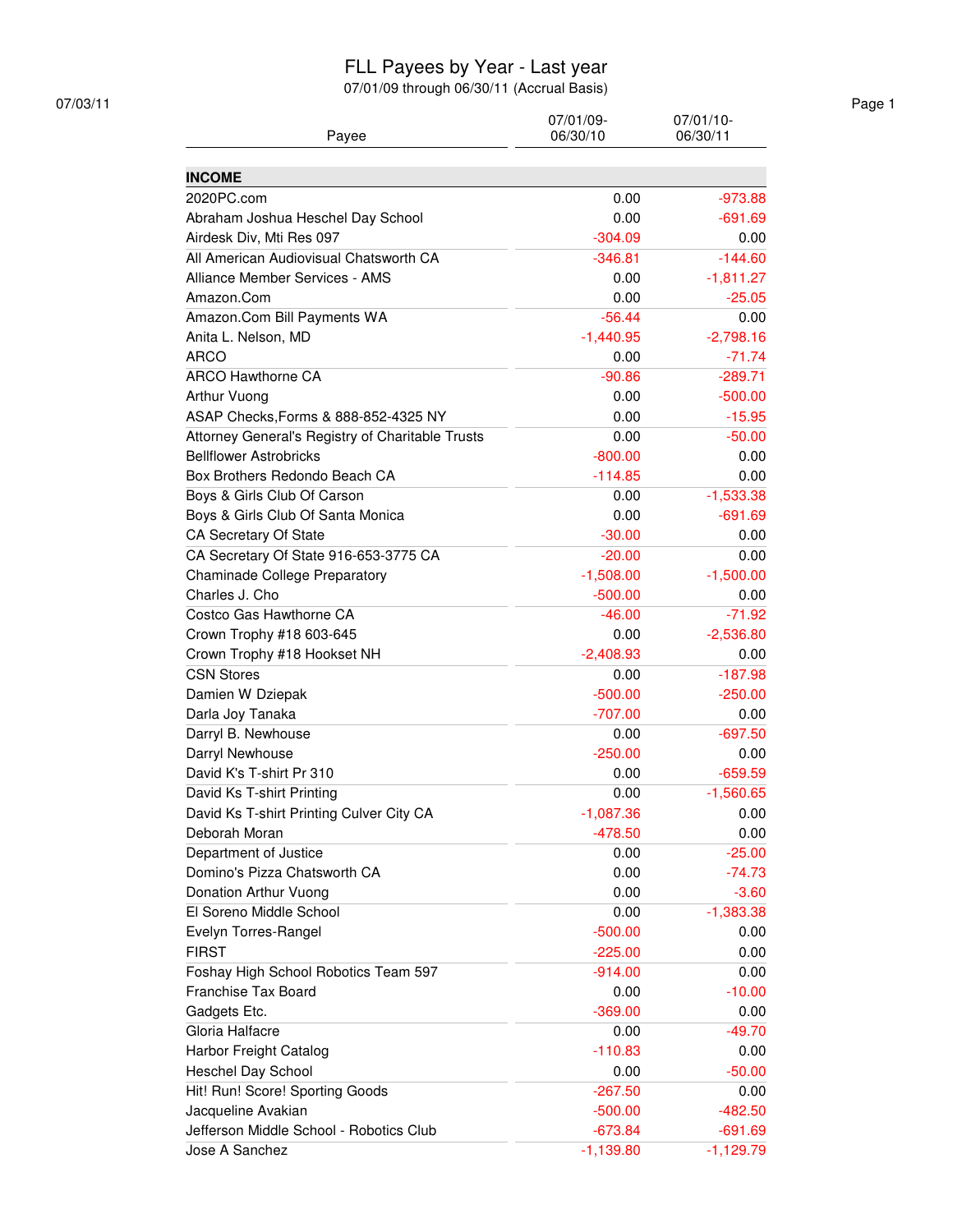#### FLL Payees by Year - Last year

07/01/09 through 06/30/11 (Accrual Basis)

| Payee                                         | 07/01/09-<br>06/30/10 | 07/01/10-<br>06/30/11    |
|-----------------------------------------------|-----------------------|--------------------------|
| Joseph Le Conte Middle School                 | $-677.09$             | 0.00                     |
| Kara Ganley                                   | $-500.00$             | 0.00                     |
| Kenneth Green                                 | 0.00                  | $-749.81$                |
| Kevin Cozzoli                                 | 0.00                  | $-500.00$                |
| Kimberli S Naka                               | $-250.00$             | 0.00                     |
| LCHS - La Canada Engineering Club             | 0.00                  | $-50.00$                 |
| <b>LEGO Education</b>                         | 0.00                  | $-95.75$                 |
| LEGO Education 620-231-0000 KS                | 0.00                  | $-4,933.90$              |
| LEGO Shop At Home 800-835-4386 CT             | 0.00                  | $-62.49$                 |
| LeRoy E. Nelson                               |                       |                          |
| Luther Burbank Middle School                  | $-1,643.85$<br>0.00   | $-2,350.07$<br>$-308.06$ |
|                                               |                       |                          |
| Lynne Akasaka-Riek                            | 0.00                  | $-691.69$                |
| Manhattan Beach Unified School District       | $-375.00$             | $-400.00$                |
| Manhattan Village                             | 0.00                  | $-45.00$                 |
| Nicholas Nguyen                               | 0.00                  | $-500.00$                |
| Nicole Lian Tsugranes                         | 0.00                  | $-500.00$                |
| Pamela J. Dombroski                           | $-1,143.28$           | 0.00                     |
| Pamela Josephson                              | $-250.00$             | 0.00                     |
| Paypal Setup                                  | $-1.95$               | 0.00                     |
| Pitsco LEGO Education 6202310000 KS           | $-8,129.68$           | 0.00                     |
| Placentia Jur High ASB                        | 0.00                  | $-100.00$                |
| Platinum Keepsakes                            | 0.00                  | $-263.40$                |
| Premier Lighting & Production Company North H | $-371.42$             | 0.00                     |
| ProjectorZone.com 503-598-8968 OR             | 0.00                  | $-257.03$                |
| ProLab Los Angeles CA                         | 0.00                  | $-450.00$                |
| Radisson Hotel Manchester NH                  | 0.00                  | $-453.44$                |
| Roosevelt ASB                                 | $-228.50$             | 0.00                     |
| Sacred Heart School                           | 0.00                  | $-50.00$                 |
| San Gabriel HIgh School ATTN: Title One       | 0.00                  | $-691.69$                |
| Shaenita Jefferson                            | 0.00                  | $-500.00$                |
| Shehnaz Karu                                  | 0.00                  | $-500.00$                |
| Shohrat Geldiyev                              | 0.00                  | $-53.00$                 |
| Sign A Rama Torrance Ca                       | $-82.31$              | 0.00                     |
| Sitoa Corporation                             | $-189.00$             | 0.00                     |
| Subway Carson CA                              | 0.00                  | $-49.26$                 |
| Supercircuits Inc 512-372-9348                | $-176.33$             | 0.00                     |
| Target Manhattan Beach CA                     | $-166.56$             | 0.00                     |
| <b>Terrance Smith</b>                         | $-500.00$             | 0.00                     |
| The Caterer                                   | $-577.29$             | $-401.00$                |
| The Home Depot Hawthorne CA                   | $-279.89$             | $-157.77$                |
| Thomas J Brundige                             | $-35.76$              | 0.00                     |
| <b>Tony Ayad</b>                              | $-106.85$             | $-1,000.00$              |
| Tracy W Tegtmeier                             | 0.00                  | $-1,191.69$              |
| U-Haul of Gardena CA                          | $-848.27$             | $-1,383.03$              |
| University Of Antelope Valley                 | 0.00                  | $-500.00$                |
| USPS.com ClickNShip Washington DC             | $-9.55$               | $-28.79$                 |
| Wenjing Liu                                   | 0.00                  | $-132.99$                |
| Wholesale2usa                                 | $-19.11$              | 0.00                     |
| www.1and1.com 877-461-2631 PA                 | $-89.88$              | $-191.76$                |
| <b>TOTAL INCOME</b>                           | $-32,041.33$          | $-40,503.57$             |

07/03/11 Page 2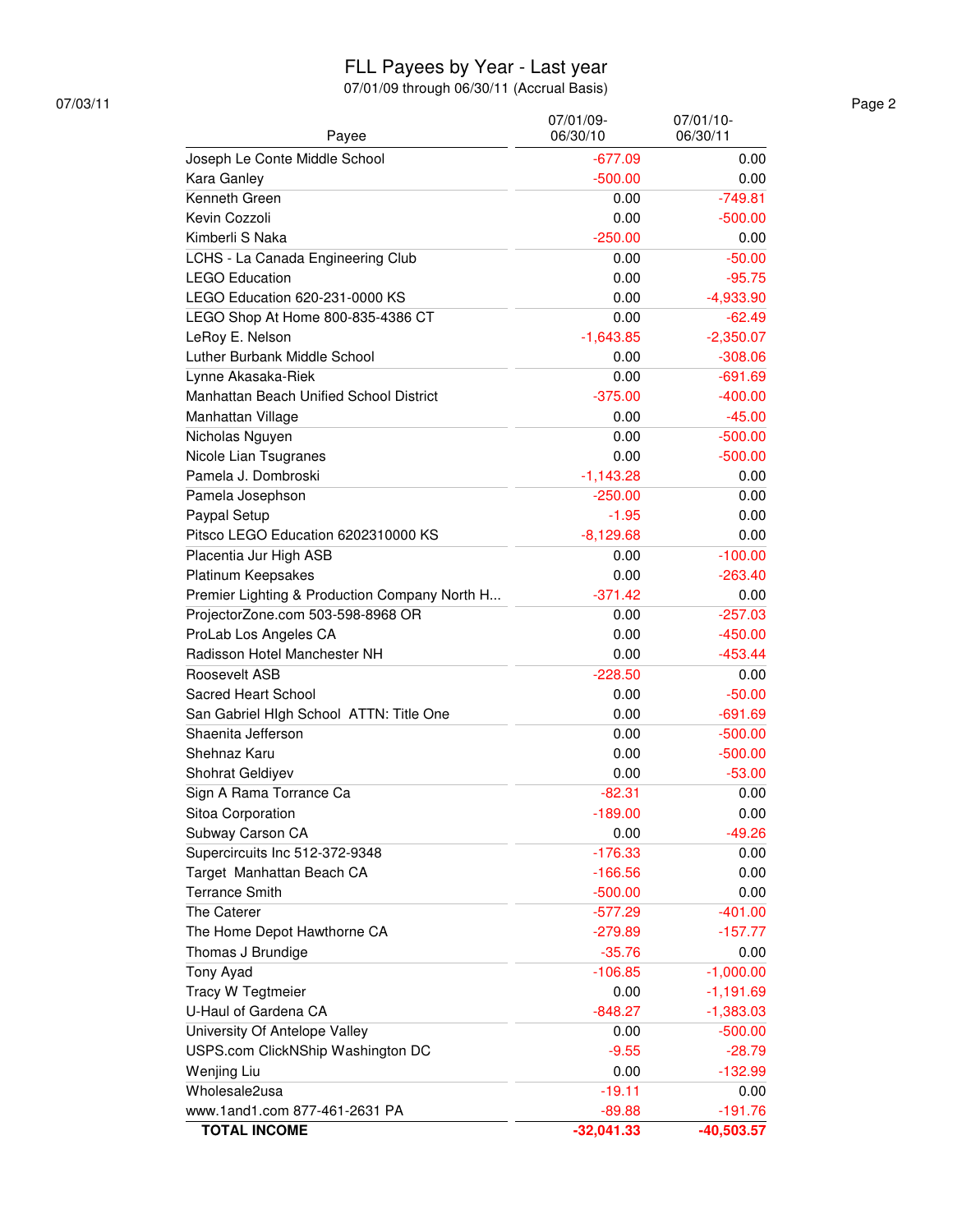#### FLL Payees by Year - Last year

| 07/03/11 |                                         |                       |                       | Page 3 |
|----------|-----------------------------------------|-----------------------|-----------------------|--------|
|          | Payee                                   | 07/01/09-<br>06/30/10 | 07/01/10-<br>06/30/11 |        |
|          | <b>EXPENSES</b>                         |                       |                       |        |
|          | Ahmet I Erol                            | 0.00                  | $-50.00$              |        |
|          | Amandina Andrade                        | 0.00                  | $-49.99$              |        |
|          | Boys & Girls Club Of Carson             | 0.00                  | $-225.00$             |        |
|          | <b>Brandon Labrie</b>                   | 0.00                  | $-50.00$              |        |
|          | Chevron Humankind Matching Gift Program | 0.00                  | $-500.00$             |        |
|          | Chris Miko                              | 0.00                  | $-49.99$              |        |
|          | Darryl B. Newhouse                      | 0.00                  | $-400.00$             |        |
|          | Deposit Id Number 724865                | 0.00                  | $-75.00$              |        |
|          | Donation Arthur Vuong                   | 0.00                  | $-150.00$             |        |
|          | Eastside Union School District          | 0.00                  | $-50.00$              |        |
|          | Easy Savings Usps Rebate                | 0.00                  | $-0.59$               |        |
|          | El Segundo Unified                      | 0.00                  | $-100.00$             |        |
|          | <b>FIRST</b>                            | $-57,734.70$          | $-2,335.30$           |        |
|          | <b>FLL Registration Checks</b>          | $-550.00$             | $-150.00$             |        |
|          | FLL Registration PayPal                 | $-453.84$             | 0.00                  |        |
|          | FLL Sales Cash                          | $-180.00$             | $-315.00$             |        |
|          | Girl Scouts of Greater Los Angeles      | 0.00                  | $-350.00$             |        |
|          | Gloria Halfacre                         | 0.00                  | $-49.70$              |        |
|          | James P Vitous                          | 0.00                  | $-150.00$             |        |
|          | JCPenney Afterschool Fund               | 0.00                  | $-3,000.00$           |        |
|          | Jefferson Middle School                 | 0.00                  | $-100.00$             |        |
|          | Julie A Kliszewski                      | 0.00                  | $-50.00$              |        |
|          | Kathy Reynolds                          | $-77.94$              | 0.00                  |        |
|          | Manhattan Village                       | 0.00                  | $-45.00$              |        |
|          | Mary Whelan                             | 0.00                  | $-100.30$             |        |
|          | Michelle Bianco                         | 0.00                  | $-50.00$              |        |
|          | Paypal Setup                            | $-2.09$               | 0.00                  |        |
|          | Ramona Pal                              | 0.00                  | $-99.69$              |        |
|          | Rev. Laura Greig Krauss                 | 0.00                  | $-50.00$              |        |
|          | <b>Robert Wheeler</b>                   | 0.00                  | $-49.99$              |        |
|          | Rolling HIIIs Preparatory School        | 0.00                  | $-100.00$             |        |
|          | Sacred Heart School                     | 0.00                  | $-50.00$              |        |
|          | Steve Zimmerman                         | 0.00                  | $-251.19$             |        |
|          | <b>Steven Gross</b>                     | 0.00                  | $-49.70$              |        |
|          | Teradata                                | $-800.00$             | $-800.00$             |        |
|          | <b>Time Warner Cable</b>                | $-2,500.00$           | $-2,500.00$           |        |
|          | <b>Tinker Tank</b>                      | $-231.00$             | 0.00                  |        |
|          | Tracy W Tegtmeier                       | 0.00                  | $-50.00$              |        |
|          | Trish Channan                           | 0.00                  | $-50.00$              |        |
|          | <b>USPS Rebate</b>                      | $-0.48$               | 0.00                  |        |
|          | Veritas Academy                         | 0.00                  | $-50.00$              |        |
|          | <b>TOTAL EXPENSES</b>                   | $-62,530.05$          | $-12,496.44$          |        |
|          | <b>OVERALL TOTAL</b>                    | 30,488.72             | $-28,007.13$          |        |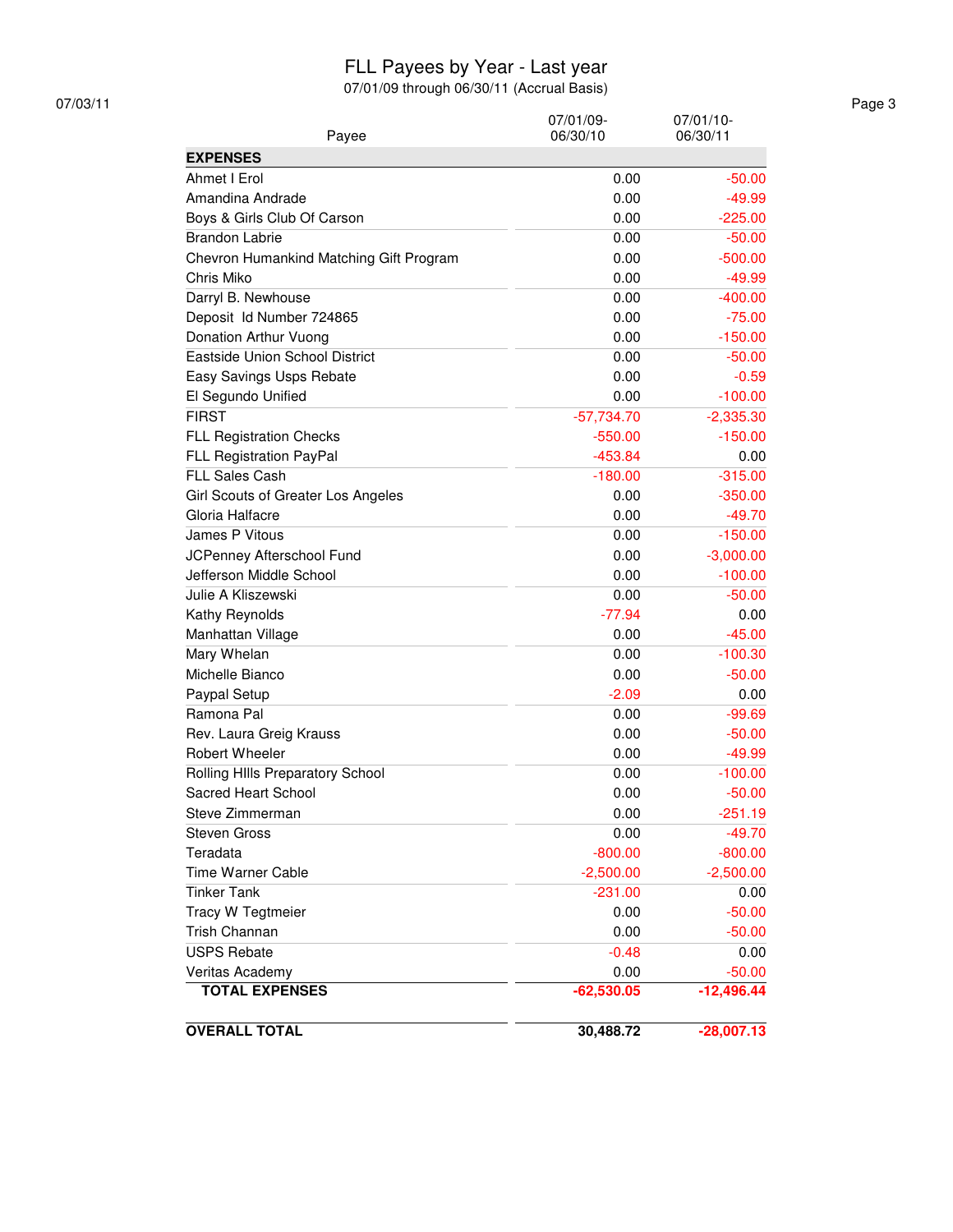#### FLL Tags by Year - Last year

| 07/03/11 |                          |                       |                          | Page 1 |
|----------|--------------------------|-----------------------|--------------------------|--------|
|          | <b>Class Description</b> | 07/01/09-<br>06/30/10 | $07/01/10$ -<br>06/30/11 |        |
|          |                          |                       |                          |        |
|          | <b>FLL</b>               | $-9,892.74$           | $-13,597.49$             |        |
|          | <b>FLLEquip</b>          | $-1,879.66$           | $-1,547.83$              |        |
|          | FLLExpo                  | 0.00                  | $-50.00$                 |        |
|          | <b>FLLFields</b>         | $-469.69$             | $-1,157.77$              |        |
|          | <b>FLLGrantInc</b>       | 61,034.70             | 7,395.30                 |        |
|          | <b>FLLGrants</b>         | $-2,004.70$           | $-1,416.12$              |        |
|          | <b>FLLPartner</b>        | $-893.28$             | $-1,529.52$              |        |
|          | <b>FLLPrintShip</b>      | $-700.02$             | $-1,198.16$              |        |
|          | <b>FLLSales</b>          | 180.00                | 761.40                   |        |
|          | FLLTeam2nd               | $-2,285.00$           | $-697.50$                |        |
|          | <b>FLLTeamNew</b>        | $-7,350.89$           | $-10,670.18$             |        |
|          | FLLTStipend2nd           | $-1,250.00$           | $-750.00$                |        |
|          | FLLTStipendNew           | $-4,000.00$           | $-3,500.00$              |        |
|          | LARobotics               | 0.00                  | $-49.26$                 |        |
|          | <b>OVERALL TOTAL</b>     | 30,488.72             | $-28,007.13$             |        |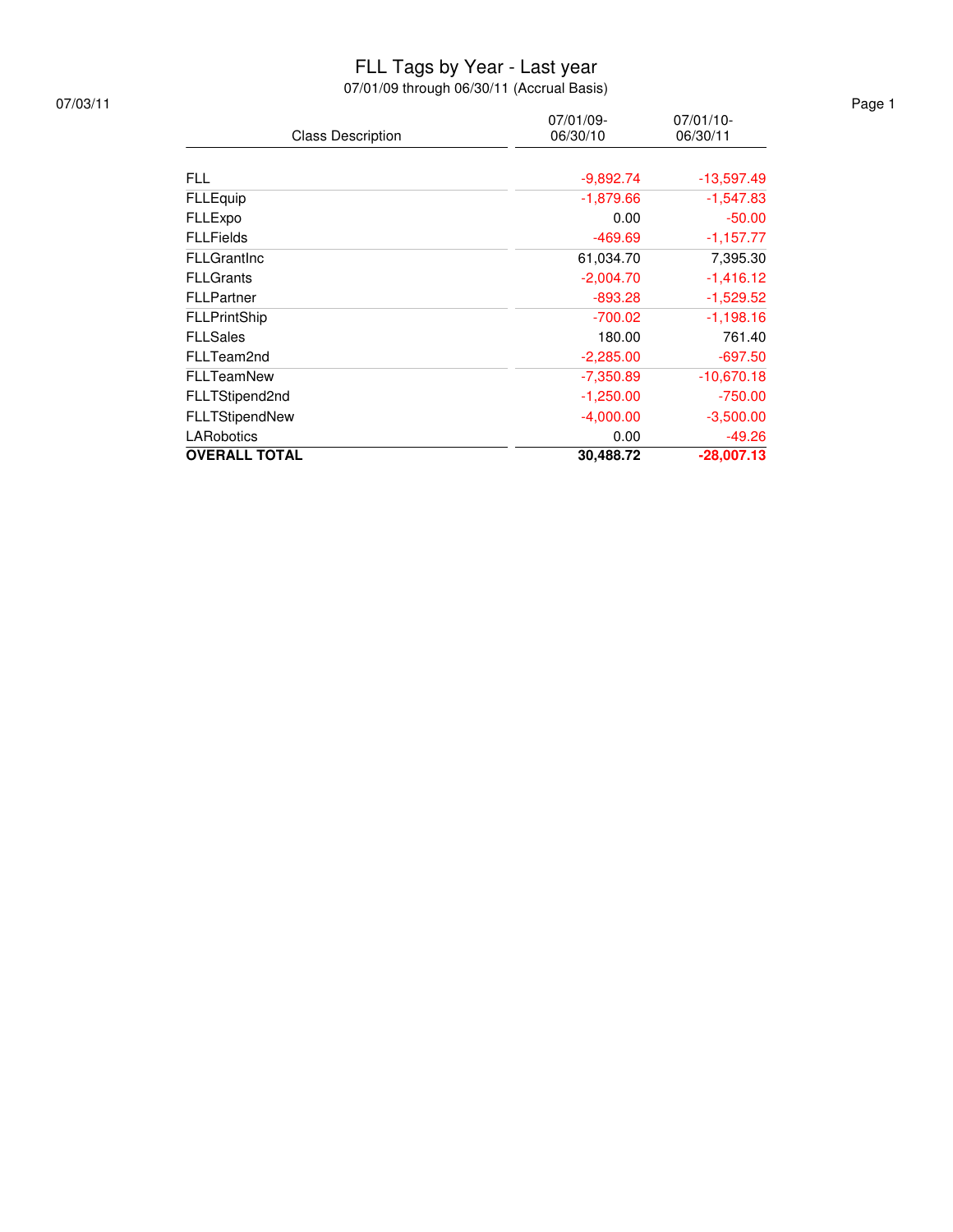| 07/03/11                   |            |                                         |                                                       |                                   |                    |              |              |
|----------------------------|------------|-----------------------------------------|-------------------------------------------------------|-----------------------------------|--------------------|--------------|--------------|
| Date                       | Num        | Description                             | Memo                                                  | Category                          | Tag                |              | Cl Amount    |
| <b>LARobotics Checking</b> |            |                                         |                                                       |                                   |                    |              | $-26,909.72$ |
| 07/18/10                   |            | www.1and1.com 877-461-2631 PA           | LARobotics.org WebsiteBuilder Plus 7/5/10-10/5/10     | [FLL Team ManagemeFLL             |                    | R            | $-29.97$     |
| 07/23/10                   | 100708     | Boys & Girls Club Of Carson             | FLL 3 2009 Smart Move Field Setup Kits                | [FLL Invoices]                    | <b>FLL</b>         | R            | 225.00       |
| 07/25/10                   | 2109       | Boys & Girls Club Of Carson             | FLL Return 2 Field Setup Kits                         | [FLL Tournaments]                 | FLL                | R            | $-150.00$    |
| 08/18/10                   |            | USPS.com ClickNShip Washington DC       | FLL more consent forms                                | [FLL Tournaments]                 | <b>FLL</b>         | R            | $-11.74$     |
| 08/19/10                   |            | Easy Savings Usps Rebate                | FLL more consent forms                                | [FLL Tournaments]                 | FLL                | R            | 0.59         |
| 08/31/10                   |            | LEGO Education 620-231-0000 KS          | FLL 24 Body Forward Field Setup Kits                  | [FLL RC Champ Grant] FLL          |                    | R.           | $-1,813.50$  |
| 09/03/10                   | 2110       | Manhattan Village                       | FLL 9/3 Community Room for Release Workshop           | [FLL Team ManagemeFLL             |                    | R            | $-45.00$     |
| 09/17/10                   | S          | LEGO Education 620-231-0000 KS          | FLL Team 8888 Hardship Grant                          | [FLL Hardship Grants] FLLGrants   |                    | R            | $-297.65$    |
|                            |            |                                         | FLL Team 8888 Hardship Grant Shorfall                 | [FLL Team Manageme FLLGrants      |                    | R            | $-10.41$     |
| 09/17/10                   | S          | LEGO Education 620-231-0000 KS          | FLL Team 8885 Hardship Grant                          | [FLL Hardship Grants] FLLGrants   |                    | R            | $-297.65$    |
|                            |            |                                         | FLL Team 8885 Hardship Grant Shortfall                | [FLL Team Manageme FLLGrants      |                    | R            | $-10.41$     |
| 09/18/10                   |            | LEGO Education 620-231-0000 KS          | FLL Team 9003 New Team Support                        | [FLL RC Team Grants] FLLTeamNew R |                    |              | $-308.06$    |
| 09/20/10                   |            | LEGO Education 620-231-0000 KS          | FLL Team 10203 New Team Support                       | [FLL RC Team Grants] FLLTeamNew R |                    |              | $-232.50$    |
| 09/21/10                   |            | <b>FIRST</b>                            | FLL 2 Team Hardship grants                            | [FLL Hardship Grants] FLLGrantInc |                    | R            | 595.30       |
| 09/22/10                   |            | LEGO Education 620-231-0000 KS          | FLL BK EDUCATE NXT                                    | [FLL Team ManagemeFLL             |                    | R            | $-54.71$     |
| 09/24/10                   |            | LEGO Education 620-231-0000 KS          | FLL Team 10203 New Team Support                       | [FLL RC Team Grants] FLLTeamNew R |                    |              | $-459.19$    |
| 09/24/10                   |            | LEGO Education 620-231-0000 KS          | FLL Team 9003 New Team Support                        | [FLL RC Team Grants] FLLTeamNew R |                    |              | $-459.19$    |
| 09/24/10                   | S          | ProLab Los Angeles CA                   | FLL 2 TWC/SCRRF banners for table skirts              | [FLL TWC Grant]                   | FLL                | R            | $-225.00$    |
|                            |            |                                         | FLL 2 RC/FLL banners for table skirts                 | [FLL RC Champ Grant] FLL          |                    | R            | $-225.00$    |
| 09/28/10                   | <b>DEP</b> | Teradata                                | FLL Donation from Jerry McGlynn                       | [FLL Team Grants]                 | FLLGrantInc        | R            | 800.00       |
| 10/05/10                   |            | LEGO Education 620-231-0000 KS          | FLL Team 9627 New Team Support                        | [FLL RC Team Grants] FLLTeamNew R |                    |              | $-308.06$    |
| 10/05/10                   |            | LEGO Education 620-231-0000 KS          | FLL Team 7940 2nd Year Team Support                   | [FLL RC Team Grants] FLLTeam2nd   |                    | $\mathsf{R}$ | $-232.50$    |
| 10/05/10                   |            | LEGO Education 620-231-0000 KS          | FLL Team 9629 New Team Support                        | [FLL RC Team Grants] FLLTeamNew R |                    |              | $-308.06$    |
| 10/18/10                   |            | www.1and1.com 877-461-2631 PA           | LARobotics.org WebsiteBuilder Plus 10/5/10-01/5/11    | [FLL Team ManagemeFLL             |                    | R            | $-29.97$     |
| 10/19/10                   | 2112       | Shohrat Geldiyev                        | FLL 8/29 EdVantExpo travel expense reimbursement      | [FLL Team ManagemeFLL             |                    | R            | $-53.00$     |
| 10/20/10                   | 101015     | Ahmet I Erol                            | FLL 12/5 AVTC QT Team 8323                            | [FLL Lancaster]                   | <b>FLL</b>         | R            | 50.00        |
| 10/20/10                   | 101007     | Veritas Academy                         | FLL 12/4 MB QT Team 3736                              | [FLL Tournaments]                 | <b>FLL</b>         | R            | 50.00        |
| 10/20/10                   | 101007     | Jefferson Middle School                 | FLL 12/4 MB QT Teams 2580, 8815                       | [FLL Tournaments]                 | <b>FLL</b>         | R            | 100.00       |
| 10/20/10                   | 101009     | Rev. Laura Greig Krauss                 | FLL 12/4 MB QT Team 7961                              | [FLL Tournaments]                 | <b>FLL</b>         | R            | 50.00        |
| 10/20/10                   | 101006     | Julie A Kliszewski                      | FLL 12/4 MB QT Team 8440                              | [FLL Tournaments]                 | <b>FLL</b>         | R            | 50.00        |
| 10/20/10                   | 2114       | Manhattan Beach Unified School District | FLL 12/3-4 MB QT MBMS Custodian                       | [FLL Tournaments]                 | <b>FLL</b>         | R            | $-400.00$    |
| 10/29/10                   | 101021     | Eastside Union School District          | FLL 12/5 AVTC QT Team 4233                            | [FLL Lancaster]                   | <b>FLL</b>         | R            | 50.00        |
| 10/29/10                   | 101018     | Sacred Heart School                     | FLL 12/5 AVTC QT Team 2042                            | [FLL Lancaster]                   | <b>FLL</b>         | R            | 50.00        |
| 10/29/10                   |            | U-Haul of Gardena CA                    | FLL 10/30 Lancaster & 10/31 Thousand Oaks             | [FLL TWC Grant]                   | <b>FLL</b>         | $\mathsf{R}$ | $-198.23$    |
| 10/29/10                   |            | LEGO Education 620-231-0000 KS          | FLL Team 10203 New Team Support FSK                   | [FLL RC Team Grants]              | FLLTeamNew         | R            | $-75.56$     |
| 10/29/10                   | 101022     | Girl Scouts of Greater Los Angeles      | FLL 12/4 MB QT Teams 2769, 2776, 1780                 | [FLL Invoices]                    | <b>FLL</b>         | R            | 150.00       |
|                            |            |                                         |                                                       |                                   | <b>FLL</b>         | R            | 200.00       |
|                            |            |                                         | FLL 12/5 AVTC QT Teams 2771, 2773, 2774, 2778         | [FLL Lancaster]                   |                    |              |              |
| 10/31/10                   |            | ARCO Hawthorne CA                       | FLL 10/31 Thousand Oaks Gas for rental truck          | [FLL TWC Grant]                   | <b>FLL</b>         | R            | $-83.09$     |
| 11/01/10                   |            | U-Haul of Gardena CA                    | FLL 10/30 Lancaster & 10/31 Thousand Oaks             | [FLL TWC Grant]                   | <b>FLL</b>         | R            | $-49.17$     |
| 11/03/10                   | 101101     | Rolling HIIIs Preparatory School        | FLL 12/4 MB QT Teams 8442 & 8643                      | [FLL Tournaments]                 | <b>FLL</b>         | R            | 100.00       |
| 11/03/10                   | 101028     | Time Warner Cable                       | FLL Time Warner Cable LARFLL Championshiip Tournament | [FLL TWC Grant]                   | <b>FLLGrantInc</b> | R            | 2,500.00     |
| 11/05/10                   |            | U-Haul of Gardena CA                    | FLL 11/6 Mar Vista & 11/7 Somis Deposit               | [FLL TWC Grant]                   | FLL                | R            | $-141.16$    |
| 11/08/10                   |            | Costco Gas Hawthorne CA                 | FLL 11/6 Mar Vista & 11/7 Somis Gas for rental truck  | [FLL TWC Grant]                   | <b>FLL</b>         | R            | $-71.92$     |
| 11/08/10                   |            | U-Haul of Gardena CA                    | FLL 11/6 Mar Vista & 11/7 Somis Balance               | [FLL TWC Grant]                   | <b>FLL</b>         | R            | $-133.27$    |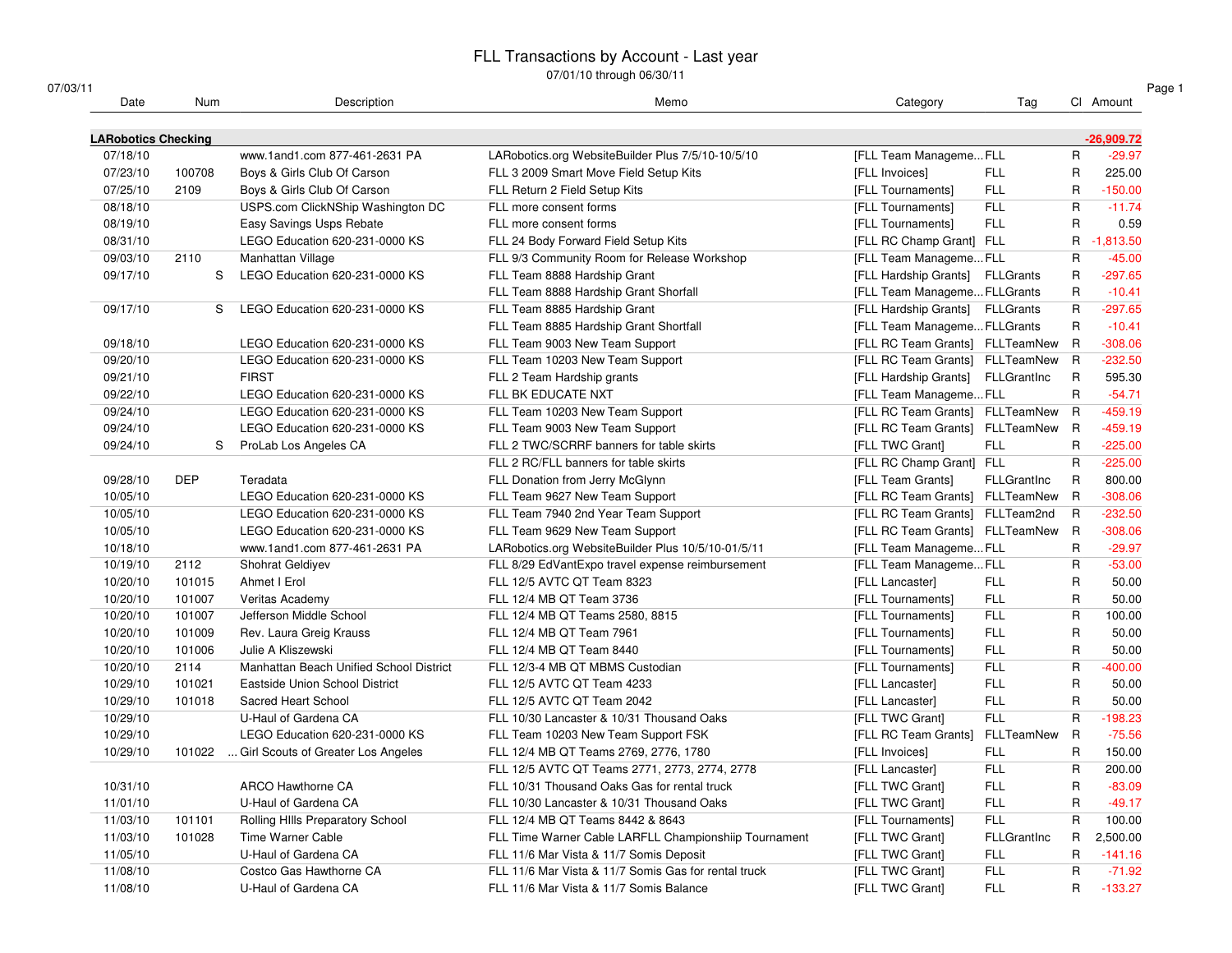| 07/03/11 |  |
|----------|--|
|----------|--|

| Date     | Num        |              | Description                                                              | Memo                                                       | Category                       | Tag             |                | Cl Amount   |
|----------|------------|--------------|--------------------------------------------------------------------------|------------------------------------------------------------|--------------------------------|-----------------|----------------|-------------|
| 11/11/10 |            | S            | David K's T-shirt Pr 310                                                 | FLL 72 White Event Staff T-shirts deposit                  | [FLL RC Champ Grant] FLL       |                 | $\overline{R}$ | $-332.00$   |
|          |            |              |                                                                          | FLL 48 Blue Judge T-Shirts deposit                         | [FLL Tournaments]              | <b>FLL</b>      | $\overline{R}$ | $-327.59$   |
| 11/12/10 | 101109     |              | El Segundo Unified                                                       | FLL 12/5 AVTC QT Teams 6642 & 6645                         | [FLL Lancaster]                | <b>FLL</b>      | $\mathsf{R}$   | 100.00      |
| 11/12/10 | 101106     |              | James P Vitous                                                           | FLL 2 2009 Field Setup Kits                                | [FLL Tournaments]              | <b>FLL</b>      | $\mathsf{R}$   | 150.00      |
| 11/12/10 | 101121     |              | Tracy W Tegtmeier                                                        | FLL 12/4 MB QT Team 1408                                   | [FLL Tournaments]              | <b>FLL</b>      | $\mathsf{R}$   | 50.00       |
| 11/13/10 |            |              | U-Haul of Gardena CA                                                     | FLL 11/14 Canoga Park Deposit                              | [FLL TWC Grant]                | <b>FLL</b>      | $\mathsf{R}$   | $-108.54$   |
| 11/15/10 |            |              | The Home Depot Hawthorne CA                                              | FLL Plywood and paint for 4 field tables                   | [FLL RC Champ Grant] FLLFields |                 | $\mathsf{R}$   | $-157.77$   |
| 11/15/10 |            |              | ARCO Hawthorne CA                                                        | FLL 11/14 Canoga Park Fuel for rental truck                | [FLL TWC Grant]                | <b>FLL</b>      | $\mathsf{R}$   | $-38.98$    |
| 11/15/10 | 2115       |              | Franchise Tax Board                                                      | LARobotics 2009 Form 199 Filing Fee                        | [FLL Team ManagemeFLL          |                 | $\mathsf{R}$   | $-10.00$    |
| 11/15/10 | 2116       |              | Department of Justice                                                    | <b>LARobotics Form CT-1</b>                                | [FLL Team ManagemeFLL          |                 | $\mathsf{R}$   | $-25.00$    |
| 11/15/10 | 2118       |              | Attorney General's Registry of Charitable Tru LARobotics 2009 Form RRF-1 |                                                            | [FLL Team ManagemeFLL          |                 | $\mathsf{R}$   | $-25.00$    |
| 11/15/10 |            |              | U-Haul of Gardena CA                                                     | FLL 11/14 Canoga Park Balance                              | [FLL TWC Grant]                | <b>FLL</b>      | $\mathsf{R}$   | $-20.91$    |
| 11/17/10 |            | S            | Crown Trophy #18 603-645                                                 | FLL 12/4 MB QT Trophies & Ribbions                         | [FLL Tournaments]              | <b>FLL</b>      | $\mathsf{R}$   | $-230.99$   |
|          |            |              |                                                                          | FLL 12/5 AVTC QT Trophies & Ribbons                        | [FLL Lancaster]                | <b>FLL</b>      | $\mathsf{R}$   | $-230.99$   |
| 11/18/10 |            |              | www.1and1.com 877-461-2631 PA                                            | LARobotics.org                                             | [FLL Team ManagemeFLL          |                 | $\mathsf{R}$   | $-29.94$    |
| 11/18/10 | 2119       |              | LCHS - La Canada Engineering Club                                        | FLL Team 6707 registration refund                          | [FLL Tournaments]              | <b>FLL</b>      | $\mathsf{R}$   | $-50.00$    |
| 11/18/10 | 2120       |              | Placentia Jur High ASB                                                   | FLL Teams 9860 & 9205 registration transfer                | [FLL Tournaments]              | <b>FLL</b>      | $\mathsf{R}$   | $-100.00$   |
| 11/19/10 |            |              | U-Haul of Gardena CA                                                     | FLL 11/20 FLL Camarillo & 11/21 La Canada                  | [FLL TWC Grant]                | <b>FLL</b>      | $\mathsf{R}$   | $-141.16$   |
| 11/19/10 |            |              | ARCO Hawthorne CA                                                        | FLL 11/20 Camarillo & 11/21 La Canada                      | [FLL TWC Grant]                | <b>FLL</b>      | $\mathsf{R}$   | $-60.47$    |
| 11/22/10 |            |              | <b>ARCO Hawthorne CA</b>                                                 | FLL 11/20 Camarillo & 11/21 La Canada                      | [FLL TWC Grant]                | <b>FLL</b>      | $\mathsf{R}$   | $-31.08$    |
| 11/22/10 |            | S            | U-Haul of Gardena CA                                                     | FLL 11/20 Camarillo & 11/21 La Canada                      | [FLL TWC Grant]                | <b>FLL</b>      | $\mathsf{R}$   | $-135.00$   |
|          |            |              |                                                                          | FLL Poly Red Tape                                          | [FLL TWC Grant]                | <b>FLL</b>      | $\mathsf{R}$   | $-5.43$     |
| 11/23/10 |            | S            | David Ks T-shirt Printing                                                | FLL 12/5 AVTC QT 6 blue Judge T-shirts                     | [FLL Lancaster]                | <b>FLL</b>      | $\mathsf{R}$   | $-81.75$    |
|          |            |              |                                                                          | FLL 48-6 blue Judge T-shirts balance                       | [FLL RC Champ Grant] FLL       |                 | $\mathsf{R}$   | $-244.64$   |
| 11/23/10 |            | S            | David Ks T-shirt Printing                                                | FLL 8 White Event Staff T-shirts                           | [FLL Lancaster]                | <b>FLL</b>      | $\mathsf{R}$   | $-73.91$    |
|          |            |              |                                                                          | FLL 72-8 White Event Staff T-shirts balance                | [FLL RC Champ Grant] FLL       |                 | $\mathsf{R}$   | $-259.28$   |
| 11/24/10 | 2122       |              | S David Ks T-shirt Printing                                              | FLL Judge Shirts Sponsor reprinting                        | [FLL RC Champ Grant] FLL       |                 | $\mathsf{R}$   | $-118.86$   |
|          |            |              |                                                                          | FLL Judge Shirts Championship                              | [FLL RC Champ Grant] FLL       |                 | $\mathsf{R}$   | $-782.21$   |
| 11/29/10 |            |              | Crown Trophy #18 603-645                                                 | FLL 12/18 Championship Trophies and Medals                 | [FLL RC Champ Grant] FLL       |                 | $\mathsf{R}$   | $-2,074.82$ |
| 11/30/10 | 2126       |              | Sacred Heart School                                                      | FLL 12/5 AVTC QT Team 2042 registration refund             | [FLL Lancaster]                | <b>FLL</b>      | $\mathsf{R}$   | $-50.00$    |
| 11/30/10 | 2127       |              | University Of Antelope Valley                                            | FLL 12/5 AVTC QT Parkview Facilities Use                   |                                | <b>FLL</b>      | $\mathsf{R}$   | $-500.00$   |
| 12/03/10 |            |              | U-Haul of Gardena CA                                                     |                                                            | [FLL Lancaster]                | <b>FLL</b>      | $\mathsf{R}$   | $-141.16$   |
|          |            |              | <b>ARCO Hawthorne CA</b>                                                 | FLL 12/4 MB & 12/5 Lancaster rental truck deposit          | [FLL TWC Grant]                | <b>FLL</b>      | $\overline{R}$ |             |
| 12/06/10 |            |              |                                                                          | FLL 12/4 MB & 12/5 Lancaster fuel for rental truck deposit | [FLL TWC Grant]                |                 |                | $-76.09$    |
| 12/06/10 |            |              | U-Haul of Gardena CA                                                     | FLL 12/4 MB & 12/5 Lancaster rental truck balance          | [FLL TWC Grant]                | <b>FLL</b>      | $\mathsf{R}$   | $-166.90$   |
| 12/14/10 |            |              | FLL Sales Cash                                                           | FLL Field Setup Kit for new team                           | [FLL Tournaments]              | <b>FLLSales</b> | $\mathsf{R}$   | 40.00       |
| 12/14/10 |            | <b>FIRST</b> |                                                                          | FLL Los Angeles Region Team Management Stipend             | [FLL Team ManagemeFLL          |                 | $\mathsf{R}$   | 1,740.00    |
| 12/17/10 |            |              | U-Haul of Gardena CA                                                     | FLL 12/17-18 Chatsworth rental truck deposit               | [FLL RC Champ Grant] FLL       |                 | $\mathsf{R}$   | $-108.54$   |
| 12/17/10 |            |              | Domino's Pizza Chatsworth CA                                             | FLL 12/17 Chatsworth load in/set up crew food              | [FLL RC Champ Grant] FLL       |                 | $\mathsf{R}$   | $-74.73$    |
| 12/17/10 | 2128       |              | Platinum Keepsakes                                                       | FLL Ambassador Team trophies (Sponsored by TWC)            | [FLL TWC Grant]                | <b>FLL</b>      | $\mathsf{R}$   | $-263.40$   |
| 12/19/10 |            | <b>ARCO</b>  |                                                                          | FLL 12/17-18 Chatsworth rental truck fuel                  | [FLL RC Champ Grant] FLL       |                 | $\mathsf{R}$   | $-71.74$    |
| 12/19/10 |            |              | U-Haul of Gardena CA                                                     | FLL 12/17-18 Chatsworth rental truck balance               | [FLL RC Champ Grant] FLL       |                 | $\mathsf{R}$   | $-33.56$    |
| 12/20/10 |            |              | All American Audiovisual Chatsworth CA                                   | FLL 12/18 Championship A/V Equipment Rental                | [FLL RC Champ Grant] FLL       |                 | $\mathsf{R}$   | $-144.60$   |
| 12/22/10 | 2129       |              | The Caterer                                                              | FLL 12/18 Chatsworth CT meals for volunteers               | [FLL RC Champ Grant] FLL       |                 | $\mathsf{R}$   | $-401.00$   |
| 12/22/10 | 2130       |              | Chaminade College Preparatory                                            | FLL 12/18 Chatsworth CT Security, Plant & Janitorial crew  | [FLL RC Champ Grant] FLL       |                 | $\mathsf R$    | $-1,500.00$ |
| 12/22/10 | <b>DEP</b> |              | S FLL Registration Checks                                                | FLL 12/5 AVTC QT Team 8424 Registration                    | [FLL Lancaster]                | <b>FLL</b>      | $\mathsf{R}$   | 50.00       |
|          |            |              |                                                                          | FLL 12/5 AVTC QT Teams 3605, 3606 Registration             | [FLL Lancaster]                | <b>FLL</b>      | $\mathsf{R}$   | 100.00      |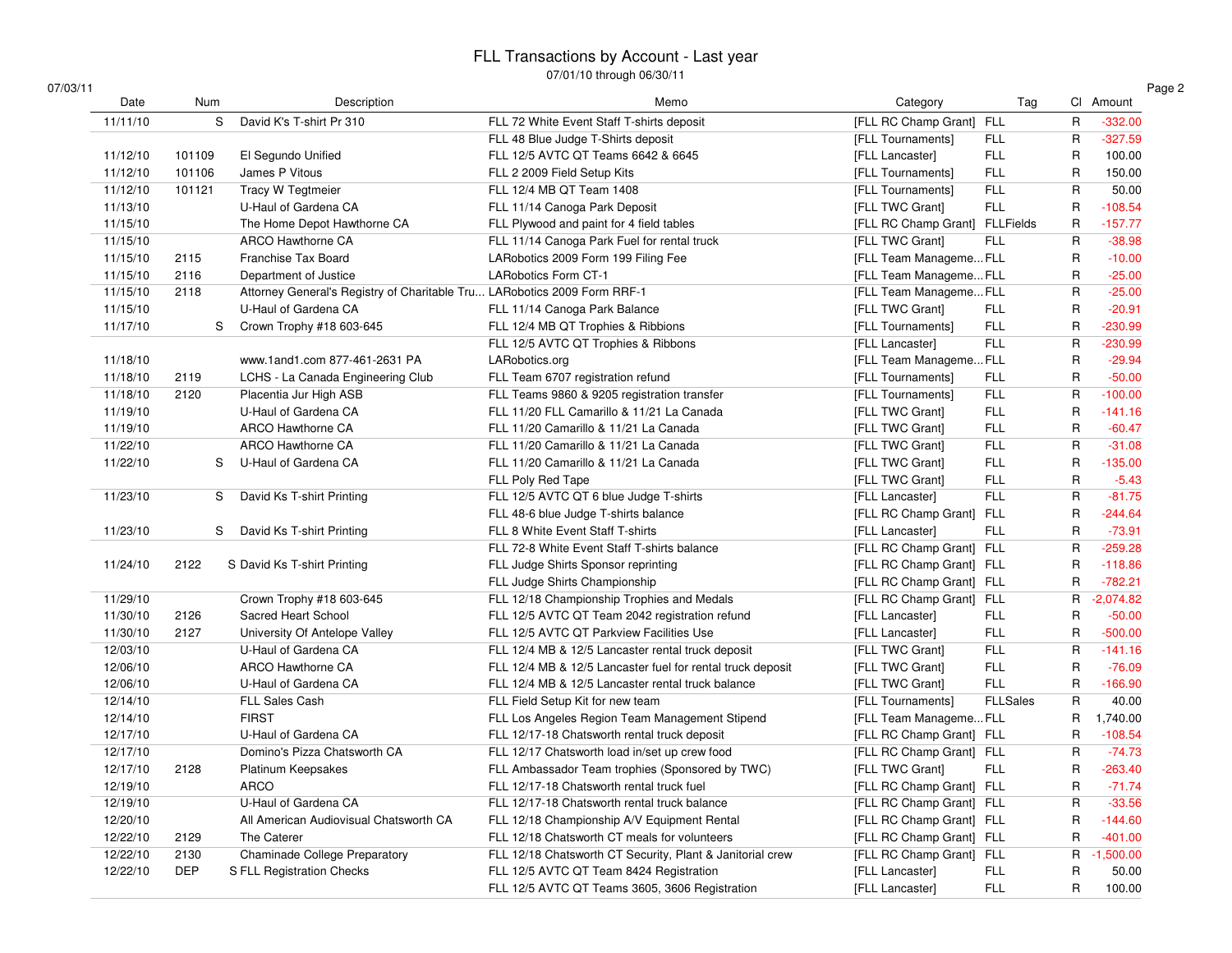| 03/11 |          |            |                                                                          |                                                                               |                                     |                  |                         | Page 3      |
|-------|----------|------------|--------------------------------------------------------------------------|-------------------------------------------------------------------------------|-------------------------------------|------------------|-------------------------|-------------|
|       | Date     | Num        | Description                                                              | Memo                                                                          | Category                            | Tag              |                         | CI Amount   |
|       | 12/28/10 | 2131       | Luther Burbank Middle School                                             | FLL Team 747 New Team Support                                                 | [FLL RC Team Grants]                | FLLTeamNew R     |                         | $-308.06$   |
|       | 12/28/10 | 2132       | Jefferson Middle School - Robotics Club                                  | FLL Team 8815 New Team Support                                                | [FLL RC Team Grants]                | FLLTeamNew       | - R                     | $-691.69$   |
|       | 12/28/10 | 2133       | Lynne Akasaka-Riek                                                       | FLL Team 9294 New Team Support                                                | [FLL RC Team Grants]                | FLLTeamNew R     |                         | $-691.69$   |
|       | 12/28/10 | 2134       | San Gabriel High School ATTN: Title One                                  | FLL Team 10315 New Team Support                                               | [FLL RC Team Grants]                | FLLTeamNew       | $\overline{R}$          | $-691.69$   |
|       | 12/28/10 | 2135       | Boys & Girls Club Of Santa Monica                                        | FLL Team 9782 New Team Support                                                | [FLL RC Team Grants]                | FLLTeamNew       | R                       | $-691.69$   |
|       | 12/28/10 | 2136       | El Soreno Middle School                                                  | FLL Teams 9205 & 9860 New Team Support                                        | [FLL RC Team Grants]                | FLLTeamNew       | R                       | $-1,383.38$ |
|       | 12/28/10 | 2137       | S Darryl B. Newhouse                                                     | FLL Teams 1397,7724,7733 New Team Support                                     | [FLL RC Team Grants]                | FLLTeamNew       | $\overline{\mathsf{R}}$ | $-697.50$   |
|       |          |            |                                                                          | FLL 12/4 MB QT Teams 1392,1393,1396,1397,,7724,7728,7733,77 [FLL Tournaments] |                                     | <b>FLL</b>       | $\mathsf{R}$            | 400.00      |
|       | 12/28/10 | 2138       | Jacqueline Avakian                                                       | FLL Team 2580 2nd Year Team Support                                           | [FLL RC Team Grants] FLLTeam2nd     |                  | $\mathsf{R}$            | $-232.50$   |
|       | 12/28/10 | 101217     | JCPenney Afterschool Fund                                                | FLL Care, Share, Win grant in honor of Nicholas Pontius                       | [FLL JCPenney Grant]                | FLLGrantInc      | R                       | 3,000.00    |
|       | 12/29/10 | 2140       | Jose A Sanchez                                                           | FLL Team 4527 New Team Support                                                | [FLL RC Team Grants]                | FLLTeamNew       | R                       | $-308.06$   |
|       | 12/29/10 | 2139       | S Tracy W Tegtmeier                                                      | FLL Team 1408 New Team Support - Jerry McGlynn                                | [FLL Team Grants]                   | <b>FLLGrants</b> | R                       | $-108.31$   |
|       |          |            |                                                                          | FLL Team 1408 New Team Support                                                | [FLL RC Team Grants] FLLTeamNew R   |                  |                         | $-583.38$   |
|       | 12/29/10 | 2142       | Jose A Sanchez                                                           | FLL Team 4526 2nd Year Team Support                                           | [FLL RC Team Grants]                | FLLTeam2nd       | R                       | $-232.50$   |
|       | 12/29/10 | 2143       | Arthur Vuong                                                             | FLL Team 9294 New Team Stipend                                                | [FLL RC Team Grants]                | FLLTStipend R    |                         | $-500.00$   |
|       | 12/29/10 | 2141       | S Boys & Girls Club Of Carson                                            | FLL Team 10671 New Team Support                                               | [FLL RC Team Grants] FLLTeamNew R   |                  |                         | $-691.69$   |
|       |          |            |                                                                          | FLL Team 10673 New Team Support - Jerry McGlynn                               | [FLL Team Grants]                   | <b>FLLGrants</b> | $\mathsf{R}$            | $-691.69$   |
|       | 12/29/10 | 2144       | Tracy W Tegtmeier                                                        | FLL Team 1408 New Team Stipend                                                | [FLL RC Team Grants] FLLTStipend R  |                  |                         | $-500.00$   |
|       | 12/30/10 | <b>EFT</b> | USPS.com ClickNShip Washington DC                                        | FLL Trophy for Nicholas Pontius                                               | [FLL RC Champ Grant] FLL            |                  | $\mathsf{R}$            | $-6.55$     |
|       | 12/31/10 | 2145       | Jacqueline Avakian                                                       | FLL Team 2580 2nd Year Team Stipend                                           | [FLL RC Team Grants] FLLTStipend2 R |                  |                         | $-250.00$   |
|       | 12/31/10 | 2146       | Damien W Dziepak                                                         | FLL Team 7940 2nd Year Team Stipend                                           | [FLL RC Team Grants] FLLTStipend2 R |                  |                         | $-250.00$   |
|       | 12/31/10 | 2148       | S Jose A Sanchez                                                         | FLL Team 4526 2nd Year Team Stipend                                           | [FLL RC Team Grants] FLLTStipend2 R |                  |                         | $-250.00$   |
|       |          |            |                                                                          | FLL Team 4527 New Year Team Support                                           | [FLL RC Team Grants]                | FLLTeamNew R     |                         | $-339.23$   |
|       | 12/31/10 | 101231     | FLL Sales Cash                                                           | FLL 2 2009 & 2 2010 Field Setup Kits Alim Shamji                              | [FLL Tournaments]                   | <b>FLLSales</b>  | R                       | 160.00      |
|       |          |            |                                                                          | FLL 2 2010 Field Setup Kits Bala Danday                                       | [FLL Tournaments]                   | <b>FLLSales</b>  | R                       | 75.00       |
|       |          |            |                                                                          | FLL 2009 & 2010 Field Setup Kits Tony Ayad                                    | [FLL Tournaments]                   | <b>FLLSales</b>  | $\overline{R}$          | 40.00       |
|       | 01/03/11 |            | 995737447 Anita L. Nelson, MD                                            | FLL Equipment rental and printing expenses - Invoice A1106                    | [FLL Accounts Payable] FLL          |                  | R                       | $-2,798.16$ |
|       | 01/03/11 |            | 995737448 LeRoy E. Nelson                                                | FLL expense reimbursement                                                     | [FLL Accounts Payable] FLL          |                  | R                       | $-2,350.07$ |
|       | 01/04/11 | EFT        | ASAP Checks, Forms & 888-852-4325 NY                                     | SCRRF 100 Printer checks                                                      | [FLL Team ManagemeFLL               |                  | R                       | $-15.95$    |
|       | 01/05/11 | 2149       | Kevin Cozzoli                                                            | FLL Team 9003 New Team Stipend                                                | [FLL RC Team Grants] FLLTStipend    |                  | R                       | $-500.00$   |
|       | 01/06/11 | <b>DEP</b> | Deposit Id Number 724865                                                 | FLL 2 2010 Field Setup Kits                                                   | [FLL Tournaments]                   | <b>FLLSales</b>  | R                       | 75.00       |
|       | 01/19/11 | <b>EFT</b> | Amazon.Com                                                               | FLL Coach Training Book                                                       | [FLL Team ManagemeFLL               |                  | $\mathsf{R}$            | $-25.05$    |
|       | 01/22/11 | <b>EFT</b> | LEGO Education 620-231-0000 KS                                           | FLL Coach Training Books                                                      | [FLL Team ManagemeFLL               |                  | $\mathsf{R}$            | $-66.45$    |
|       | 01/26/11 | 2151       | Shehnaz Karu                                                             | FLL Team 9205 New Team Stipend                                                | [FLL RC Team Grants] FLLTStipend R  |                  |                         | $-500.00$   |
|       | 01/26/11 | 2152       | Nicole Lian Tsugranes                                                    | FLL Team 9860 New Team Stipend                                                | [FLL RC Team Grants] FLLTStipend R  |                  |                         | $-500.00$   |
|       | 01/27/11 | 2153       | <b>Tony Ayad</b>                                                         | FLL Team 2769 World Festival Registration                                     | [FLL RC Champ Grant] FLLFields      |                  | R                       | $-1,000.00$ |
|       | 02/12/11 |            | www.1and1.com 877-461-2631 PA                                            | LARobotics.org WebsiteBuilder Plus 01/5/11-04/15/11                           | [FLL Team ManagemeFLL               |                  | $\overline{\mathsf{R}}$ | $-29.97$    |
|       | 02/16/11 | 2155       | Nicholas Nguyen                                                          | FLL Team 10315 New Team Stipend                                               | [FLL RC Team Grants] FLLTStipend R  |                  |                         | $-500.00$   |
|       | 02/17/11 | 2156       | Abraham Joshua Heschel Day School                                        | FLL Team 1725 New Team Support                                                | [FLL RC Team Grants] FLLTeamNew     |                  | $\overline{R}$          | $-691.69$   |
|       | 03/03/11 | 2110       | Manhattan Village                                                        | FLL 9/3 Community Room for Release Workshop - VOID                            | [FLL Team ManagemeFLL               |                  | R                       | 45.00       |
|       | 03/18/11 | <b>DEP</b> | Chevron Humankind Matching Gift Program                                  | FLL Match for Tony Young                                                      | [FLL Chevron Grant]                 | FLLGrantInc      | $\mathsf{R}$            | 500.00      |
|       | 03/20/11 | 2158       | Attorney General's Registry of Charitable Tru LARobotics 2008 Form RRF-1 |                                                                               | [FLL Team ManagemeFLL               |                  | $\overline{R}$          | $-25.00$    |
|       | 03/25/11 | 2159       | <b>Heschel Day School</b>                                                | FLL 3/25 Expo Reimb 100 mi                                                    | [FLL Team ManagemeFLLExpo           |                  | R                       | $-50.00$    |
|       | 04/01/11 |            | ProjectorZone.com 503-598-8968 OR                                        | FLL Projector bulb for PLC-XU4000                                             | [FLL RC Champ Grant] FLLEquip       |                  | $\mathsf{R}$            | $-257.03$   |
|       |          | <b>EFT</b> |                                                                          |                                                                               |                                     |                  | $\overline{\mathsf{R}}$ |             |
|       | 04/14/11 |            | USPS.com ClickNShip Washington DC                                        | FLL 3/26 expo Return lost jacket                                              | [FLL RC Champ Grant] FLL            |                  |                         | $-10.50$    |
|       | 04/20/11 |            | www.1and1.com 877-461-2631 PA                                            | LARobotics.org WebsiteBuilder Plus 04/5/11-07/15/11                           | [FLL Team ManagemeFLL               |                  | $\overline{\mathsf{R}}$ | $-29.97$    |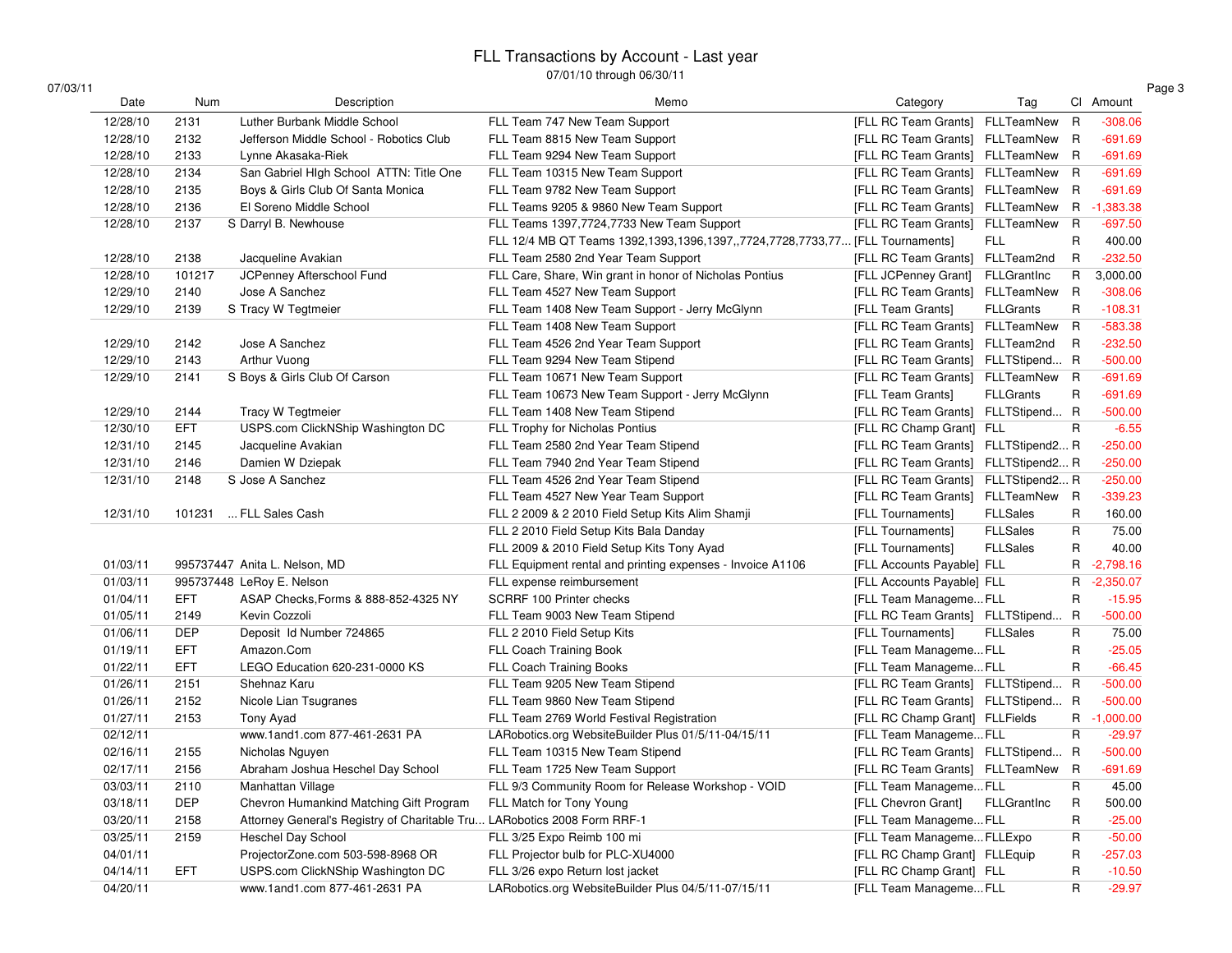| 07/03/11 |  |
|----------|--|
|----------|--|

| 3/11                        |        |                                             |                                                                  |                                      |                     |                         |             |
|-----------------------------|--------|---------------------------------------------|------------------------------------------------------------------|--------------------------------------|---------------------|-------------------------|-------------|
| Date                        | Num    | Description                                 | Memo                                                             | Category                             | Tag                 |                         | CI Amount   |
| 05/13/11                    |        | LEGO Shop At Home 800-835-4386 CT           | FLL MiniFigs for FSKs                                            | [FLL RC Champ Grant] FLL             |                     | $\mathsf{R}$            | $-62.49$    |
| 05/14/11                    |        | <b>LEGO Education</b>                       | FLL LME NXT Software v2.1 for Training                           | [FLL TWC Grant]                      | <b>FLL</b>          | $\mathsf{R}$            | $-95.75$    |
| 05/27/11                    | 2163   | Shaenita Jefferson                          | FLL Team 10203 New Team Stipend                                  | [FLL RC Team Grants] FLLTStipend     |                     |                         | $-500.00$   |
| 05/27/11                    |        | Subway Carson CA                            | LARobotics meeting food                                          | [FLL JCPenney Grant]                 | LARobotics          | $\mathsf{R}$            | $-14.26$    |
| 05/27/11                    |        | Subway Carson CA                            | LARobotics meeting food                                          | [FLL JCPenney Grant]                 | LARobotics          | $\mathsf{R}$            | $-35.00$    |
| 05/27/11                    |        | www.1and1.com 877-461-2631 PA               | LARobotics.org                                                   | [FLL Team ManagemeFLL                |                     | $\mathsf{R}$            | $-41.94$    |
| 06/08/11                    | 2164   | S Alliance Member Services - AMS            | FLL General Liability Insurance                                  | [FLL JCPenney Grant]                 | <b>FLL</b>          | R                       | $-892.70$   |
|                             |        |                                             | FLL D&O Liability Insurance                                      | [FLL Tournaments]                    | <b>FLL</b>          | $\mathsf{R}$            | $-418.57$   |
|                             |        |                                             | FLL General Liability Insurance                                  | [FLL RC Champ Grant] FLL             |                     | $\overline{\mathsf{R}}$ | $-500.00$   |
| 06/09/11                    |        | Radisson Hotel Manchester NH                | FLL Partner Meeting 6/5-9 Manchester                             | [FLL JCPenney Grant]                 | FLLPartner          | $\mathsf{R}$            | $-453.44$   |
| <b>LARobotics PayPal</b>    |        |                                             |                                                                  |                                      |                     |                         | $-347.60$   |
| 10/04/10                    |        | <b>Steven Gross</b>                         | FLL 12/4 MB QT Team 4214 - NOT APPROVED                          | [FLL Tournaments]                    | <b>FLL</b>          | $\mathbf c$             | 49.70       |
| 10/04/10                    |        | Ramona Pal                                  | FLL 12/4 MB QT Team 8163, 8501                                   | [FLL Tournaments]                    | <b>FLL</b>          | $\mathbf c$             | 99.69       |
| 10/08/10                    |        | Gloria Halfacre                             | FLL 12/4 MB QT Team 2780                                         | [FLL Tournaments]                    | <b>FLL</b>          | C                       | 49.70       |
| 10/11/10                    |        | Amandina Andrade                            | FLL 12/5 AVTC QT Team 1679                                       | [FLL Lancaster]                      | <b>FLL</b>          | $\mathbf c$             | 49.99       |
| 10/15/10                    |        | <b>Robert Wheeler</b>                       | FLL 12/4 MB QT Team 5564                                         | [FLL Tournaments]                    | <b>FLL</b>          | c                       | 49.99       |
| 10/16/10                    |        | Chris Miko                                  | FLL 12/4 MB QT Team 8339                                         | [FLL Tournaments]                    | <b>FLL</b>          | $\mathbf{c}$            | 49.99       |
| 10/20/10                    |        | Trish Channan                               | FLL 12/5 AVTC QT Team 2898                                       | [FLL Lancaster]                      | <b>FLL</b>          | $\mathbf{C}$            | 50.00       |
| 10/21/10                    |        | <b>Brandon Labrie</b>                       | FLL 12/5 AVTC QT Team 9782                                       | [FLL Lancaster]                      | <b>FLL</b>          | $\mathbf{c}$            | 50.00       |
| 10/25/10                    |        | Steve Zimmerman                             | FLL 12/5 AVTC QT Teams 1694,2102,2103,4739,4740                  | [FLL Lancaster]                      | <b>FLL</b>          | C                       | 251.19      |
| 10/25/10                    |        | Michelle Bianco                             | FLL 12/5 AVTC QT Team 6707                                       | [FLL Lancaster]                      | <b>FLL</b>          | $\mathbf c$             | 50.00       |
| 10/27/10                    |        | Mary Whelan                                 | FLL 12/5 AVTC QT Teams                                           | [FLL Lancaster]                      | <b>FLL</b>          | $\mathbf c$             | 100.30      |
| 11/01/10                    |        | Gloria Halfacre                             | FLL 12/4 MB QT Duplicate Payment Refund                          | [FLL Tournaments]                    | <b>FLL</b>          | $\mathbf c$             | $-49.70$    |
| 12/21/10                    |        | Wenjing Liu                                 | LARobotics QuickBooks Pro 2011                                   | [FLL Team ManagemeFLL                |                     | C                       | $-132.99$   |
| 02/25/11                    | S      | Donation Arthur Vuong                       | FLL 2 2008 FSKs & 2 2010 FSKs                                    | [FLL Tournaments]                    | <b>FLLSales</b>     | $\mathbf c$             | 150.00      |
|                             |        |                                             | FLL PayPal service fee                                           | [FLL Tournaments]                    | <b>FLLSales</b>     | c                       | $-3.60$     |
| 03/31/11                    |        | 2020PC.com                                  | FLL Sanyo PLC-XU4000 LCD Projector                               | [FLL RC Champ Grant] FLLEquip        |                     | $\mathbf c$             | $-973.88$   |
| 03/31/11                    |        | <b>CSN Stores</b>                           | FLL 2 Jelco Padded Carry Bags for Projector, Laptop, Accessories | [FLL RC Champ Grant] FLLEquip        |                     | C                       | $-187.98$   |
| <b>FLL Invoices</b>         |        |                                             |                                                                  |                                      |                     |                         | 0.00        |
| 07/07/10                    |        | FLL1001  Boys & Girls Club Of Carson        | FLL 2009 Smart Move Field Setup Kit                              | [FLL Tournaments]                    | <b>FLLSales</b>     | $\mathbf c$             | 225.00      |
| 07/23/10                    |        | FLL1001p Boys & Girls Club Of Carson        | FLL 3 2009 Smart Move Field Setup Kits                           | [LARobotics Checking]                | <b>FLL</b>          | c                       | $-225.00$   |
| 10/05/10                    |        | FLL1002  Girl Scouts of Greater Los Angeles | FLL 12/4 Manhattan Beach QT - Team 2769                          | [FLL Tournaments]                    | <b>FLL</b>          | c                       | 50.00       |
|                             |        |                                             | FLL 12/4 Manhattan Beach QT - Team 2776                          | [FLL Tournaments]                    | <b>FLL</b>          | $\mathbf c$             | 50.00       |
|                             |        |                                             | FLL 12/4 Manhattan Beach QT - Team 2780                          | [FLL Tournaments]                    | <b>FLL</b>          | C                       | 50.00       |
| 10/29/10                    |        | FLL1002p Girl Scouts of Greater Los Angeles | FLL MB QT Event Reg - Teams 2769, 2776, 2780                     | [LARobotics Checking]                | <b>FLL</b>          | C                       | $-150.00$   |
| <b>FLL Accounts Payable</b> |        |                                             |                                                                  |                                      |                     |                         | $-749.81$   |
| 12/30/10                    | A11106 | Anita L. Nelson, MD                         | FLL Expos printing                                               | [FLL JCPenney Grant] FLLPrintShip    |                     |                         | $-242.68$   |
|                             |        |                                             | FLL Training equipment rentals                                   | [FLL RC Traning Grants] FLL          |                     |                         | $-270.00$   |
|                             |        |                                             | FLL Training printing                                            | [FLL RC Traning Grants] FLLPrintShip |                     |                         | $-195.08$   |
|                             |        |                                             | FLL Tournaments equipment rentals                                | [FLL JCPenney Grant] FLL             |                     |                         | $-1,165.00$ |
|                             |        |                                             | FLL Tournaments printing not Lancaster                           | [FLL TWC Grant]                      | <b>FLLPrintShip</b> |                         | $-280.60$   |
|                             |        |                                             | FLL Championship equipment rental                                | [FLL RC Champ Grant] FLL             |                     |                         | $-165.00$   |
|                             |        |                                             | FLL 12/19 Chatsworth printing                                    | [FLL RC Champ Grant] FLLPrintShip    |                     |                         | $-379.00$   |
|                             |        |                                             | FLL 12/5 AVTC QT printing                                        | [FLL Lancaster]                      | FLLPrintShip        |                         | $-100.80$   |
| 12/31/10                    | LP     | S LeRoy E. Nelson                           | FLL 3/2 Delta World Festival frequent flyer redemption fee       | [FLL Team Manageme FLLPartner        |                     |                         | $-5.00$     |
|                             |        |                                             |                                                                  | [FLL Team Manageme FLLPartner        |                     |                         |             |
|                             |        |                                             | FLL 4/7 United Partner Conference frequent flyer redemption fee  |                                      |                     |                         | $-10.00$    |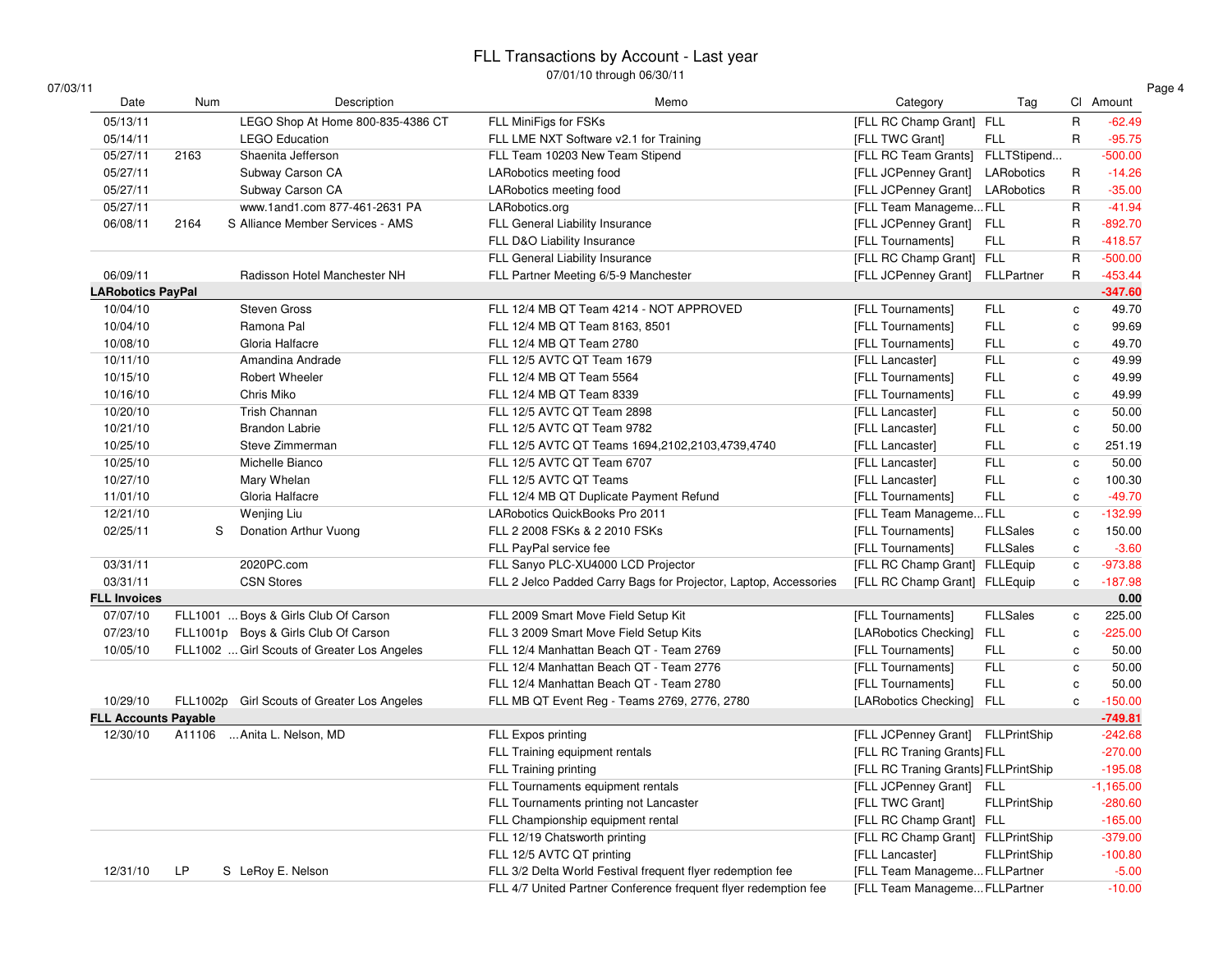| Date     | Num                           | Description | Memo                                                       | Category<br>Tag                 | CI Amount    |
|----------|-------------------------------|-------------|------------------------------------------------------------|---------------------------------|--------------|
|          |                               |             | FLL 4/14 Centennial Inn Atlanta GA WF                      | [FLL Team Manageme FLLPartner   | $-408.85$    |
|          |                               |             | FLL 4/14 Delta baggage WF                                  | [FLL Team Manageme FLLPartner   | $-25.00$     |
|          |                               |             | FLL 4/14 Taxi to LAX WF                                    | [FLL Team Manageme FLLPartner   | $-30.00$     |
|          |                               |             | FLL 4/14 MARTA Atlanta WF                                  | [FLL Team Manageme FLLPartner   | $-2.50$      |
|          |                               |             | FLL 4/15 Laz Parking WF                                    | [FLL Team Manageme FLLPartner   | $-9.00$      |
|          |                               |             | FLL 4/16 Laz Parking WF                                    | [FLL Team Manageme FLLPartner   | $-9.00$      |
|          |                               |             | FLL 4/17 Laz Parking WF                                    | [FLL Team Manageme FLLPartner   | $-8.00$      |
|          |                               |             | FLL 4/17 Delta baggage WF                                  | [FLL Team ManagemeFLLPartner    | $-25.00$     |
|          |                               |             | FLL 4/17 Taxi home WF                                      | [FLL Team Manageme FLLPartner   | $-30.00$     |
|          |                               |             | FLL 4/17 MARTA Atlanta WF                                  | [FLL Team Manageme FLLPartner   | $-2.50$      |
|          |                               |             | FLL 6/11 Radisson Manchester PC room                       | [FLL Team Manageme FLLPartner   | $-466.23$    |
|          |                               |             | FLL 6/12 Taxi home PC                                      | [FLL Team Manageme FLLPartner   | $-24.00$     |
|          |                               |             | FLL 5/22/09 Taxi from hotel to airport Partner Conference  | [FLL Team Manageme FLLPartner   | $-21.00$     |
| 12/31/10 | S LeRoy E. Nelson<br>LT       |             | FLL 11/08/09 Shell Gas for rental truck Camarillo          | [FLL Tournaments]<br>FLL        | $-21.97$     |
|          |                               |             | FLL 12/03/09 Costco MB QT snacks for volunteers            | <b>FLL</b><br>[FLL Tournaments] | $-111.57$    |
|          |                               |             | FLL 12/03 Costco MB QT food for volunteers                 | <b>FLL</b><br>[FLL Tournaments] | $-170.15$    |
|          |                               |             | FLL 12/03 Wildflour Pizza MB QT food for setup volunteers  | <b>FLL</b><br>[FLL Tournaments] | $-64.15$     |
|          |                               |             | FLL 12/03 7-Eleven MB QT drinks for volunteers             | <b>FLL</b><br>[FLL Tournaments] | $-8.98$      |
|          |                               |             | FLL 12/04 Coffee Bean MB QT coffee for volunteers          | <b>FLL</b><br>[FLL Tournaments] | $-63.80$     |
|          |                               |             | FLL 12/05 Sions MB QT Food for volunteers                  | <b>FLL</b><br>[FLL Tournaments] | $-200.00$    |
| 12/31/10 | LE<br>S LeRoy E. Nelson       |             | FLL 3/12 LEGO Shop Minifigures for field setup kits        | [FLL Team ManagemeFLL           | $-62.49$     |
|          |                               |             | FLL 3/23 Costco 2 utility carts                            | [FLL Team ManagemeFLL           | $-63.63$     |
|          |                               |             | FLL 3/23 Home Depot Paint for expo                         | [FLL Team ManagemeFLL           | $-23.84$     |
|          |                               |             | FLL 3/23 Home Depot PVC pipe, Ts, Ls for expo frame        | [FLL Team ManagemeFLL           | $-24.30$     |
|          |                               |             | FLL 3/24 Anza TV Hardware PVC pipe for exhibit banners     | [FLL Team ManagemeFLL           | $-13.57$     |
|          |                               |             | FLL 8/27 LA Convention center Parking - EdVantExpo         | [FLL Team ManagemeFLL           | $-12.00$     |
|          |                               |             | FLL 8/28 LA Convention center Parking - EdVantExpo         | [FLL Team ManagemeFLL           | $-12.00$     |
| 12/31/10 | LC<br>S LeRoy E. Nelson       |             | FLL 10/29/09 Costco Tie Downs                              | [FLL RC Champ Grant] FLL        | $-18.65$     |
|          |                               |             | FLL 11/05/09 Wal-Mart Tray tables                          | [FLL RC Champ Grant] FLLEquip   | $-40.61$     |
|          |                               |             | FLL 11/05/09 Wal-Mart 8 25' cords, 2 50' cords             | [FLL RC Champ Grant] FLLEquip   | $-88.33$     |
|          |                               |             | FLL 11/05/09 Wal-Mart QNBT 24 DBL                          | [FLL RC Champ Grant] FLL        | $-14.53$     |
|          |                               |             | FLL 11/05/09 Office Depot Mounting tape                    | [FLL RC Champ Grant] FLL        | $-7.45$      |
|          |                               |             | FLL 10/29 Kurt RV Hdw Parts for projector stand            | [FLL RC Champ Grant] FLL        | $-19.70$     |
|          |                               |             | FLL 10/29 Kurt RV Hdw Parts for projector stand            | [FLL RC Champ Grant] FLL        | $-30.50$     |
|          |                               |             | FLL 11/13 Home Depot Parts for projector stand             | [FLL RC Champ Grant] FLL        | $-32.44$     |
|          |                               |             | FLL 12/02 Staples 3 envelopes, 18" rulers, 4 Purel         | [FLL RC Champ Grant] FLL        | $-49.95$     |
|          |                               |             | FLL 12/14 iTunes music                                     | [FLL RC Champ Grant] FLL        | $-1.29$      |
|          |                               |             | FLL 12/17 Box Bros 4 shipping tubes for field mats         | [FLL RC Champ Grant] FLL        | $-65.63$     |
|          |                               |             | FLL 12/17 iTunes music                                     | [FLL RC Champ Grant] FLL        | $-10.80$     |
|          |                               |             | FLL 12/22 Office Depot Card stock & envelopes              | [FLL RC Champ Grant] FLL        | $-41.66$     |
| 01/03/11 | 995737447 Anita L. Nelson, MD |             | FLL Equipment rental and printing expenses - Invoice A1106 | [LARobotics Checking] FLL       | 2,798.16     |
| 01/03/11 | 995737448 LeRoy E. Nelson     |             | FLL expense reimbursement                                  | [LARobotics Checking] FLL       | 2,350.07     |
| 03/02/11 | RCEmpl<br>Kenneth Green       |             | FLL New Team Support for RC Employee                       | [FLL RC Team Grants] FLLTeamNew | $-749.81$    |
|          |                               |             |                                                            | <b>OVERALL TOTAL</b>            | $-28,007.13$ |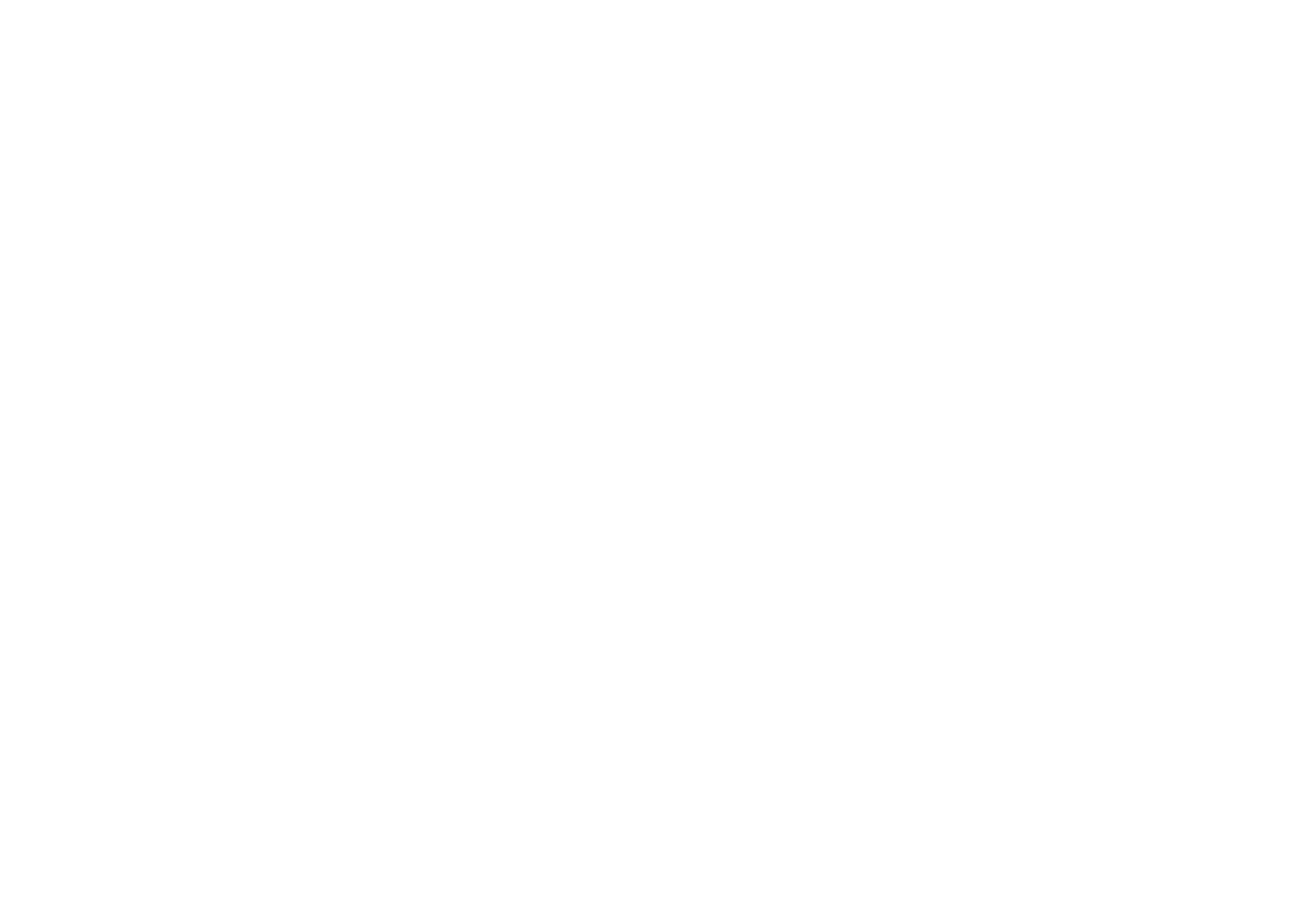#### FLL Transactions by Category - Last year

07/01/10 through 06/30/11

| 07/03/11<br>Date            | Account                                        | Num | Description                                 | Memo                                                       | Tag                |              | CI Amount    |
|-----------------------------|------------------------------------------------|-----|---------------------------------------------|------------------------------------------------------------|--------------------|--------------|--------------|
|                             |                                                |     |                                             |                                                            |                    |              |              |
| <b>TRANSFERS</b>            |                                                |     |                                             |                                                            |                    |              | $-28,007.13$ |
| <b>LARobotics Checking</b>  |                                                |     |                                             |                                                            |                    |              | 4,773.23     |
| 07/23/10                    | <b>FLL Invoices</b>                            |     | FLL1001p Boys & Girls Club Of Carson        | FLL 3 2009 Smart Move Field Setup Kits                     | <b>FLL</b>         | $\mathbf c$  | $-225.00$    |
| 10/29/10                    | <b>FLL Invoices</b>                            |     | FLL1002p Girl Scouts of Greater Los Angeles | FLL MB QT Event Reg - Teams 2769, 2776, 2780               | <b>FLL</b>         | C            | $-150.00$    |
| 01/03/11                    | FLL Accounts Pay 995737447 Anita L. Nelson, MD |     |                                             | FLL Equipment rental and printing expenses - Invoice A1106 | <b>FLL</b>         |              | 2,798.16     |
| 01/03/11                    | FLL Accounts Pay 995737448 LeRoy E. Nelson     |     |                                             | FLL expense reimbursement                                  | <b>FLL</b>         |              | 2,350.07     |
| <b>FLL Invoices</b>         |                                                |     |                                             |                                                            |                    |              | 375.00       |
| 07/23/10                    | LARobotics Checki100708                        |     | Boys & Girls Club Of Carson                 | FLL 3 2009 Smart Move Field Setup Kits                     | <b>FLL</b>         | R            | 225.00       |
| 10/29/10                    | LARobotics Checki101022                        |     | Girl Scouts of Greater Los Angeles          | FLL 12/4 MB QT Teams 2769, 2776, 1780                      | <b>FLL</b>         | R            | 150.00       |
| <b>FLL Accounts Payable</b> |                                                |     |                                             |                                                            |                    |              | $-5,148.23$  |
| 01/03/11                    | LARobotics Checki995737447 Anita L. Nelson, MD |     |                                             | FLL Equipment rental and printing expenses - Invoice A1106 | <b>FLL</b>         |              | R -2,798.16  |
| 01/03/11                    | LARobotics Checki995737448 LeRoy E. Nelson     |     |                                             | FLL expense reimbursement                                  | <b>FLL</b>         |              | R -2,350.07  |
| <b>FLL Chevron Grant</b>    |                                                |     |                                             |                                                            |                    |              | 500.00       |
| 03/18/11                    | LARobotics CheckiDEP                           |     | Chevron Humankind Matching Gift Program     | FLL Match for Tony Young                                   | <b>FLLGrantInc</b> | R            | 500.00       |
| <b>FLL Hardship Grants</b>  |                                                |     |                                             |                                                            |                    |              | 0.00         |
| 09/17/10                    | LARobotics Checki                              | S   | LEGO Education 620-231-0000 KS              | FLL Team 8888 Hardship Grant                               | <b>FLLGrants</b>   | R            | $-297.65$    |
| 09/17/10                    | LARobotics Checki                              | S   | LEGO Education 620-231-0000 KS              | FLL Team 8885 Hardship Grant                               | <b>FLLGrants</b>   | R            | $-297.65$    |
| 09/21/10                    | LARobotics Checki                              |     | <b>FIRST</b>                                | FLL 2 Team Hardship grants                                 | <b>FLLGrantInc</b> | R.           | 595.30       |
| <b>FLL JCPenney Grant</b>   |                                                |     |                                             |                                                            |                    |              | 196.92       |
| 12/28/10                    | LARobotics Checki101217                        |     | JCPenney Afterschool Fund                   | FLL Care, Share, Win grant in honor of Nicholas Pontius    | <b>FLLGrantInc</b> |              | R 3,000.00   |
| 12/30/10                    | FLL Accounts Pay A11106                        |     | Anita L. Nelson, MD                         | FLL Expos printing                                         | FLLPrintShip       |              | $-242.68$    |
|                             |                                                |     |                                             | FLL Tournaments equipment rentals                          | <b>FLL</b>         |              | $-1,165.00$  |
| 05/27/11                    | LARobotics Checki                              |     | Subway Carson CA                            | LARobotics meeting food                                    | LARobotics         | R            | $-14.26$     |
| 05/27/11                    | LARobotics Checki                              |     | Subway Carson CA                            | LARobotics meeting food                                    | LARobotics         | R            | $-35.00$     |
| 06/08/11                    | LARobotics Checki2164                          |     | S Alliance Member Services - AMS            | FLL General Liability Insurance                            | <b>FLL</b>         | R            | $-892.70$    |
| 06/09/11                    | LARobotics Checki                              |     | Radisson Hotel Manchester NH                | FLL Partner Meeting 6/5-9 Manchester                       | FLLPartner         | R            | $-453.44$    |
| <b>FLL Lancaster</b>        |                                                |     |                                             |                                                            |                    |              | 114.03       |
| 10/11/10                    | <b>LARobotics PayPal</b>                       |     | Amandina Andrade                            | FLL 12/5 AVTC QT Team 1679                                 | <b>FLL</b>         | c            | 49.99        |
| 10/20/10                    | LARobotics Checki101015                        |     | Ahmet I Erol                                | FLL 12/5 AVTC QT Team 8323                                 | <b>FLL</b>         | R            | 50.00        |
| 10/20/10                    | <b>LARobotics PayPal</b>                       |     | Trish Channan                               | FLL 12/5 AVTC QT Team 2898                                 | <b>FLL</b>         | c            | 50.00        |
| 10/21/10                    | LARobotics PayPal                              |     | <b>Brandon Labrie</b>                       | FLL 12/5 AVTC QT Team 9782                                 | <b>FLL</b>         | C            | 50.00        |
| 10/25/10                    | LARobotics PayPal                              |     | Steve Zimmerman                             | FLL 12/5 AVTC QT Teams 1694,2102,2103,4739,4740            | <b>FLL</b>         | C            | 251.19       |
| 10/25/10                    | <b>LARobotics PayPal</b>                       |     | Michelle Bianco                             | FLL 12/5 AVTC QT Team 6707                                 | <b>FLL</b>         | c            | 50.00        |
| 10/27/10                    | LARobotics PayPal                              |     | Mary Whelan                                 | FLL 12/5 AVTC QT Teams                                     | <b>FLL</b>         | c            | 100.30       |
| 10/29/10                    | LARobotics Checki101021                        |     | Eastside Union School District              | FLL 12/5 AVTC QT Team 4233                                 | <b>FLL</b>         | R            | 50.00        |
| 10/29/10                    | LARobotics Checki101018                        |     | Sacred Heart School                         | FLL 12/5 AVTC QT Team 2042                                 | <b>FLL</b>         | R            | 50.00        |
| 10/29/10                    | LARobotics Checki101022                        |     | Girl Scouts of Greater Los Angeles          | FLL 12/5 AVTC QT Teams 2771, 2773, 2774, 2778              | <b>FLL</b>         | $\mathsf{R}$ | 200.00       |
|                             |                                                |     |                                             |                                                            | <b>FLL</b>         | R            |              |
| 11/12/10                    | LARobotics Checki101109                        |     | El Segundo Unified                          | FLL 12/5 AVTC QT Teams 6642 & 6645                         |                    |              | 100.00       |
| 11/17/10                    | LARobotics Checki                              | S   | Crown Trophy #18 603-645                    | FLL 12/5 AVTC QT Trophies & Ribbons                        | <b>FLL</b>         | R            | $-230.99$    |
| 11/23/10                    | LARobotics Checki                              | S   | David Ks T-shirt Printing                   | FLL 12/5 AVTC QT 6 blue Judge T-shirts                     | <b>FLL</b>         | R            | $-81.75$     |
| 11/23/10                    | LARobotics Checki                              | S   | David Ks T-shirt Printing                   | FLL 8 White Event Staff T-shirts                           | <b>FLL</b>         | R            | $-73.91$     |
| 11/30/10                    | LARobotics Checki2126                          |     | Sacred Heart School                         | FLL 12/5 AVTC QT Team 2042 registration refund             | <b>FLL</b>         | R            | $-50.00$     |
| 11/30/10                    | LARobotics Checki2127                          |     | University Of Antelope Valley               | FLL 12/5 AVTC QT Parkview Facilities Use                   | <b>FLL</b>         | R            | $-500.00$    |
| 12/22/10                    | LARobotics CheckiDEP                           |     | S FLL Registration Checks                   | FLL 12/5 AVTC QT Team 8424 Registration                    | <b>FLL</b>         | R            | 50.00        |
|                             |                                                |     |                                             | FLL 12/5 AVTC QT Teams 3605, 3606 Registration             | <b>FLL</b>         | R            | 100.00       |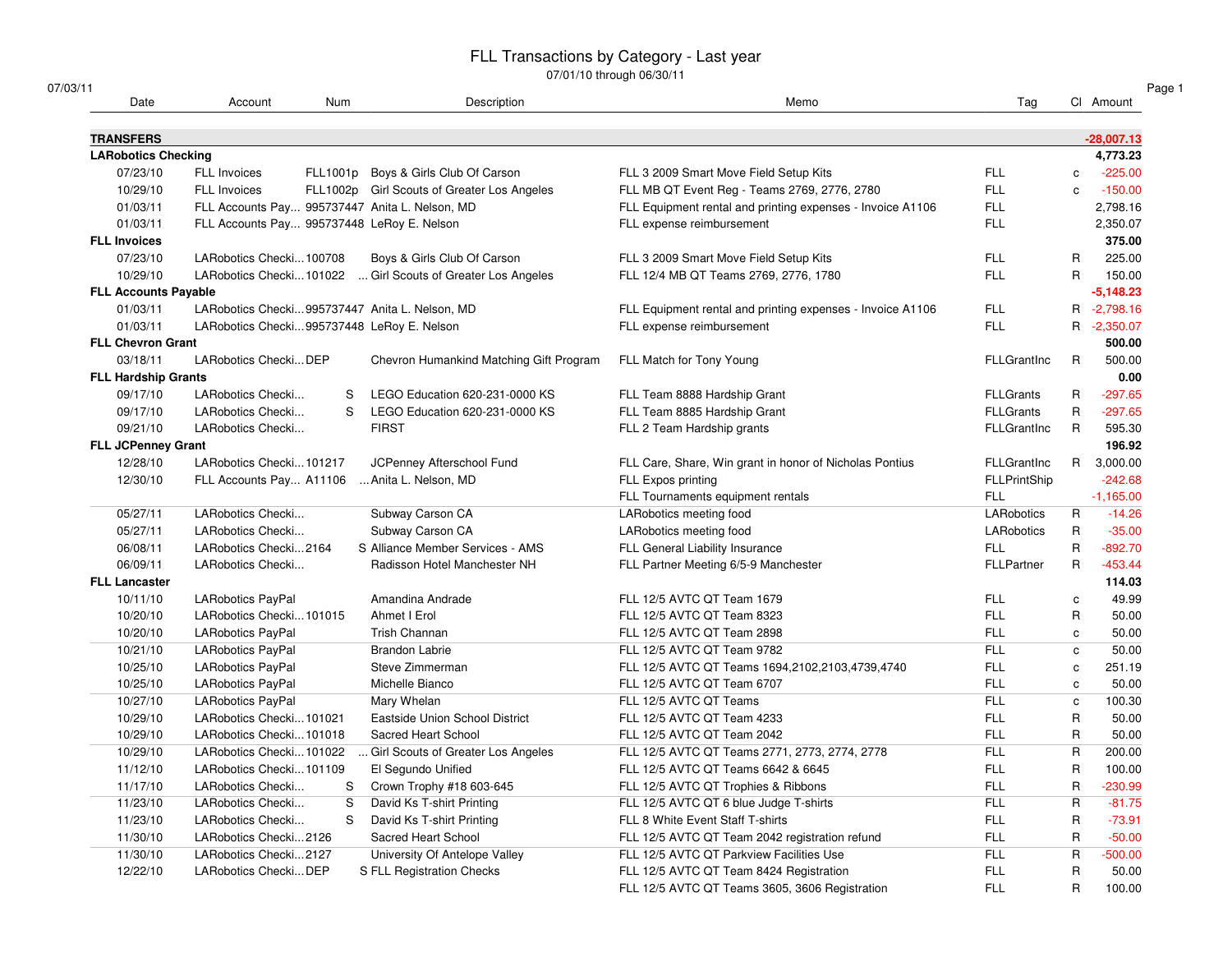#### FLL Transactions by Category - Last year

07/01/10 through 06/30/11

| 07/03/11 |  |
|----------|--|
|----------|--|

Date

Account Num

| Date                      | Account<br>Num           | Description                            | Memo                                                             | Tag                 |              | CI Amount    |
|---------------------------|--------------------------|----------------------------------------|------------------------------------------------------------------|---------------------|--------------|--------------|
| 12/30/10                  | FLL Accounts Pay A11106  | Anita L. Nelson, MD                    | FLL 12/5 AVTC QT printing                                        | FLLPrintShip        |              | $-100.80$    |
| <b>FLL RC Champ Grant</b> |                          |                                        |                                                                  |                     |              | $-12,306.22$ |
| 08/31/10                  | LARobotics Checki        | LEGO Education 620-231-0000 KS         | FLL 24 Body Forward Field Setup Kits                             | FLL                 |              | R -1,813.50  |
| 09/24/10                  | LARobotics Checki        | ProLab Los Angeles CA<br>S             | FLL 2 RC/FLL banners for table skirts                            | <b>FLL</b>          | $\mathsf{R}$ | $-225.00$    |
| 11/11/10                  | LARobotics Checki        | David K's T-shirt Pr 310<br>S          | FLL 72 White Event Staff T-shirts deposit                        | <b>FLL</b>          | R.           | $-332.00$    |
| 11/15/10                  | LARobotics Checki        | The Home Depot Hawthorne CA            | FLL Plywood and paint for 4 field tables                         | <b>FLLFields</b>    | R            | $-157.77$    |
| 11/23/10                  | LARobotics Checki        | S<br>David Ks T-shirt Printing         | FLL 48-6 blue Judge T-shirts balance                             | <b>FLL</b>          | $\mathsf{R}$ | $-244.64$    |
| 11/23/10                  | LARobotics Checki        | S<br>David Ks T-shirt Printing         | FLL 72-8 White Event Staff T-shirts balance                      | <b>FLL</b>          | R.           | $-259.28$    |
| 11/24/10                  | LARobotics Checki2122    | S David Ks T-shirt Printing            | FLL Judge Shirts Sponsor reprinting                              | <b>FLL</b>          | $\mathsf{R}$ | $-118.86$    |
|                           |                          |                                        | FLL Judge Shirts Championship                                    | <b>FLL</b>          | $\mathsf{R}$ | $-782.21$    |
| 11/29/10                  | LARobotics Checki        | Crown Trophy #18 603-645               | FLL 12/18 Championship Trophies and Medals                       | <b>FLL</b>          | R            | $-2,074.82$  |
| 12/17/10                  | LARobotics Checki        | U-Haul of Gardena CA                   | FLL 12/17-18 Chatsworth rental truck deposit                     | <b>FLL</b>          | R.           | $-108.54$    |
| 12/17/10                  | LARobotics Checki        | Domino's Pizza Chatsworth CA           | FLL 12/17 Chatsworth load in/set up crew food                    | <b>FLL</b>          | $\mathsf{R}$ | $-74.73$     |
| 12/19/10                  | LARobotics Checki        | <b>ARCO</b>                            | FLL 12/17-18 Chatsworth rental truck fuel                        | <b>FLL</b>          | $\mathsf{R}$ | $-71.74$     |
| 12/19/10                  | LARobotics Checki        | U-Haul of Gardena CA                   | FLL 12/17-18 Chatsworth rental truck balance                     | FLL                 | $\mathsf{R}$ | $-33.56$     |
| 12/20/10                  | LARobotics Checki        | All American Audiovisual Chatsworth CA | FLL 12/18 Championship A/V Equipment Rental                      | <b>FLL</b>          | R            | $-144.60$    |
| 12/22/10                  | LARobotics Checki2129    | The Caterer                            | FLL 12/18 Chatsworth CT meals for volunteers                     | <b>FLL</b>          | $\mathsf{R}$ | $-401.00$    |
| 12/22/10                  | LARobotics Checki2130    | Chaminade College Preparatory          | FLL 12/18 Chatsworth CT Security, Plant & Janitorial crew        | <b>FLL</b>          | R.           | $-1,500.00$  |
| 12/30/10                  | LARobotics Checki EFT    | USPS.com ClickNShip Washington DC      | FLL Trophy for Nicholas Pontius                                  | <b>FLL</b>          | R            | $-6.55$      |
| 12/30/10                  | FLL Accounts Pay A11106  | Anita L. Nelson, MD                    | FLL Championship equipment rental                                | <b>FLL</b>          |              | $-165.00$    |
|                           |                          |                                        | FLL 12/19 Chatsworth printing                                    | <b>FLLPrintShip</b> |              | $-379.00$    |
| 12/31/10                  | FLL Accounts Pay LC      | S LeRoy E. Nelson                      | FLL 10/29/09 Costco Tie Downs                                    | <b>FLL</b>          |              | $-18.65$     |
|                           |                          |                                        | FLL 11/05/09 Wal-Mart Tray tables                                | <b>FLLEquip</b>     |              | $-40.61$     |
|                           |                          |                                        | FLL 11/05/09 Wal-Mart 8 25' cords, 2 50' cords                   | <b>FLLEquip</b>     |              | $-88.33$     |
|                           |                          |                                        | FLL 11/05/09 Wal-Mart QNBT 24 DBL                                | <b>FLL</b>          |              | $-14.53$     |
|                           |                          |                                        | FLL 11/05/09 Office Depot Mounting tape                          | <b>FLL</b>          |              | $-7.45$      |
|                           |                          |                                        | FLL 10/29 Kurt RV Hdw Parts for projector stand                  | <b>FLL</b>          |              | $-19.70$     |
|                           |                          |                                        | FLL 10/29 Kurt RV Hdw Parts for projector stand                  | <b>FLL</b>          |              | $-30.50$     |
|                           |                          |                                        | FLL 11/13 Home Depot Parts for projector stand                   | <b>FLL</b>          |              | $-32.44$     |
|                           |                          |                                        | FLL 12/02 Staples 3 envelopes, 18" rulers, 4 Purel               | <b>FLL</b>          |              | $-49.95$     |
|                           |                          |                                        | FLL 12/14 iTunes music                                           | <b>FLL</b>          |              | $-1.29$      |
|                           |                          |                                        | FLL 12/17 Box Bros 4 shipping tubes for field mats               | <b>FLL</b>          |              | $-65.63$     |
|                           |                          |                                        | FLL 12/17 iTunes music                                           | <b>FLL</b>          |              | $-10.80$     |
|                           |                          |                                        | FLL 12/22 Office Depot Card stock & envelopes                    | <b>FLL</b>          |              | $-41.66$     |
| 01/27/11                  | LARobotics Checki2153    | Tony Ayad                              | FLL Team 2769 World Festival Registration                        | <b>FLLFields</b>    |              | R -1,000.00  |
| 03/31/11                  | <b>LARobotics PayPal</b> | 2020PC.com                             | FLL Sanyo PLC-XU4000 LCD Projector                               | <b>FLLEquip</b>     | c            | $-973.88$    |
| 03/31/11                  | LARobotics PayPal        | <b>CSN Stores</b>                      | FLL 2 Jelco Padded Carry Bags for Projector, Laptop, Accessories | <b>FLLEquip</b>     | c            | $-187.98$    |
| 04/01/11                  | LARobotics Checki        | ProjectorZone.com 503-598-8968 OR      | FLL Projector bulb for PLC-XU4000                                | <b>FLLEquip</b>     | R            | $-257.03$    |
| 04/14/11                  | LARobotics Checki EFT    | USPS.com ClickNShip Washington DC      | FLL 3/26 expo Return lost jacket                                 | <b>FLL</b>          | $\mathsf{R}$ | $-10.50$     |
| 05/13/11                  | LARobotics Checki        | LEGO Shop At Home 800-835-4386 CT      | FLL MiniFigs for FSKs                                            | <b>FLL</b>          | $\mathsf{R}$ | $-62.49$     |
| 06/08/11                  | LARobotics Checki2164    | S Alliance Member Services - AMS       | FLL General Liability Insurance                                  | <b>FLL</b>          | R            | $-500.00$    |
| <b>FLL RC Team Grants</b> |                          |                                        |                                                                  |                     |              | $-15,617.68$ |
| 09/18/10                  | LARobotics Checki        | LEGO Education 620-231-0000 KS         | FLL Team 9003 New Team Support                                   | FLLTeamNew R        |              | $-308.06$    |
| 09/20/10                  | LARobotics Checki        | LEGO Education 620-231-0000 KS         | FLL Team 10203 New Team Support                                  | FLLTeamNew R        |              | $-232.50$    |
| 09/24/10                  | LARobotics Checki        | LEGO Education 620-231-0000 KS         | FLL Team 10203 New Team Support                                  | FLLTeamNew R        |              | $-459.19$    |
| 09/24/10                  | LARobotics Checki        | LEGO Education 620-231-0000 KS         | FLL Team 9003 New Team Support                                   | FLLTeamNew R        |              | $-459.19$    |
|                           |                          |                                        |                                                                  |                     |              |              |

Page 2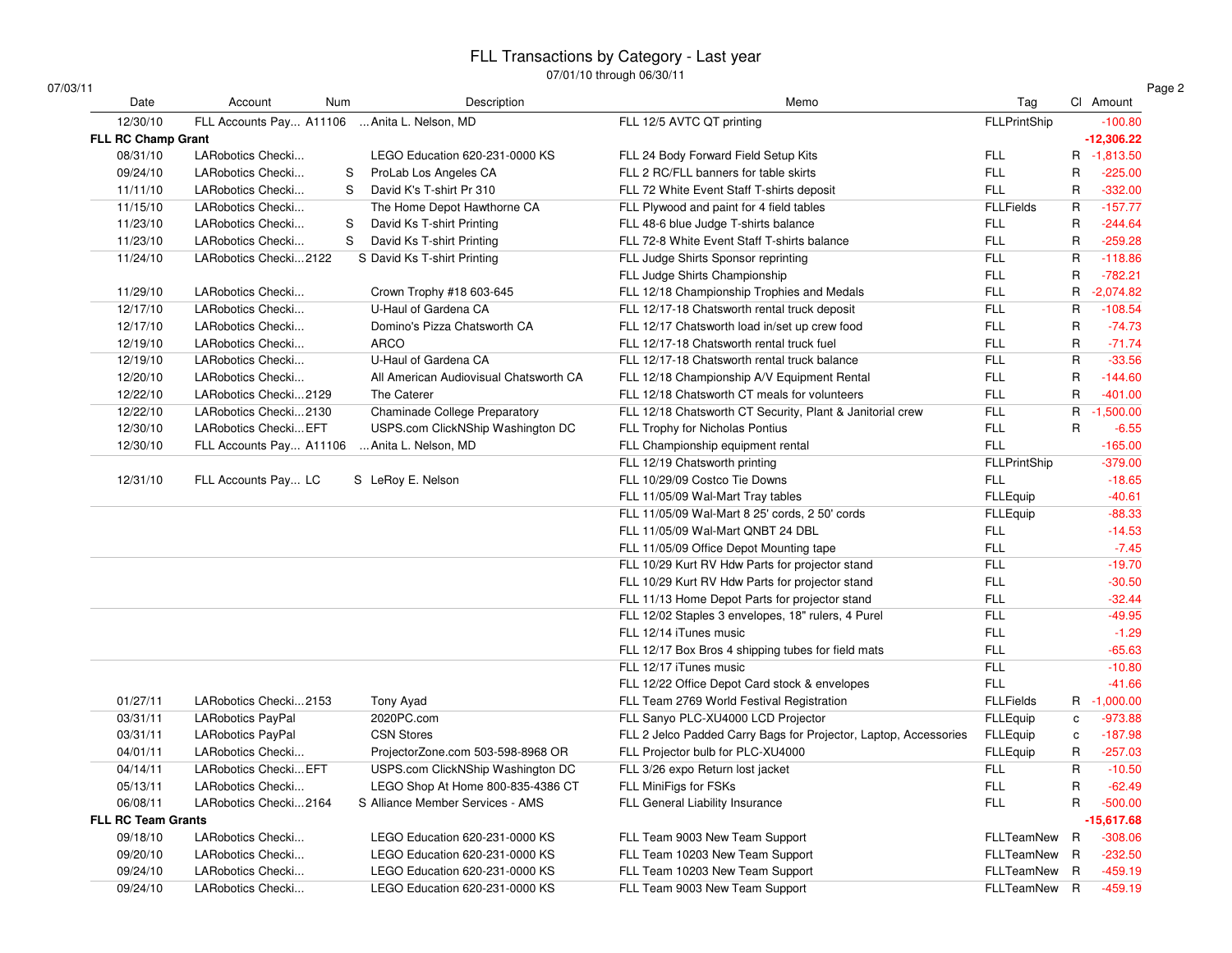| 07/03/11                     |                                              |                                         | $1701710$ tinough ou/ou/iii                        |                     |                | Page 3      |
|------------------------------|----------------------------------------------|-----------------------------------------|----------------------------------------------------|---------------------|----------------|-------------|
| Date                         | Num<br>Account                               | Description                             | Memo                                               | Tag                 |                | Cl Amount   |
| 10/05/10                     | LARobotics Checki                            | LEGO Education 620-231-0000 KS          | FLL Team 9627 New Team Support                     | FLLTeamNew          | $\mathsf{R}$   | $-308.06$   |
| 10/05/10                     | LARobotics Checki                            | LEGO Education 620-231-0000 KS          | FLL Team 7940 2nd Year Team Support                | FLLTeam2nd          | R              | $-232.50$   |
| 10/05/10                     | LARobotics Checki                            | LEGO Education 620-231-0000 KS          | FLL Team 9629 New Team Support                     | FLLTeamNew R        |                | $-308.06$   |
| 10/29/10                     | LARobotics Checki                            | LEGO Education 620-231-0000 KS          | FLL Team 10203 New Team Support FSK                | FLLTeamNew R        |                | $-75.56$    |
| 12/28/10                     | LARobotics Checki2131                        | Luther Burbank Middle School            | FLL Team 747 New Team Support                      | FLLTeamNew R        |                | $-308.06$   |
| 12/28/10                     | LARobotics Checki2132                        | Jefferson Middle School - Robotics Club | FLL Team 8815 New Team Support                     | FLLTeamNew R        |                | $-691.69$   |
| 12/28/10                     | LARobotics Checki2133                        | Lynne Akasaka-Riek                      | FLL Team 9294 New Team Support                     | FLLTeamNew R        |                | $-691.69$   |
| 12/28/10                     | LARobotics Checki2134                        | San Gabriel Hlgh School ATTN: Title One | FLL Team 10315 New Team Support                    | FLLTeamNew R        |                | $-691.69$   |
| 12/28/10                     | LARobotics Checki2135                        | Boys & Girls Club Of Santa Monica       | FLL Team 9782 New Team Support                     | FLLTeamNew R        |                | $-691.69$   |
| 12/28/10                     | LARobotics Checki2136                        | El Soreno Middle School                 | FLL Teams 9205 & 9860 New Team Support             | FLLTeamNew R        |                | $-1,383.38$ |
| 12/28/10                     | LARobotics Checki2137                        | S Darryl B. Newhouse                    | FLL Teams 1397,7724,7733 New Team Support          | FLLTeamNew R        |                | $-697.50$   |
| 12/28/10                     | LARobotics Checki2138                        | Jacqueline Avakian                      | FLL Team 2580 2nd Year Team Support                | FLLTeam2nd          | $\overline{R}$ | $-232.50$   |
| 12/29/10                     | LARobotics Checki2140                        | Jose A Sanchez                          | FLL Team 4527 New Team Support                     | FLLTeamNew R        |                | $-308.06$   |
| 12/29/10                     | LARobotics Checki2139                        | S Tracy W Tegtmeier                     | FLL Team 1408 New Team Support                     | FLLTeamNew R        |                | $-583.38$   |
| 12/29/10                     | LARobotics Checki2142                        | Jose A Sanchez                          | FLL Team 4526 2nd Year Team Support                | FLLTeam2nd R        |                | $-232.50$   |
| 12/29/10                     | LARobotics Checki2143                        | Arthur Vuong                            | FLL Team 9294 New Team Stipend                     | FLLTStipend R       |                | $-500.00$   |
| 12/29/10                     | LARobotics Checki2141                        | S Boys & Girls Club Of Carson           | FLL Team 10671 New Team Support                    | FLLTeamNew R        |                | $-691.69$   |
| 12/29/10                     | LARobotics Checki2144                        | Tracy W Tegtmeier                       | FLL Team 1408 New Team Stipend                     | FLLTStipend R       |                | $-500.00$   |
| 12/31/10                     | LARobotics Checki2145                        | Jacqueline Avakian                      | FLL Team 2580 2nd Year Team Stipend                | FLLTStipend2 R      |                | $-250.00$   |
| 12/31/10                     | LARobotics Checki2146                        | Damien W Dziepak                        | FLL Team 7940 2nd Year Team Stipend                | FLLTStipend2 R      |                | $-250.00$   |
| 12/31/10                     | LARobotics Checki2148                        | S Jose A Sanchez                        | FLL Team 4526 2nd Year Team Stipend                | FLLTStipend2 R      |                | $-250.00$   |
|                              |                                              |                                         | FLL Team 4527 New Year Team Support                | FLLTeamNew R        |                | $-339.23$   |
| 01/05/11                     | LARobotics Checki2149                        | Kevin Cozzoli                           | FLL Team 9003 New Team Stipend                     | FLLTStipend R       |                | $-500.00$   |
| 01/26/11                     | LARobotics Checki2151                        | Shehnaz Karu                            | FLL Team 9205 New Team Stipend                     | FLLTStipend R       |                | $-500.00$   |
| 01/26/11                     | LARobotics Checki2152                        | Nicole Lian Tsugranes                   | FLL Team 9860 New Team Stipend                     | FLLTStipend R       |                | $-500.00$   |
| 02/16/11                     | LARobotics Checki2155                        | Nicholas Nguyen                         | FLL Team 10315 New Team Stipend                    | FLLTStipend R       |                | $-500.00$   |
| 02/17/11                     | LARobotics Checki2156                        | Abraham Joshua Heschel Day School       | FLL Team 1725 New Team Support                     | FLLTeamNew R        |                | $-691.69$   |
| 03/02/11                     | FLL Accounts Pay RCEmpl                      | Kenneth Green                           | FLL New Team Support for RC Employee               | FLLTeamNew          |                | $-749.81$   |
| 05/27/11                     | LARobotics Checki2163                        | Shaenita Jefferson                      | FLL Team 10203 New Team Stipend                    | FLLTStipend         |                | $-500.00$   |
| <b>FLL RC Traning Grants</b> |                                              |                                         |                                                    |                     |                | $-465.08$   |
| 12/30/10                     | FLL Accounts Pay A11106  Anita L. Nelson, MD |                                         | FLL Training equipment rentals                     | FLL                 |                | $-270.00$   |
|                              |                                              |                                         | FLL Training printing                              | <b>FLLPrintShip</b> |                | $-195.08$   |
| <b>FLL Team Grants</b>       |                                              |                                         |                                                    |                     |                | 0.00        |
| 09/28/10                     | LARobotics CheckiDEP                         | Teradata                                | FLL Donation from Jerry McGlynn                    | <b>FLLGrantInc</b>  | R              | 800.00      |
| 12/29/10                     | LARobotics Checki2139                        | S Tracy W Tegtmeier                     | FLL Team 1408 New Team Support - Jerry McGlynn     | <b>FLLGrants</b>    | R              | $-108.31$   |
| 12/29/10                     | LARobotics Checki2141                        | S Boys & Girls Club Of Carson           | FLL Team 10673 New Team Support - Jerry McGlynn    | <b>FLLGrants</b>    | R              | $-691.69$   |
| <b>FLL Team Management</b>   |                                              |                                         |                                                    |                     |                | $-243.64$   |
| 07/18/10                     | LARobotics Checki                            | www.1and1.com 877-461-2631 PA           | LARobotics.org WebsiteBuilder Plus 7/5/10-10/5/10  | FLL                 | R              | $-29.97$    |
| 09/03/10                     | LARobotics Checki2110                        | Manhattan Village                       | FLL 9/3 Community Room for Release Workshop        | FLL                 | R              | $-45.00$    |
| 09/17/10                     | LARobotics Checki                            | LEGO Education 620-231-0000 KS<br>S     | FLL Team 8888 Hardship Grant Shorfall              | <b>FLLGrants</b>    | R              | $-10.41$    |
| 09/17/10                     | LARobotics Checki                            | S<br>LEGO Education 620-231-0000 KS     | FLL Team 8885 Hardship Grant Shortfall             | <b>FLLGrants</b>    | R              | $-10.41$    |
| 09/22/10                     | LARobotics Checki                            | LEGO Education 620-231-0000 KS          | FLL BK EDUCATE NXT                                 | <b>FLL</b>          | R              | $-54.71$    |
| 10/18/10                     | LARobotics Checki                            | www.1and1.com 877-461-2631 PA           | LARobotics.org WebsiteBuilder Plus 10/5/10-01/5/11 | <b>FLL</b>          | R              | $-29.97$    |
| 10/19/10                     | LARobotics Checki2112                        | Shohrat Geldiyev                        | FLL 8/29 EdVantExpo travel expense reimbursement   | <b>FLL</b>          | R              | $-53.00$    |
| 11/15/10                     | LARobotics Checki2115                        | Franchise Tax Board                     | LARobotics 2009 Form 199 Filing Fee                | <b>FLL</b>          | R              | $-10.00$    |
|                              |                                              |                                         |                                                    |                     |                |             |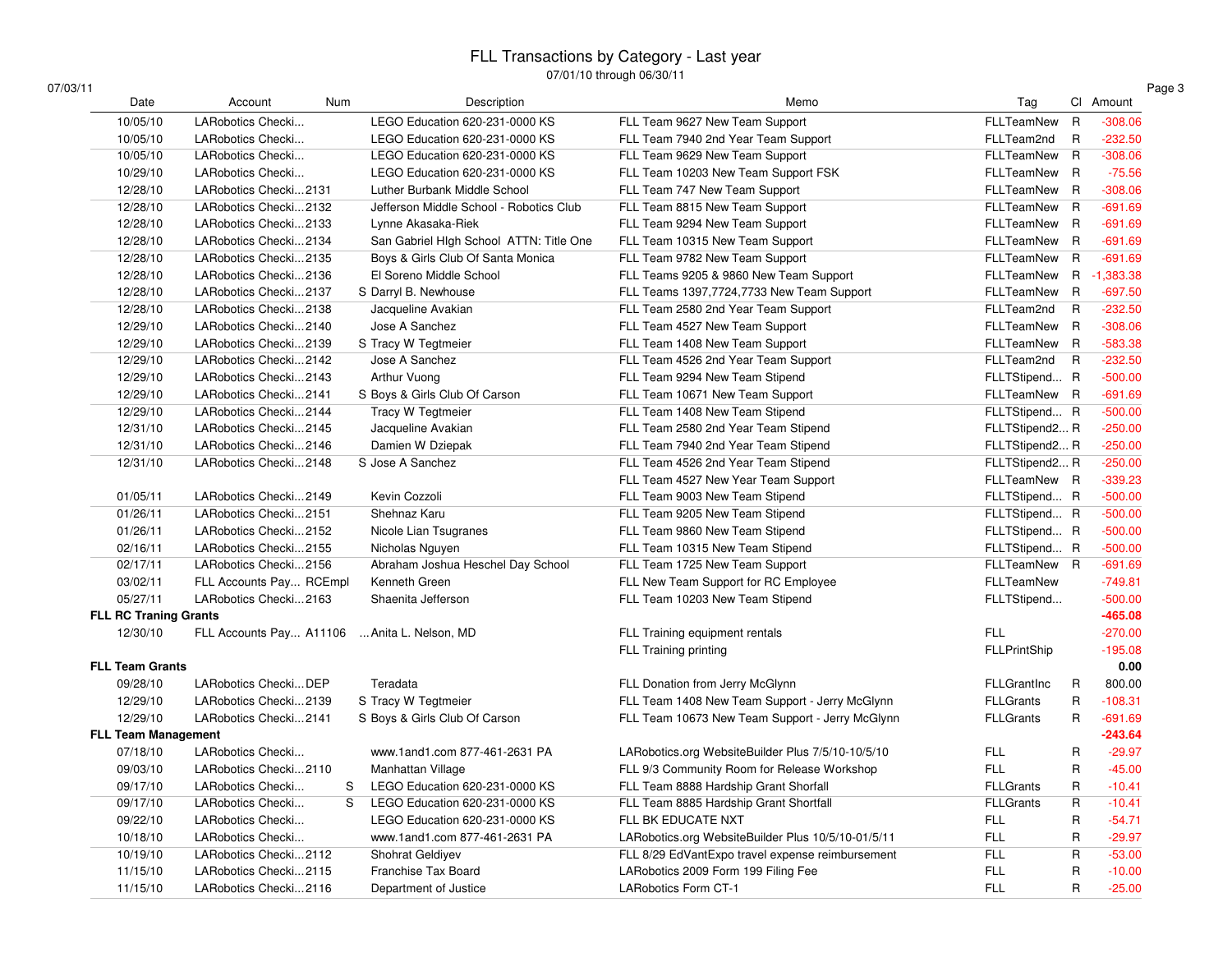|--|--|

| 7/03/11<br>Date        | Account                  | Num     | Description                                                              | Memo                                                            | Tag               |              | Cl Amount |
|------------------------|--------------------------|---------|--------------------------------------------------------------------------|-----------------------------------------------------------------|-------------------|--------------|-----------|
| 11/15/10               | LARobotics Checki2118    |         | Attorney General's Registry of Charitable Tru LARobotics 2009 Form RRF-1 |                                                                 | <b>FLL</b>        | $\mathsf{R}$ | $-25.00$  |
| 11/18/10               | LARobotics Checki        |         | www.1and1.com 877-461-2631 PA                                            | LARobotics.org                                                  | <b>FLL</b>        | $\sf R$      | $-29.94$  |
| 12/14/10               | LARobotics Checki        |         | <b>FIRST</b>                                                             | FLL Los Angeles Region Team Management Stipend                  | <b>FLL</b>        | $\mathsf{R}$ | 1,740.00  |
| 12/21/10               | <b>LARobotics PayPal</b> |         | Wenjing Liu                                                              | LARobotics QuickBooks Pro 2011                                  | <b>FLL</b>        | $\mathbf{c}$ | $-132.99$ |
| 12/31/10               | FLL Accounts Pay LP      |         | S LeRoy E. Nelson                                                        | FLL 3/2 Delta World Festival frequent flyer redemption fee      | <b>FLLPartner</b> |              | $-5.00$   |
|                        |                          |         |                                                                          | FLL 4/7 United Partner Conference frequent flyer redemption fee | <b>FLLPartner</b> |              | $-10.00$  |
|                        |                          |         |                                                                          | FLL 4/14 Centennial Inn Atlanta GA WF                           | <b>FLLPartner</b> |              | $-408.85$ |
|                        |                          |         |                                                                          | FLL 4/14 Delta baggage WF                                       | FLLPartner        |              | $-25.00$  |
|                        |                          |         |                                                                          | FLL 4/14 Taxi to LAX WF                                         | FLLPartner        |              | $-30.00$  |
|                        |                          |         |                                                                          | FLL 4/14 MARTA Atlanta WF                                       | FLLPartner        |              | $-2.50$   |
|                        |                          |         |                                                                          | FLL 4/15 Laz Parking WF                                         | <b>FLLPartner</b> |              | $-9.00$   |
|                        |                          |         |                                                                          | FLL 4/16 Laz Parking WF                                         | FLLPartner        |              | $-9.00$   |
|                        |                          |         |                                                                          | FLL 4/17 Laz Parking WF                                         | <b>FLLPartner</b> |              | $-8.00$   |
|                        |                          |         |                                                                          | FLL 4/17 Delta baggage WF                                       | <b>FLLPartner</b> |              | $-25.00$  |
|                        |                          |         |                                                                          | FLL 4/17 Taxi home WF                                           | <b>FLLPartner</b> |              | $-30.00$  |
|                        |                          |         |                                                                          | FLL 4/17 MARTA Atlanta WF                                       | FLLPartner        |              | $-2.50$   |
|                        |                          |         |                                                                          | FLL 6/11 Radisson Manchester PC room                            | FLLPartner        |              | $-466.23$ |
|                        |                          |         |                                                                          | FLL 6/12 Taxi home PC                                           | FLLPartner        |              | $-24.00$  |
|                        |                          |         |                                                                          | FLL 5/22/09 Taxi from hotel to airport Partner Conference       | FLLPartner        |              | $-21.00$  |
| 12/31/10               | FLL Accounts Pay LE      |         | S LeRoy E. Nelson                                                        | FLL 3/12 LEGO Shop Minifigures for field setup kits             | FLL               |              | $-62.49$  |
|                        |                          |         |                                                                          | FLL 3/23 Costco 2 utility carts                                 | <b>FLL</b>        |              | $-63.63$  |
|                        |                          |         |                                                                          | FLL 3/23 Home Depot Paint for expo                              | <b>FLL</b>        |              | $-23.84$  |
|                        |                          |         |                                                                          | FLL 3/23 Home Depot PVC pipe, Ts, Ls for expo frame             | <b>FLL</b>        |              | $-24.30$  |
|                        |                          |         |                                                                          | FLL 3/24 Anza TV Hardware PVC pipe for exhibit banners          | <b>FLL</b>        |              | $-13.57$  |
|                        |                          |         |                                                                          | FLL 8/27 LA Convention center Parking - EdVantExpo              | <b>FLL</b>        |              | $-12.00$  |
|                        |                          |         |                                                                          | FLL 8/28 LA Convention center Parking - EdVantExpo              | <b>FLL</b>        |              | $-12.00$  |
| 01/04/11               | LARobotics Checki EFT    |         | ASAP Checks, Forms & 888-852-4325 NY                                     | SCRRF 100 Printer checks                                        | <b>FLL</b>        | R            | $-15.95$  |
| 01/19/11               | LARobotics Checki EFT    |         | Amazon.Com                                                               | FLL Coach Training Book                                         | <b>FLL</b>        | $\mathsf{R}$ | $-25.05$  |
| 01/22/11               | LARobotics Checki EFT    |         | LEGO Education 620-231-0000 KS                                           | FLL Coach Training Books                                        | <b>FLL</b>        | $\mathsf{R}$ | $-66.45$  |
| 02/12/11               | LARobotics Checki        |         | www.1and1.com 877-461-2631 PA                                            | LARobotics.org WebsiteBuilder Plus 01/5/11-04/15/11             | <b>FLL</b>        | $\mathsf{R}$ | $-29.97$  |
| 03/03/11               | LARobotics Checki2110    |         | Manhattan Village                                                        | FLL 9/3 Community Room for Release Workshop - VOID              | <b>FLL</b>        | $\mathsf{R}$ | 45.00     |
| 03/20/11               | LARobotics Checki2158    |         | Attorney General's Registry of Charitable Tru LARobotics 2008 Form RRF-1 |                                                                 | <b>FLL</b>        | $\sf R$      | $-25.00$  |
| 03/25/11               | LARobotics Checki2159    |         | <b>Heschel Day School</b>                                                | FLL 3/25 Expo Reimb 100 mi                                      | FLLExpo           | R            | $-50.00$  |
| 04/20/11               | LARobotics Checki        |         | www.1and1.com 877-461-2631 PA                                            | LARobotics.org WebsiteBuilder Plus 04/5/11-07/15/11             | <b>FLL</b>        | $\mathsf{R}$ | $-29.97$  |
| 05/27/11               | LARobotics Checki        |         | www.1and1.com 877-461-2631 PA                                            | LARobotics.org                                                  | <b>FLL</b>        | $\mathsf{R}$ | $-41.94$  |
| <b>FLL Tournaments</b> |                          |         |                                                                          |                                                                 |                   |              | $-218.15$ |
| 07/07/10               | FLL Invoices             | FLL1001 | Boys & Girls Club Of Carson                                              | FLL 2009 Smart Move Field Setup Kit                             | <b>FLLSales</b>   | $\mathbf c$  | 225.00    |
| 07/25/10               | LARobotics Checki2109    |         | Boys & Girls Club Of Carson                                              | FLL Return 2 Field Setup Kits                                   | <b>FLL</b>        | $\mathsf{R}$ | $-150.00$ |
| 08/18/10               | LARobotics Checki        |         | USPS.com ClickNShip Washington DC                                        | FLL more consent forms                                          | <b>FLL</b>        | R            | $-11.74$  |
| 08/19/10               | LARobotics Checki        |         | Easy Savings Usps Rebate                                                 | FLL more consent forms                                          | <b>FLL</b>        | $\mathsf{R}$ | 0.59      |
| 10/04/10               | LARobotics PayPal        |         | Steven Gross                                                             | FLL 12/4 MB QT Team 4214 - NOT APPROVED                         | <b>FLL</b>        | $\mathtt{c}$ | 49.70     |
| 10/04/10               | LARobotics PayPal        |         | Ramona Pal                                                               | FLL 12/4 MB QT Team 8163, 8501                                  | <b>FLL</b>        | $\mathbf c$  | 99.69     |
| 10/05/10               | FLL Invoices             |         | FLL1002  Girl Scouts of Greater Los Angeles                              | FLL 12/4 Manhattan Beach QT - Team 2769                         | <b>FLL</b>        | $\mathbf c$  | 50.00     |
|                        |                          |         |                                                                          | FLL 12/4 Manhattan Beach QT - Team 2776                         | FLL               | $\mathbf c$  | 50.00     |
|                        |                          |         |                                                                          |                                                                 |                   |              |           |
|                        |                          |         |                                                                          | FLL 12/4 Manhattan Beach QT - Team 2780                         | <b>FLL</b>        | $\mathbf{c}$ | 50.00     |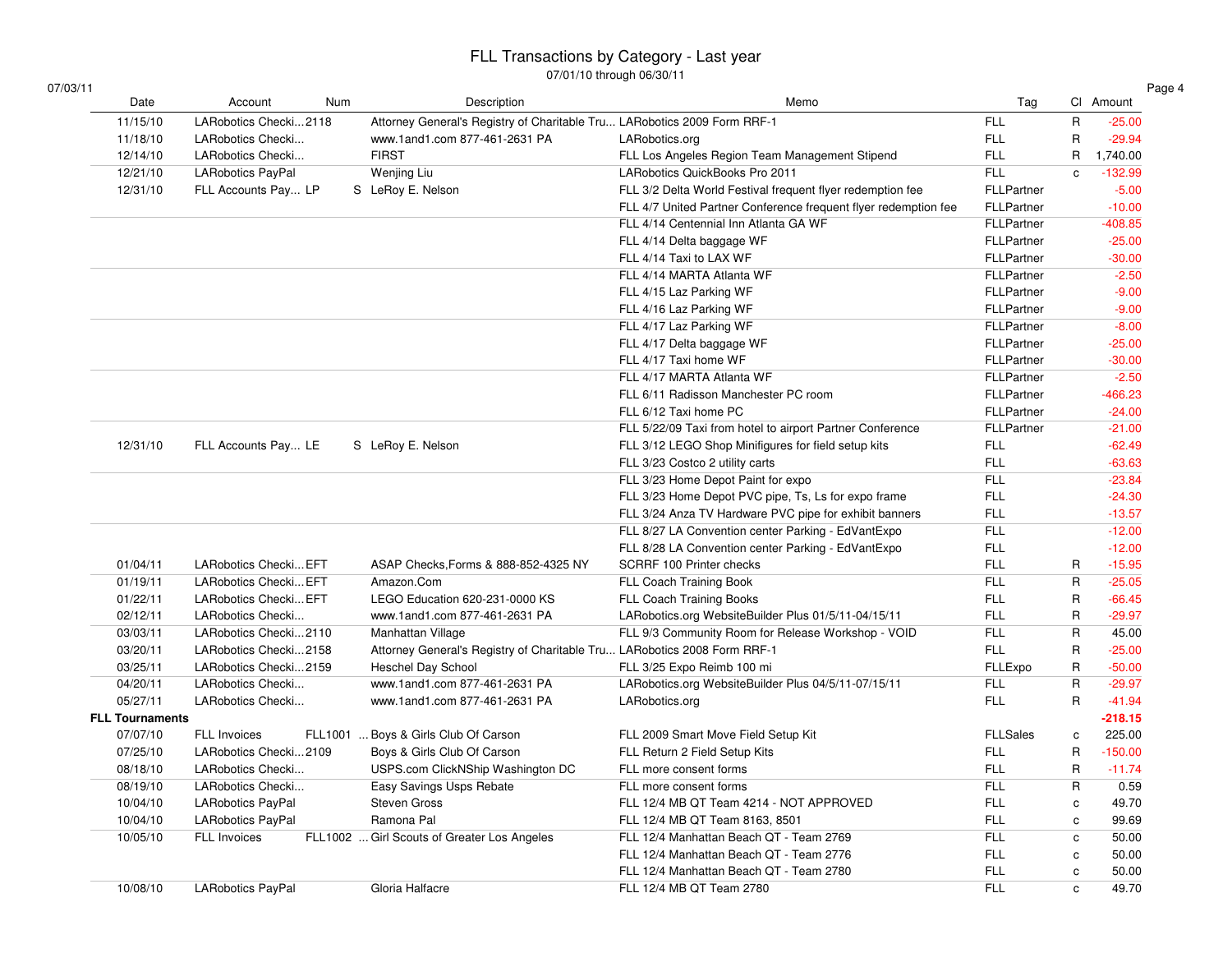| Cl Amount<br>49.99<br>49.99<br>50.00<br>100.00<br>50.00<br>50.00<br>$-400.00$<br>$-49.70$<br>100.00<br>$-327.59$<br>150.00 |
|----------------------------------------------------------------------------------------------------------------------------|
|                                                                                                                            |
|                                                                                                                            |
|                                                                                                                            |
|                                                                                                                            |
|                                                                                                                            |
|                                                                                                                            |
|                                                                                                                            |
|                                                                                                                            |
|                                                                                                                            |
|                                                                                                                            |
|                                                                                                                            |
| 50.00                                                                                                                      |
| $-230.99$                                                                                                                  |
| $-50.00$                                                                                                                   |
| $-100.00$                                                                                                                  |
| 40.00                                                                                                                      |
| 400.00                                                                                                                     |
| 160.00                                                                                                                     |
| 75.00                                                                                                                      |
| 40.00                                                                                                                      |
| $-21.97$                                                                                                                   |
| $-111.57$                                                                                                                  |
| $-170.15$                                                                                                                  |
| $-64.15$                                                                                                                   |
| $-8.98$                                                                                                                    |
| $-63.80$                                                                                                                   |
| $-200.00$                                                                                                                  |
| 75.00                                                                                                                      |
| 150.00                                                                                                                     |
| $-3.60$                                                                                                                    |
| $-418.57$                                                                                                                  |
| 32.69                                                                                                                      |
| $-225.00$                                                                                                                  |
| $-198.23$                                                                                                                  |
| $-83.09$                                                                                                                   |
| $-49.17$                                                                                                                   |
| 2,500.00                                                                                                                   |
| $-141.16$                                                                                                                  |
| $-71.92$                                                                                                                   |
| $-133.27$                                                                                                                  |
| $-108.54$                                                                                                                  |
| $-38.98$                                                                                                                   |
| $-20.91$                                                                                                                   |
| $-141.16$                                                                                                                  |
| $-60.47$                                                                                                                   |
| $-31.08$                                                                                                                   |
|                                                                                                                            |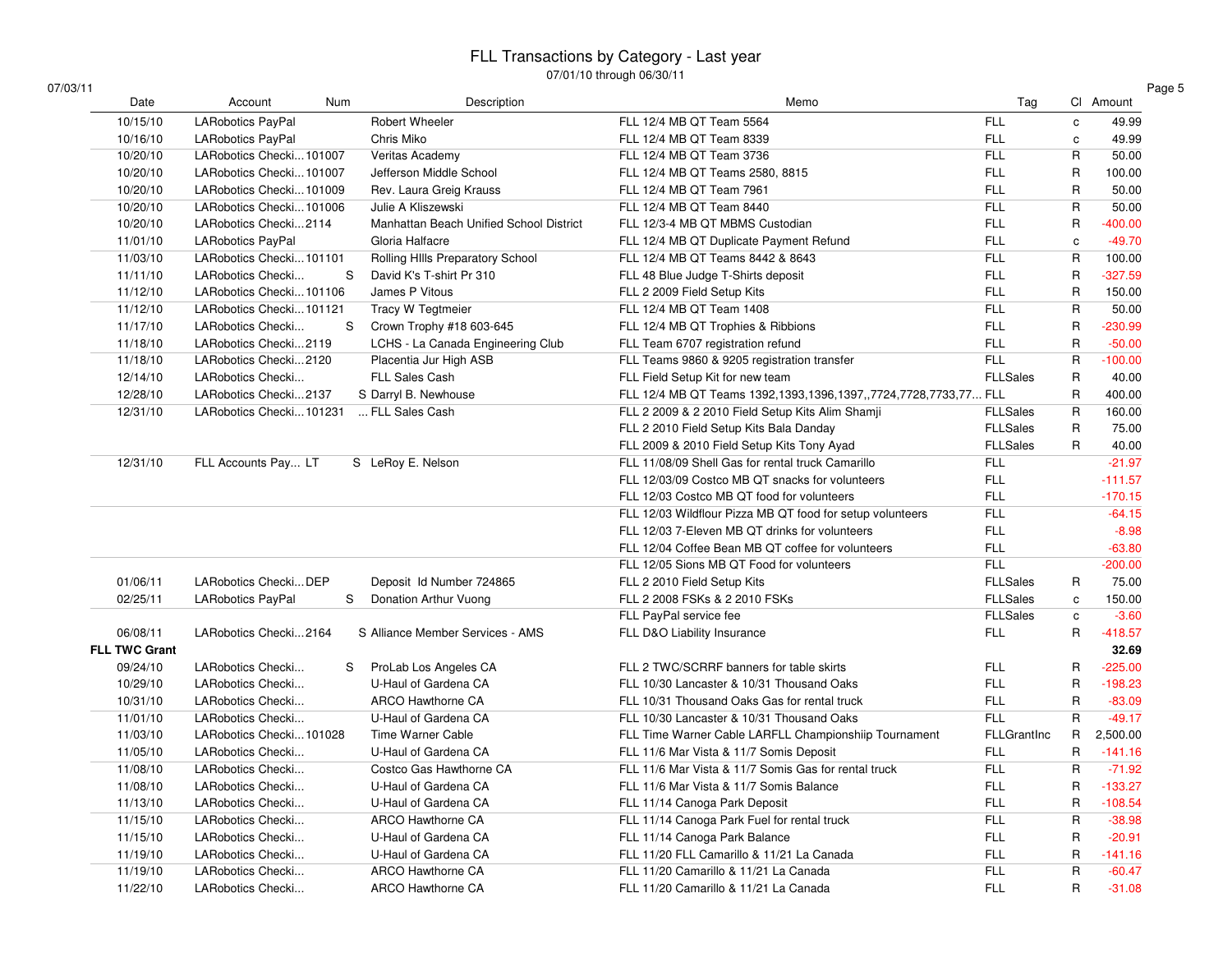| /03/11 |          |                         |     |                       |                                                            |                      |    | Page 6       |
|--------|----------|-------------------------|-----|-----------------------|------------------------------------------------------------|----------------------|----|--------------|
|        | Date     | Account                 | Num | Description           | Memo                                                       | Tag                  |    | CI Amount    |
|        | 11/22/10 | LARobotics Checki       | S.  | U-Haul of Gardena CA  | FLL 11/20 Camarillo & 11/21 La Canada                      | <b>FLL</b>           | R  | $-135.00$    |
|        |          |                         |     |                       | FLL Poly Red Tape                                          | FLL                  | R. | $-5.43$      |
|        | 12/03/10 | LARobotics Checki       |     | U-Haul of Gardena CA  | FLL 12/4 MB & 12/5 Lancaster rental truck deposit          | <b>FLL</b>           | R. | $-141.16$    |
|        | 12/06/10 | LARobotics Checki       |     | ARCO Hawthorne CA     | FLL 12/4 MB & 12/5 Lancaster fuel for rental truck deposit | <b>FLL</b>           | R. | $-76.09$     |
|        | 12/06/10 | LARobotics Checki       |     | U-Haul of Gardena CA  | FLL 12/4 MB & 12/5 Lancaster rental truck balance          | FLL                  | R  | $-166.90$    |
|        | 12/17/10 | LARobotics Checki2128   |     | Platinum Keepsakes    | FLL Ambassador Team trophies (Sponsored by TWC)            | FLL                  | R. | $-263.40$    |
|        | 12/30/10 | FLL Accounts Pay A11106 |     | Anita L. Nelson, MD   | FLL Tournaments printing not Lancaster                     | <b>FLLPrintShip</b>  |    | $-280.60$    |
|        | 05/14/11 | LARobotics Checki       |     | <b>LEGO Education</b> | FLL LME NXT Software v2.1 for Training                     | FLL                  |    | $-95.75$     |
|        |          |                         |     |                       |                                                            | <b>OVERALL TOTAL</b> |    | $-28,007.13$ |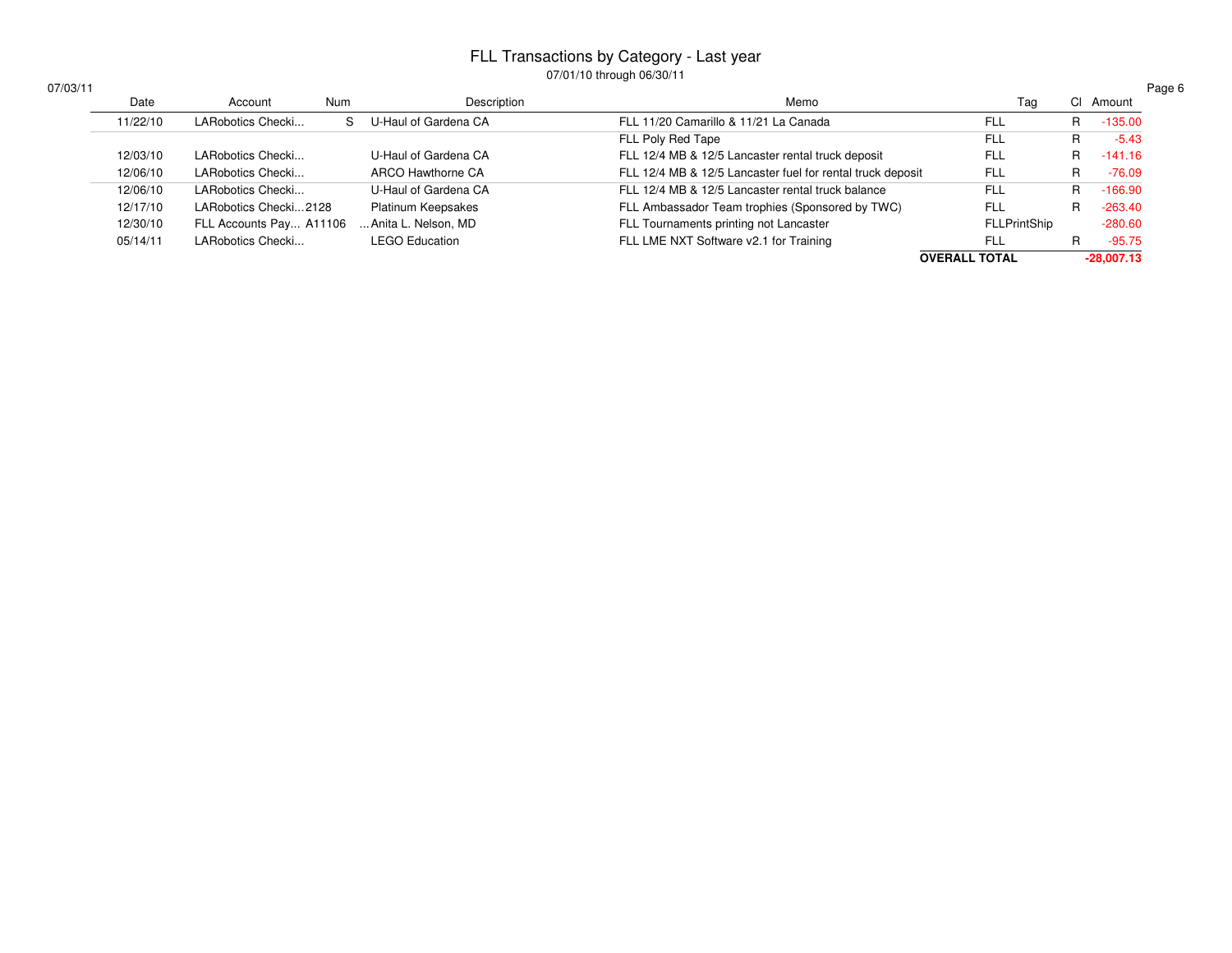07/01/10 through 06/30/11

| Date                     | Account                                | Num       | Memo                                                       | Category                |              | CI Amount   |
|--------------------------|----------------------------------------|-----------|------------------------------------------------------------|-------------------------|--------------|-------------|
| 2020PC.com               |                                        |           |                                                            |                         |              | $-973.88$   |
| 03/31/11                 | LARobotics PayPal                      |           | FLL Sanyo PLC-XU4000 LCD Projector                         | [FLL RC Champ Grant]    | $\mathbf{c}$ | $-973.88$   |
|                          | Abraham Joshua Heschel Day School      |           |                                                            |                         |              | $-691.69$   |
| 02/17/11                 | LARobotics Checking 2156               |           | FLL Team 1725 New Team Support                             | [FLL RC Team Grants]    | R            | $-691.69$   |
| <b>Ahmet I Erol</b>      |                                        |           |                                                            |                         |              | 50.00       |
| 10/20/10                 | LARobotics Checking 101015             |           | FLL 12/5 AVTC QT Team 8323                                 | [FLL Lancaster]         | $\mathsf{R}$ | 50.00       |
|                          | All American Audiovisual Chatsworth CA |           |                                                            |                         |              | $-144.60$   |
| 12/20/10                 | <b>LARobotics Checking</b>             |           | FLL 12/18 Championship A/V Equipment Rental                | [FLL RC Champ Grant]    | $\mathsf R$  | $-144.60$   |
|                          | <b>Alliance Member Services - AMS</b>  |           |                                                            |                         |              | $-1,811.27$ |
| 06/08/11                 | <b>LARobotics Checking</b>             | 2164<br>S | FLL General Liability Insurance                            | [FLL JCPenney Grant]    | R            | $-892.70$   |
| 06/08/11                 | LARobotics Checking 2164               | S         | FLL General Liability Insurance                            | [FLL RC Champ Grant]    | R            | $-500.00$   |
| 06/08/11                 | LARobotics Checking 2164               | S         | FLL D&O Liability Insurance                                | [FLL Tournaments]       | R            | $-418.57$   |
| <b>Amandina Andrade</b>  |                                        |           |                                                            |                         |              | 49.99       |
| 10/11/10                 | LARobotics PayPal                      |           | FLL 12/5 AVTC QT Team 1679                                 | [FLL Lancaster]         | $\mathbf c$  | 49.99       |
| Amazon.Com               |                                        |           |                                                            |                         |              | $-25.05$    |
| 01/19/11                 | LARobotics Checking EFT                |           | FLL Coach Training Book                                    | [FLL Team Management] R |              | $-25.05$    |
| Anita L. Nelson, MD      |                                        |           |                                                            |                         |              | $-2,798.16$ |
| 01/03/11                 | FLL Accounts Payable 995737447         |           | FLL Equipment rental and printing expenses - Invoice A1106 | [LARobotics Checking]   |              | 2,798.16    |
| 01/03/11                 | LARobotics Checking 995737447          |           | FLL Equipment rental and printing expenses - Invoice A1106 | [FLL Accounts Payable]  | $\mathsf R$  | $-2,798.16$ |
| 12/30/10                 | FLL Accounts Payable A11106            |           | S FLL Expos printing                                       | [FLL JCPenney Grant]    |              | $-242.68$   |
|                          |                                        |           | FLL Tournaments equipment rentals                          | [FLL JCPenney Grant]    |              | $-1,165.00$ |
| 12/30/10                 | FLL Accounts Payable A11106            |           | S FLL 12/5 AVTC QT printing                                | [FLL Lancaster]         |              | $-100.80$   |
| 12/30/10                 | FLL Accounts Payable A11106            |           | S FLL Championship equipment rental                        | [FLL RC Champ Grant]    |              | $-165.00$   |
|                          |                                        |           | FLL 12/19 Chatsworth printing                              | [FLL RC Champ Grant]    |              | $-379.00$   |
| 12/30/10                 | FLL Accounts Payable A11106            |           | S FLL Training equipment rentals                           | [FLL RC Traning Grants] |              | $-270.00$   |
|                          |                                        |           | FLL Training printing                                      | [FLL RC Traning Grants] |              | $-195.08$   |
| 12/30/10                 | FLL Accounts Payable A11106            |           | S FLL Tournaments printing not Lancaster                   | [FLL TWC Grant]         |              | $-280.60$   |
| <b>ARCO</b>              |                                        |           |                                                            |                         |              | $-71.74$    |
| 12/19/10                 | <b>LARobotics Checking</b>             |           | FLL 12/17-18 Chatsworth rental truck fuel                  | [FLL RC Champ Grant]    | R            | $-71.74$    |
| <b>ARCO Hawthorne CA</b> |                                        |           |                                                            |                         |              | $-289.71$   |
| 10/31/10                 | <b>LARobotics Checking</b>             |           | FLL 10/31 Thousand Oaks Gas for rental truck               | [FLL TWC Grant]         | R            | $-83.09$    |
| 11/15/10                 | <b>LARobotics Checking</b>             |           | FLL 11/14 Canoga Park Fuel for rental truck                | <b>IFLL TWC Grantl</b>  | R            | $-38.98$    |
| 11/19/10                 | <b>LARobotics Checking</b>             |           | FLL 11/20 Camarillo & 11/21 La Canada                      | [FLL TWC Grant]         | R            | $-60.47$    |
| 11/22/10                 | <b>LARobotics Checking</b>             |           | FLL 11/20 Camarillo & 11/21 La Canada                      | [FLL TWC Grant]         | $\mathsf{R}$ | $-31.08$    |
| 12/06/10                 | <b>LARobotics Checking</b>             |           | FLL 12/4 MB & 12/5 Lancaster fuel for rental truck deposit | [FLL TWC Grant]         | $\mathsf R$  | $-76.09$    |
| <b>Arthur Vuong</b>      |                                        |           |                                                            |                         |              | $-500.00$   |
| 12/29/10                 | LARobotics Checking 2143               |           | FLL Team 9294 New Team Stipend                             | [FLL RC Team Grants]    | R            | $-500.00$   |
|                          | ASAP Checks, Forms & 888-852-4325 NY   |           |                                                            |                         |              | $-15.95$    |
| 01/04/11                 | LARobotics Checking EFT                |           | <b>SCRRF 100 Printer checks</b>                            | [FLL Team Management] R |              | $-15.95$    |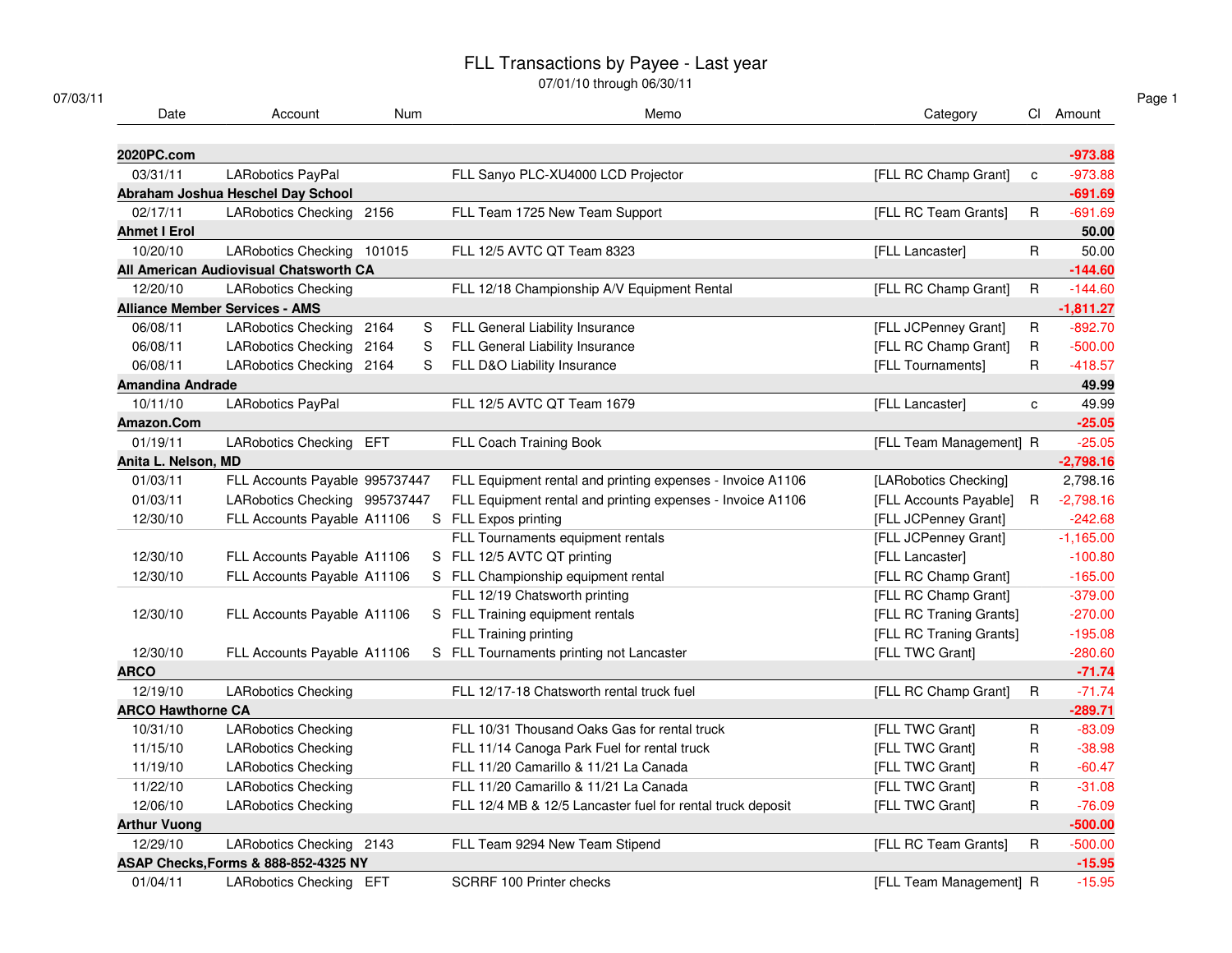07/01/10 through 06/30/11

| Date                             | Account                                                 |          | Num           | Memo                                                             | Category                |              | CI Amount   |
|----------------------------------|---------------------------------------------------------|----------|---------------|------------------------------------------------------------------|-------------------------|--------------|-------------|
|                                  | <b>Attorney General's Registry of Charitable Trusts</b> |          |               |                                                                  |                         |              | $-50.00$    |
| 11/15/10                         | LARobotics Checking 2118                                |          |               | LARobotics 2009 Form RRF-1                                       | [FLL Team Management] R |              | $-25.00$    |
| 03/20/11                         | LARobotics Checking 2158                                |          |               | LARobotics 2008 Form RRF-1                                       | [FLL Team Management] R |              | $-25.00$    |
|                                  | Boys & Girls Club Of Carson                             |          |               |                                                                  |                         |              | $-1,308.38$ |
| 07/23/10                         | <b>FLL Invoices</b>                                     | FLL1001p |               | FLL 3 2009 Smart Move Field Setup Kits                           | [LARobotics Checking]   | $\mathbf{C}$ | $-225.00$   |
| 07/23/10                         | <b>LARobotics Checking</b>                              | 100708   |               | FLL 3 2009 Smart Move Field Setup Kits                           | [FLL Invoices]          | R            | 225.00      |
| 12/29/10                         | LARobotics Checking 2141                                |          | S             | FLL Team 10671 New Team Support                                  | [FLL RC Team Grants]    | R            | $-691.69$   |
| 12/29/10                         | LARobotics Checking 2141                                |          | S             | FLL Team 10673 New Team Support - Jerry McGlynn                  | [FLL Team Grants]       | R            | $-691.69$   |
| 07/25/10                         | LARobotics Checking 2109                                |          |               | FLL Return 2 Field Setup Kits                                    | [FLL Tournaments]       | R            | $-150.00$   |
| 07/07/10                         | FLL Invoices                                            | FLL1001  |               | S FLL 2009 Smart Move Field Setup Kit                            | [FLL Tournaments]       | c            | 225.00      |
|                                  | Boys & Girls Club Of Santa Monica                       |          |               |                                                                  |                         |              | $-691.69$   |
| 12/28/10                         | LARobotics Checking 2135                                |          |               | FLL Team 9782 New Team Support                                   | [FLL RC Team Grants]    | $\mathsf{R}$ | $-691.69$   |
| <b>Brandon Labrie</b>            |                                                         |          |               |                                                                  |                         |              | 50.00       |
| 10/21/10                         | LARobotics PayPal                                       |          |               | FLL 12/5 AVTC QT Team 9782                                       | [FLL Lancaster]         | c            | 50.00       |
|                                  | <b>Chaminade College Preparatory</b>                    |          |               |                                                                  |                         |              | $-1,500.00$ |
| 12/22/10                         | LARobotics Checking 2130                                |          |               | FLL 12/18 Chatsworth CT Security, Plant & Janitorial crew        | [FLL RC Champ Grant]    | R            | $-1,500.00$ |
|                                  | <b>Chevron Humankind Matching Gift Program</b>          |          |               |                                                                  |                         |              | 500.00      |
| 03/18/11                         | LARobotics Checking DEP                                 |          |               | FLL Match for Tony Young                                         | [FLL Chevron Grant]     | R            | 500.00      |
| <b>Chris Miko</b>                |                                                         |          |               |                                                                  |                         |              | 49.99       |
| 10/16/10                         | LARobotics PayPal                                       |          |               | FLL 12/4 MB QT Team 8339                                         | [FLL Tournaments]       | C            | 49.99       |
| <b>Costco Gas Hawthorne CA</b>   |                                                         |          |               |                                                                  |                         |              | $-71.92$    |
| 11/08/10                         | <b>LARobotics Checking</b>                              |          |               | FLL 11/6 Mar Vista & 11/7 Somis Gas for rental truck             | [FLL TWC Grant]         | $\mathsf R$  | $-71.92$    |
| Crown Trophy #18 603-645         |                                                         |          |               |                                                                  |                         |              | $-2,536.80$ |
| 11/17/10                         | <b>LARobotics Checking</b>                              |          | S             | FLL 12/5 AVTC QT Trophies & Ribbons                              | [FLL Lancaster]         | R            | $-230.99$   |
| 11/29/10                         | <b>LARobotics Checking</b>                              |          |               | FLL 12/18 Championship Trophies and Medals                       | [FLL RC Champ Grant]    | R            | $-2,074.82$ |
| 11/17/10                         | <b>LARobotics Checking</b>                              |          | S             | FLL 12/4 MB QT Trophies & Ribbions                               | [FLL Tournaments]       | R            | $-230.99$   |
| <b>CSN Stores</b>                |                                                         |          |               |                                                                  |                         |              | $-187.98$   |
| 03/31/11                         | LARobotics PayPal                                       |          |               | FLL 2 Jelco Padded Carry Bags for Projector, Laptop, Accessories | [FLL RC Champ Grant]    | $\mathtt{C}$ | $-187.98$   |
| <b>Damien W Dziepak</b>          |                                                         |          |               |                                                                  |                         |              | $-250.00$   |
| 12/31/10                         | LARobotics Checking 2146                                |          |               | FLL Team 7940 2nd Year Team Stipend                              | [FLL RC Team Grants]    | R            | $-250.00$   |
| Darryl B. Newhouse               |                                                         |          |               |                                                                  |                         |              | $-297.50$   |
| 12/28/10                         | LARobotics Checking 2137                                |          | S             | FLL Teams 1397,7724,7733 New Team Support                        | [FLL RC Team Grants]    | R            | $-697.50$   |
| 12/28/10                         | LARobotics Checking 2137                                |          | S             | FLL 12/4 MB QT Teams 1392,1393,1396,1397,,7724,7728,7733,7736    | [FLL Tournaments]       | R            | 400.00      |
| David K's T-shirt Pr 310         |                                                         |          |               |                                                                  |                         |              | $-659.59$   |
| 11/11/10                         | <b>LARobotics Checking</b>                              |          | ${\mathsf S}$ | FLL 72 White Event Staff T-shirts deposit                        | [FLL RC Champ Grant]    | $\mathsf R$  | $-332.00$   |
| 11/11/10                         | <b>LARobotics Checking</b>                              |          | S             | FLL 48 Blue Judge T-Shirts deposit                               | [FLL Tournaments]       | R.           | $-327.59$   |
| <b>David Ks T-shirt Printing</b> |                                                         |          |               |                                                                  |                         |              | $-1,560.65$ |
| 11/23/10                         | <b>LARobotics Checking</b>                              |          | S             | FLL 12/5 AVTC QT 6 blue Judge T-shirts                           | [FLL Lancaster]         | R            | $-81.75$    |
| 11/23/10                         | <b>LARobotics Checking</b>                              |          | $\mathbf S$   | FLL 8 White Event Staff T-shirts                                 | [FLL Lancaster]         | R            | $-73.91$    |
|                                  |                                                         |          | S             |                                                                  |                         | R            |             |
| 11/23/10                         | <b>LARobotics Checking</b>                              |          |               | FLL 48-6 blue Judge T-shirts balance                             | [FLL RC Champ Grant]    |              | $-244.64$   |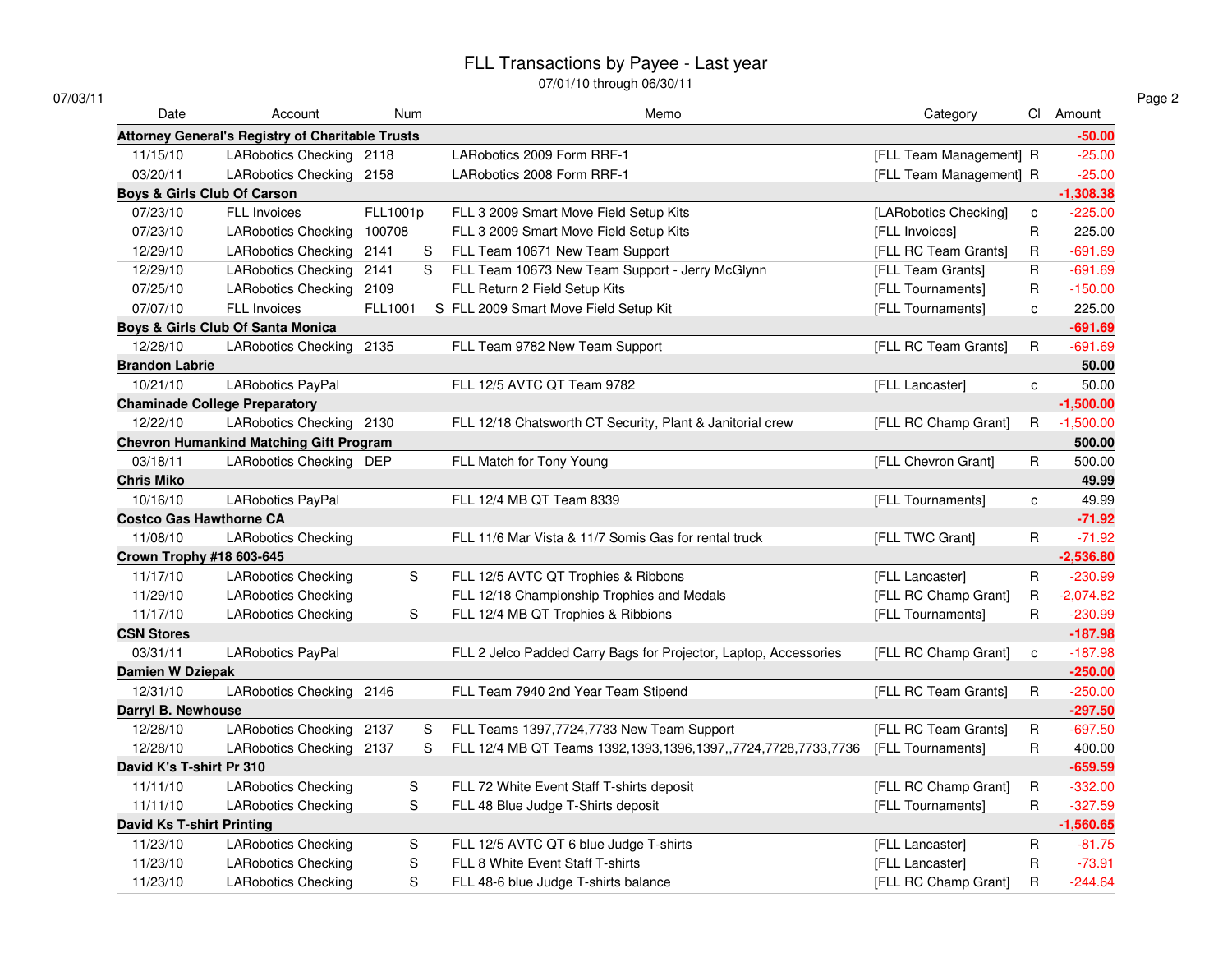07/01/10 through 06/30/11

| Date                            | Account                                   | Num      |    | Memo                                               | Category                |              | CI Amount   |
|---------------------------------|-------------------------------------------|----------|----|----------------------------------------------------|-------------------------|--------------|-------------|
| 11/23/10                        | <b>LARobotics Checking</b>                | S        |    | FLL 72-8 White Event Staff T-shirts balance        | [FLL RC Champ Grant]    | $\mathsf{R}$ | $-259.28$   |
| 11/24/10                        | LARobotics Checking 2122                  |          | S  | FLL Judge Shirts Sponsor reprinting                | [FLL RC Champ Grant]    | R            | $-118.86$   |
|                                 |                                           |          |    | FLL Judge Shirts Championship                      | [FLL RC Champ Grant]    | R            | $-782.21$   |
| <b>Department of Justice</b>    |                                           |          |    |                                                    |                         |              | $-25.00$    |
| 11/15/10                        | LARobotics Checking 2116                  |          |    | <b>LARobotics Form CT-1</b>                        | [FLL Team Management] R |              | $-25.00$    |
| Deposit Id Number 724865        |                                           |          |    |                                                    |                         |              | 75.00       |
| 01/06/11                        | LARobotics Checking DEP                   |          |    | FLL 2 2010 Field Setup Kits                        | [FLL Tournaments]       | $\sf R$      | 75.00       |
|                                 | <b>Domino's Pizza Chatsworth CA</b>       |          |    |                                                    |                         |              | $-74.73$    |
| 12/17/10                        | <b>LARobotics Checking</b>                |          |    | FLL 12/17 Chatsworth load in/set up crew food      | [FLL RC Champ Grant]    | $\mathsf{R}$ | $-74.73$    |
| <b>Donation Arthur Vuong</b>    |                                           |          |    |                                                    |                         |              | 146.40      |
| 02/25/11                        | LARobotics PayPal                         | S        |    | FLL 2 2008 FSKs & 2 2010 FSKs                      | [FLL Tournaments]       | c            | 150.00      |
|                                 |                                           |          |    | FLL PayPal service fee                             | [FLL Tournaments]       | c            | $-3.60$     |
|                                 | <b>Eastside Union School District</b>     |          |    |                                                    |                         |              | 50.00       |
| 10/29/10                        | LARobotics Checking 101021                |          |    | FLL 12/5 AVTC QT Team 4233                         | [FLL Lancaster]         | R            | 50.00       |
| <b>Easy Savings Usps Rebate</b> |                                           |          |    |                                                    |                         |              | 0.59        |
| 08/19/10                        | <b>LARobotics Checking</b>                |          |    | FLL more consent forms                             | [FLL Tournaments]       | R            | 0.59        |
| <b>El Segundo Unified</b>       |                                           |          |    |                                                    |                         |              | 100.00      |
| 11/12/10                        | LARobotics Checking 101109                |          |    | FLL 12/5 AVTC QT Teams 6642 & 6645                 | [FLL Lancaster]         | $\mathsf R$  | 100.00      |
| <b>El Soreno Middle School</b>  |                                           |          |    |                                                    |                         |              | $-1,383.38$ |
| 12/28/10                        | LARobotics Checking 2136                  |          |    | FLL Teams 9205 & 9860 New Team Support             | [FLL RC Team Grants]    | R            | $-1,383.38$ |
| <b>FIRST</b>                    |                                           |          |    |                                                    |                         |              | 2,335.30    |
| 09/21/10                        | <b>LARobotics Checking</b>                |          |    | FLL 2 Team Hardship grants                         | [FLL Hardship Grants]   | $\mathsf{R}$ | 595.30      |
| 12/14/10                        | <b>LARobotics Checking</b>                |          |    | FLL Los Angeles Region Team Management Stipend     | [FLL Team Management] R |              | 1,740.00    |
| <b>FLL Registration Checks</b>  |                                           |          |    |                                                    |                         |              | 150.00      |
| 12/22/10                        | LARobotics Checking DEP                   |          | S. | FLL 12/5 AVTC QT Team 8424 Registration            | [FLL Lancaster]         | R            | 50.00       |
|                                 |                                           |          |    | FLL 12/5 AVTC QT Teams 3605, 3606 Registration     | [FLL Lancaster]         | R            | 100.00      |
| <b>FLL Sales Cash</b>           |                                           |          |    |                                                    |                         |              | 315.00      |
| 12/14/10                        | <b>LARobotics Checking</b>                |          |    | FLL Field Setup Kit for new team                   | [FLL Tournaments]       | R            | 40.00       |
| 12/31/10                        | LARobotics Checking 101231                |          |    | S FLL 2 2009 & 2 2010 Field Setup Kits Alim Shamji | [FLL Tournaments]       | R            | 160.00      |
|                                 |                                           |          |    | FLL 2 2010 Field Setup Kits Bala Danday            | [FLL Tournaments]       | R            | 75.00       |
|                                 |                                           |          |    | FLL 2009 & 2010 Field Setup Kits Tony Ayad         | [FLL Tournaments]       | R            | 40.00       |
| <b>Franchise Tax Board</b>      |                                           |          |    |                                                    |                         |              | $-10.00$    |
| 11/15/10                        | LARobotics Checking 2115                  |          |    | LARobotics 2009 Form 199 Filing Fee                | [FLL Team Management] R |              | $-10.00$    |
|                                 | <b>Girl Scouts of Greater Los Angeles</b> |          |    |                                                    |                         |              | 350.00      |
| 10/29/10                        | <b>FLL Invoices</b>                       | FLL1002p |    | FLL MB QT Event Reg - Teams 2769, 2776, 2780       | [LARobotics Checking]   | c            | $-150.00$   |
| 10/29/10                        | <b>LARobotics Checking</b>                | 101022   |    | S FLL 12/4 MB QT Teams 2769, 2776, 1780            | [FLL Invoices]          | R            | 150.00      |
| 10/29/10                        | <b>LARobotics Checking</b>                | 101022   |    | S FLL 12/5 AVTC QT Teams 2771, 2773, 2774, 2778    | [FLL Lancaster]         | R            | 200.00      |
| 10/05/10                        | <b>FLL Invoices</b>                       | FLL1002  |    | S FLL 12/4 Manhattan Beach QT - Team 2769          | [FLL Tournaments]       | C            | 50.00       |
|                                 |                                           |          |    | FLL 12/4 Manhattan Beach QT - Team 2776            | [FLL Tournaments]       | C            | 50.00       |
|                                 |                                           |          |    | FLL 12/4 Manhattan Beach QT - Team 2780            | [FLL Tournaments]       | C            | 50.00       |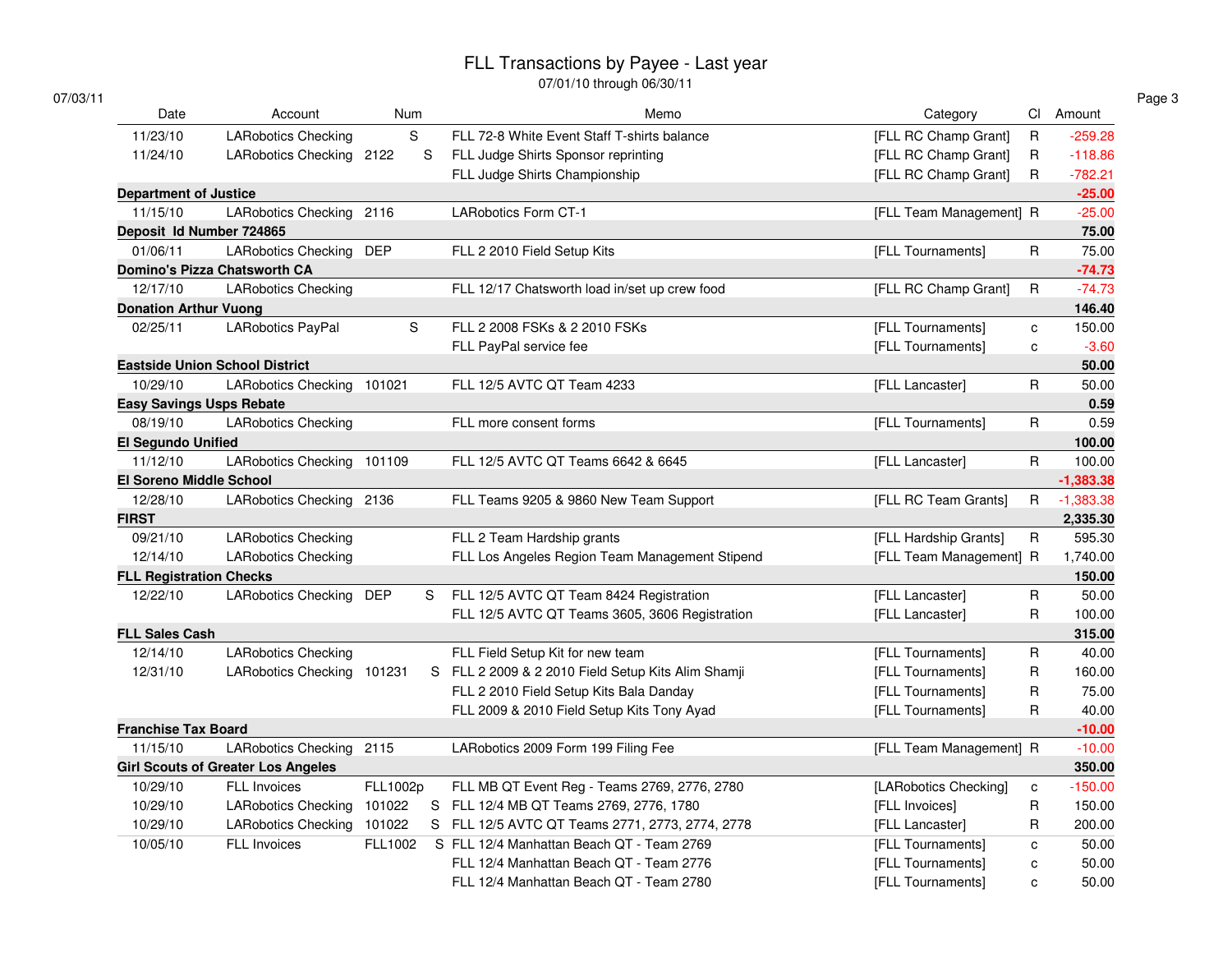| 07/03/11 |
|----------|
|----------|

| Date                             | Account                                  | Num |    | Memo                                                    | Category                |             | CI Amount   |
|----------------------------------|------------------------------------------|-----|----|---------------------------------------------------------|-------------------------|-------------|-------------|
| Gloria Halfacre                  |                                          |     |    |                                                         |                         |             | 0.00        |
| 10/08/10                         | <b>LARobotics PayPal</b>                 |     |    | FLL 12/4 MB QT Team 2780                                | [FLL Tournaments]       | c           | 49.70       |
| 11/01/10                         | LARobotics PayPal                        |     |    | FLL 12/4 MB QT Duplicate Payment Refund                 | [FLL Tournaments]       | c           | $-49.70$    |
| <b>Heschel Day School</b>        |                                          |     |    |                                                         |                         |             | $-50.00$    |
| 03/25/11                         | LARobotics Checking 2159                 |     |    | FLL 3/25 Expo Reimb 100 mi                              | [FLL Team Management] R |             | $-50.00$    |
| Jacqueline Avakian               |                                          |     |    |                                                         |                         |             | $-482.50$   |
| 12/28/10                         | LARobotics Checking 2138                 |     |    | FLL Team 2580 2nd Year Team Support                     | [FLL RC Team Grants]    | R           | $-232.50$   |
| 12/31/10                         | LARobotics Checking 2145                 |     |    | FLL Team 2580 2nd Year Team Stipend                     | [FLL RC Team Grants]    | R.          | $-250.00$   |
| <b>James P Vitous</b>            |                                          |     |    |                                                         |                         |             | 150.00      |
| 11/12/10                         | LARobotics Checking 101106               |     |    | FLL 2 2009 Field Setup Kits                             | [FLL Tournaments]       | $\mathsf R$ | 150.00      |
| <b>JCPenney Afterschool Fund</b> |                                          |     |    |                                                         |                         |             | 3,000.00    |
| 12/28/10                         | LARobotics Checking 101217               |     |    | FLL Care, Share, Win grant in honor of Nicholas Pontius | [FLL JCPenney Grant]    | R.          | 3,000.00    |
| <b>Jefferson Middle School</b>   |                                          |     |    |                                                         |                         |             | 100.00      |
| 10/20/10                         | LARobotics Checking 101007               |     |    | FLL 12/4 MB QT Teams 2580, 8815                         | [FLL Tournaments]       | $\mathsf R$ | 100.00      |
|                                  | Jefferson Middle School - Robotics Club  |     |    |                                                         |                         |             | $-691.69$   |
| 12/28/10                         | LARobotics Checking 2132                 |     |    | FLL Team 8815 New Team Support                          | [FLL RC Team Grants]    | $\mathsf R$ | $-691.69$   |
| <b>Jose A Sanchez</b>            |                                          |     |    |                                                         |                         |             | $-1,129.79$ |
| 12/29/10                         | LARobotics Checking 2140                 |     |    | FLL Team 4527 New Team Support                          | [FLL RC Team Grants]    | R           | $-308.06$   |
| 12/29/10                         | LARobotics Checking 2142                 |     |    | FLL Team 4526 2nd Year Team Support                     | [FLL RC Team Grants]    | R.          | $-232.50$   |
| 12/31/10                         | LARobotics Checking 2148                 |     | S. | FLL Team 4526 2nd Year Team Stipend                     | [FLL RC Team Grants]    | $\mathsf R$ | $-250.00$   |
|                                  |                                          |     |    | FLL Team 4527 New Year Team Support                     | [FLL RC Team Grants]    | $\mathsf R$ | $-339.23$   |
| Julie A Kliszewski               |                                          |     |    |                                                         |                         |             | 50.00       |
| 10/20/10                         | LARobotics Checking 101006               |     |    | FLL 12/4 MB QT Team 8440                                | [FLL Tournaments]       | R.          | 50.00       |
| <b>Kenneth Green</b>             |                                          |     |    |                                                         |                         |             | $-749.81$   |
| 03/02/11                         | FLL Accounts Payable RCEmpl              |     |    | FLL New Team Support for RC Employee                    | [FLL RC Team Grants]    |             | $-749.81$   |
| <b>Kevin Cozzoli</b>             |                                          |     |    |                                                         |                         |             | $-500.00$   |
| 01/05/11                         | LARobotics Checking 2149                 |     |    | FLL Team 9003 New Team Stipend                          | [FLL RC Team Grants]    | R           | $-500.00$   |
|                                  | <b>LCHS - La Canada Engineering Club</b> |     |    |                                                         |                         |             | $-50.00$    |
| 11/18/10                         | LARobotics Checking 2119                 |     |    | FLL Team 6707 registration refund                       | [FLL Tournaments]       | $\mathsf R$ | $-50.00$    |
| <b>LEGO Education</b>            |                                          |     |    |                                                         |                         |             | $-95.75$    |
| 05/14/11                         | <b>LARobotics Checking</b>               |     |    | FLL LME NXT Software v2.1 for Training                  | [FLL TWC Grant]         | $\mathsf R$ | $-95.75$    |
|                                  | LEGO Education 620-231-0000 KS           |     |    |                                                         |                         |             | $-4,933.90$ |
| 09/17/10                         | <b>LARobotics Checking</b>               | S   |    | FLL Team 8888 Hardship Grant                            | [FLL Hardship Grants]   | R           | $-297.65$   |
| 09/17/10                         | <b>LARobotics Checking</b>               | S   |    | FLL Team 8885 Hardship Grant                            | [FLL Hardship Grants]   | R           | $-297.65$   |
| 08/31/10                         | <b>LARobotics Checking</b>               |     |    | FLL 24 Body Forward Field Setup Kits                    | [FLL RC Champ Grant]    | R.          | $-1,813.50$ |
| 09/18/10                         | <b>LARobotics Checking</b>               |     |    | FLL Team 9003 New Team Support                          | [FLL RC Team Grants]    | R           | $-308.06$   |
| 09/20/10                         | <b>LARobotics Checking</b>               |     |    | FLL Team 10203 New Team Support                         | [FLL RC Team Grants]    | $\mathsf R$ | $-232.50$   |
| 10/05/10                         | <b>LARobotics Checking</b>               |     |    | FLL Team 9627 New Team Support                          | [FLL RC Team Grants]    | R           | $-308.06$   |
| 10/05/10                         | <b>LARobotics Checking</b>               |     |    | FLL Team 7940 2nd Year Team Support                     | [FLL RC Team Grants]    | R           | $-232.50$   |
| 09/24/10                         | <b>LARobotics Checking</b>               |     |    | FLL Team 10203 New Team Support                         | [FLL RC Team Grants]    | R           | $-459.19$   |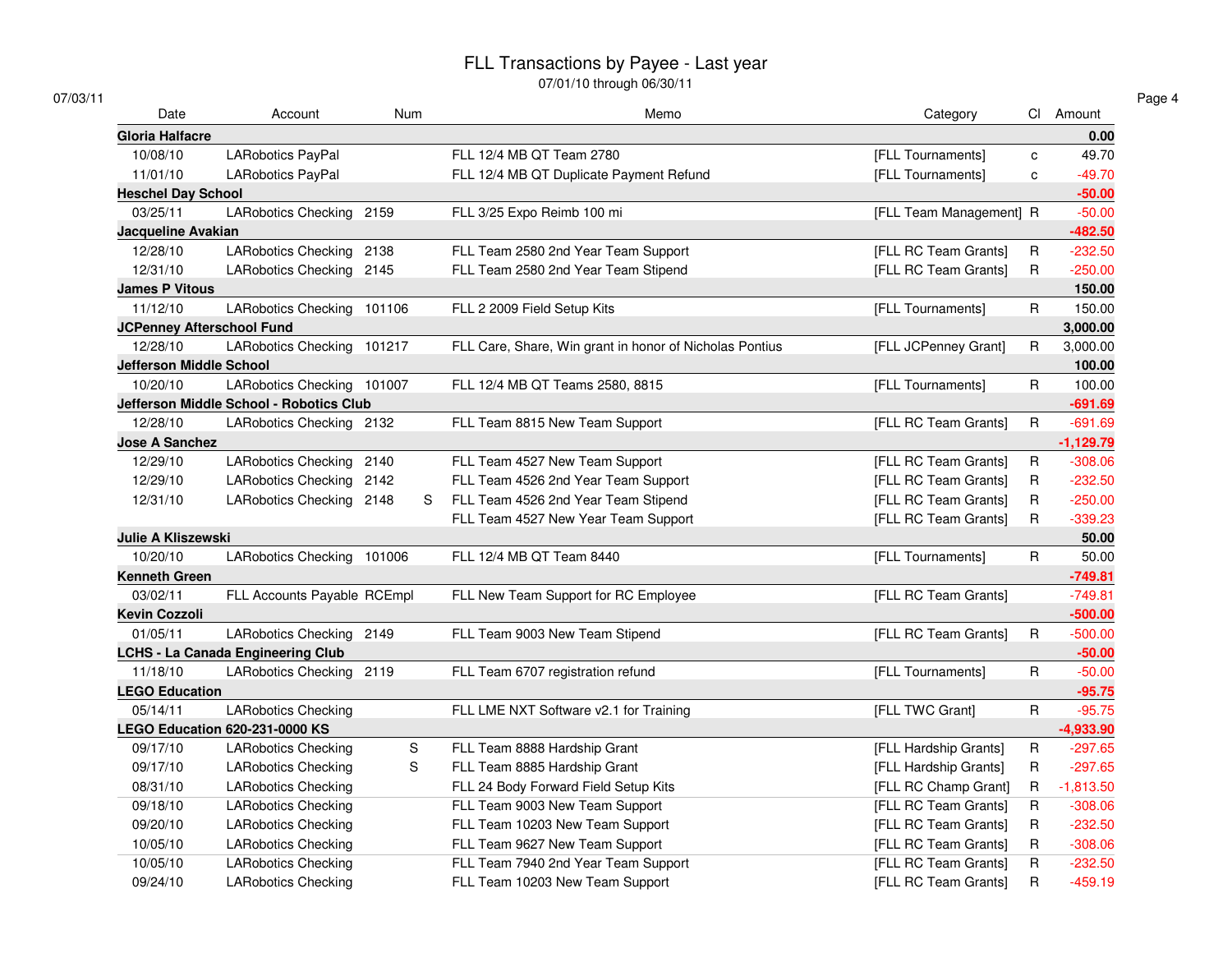07/01/10 through 06/30/11

| 07/03/11 |  |
|----------|--|
|----------|--|

| Date            | Account                           | Num | Memo                                                            | Category                            | CI Amount   |
|-----------------|-----------------------------------|-----|-----------------------------------------------------------------|-------------------------------------|-------------|
| 09/24/10        | <b>LARobotics Checking</b>        |     | FLL Team 9003 New Team Support                                  | [FLL RC Team Grants]<br>$\mathsf R$ | $-459.19$   |
| 10/05/10        | <b>LARobotics Checking</b>        |     | FLL Team 9629 New Team Support                                  | [FLL RC Team Grants]<br>$\mathsf R$ | $-308.06$   |
| 10/29/10        | <b>LARobotics Checking</b>        |     | FLL Team 10203 New Team Support FSK                             | [FLL RC Team Grants]<br>R.          | $-75.56$    |
| 09/22/10        | <b>LARobotics Checking</b>        |     | FLL BK EDUCATE NXT                                              | [FLL Team Management] R             | $-54.71$    |
| 09/17/10        | <b>LARobotics Checking</b>        | S   | FLL Team 8888 Hardship Grant Shorfall                           | [FLL Team Management] R             | $-10.41$    |
| 01/22/11        | LARobotics Checking EFT           |     | FLL Coach Training Books                                        | [FLL Team Management] R             | $-66.45$    |
| 09/17/10        | <b>LARobotics Checking</b>        | S   | FLL Team 8885 Hardship Grant Shortfall                          | [FLL Team Management] R             | $-10.41$    |
|                 | LEGO Shop At Home 800-835-4386 CT |     |                                                                 |                                     | $-62.49$    |
| 05/13/11        | <b>LARobotics Checking</b>        |     | FLL MiniFigs for FSKs                                           | [FLL RC Champ Grant]<br>$\mathsf R$ | $-62.49$    |
| LeRoy E. Nelson |                                   |     |                                                                 |                                     | $-2,350.07$ |
| 01/03/11        | FLL Accounts Payable 995737448    |     | FLL expense reimbursement                                       | [LARobotics Checking]               | 2,350.07    |
| 01/03/11        | LARobotics Checking 995737448     |     | FLL expense reimbursement                                       | [FLL Accounts Payable]<br>R         | $-2,350.07$ |
| 12/31/10        | FLL Accounts Payable LC           | S   | FLL 10/29/09 Costco Tie Downs                                   | [FLL RC Champ Grant]                | $-18.65$    |
|                 |                                   |     | FLL 11/05/09 Wal-Mart Tray tables                               | [FLL RC Champ Grant]                | $-40.61$    |
|                 |                                   |     | FLL 11/05/09 Wal-Mart 8 25' cords, 2 50' cords                  | [FLL RC Champ Grant]                | $-88.33$    |
|                 |                                   |     | FLL 11/05/09 Wal-Mart QNBT 24 DBL                               | [FLL RC Champ Grant]                | $-14.53$    |
|                 |                                   |     | FLL 11/05/09 Office Depot Mounting tape                         | [FLL RC Champ Grant]                | $-7.45$     |
|                 |                                   |     | FLL 10/29 Kurt RV Hdw Parts for projector stand                 | [FLL RC Champ Grant]                | $-19.70$    |
|                 |                                   |     | FLL 10/29 Kurt RV Hdw Parts for projector stand                 | [FLL RC Champ Grant]                | $-30.50$    |
|                 |                                   |     | FLL 11/13 Home Depot Parts for projector stand                  | [FLL RC Champ Grant]                | $-32.44$    |
|                 |                                   |     | FLL 12/02 Staples 3 envelopes, 18" rulers, 4 Purel              | [FLL RC Champ Grant]                | $-49.95$    |
|                 |                                   |     | FLL 12/14 iTunes music                                          | [FLL RC Champ Grant]                | $-1.29$     |
|                 |                                   |     | FLL 12/17 Box Bros 4 shipping tubes for field mats              | [FLL RC Champ Grant]                | $-65.63$    |
|                 |                                   |     | FLL 12/17 iTunes music                                          | [FLL RC Champ Grant]                | $-10.80$    |
|                 |                                   |     | FLL 12/22 Office Depot Card stock & envelopes                   | [FLL RC Champ Grant]                | $-41.66$    |
| 12/31/10        | FLL Accounts Payable LP           | S   | FLL 3/2 Delta World Festival frequent flyer redemption fee      | [FLL Team Management]               | $-5.00$     |
|                 |                                   |     | FLL 4/7 United Partner Conference frequent flyer redemption fee | [FLL Team Management]               | $-10.00$    |
|                 |                                   |     | FLL 4/14 Centennial Inn Atlanta GA WF                           | [FLL Team Management]               | $-408.85$   |
|                 |                                   |     | FLL 4/14 Delta baggage WF                                       | [FLL Team Management]               | $-25.00$    |
|                 |                                   |     | FLL 4/14 Taxi to LAX WF                                         | [FLL Team Management]               | $-30.00$    |
|                 |                                   |     | FLL 4/14 MARTA Atlanta WF                                       | [FLL Team Management]               | $-2.50$     |
|                 |                                   |     | FLL 4/15 Laz Parking WF                                         | [FLL Team Management]               | $-9.00$     |
|                 |                                   |     | FLL 4/16 Laz Parking WF                                         | [FLL Team Management]               | $-9.00$     |
|                 |                                   |     | FLL 4/17 Laz Parking WF                                         | [FLL Team Management]               | $-8.00$     |
|                 |                                   |     | FLL 4/17 Delta baggage WF                                       | [FLL Team Management]               | $-25.00$    |
|                 |                                   |     | FLL 4/17 Taxi home WF                                           | [FLL Team Management]               | $-30.00$    |
|                 |                                   |     | FLL 4/17 MARTA Atlanta WF                                       | [FLL Team Management]               | $-2.50$     |
|                 |                                   |     | FLL 6/11 Radisson Manchester PC room                            | [FLL Team Management]               | $-466.23$   |
|                 |                                   |     | FLL 6/12 Taxi home PC                                           | [FLL Team Management]               | $-24.00$    |
|                 |                                   |     | FLL 5/22/09 Taxi from hotel to airport Partner Conference       | [FLL Team Management]               | $-21.00$    |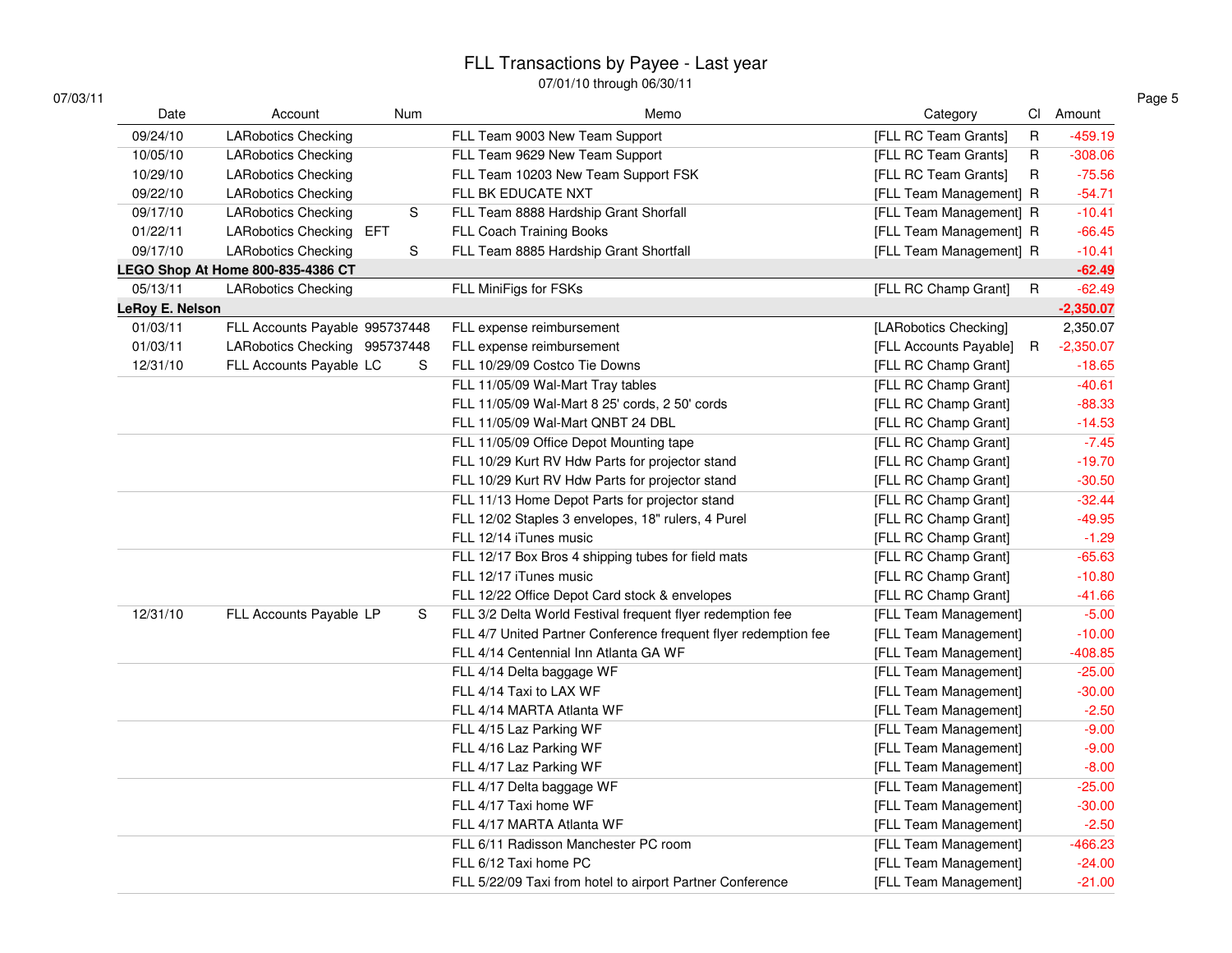| Date                         | Account                                        | Num         | Memo                                                      | Category                |              | CI Amount |
|------------------------------|------------------------------------------------|-------------|-----------------------------------------------------------|-------------------------|--------------|-----------|
| 12/31/10                     | FLL Accounts Payable LE                        | $\mathbf S$ | FLL 3/12 LEGO Shop Minifigures for field setup kits       | [FLL Team Management]   |              | $-62.49$  |
|                              |                                                |             | FLL 3/23 Costco 2 utility carts                           | [FLL Team Management]   |              | $-63.63$  |
|                              |                                                |             | FLL 3/23 Home Depot Paint for expo                        | [FLL Team Management]   |              | $-23.84$  |
|                              |                                                |             | FLL 3/23 Home Depot PVC pipe, Ts, Ls for expo frame       | [FLL Team Management]   |              | $-24.30$  |
|                              |                                                |             | FLL 3/24 Anza TV Hardware PVC pipe for exhibit banners    | [FLL Team Management]   |              | $-13.57$  |
|                              |                                                |             | FLL 8/27 LA Convention center Parking - EdVantExpo        | [FLL Team Management]   |              | $-12.00$  |
|                              |                                                |             | FLL 8/28 LA Convention center Parking - EdVantExpo        | [FLL Team Management]   |              | $-12.00$  |
| 12/31/10                     | FLL Accounts Payable LT                        | S           | FLL 11/08/09 Shell Gas for rental truck Camarillo         | [FLL Tournaments]       |              | $-21.97$  |
|                              |                                                |             | FLL 12/03/09 Costco MB QT snacks for volunteers           | [FLL Tournaments]       |              | $-111.57$ |
|                              |                                                |             | FLL 12/03 Costco MB QT food for volunteers                | [FLL Tournaments]       |              | $-170.15$ |
|                              |                                                |             | FLL 12/03 Wildflour Pizza MB QT food for setup volunteers | [FLL Tournaments]       |              | $-64.15$  |
|                              |                                                |             | FLL 12/03 7-Eleven MB QT drinks for volunteers            | [FLL Tournaments]       |              | $-8.98$   |
|                              |                                                |             | FLL 12/04 Coffee Bean MB QT coffee for volunteers         | [FLL Tournaments]       |              | $-63.80$  |
|                              |                                                |             | FLL 12/05 Sions MB QT Food for volunteers                 | [FLL Tournaments]       |              | $-200.00$ |
|                              | <b>Luther Burbank Middle School</b>            |             |                                                           |                         |              | $-308.06$ |
| 12/28/10                     | LARobotics Checking 2131                       |             | FLL Team 747 New Team Support                             | [FLL RC Team Grants]    | $\mathsf R$  | $-308.06$ |
| Lynne Akasaka-Riek           |                                                |             |                                                           |                         |              | $-691.69$ |
| 12/28/10                     | LARobotics Checking 2133                       |             | FLL Team 9294 New Team Support                            | [FLL RC Team Grants]    | $\mathsf{R}$ | $-691.69$ |
|                              | <b>Manhattan Beach Unified School District</b> |             |                                                           |                         |              | $-400.00$ |
| 10/20/10                     | LARobotics Checking 2114                       |             | FLL 12/3-4 MB QT MBMS Custodian                           | [FLL Tournaments]       | R            | $-400.00$ |
| <b>Manhattan Village</b>     |                                                |             |                                                           |                         |              | 0.00      |
| 09/03/10                     | LARobotics Checking 2110                       |             | FLL 9/3 Community Room for Release Workshop               | [FLL Team Management] R |              | $-45.00$  |
| 03/03/11                     | LARobotics Checking 2110                       |             | FLL 9/3 Community Room for Release Workshop - VOID        | [FLL Team Management] R |              | 45.00     |
| <b>Mary Whelan</b>           |                                                |             |                                                           |                         |              | 100.30    |
| 10/27/10                     | LARobotics PayPal                              |             | FLL 12/5 AVTC QT Teams                                    | [FLL Lancaster]         | $\mathbf{C}$ | 100.30    |
| <b>Michelle Bianco</b>       |                                                |             |                                                           |                         |              | 50.00     |
| 10/25/10                     | LARobotics PayPal                              |             | FLL 12/5 AVTC QT Team 6707                                | [FLL Lancaster]         | $\mathbf{C}$ | 50.00     |
| <b>Nicholas Nguyen</b>       |                                                |             |                                                           |                         |              | $-500.00$ |
| 02/16/11                     | LARobotics Checking 2155                       |             | FLL Team 10315 New Team Stipend                           | [FLL RC Team Grants]    | $\mathsf R$  | $-500.00$ |
| <b>Nicole Lian Tsugranes</b> |                                                |             |                                                           |                         |              | $-500.00$ |
| 01/26/11                     | LARobotics Checking 2152                       |             | FLL Team 9860 New Team Stipend                            | [FLL RC Team Grants]    | $\mathsf{R}$ | $-500.00$ |
| Placentia Jur High ASB       |                                                |             |                                                           |                         |              | $-100.00$ |
| 11/18/10                     | LARobotics Checking 2120                       |             | FLL Teams 9860 & 9205 registration transfer               | [FLL Tournaments]       | R            | $-100.00$ |
| <b>Platinum Keepsakes</b>    |                                                |             |                                                           |                         |              | $-263.40$ |
| 12/17/10                     | LARobotics Checking 2128                       |             | FLL Ambassador Team trophies (Sponsored by TWC)           | [FLL TWC Grant]         | $\mathsf{R}$ | $-263.40$ |
|                              | ProjectorZone.com 503-598-8968 OR              |             |                                                           |                         |              | $-257.03$ |
| 04/01/11                     | <b>LARobotics Checking</b>                     |             | FLL Projector bulb for PLC-XU4000                         | [FLL RC Champ Grant]    | $\mathsf R$  | $-257.03$ |
| <b>ProLab Los Angeles CA</b> |                                                |             |                                                           |                         |              | $-450.00$ |
| 09/24/10                     | <b>LARobotics Checking</b>                     | S           | FLL 2 RC/FLL banners for table skirts                     | [FLL RC Champ Grant]    | $\mathsf R$  | $-225.00$ |
| 09/24/10                     | <b>LARobotics Checking</b>                     | S           | FLL 2 TWC/SCRRF banners for table skirts                  | [FLL TWC Grant]         | $\mathsf{R}$ | $-225.00$ |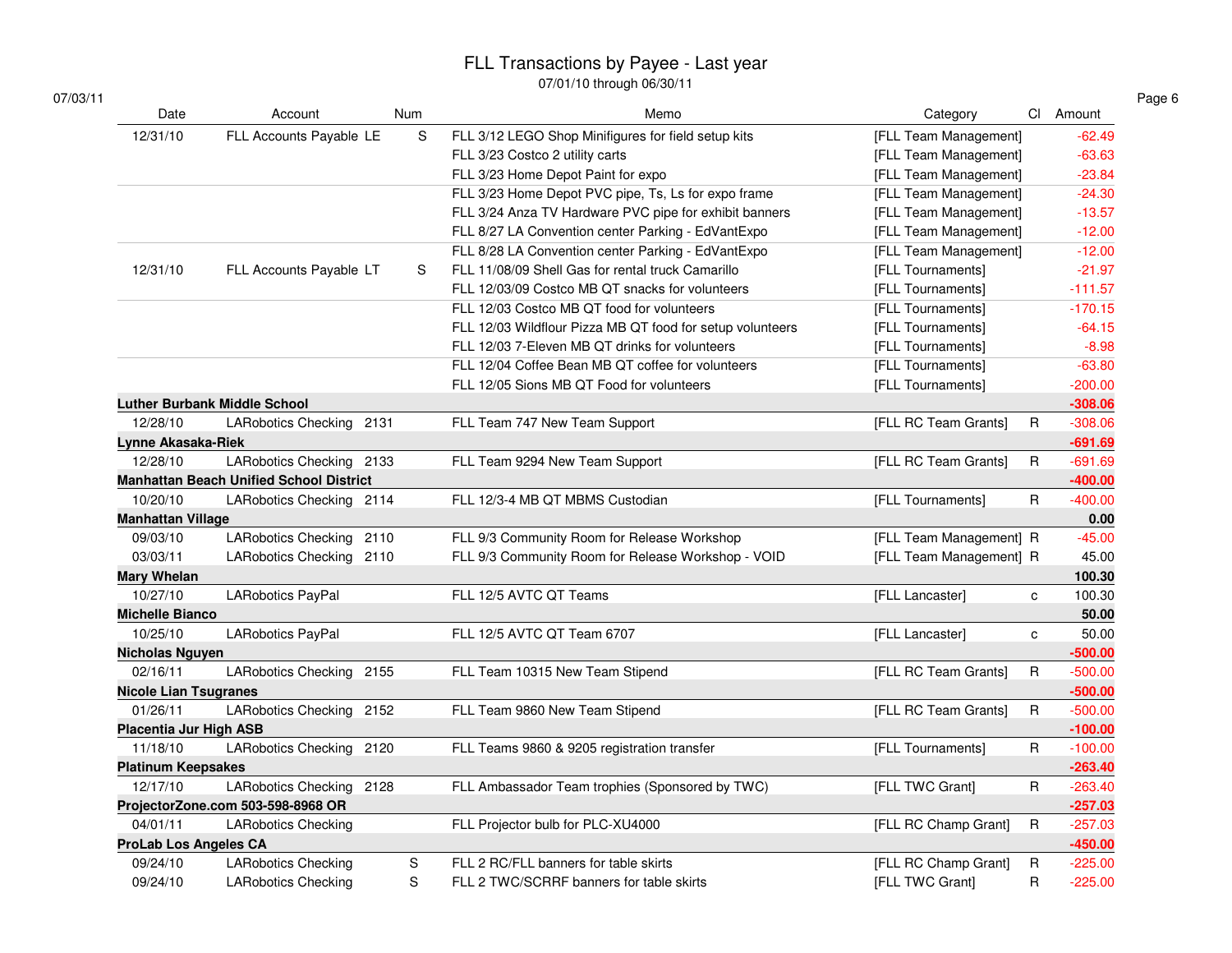| 07/03/11            |                                         |            |                                                                             |              |             |
|---------------------|-----------------------------------------|------------|-----------------------------------------------------------------------------|--------------|-------------|
|                     | Date<br>Account                         | <b>Num</b> | Memo<br>Category                                                            |              | Cl Amount   |
|                     | <b>Radisson Hotel Manchester NH</b>     |            |                                                                             |              | $-453.44$   |
| 06/09/11            | <b>LARobotics Checking</b>              |            | [FLL JCPenney Grant]<br>FLL Partner Meeting 6/5-9 Manchester                | $\mathsf{R}$ | $-453.44$   |
| Ramona Pal          |                                         |            |                                                                             |              | 99.69       |
| 10/04/10            | LARobotics PayPal                       |            | [FLL Tournaments]<br>FLL 12/4 MB QT Team 8163, 8501                         | C            | 99.69       |
|                     | <b>Rev. Laura Greig Krauss</b>          |            |                                                                             |              | 50.00       |
| 10/20/10            | LARobotics Checking 101009              |            | FLL 12/4 MB QT Team 7961<br>[FLL Tournaments]                               | $\mathsf R$  | 50.00       |
|                     | <b>Robert Wheeler</b>                   |            |                                                                             |              | 49.99       |
| 10/15/10            | <b>LARobotics PayPal</b>                |            | FLL 12/4 MB QT Team 5564<br>[FLL Tournaments]                               | $\mathbf{C}$ | 49.99       |
|                     | <b>Rolling Hills Preparatory School</b> |            |                                                                             |              | 100.00      |
| 11/03/10            | LARobotics Checking 101101              |            | FLL 12/4 MB QT Teams 8442 & 8643<br>[FLL Tournaments]                       | $\mathsf R$  | 100.00      |
|                     | <b>Sacred Heart School</b>              |            |                                                                             |              | 0.00        |
| 10/29/10            | LARobotics Checking 101018              |            | FLL 12/5 AVTC QT Team 2042<br>[FLL Lancaster]                               | $\mathsf R$  | 50.00       |
| 11/30/10            | LARobotics Checking 2126                |            | FLL 12/5 AVTC QT Team 2042 registration refund<br>[FLL Lancaster]           | $\mathsf{R}$ | $-50.00$    |
|                     | San Gabriel High School ATTN: Title One |            |                                                                             |              | $-691.69$   |
| 12/28/10            | LARobotics Checking 2134                |            | [FLL RC Team Grants]<br>FLL Team 10315 New Team Support                     | $\mathsf R$  | $-691.69$   |
|                     | Shaenita Jefferson                      |            |                                                                             |              | $-500.00$   |
| 05/27/11            | LARobotics Checking 2163                |            | [FLL RC Team Grants]<br>FLL Team 10203 New Team Stipend                     |              | $-500.00$   |
| Shehnaz Karu        |                                         |            |                                                                             |              | $-500.00$   |
| 01/26/11            | LARobotics Checking 2151                |            | FLL Team 9205 New Team Stipend<br>[FLL RC Team Grants]                      | R            | $-500.00$   |
|                     | <b>Shohrat Geldiyev</b>                 |            |                                                                             |              | $-53.00$    |
| 10/19/10            | LARobotics Checking 2112                |            | FLL 8/29 EdVantExpo travel expense reimbursement<br>[FLL Team Management] R |              | $-53.00$    |
|                     | <b>Steve Zimmerman</b>                  |            |                                                                             |              | 251.19      |
| 10/25/10            | <b>LARobotics PayPal</b>                |            | FLL 12/5 AVTC QT Teams 1694,2102,2103,4739,4740<br>[FLL Lancaster]          | $\mathbf{C}$ | 251.19      |
| <b>Steven Gross</b> |                                         |            |                                                                             |              | 49.70       |
| 10/04/10            | LARobotics PayPal                       |            | FLL 12/4 MB QT Team 4214 - NOT APPROVED<br>[FLL Tournaments]                | c            | 49.70       |
|                     | <b>Subway Carson CA</b>                 |            |                                                                             |              | $-49.26$    |
| 05/27/11            | <b>LARobotics Checking</b>              |            | LARobotics meeting food<br>[FLL JCPenney Grant]                             | $\mathsf R$  | $-14.26$    |
| 05/27/11            | <b>LARobotics Checking</b>              |            | LARobotics meeting food<br>[FLL JCPenney Grant]                             | R            | $-35.00$    |
| <b>Teradata</b>     |                                         |            |                                                                             |              | 800.00      |
| 09/28/10            | LARobotics Checking DEP                 |            | FLL Donation from Jerry McGlynn<br>[FLL Team Grants]                        | R            | 800.00      |
| <b>The Caterer</b>  |                                         |            |                                                                             |              | $-401.00$   |
| 12/22/10            | LARobotics Checking 2129                |            | FLL 12/18 Chatsworth CT meals for volunteers<br>[FLL RC Champ Grant]        | $\mathsf R$  | $-401.00$   |
|                     | The Home Depot Hawthorne CA             |            |                                                                             |              | $-157.77$   |
| 11/15/10            | <b>LARobotics Checking</b>              |            | [FLL RC Champ Grant]<br>FLL Plywood and paint for 4 field tables            | $\mathsf{R}$ | $-157.77$   |
|                     | <b>Time Warner Cable</b>                |            |                                                                             |              | 2,500.00    |
| 11/03/10            | LARobotics Checking 101028              |            | FLL Time Warner Cable LARFLL Championshiip Tournament<br>[FLL TWC Grant]    | R            | 2,500.00    |
| <b>Tony Ayad</b>    |                                         |            |                                                                             |              | $-1,000.00$ |
| 01/27/11            | LARobotics Checking 2153                |            | FLL Team 2769 World Festival Registration<br>[FLL RC Champ Grant]           | R.           | $-1,000.00$ |
|                     | <b>Tracy W Tegtmeier</b>                |            |                                                                             |              | $-1,141.69$ |
| 12/29/10            | LARobotics Checking 2139                | S          | FLL Team 1408 New Team Support<br>[FLL RC Team Grants]                      | R            | $-583.38$   |
|                     |                                         |            |                                                                             |              |             |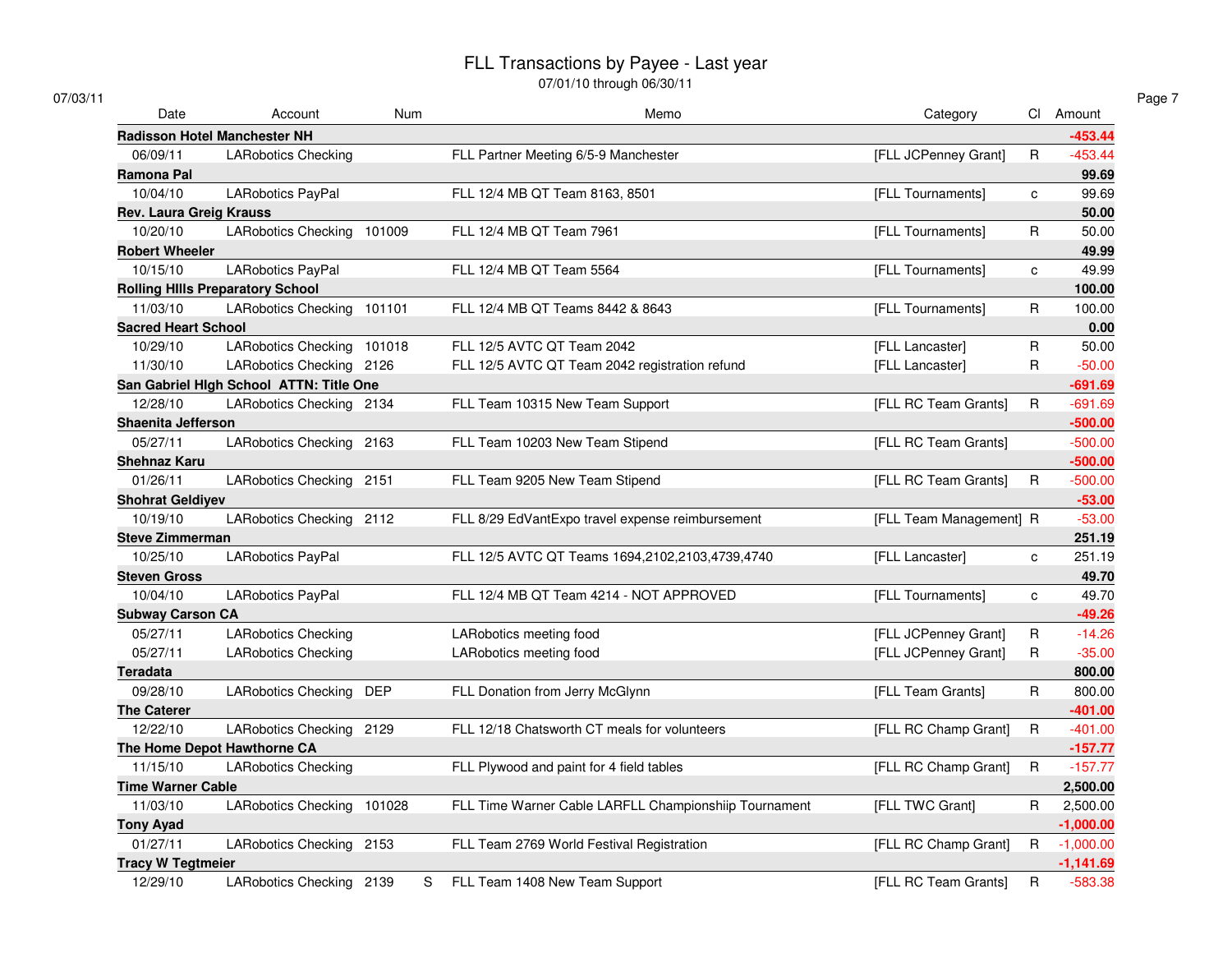07/01/10 through 06/30/11

| 07/03/11                    |                                          |            |   |                                                     |                         |              |              |
|-----------------------------|------------------------------------------|------------|---|-----------------------------------------------------|-------------------------|--------------|--------------|
| Date                        | Account                                  | Num        |   | Memo                                                | Category                |              | CI Amount    |
| 12/29/10                    | <b>LARobotics Checking</b>               | 2144       |   | FLL Team 1408 New Team Stipend                      | [FLL RC Team Grants]    | $\mathsf R$  | $-500.00$    |
| 12/29/10                    | <b>LARobotics Checking</b>               | 2139       | S | FLL Team 1408 New Team Support - Jerry McGlynn      | [FLL Team Grants]       | R            | $-108.31$    |
| 11/12/10                    | LARobotics Checking 101121               |            |   | FLL 12/4 MB QT Team 1408                            | [FLL Tournaments]       | R            | 50.00        |
| <b>Trish Channan</b>        |                                          |            |   |                                                     |                         |              | 50.00        |
| 10/20/10                    | <b>LARobotics PayPal</b>                 |            |   | FLL 12/5 AVTC QT Team 2898                          | [FLL Lancaster]         | $\mathbf{C}$ | 50.00        |
| <b>U-Haul of Gardena CA</b> |                                          |            |   |                                                     |                         |              | $-1,383.03$  |
| 12/17/10                    | <b>LARobotics Checking</b>               |            |   | FLL 12/17-18 Chatsworth rental truck deposit        | [FLL RC Champ Grant]    | $\sf R$      | $-108.54$    |
| 12/19/10                    | <b>LARobotics Checking</b>               |            |   | FLL 12/17-18 Chatsworth rental truck balance        | [FLL RC Champ Grant]    | $\mathsf R$  | $-33.56$     |
| 10/29/10                    | <b>LARobotics Checking</b>               |            |   | FLL 10/30 Lancaster & 10/31 Thousand Oaks           | [FLL TWC Grant]         | $\mathsf R$  | $-198.23$    |
| 11/01/10                    | <b>LARobotics Checking</b>               |            |   | FLL 10/30 Lancaster & 10/31 Thousand Oaks           | [FLL TWC Grant]         | $\mathsf{R}$ | $-49.17$     |
| 11/05/10                    | <b>LARobotics Checking</b>               |            |   | FLL 11/6 Mar Vista & 11/7 Somis Deposit             | [FLL TWC Grant]         | $\mathsf{R}$ | $-141.16$    |
| 11/08/10                    | <b>LARobotics Checking</b>               |            |   | FLL 11/6 Mar Vista & 11/7 Somis Balance             | [FLL TWC Grant]         | $\mathsf{R}$ | $-133.27$    |
| 11/13/10                    | <b>LARobotics Checking</b>               |            |   | FLL 11/14 Canoga Park Deposit                       | [FLL TWC Grant]         | $\mathsf{R}$ | $-108.54$    |
| 11/15/10                    | <b>LARobotics Checking</b>               |            |   | FLL 11/14 Canoga Park Balance                       | [FLL TWC Grant]         | $\mathsf{R}$ | $-20.91$     |
| 11/19/10                    | <b>LARobotics Checking</b>               |            |   | FLL 11/20 FLL Camarillo & 11/21 La Canada           | [FLL TWC Grant]         | $\mathsf{R}$ | $-141.16$    |
| 11/22/10                    | <b>LARobotics Checking</b>               | S          |   | FLL 11/20 Camarillo & 11/21 La Canada               | [FLL TWC Grant]         | $\mathsf{R}$ | $-135.00$    |
|                             |                                          |            |   | FLL Poly Red Tape                                   | [FLL TWC Grant]         | R            | $-5.43$      |
| 12/03/10                    | <b>LARobotics Checking</b>               |            |   | FLL 12/4 MB & 12/5 Lancaster rental truck deposit   | [FLL TWC Grant]         | $\mathsf{R}$ | $-141.16$    |
| 12/06/10                    | <b>LARobotics Checking</b>               |            |   | FLL 12/4 MB & 12/5 Lancaster rental truck balance   | [FLL TWC Grant]         | $\mathsf{R}$ | $-166.90$    |
|                             | <b>University Of Antelope Valley</b>     |            |   |                                                     |                         |              | $-500.00$    |
| 11/30/10                    | LARobotics Checking 2127                 |            |   | FLL 12/5 AVTC QT Parkview Facilities Use            | [FLL Lancaster]         | $\mathsf R$  | $-500.00$    |
|                             | <b>USPS.com ClickNShip Washington DC</b> |            |   |                                                     |                         |              | $-28.79$     |
| 12/30/10                    | <b>LARobotics Checking</b>               | <b>EFT</b> |   | FLL Trophy for Nicholas Pontius                     | [FLL RC Champ Grant]    | R            | $-6.55$      |
| 04/14/11                    | <b>LARobotics Checking</b>               | <b>EFT</b> |   | FLL 3/26 expo Return lost jacket                    | [FLL RC Champ Grant]    | R            | $-10.50$     |
| 08/18/10                    | <b>LARobotics Checking</b>               |            |   | FLL more consent forms                              | [FLL Tournaments]       | R            | $-11.74$     |
| <b>Veritas Academy</b>      |                                          |            |   |                                                     |                         |              | 50.00        |
| 10/20/10                    | LARobotics Checking 101007               |            |   | FLL 12/4 MB QT Team 3736                            | [FLL Tournaments]       | $\mathsf{R}$ | 50.00        |
| <b>Wenjing Liu</b>          |                                          |            |   |                                                     |                         |              | $-132.99$    |
| 12/21/10                    | <b>LARobotics PayPal</b>                 |            |   | LARobotics QuickBooks Pro 2011                      | [FLL Team Management] c |              | $-132.99$    |
|                             | www.1and1.com 877-461-2631 PA            |            |   |                                                     |                         |              | $-191.76$    |
| 07/18/10                    | <b>LARobotics Checking</b>               |            |   | LARobotics.org WebsiteBuilder Plus 7/5/10-10/5/10   | [FLL Team Management] R |              | $-29.97$     |
| 10/18/10                    | <b>LARobotics Checking</b>               |            |   | LARobotics.org WebsiteBuilder Plus 10/5/10-01/5/11  | [FLL Team Management] R |              | $-29.97$     |
| 11/18/10                    | <b>LARobotics Checking</b>               |            |   | LARobotics.org                                      | [FLL Team Management] R |              | $-29.94$     |
| 02/12/11                    | <b>LARobotics Checking</b>               |            |   | LARobotics.org WebsiteBuilder Plus 01/5/11-04/15/11 | [FLL Team Management] R |              | $-29.97$     |
| 04/20/11                    | <b>LARobotics Checking</b>               |            |   | LARobotics.org WebsiteBuilder Plus 04/5/11-07/15/11 | [FLL Team Management] R |              | $-29.97$     |
| 05/27/11                    | <b>LARobotics Checking</b>               |            |   | LARobotics.org                                      | [FLL Team Management] R |              | $-41.94$     |
|                             |                                          |            |   |                                                     | <b>OVERALL TOTAL</b>    |              | $-28,007.13$ |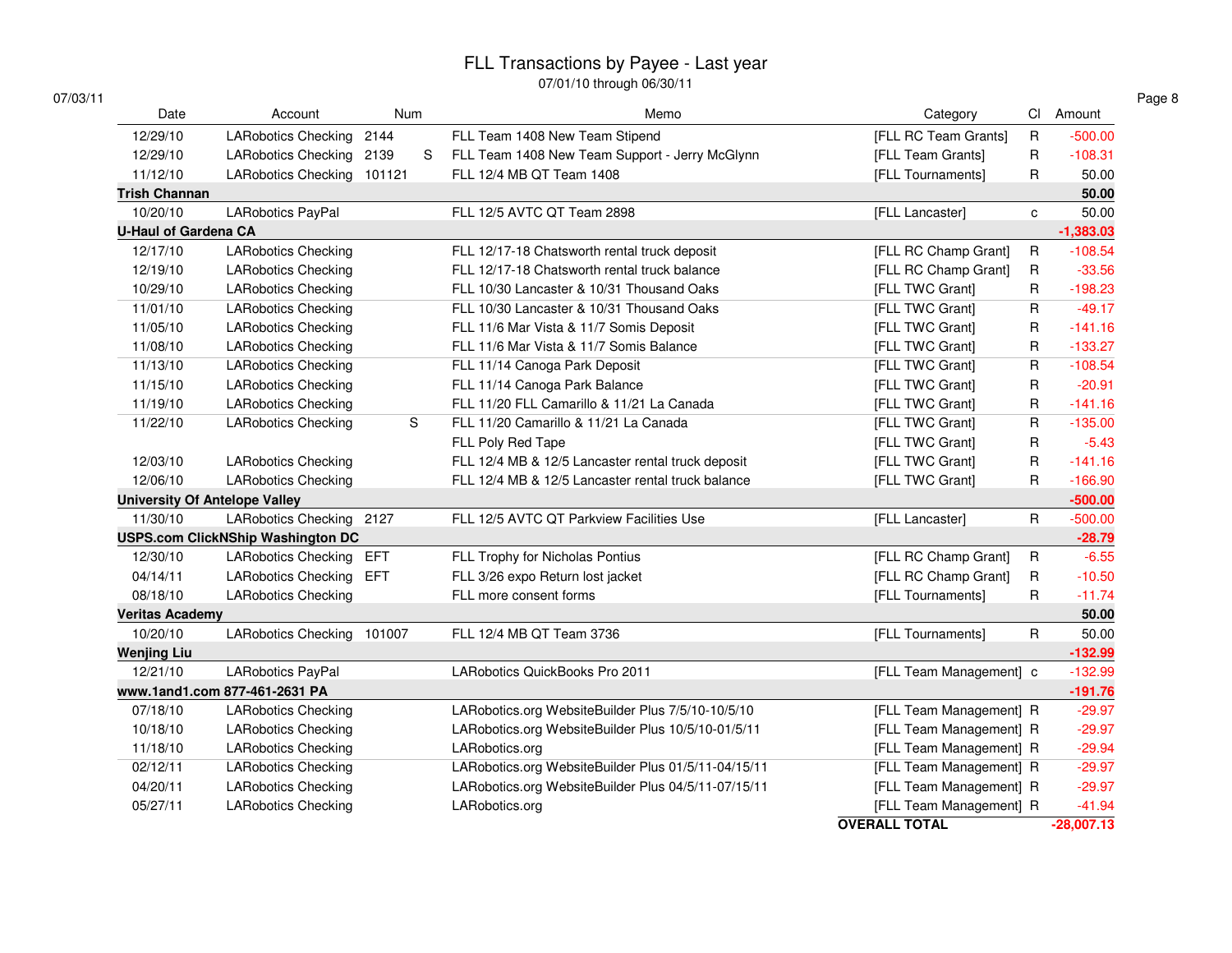| 07/03/11   |                          |          |                                             | ו ו ישטישט וווישעווו שו לו טרינט                   |                                  |              |              | Page 1 |
|------------|--------------------------|----------|---------------------------------------------|----------------------------------------------------|----------------------------------|--------------|--------------|--------|
| Date       | Account                  | Num      | Description                                 | Memo                                               | Category                         |              | Cl Amount    |        |
| <b>FLL</b> |                          |          |                                             |                                                    |                                  |              | $-13,597.49$ |        |
| 07/18/10   | LARobotics Checki        |          | www.1and1.com 877-461-2631 PA               | LARobotics.org WebsiteBuilder Plus 7/5/10-10/5/10  | [FLL Team Manageme R             |              | $-29.97$     |        |
| 07/23/10   | LARobotics Checki100708  |          | Boys & Girls Club Of Carson                 | FLL 3 2009 Smart Move Field Setup Kits             | [FLL Invoices]                   | R            | 225.00       |        |
| 07/23/10   | <b>FLL Invoices</b>      | FLL1001p | Boys & Girls Club Of Carson                 | FLL 3 2009 Smart Move Field Setup Kits             | [LARobotics Checking]            | $\mathbf c$  | $-225.00$    |        |
| 07/25/10   | LARobotics Checki2109    |          | Boys & Girls Club Of Carson                 | FLL Return 2 Field Setup Kits                      | [FLL Tournaments]                | R            | $-150.00$    |        |
| 08/18/10   | LARobotics Checki        |          | USPS.com ClickNShip Washington DC           | FLL more consent forms                             | [FLL Tournaments]                | R            | $-11.74$     |        |
| 08/19/10   | LARobotics Checki        |          | Easy Savings Usps Rebate                    | FLL more consent forms                             | [FLL Tournaments]                | R            | 0.59         |        |
| 08/31/10   | LARobotics Checki        |          | LEGO Education 620-231-0000 KS              | FLL 24 Body Forward Field Setup Kits               | [FLL RC Champ Grant] R -1,813.50 |              |              |        |
| 09/03/10   | LARobotics Checki2110    |          | Manhattan Village                           | FLL 9/3 Community Room for Release Workshop        | [FLL Team Manageme R             |              | $-45.00$     |        |
| 09/22/10   | LARobotics Checki        |          | LEGO Education 620-231-0000 KS              | FLL BK EDUCATE NXT                                 | [FLL Team Manageme R             |              | $-54.71$     |        |
| 09/24/10   | LARobotics Checki        | S        | ProLab Los Angeles CA                       | FLL 2 TWC/SCRRF banners for table skirts           | [FLL TWC Grant]                  | R            | $-225.00$    |        |
|            |                          |          |                                             | FLL 2 RC/FLL banners for table skirts              | [FLL RC Champ Grant] R           |              | $-225.00$    |        |
| 10/04/10   | <b>LARobotics PayPal</b> |          | <b>Steven Gross</b>                         | FLL 12/4 MB QT Team 4214 - NOT APPROVED            | [FLL Tournaments]                | $\mathbf c$  | 49.70        |        |
| 10/04/10   | <b>LARobotics PayPal</b> |          | Ramona Pal                                  | FLL 12/4 MB QT Team 8163, 8501                     | [FLL Tournaments]                | $\mathbf{C}$ | 99.69        |        |
| 10/05/10   | <b>FLL Invoices</b>      |          | FLL1002  Girl Scouts of Greater Los Angeles | FLL 12/4 Manhattan Beach QT - Team 2769            | [FLL Tournaments]                | c            | 50.00        |        |
|            |                          |          |                                             | FLL 12/4 Manhattan Beach QT - Team 2776            | [FLL Tournaments]                | c            | 50.00        |        |
|            |                          |          |                                             | FLL 12/4 Manhattan Beach QT - Team 2780            | [FLL Tournaments]                | $\mathbf c$  | 50.00        |        |
| 10/08/10   | LARobotics PayPal        |          | Gloria Halfacre                             | FLL 12/4 MB QT Team 2780                           | [FLL Tournaments]                | $\mathtt{c}$ | 49.70        |        |
| 10/11/10   | <b>LARobotics PayPal</b> |          | Amandina Andrade                            | FLL 12/5 AVTC QT Team 1679                         | [FLL Lancaster]                  | c            | 49.99        |        |
| 10/15/10   | <b>LARobotics PayPal</b> |          | <b>Robert Wheeler</b>                       | FLL 12/4 MB QT Team 5564                           | [FLL Tournaments]                | $\mathbf c$  | 49.99        |        |
| 10/16/10   | LARobotics PayPal        |          | Chris Miko                                  | FLL 12/4 MB QT Team 8339                           | [FLL Tournaments]                | C            | 49.99        |        |
| 10/18/10   | LARobotics Checki        |          | www.1and1.com 877-461-2631 PA               | LARobotics.org WebsiteBuilder Plus 10/5/10-01/5/11 | [FLL Team Manageme R             |              | $-29.97$     |        |
| 10/19/10   | LARobotics Checki2112    |          | Shohrat Geldiyev                            | FLL 8/29 EdVantExpo travel expense reimbursement   | [FLL Team Manageme R             |              | $-53.00$     |        |
| 10/20/10   | LARobotics Checki101015  |          | Ahmet I Erol                                | FLL 12/5 AVTC QT Team 8323                         | [FLL Lancaster]                  | R            | 50.00        |        |
| 10/20/10   | LARobotics Checki101007  |          | Veritas Academy                             | FLL 12/4 MB QT Team 3736                           | [FLL Tournaments]                | R            | 50.00        |        |
| 10/20/10   | LARobotics Checki101007  |          | Jefferson Middle School                     | FLL 12/4 MB QT Teams 2580, 8815                    | [FLL Tournaments]                | R            | 100.00       |        |
| 10/20/10   | LARobotics Checki101009  |          | Rev. Laura Greig Krauss                     | FLL 12/4 MB QT Team 7961                           | [FLL Tournaments]                | R            | 50.00        |        |
| 10/20/10   | LARobotics Checki101006  |          | Julie A Kliszewski                          | FLL 12/4 MB QT Team 8440                           | [FLL Tournaments]                | $\mathsf{R}$ | 50.00        |        |
| 10/20/10   | LARobotics Checki2114    |          | Manhattan Beach Unified School District     | FLL 12/3-4 MB QT MBMS Custodian                    | [FLL Tournaments]                | R            | $-400.00$    |        |
| 10/20/10   | <b>LARobotics PayPal</b> |          | Trish Channan                               | FLL 12/5 AVTC QT Team 2898                         | [FLL Lancaster]                  | $\mathtt{c}$ | 50.00        |        |
| 10/21/10   | LARobotics PayPal        |          | <b>Brandon Labrie</b>                       | FLL 12/5 AVTC QT Team 9782                         | [FLL Lancaster]                  | C            | 50.00        |        |
| 10/25/10   | <b>LARobotics PayPal</b> |          | Steve Zimmerman                             | FLL 12/5 AVTC QT Teams 1694,2102,2103,4739,4740    | [FLL Lancaster]                  | $\mathbf{C}$ | 251.19       |        |
| 10/25/10   | <b>LARobotics PayPal</b> |          | Michelle Bianco                             | FLL 12/5 AVTC QT Team 6707                         | [FLL Lancaster]                  | C            | 50.00        |        |
| 10/27/10   | <b>LARobotics PayPal</b> |          | Mary Whelan                                 | FLL 12/5 AVTC QT Teams                             | [FLL Lancaster]                  | c            | 100.30       |        |
| 10/29/10   | LARobotics Checki101021  |          | Eastside Union School District              | FLL 12/5 AVTC QT Team 4233                         | [FLL Lancaster]                  | $\mathsf{R}$ | 50.00        |        |
| 10/29/10   | LARobotics Checki101018  |          | Sacred Heart School                         | FLL 12/5 AVTC QT Team 2042                         | [FLL Lancaster]                  | R            | 50.00        |        |
| 10/29/10   | LARobotics Checki        |          | U-Haul of Gardena CA                        | FLL 10/30 Lancaster & 10/31 Thousand Oaks          | [FLL TWC Grant]                  | R            | $-198.23$    |        |
| 10/29/10   | LARobotics Checki101022  |          | Girl Scouts of Greater Los Angeles          | FLL 12/4 MB QT Teams 2769, 2776, 1780              | [FLL Invoices]                   | R            | 150.00       |        |
|            |                          |          |                                             | FLL 12/5 AVTC QT Teams 2771, 2773, 2774, 2778      | [FLL Lancaster]                  | $\mathsf R$  | 200.00       |        |
| 10/29/10   | FLL Invoices             |          | FLL1002p Girl Scouts of Greater Los Angeles | FLL MB QT Event Reg - Teams 2769, 2776, 2780       | [LARobotics Checking]            | c            | $-150.00$    |        |
| 10/31/10   | LARobotics Checki        |          | ARCO Hawthorne CA                           | FLL 10/31 Thousand Oaks Gas for rental truck       | [FLL TWC Grant]                  | R            | $-83.09$     |        |
| 11/01/10   | LARobotics Checki        |          | U-Haul of Gardena CA                        | FLL 10/30 Lancaster & 10/31 Thousand Oaks          | [FLL TWC Grant]                  | R            | $-49.17$     |        |
| 11/01/10   | LARobotics PayPal        |          | Gloria Halfacre                             | FLL 12/4 MB QT Duplicate Payment Refund            | [FLL Tournaments]                | с            | $-49.70$     |        |
| 11/03/10   | LARobotics Checki101101  |          | Rolling HIIIs Preparatory School            | FLL 12/4 MB QT Teams 8442 & 8643                   | [FLL Tournaments]                | R            | 100.00       |        |
| 11/05/10   | LARobotics Checki        |          | U-Haul of Gardena CA                        | FLL 11/6 Mar Vista & 11/7 Somis Deposit            | [FLL TWC Grant]                  | R            | $-141.16$    |        |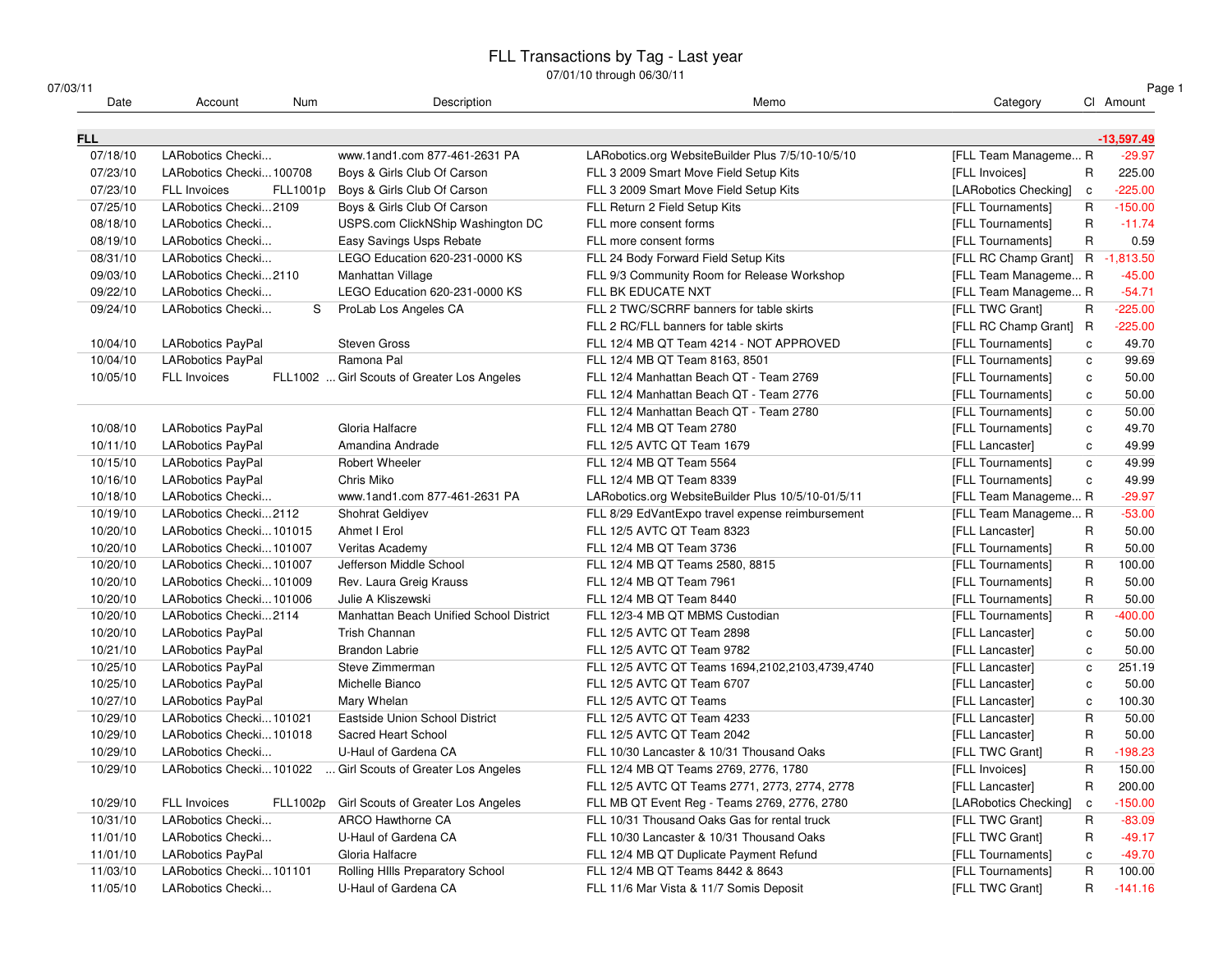| 07/03/11 |  |  |  |  |  |
|----------|--|--|--|--|--|
|----------|--|--|--|--|--|

|--|--|

| /03/11   |                         |     |                                                                          |                                                            |                                  |                | Page 2      |
|----------|-------------------------|-----|--------------------------------------------------------------------------|------------------------------------------------------------|----------------------------------|----------------|-------------|
| Date     | Account                 | Num | Description                                                              | Memo                                                       | Category                         |                | Cl Amount   |
| 11/08/10 | LARobotics Checki       |     | Costco Gas Hawthorne CA                                                  | FLL 11/6 Mar Vista & 11/7 Somis Gas for rental truck       | [FLL TWC Grant]                  | $\mathsf{R}$   | $-71.92$    |
| 11/08/10 | LARobotics Checki       |     | U-Haul of Gardena CA                                                     | FLL 11/6 Mar Vista & 11/7 Somis Balance                    | [FLL TWC Grant]                  | $\mathsf{R}$   | $-133.27$   |
| 11/11/10 | LARobotics Checki       | S   | David K's T-shirt Pr 310                                                 | FLL 72 White Event Staff T-shirts deposit                  | [FLL RC Champ Grant] R           |                | $-332.00$   |
|          |                         |     |                                                                          | FLL 48 Blue Judge T-Shirts deposit                         | [FLL Tournaments]                | R              | $-327.59$   |
| 11/12/10 | LARobotics Checki101109 |     | El Segundo Unified                                                       | FLL 12/5 AVTC QT Teams 6642 & 6645                         | [FLL Lancaster]                  | $\mathsf R$    | 100.00      |
| 11/12/10 | LARobotics Checki101106 |     | James P Vitous                                                           | FLL 2 2009 Field Setup Kits                                | [FLL Tournaments]                | $\mathsf{R}$   | 150.00      |
| 11/12/10 | LARobotics Checki101121 |     | Tracy W Tegtmeier                                                        | FLL 12/4 MB QT Team 1408                                   | [FLL Tournaments]                | $\mathsf{R}$   | 50.00       |
| 11/13/10 | LARobotics Checki       |     | U-Haul of Gardena CA                                                     | FLL 11/14 Canoga Park Deposit                              | [FLL TWC Grant]                  | $\overline{R}$ | $-108.54$   |
| 11/15/10 | LARobotics Checki       |     | <b>ARCO Hawthorne CA</b>                                                 | FLL 11/14 Canoga Park Fuel for rental truck                | [FLL TWC Grant]                  | $\mathsf{R}$   | $-38.98$    |
| 11/15/10 | LARobotics Checki2115   |     | Franchise Tax Board                                                      | LARobotics 2009 Form 199 Filing Fee                        | [FLL Team Manageme R             |                | $-10.00$    |
| 11/15/10 | LARobotics Checki2116   |     | Department of Justice                                                    | <b>LARobotics Form CT-1</b>                                | [FLL Team Manageme R             |                | $-25.00$    |
| 11/15/10 | LARobotics Checki2118   |     | Attorney General's Registry of Charitable Tru LARobotics 2009 Form RRF-1 |                                                            | [FLL Team Manageme R             |                | $-25.00$    |
| 11/15/10 | LARobotics Checki       |     | U-Haul of Gardena CA                                                     | FLL 11/14 Canoga Park Balance                              | [FLL TWC Grant]                  | R              | $-20.91$    |
| 11/17/10 | LARobotics Checki       | S   | Crown Trophy #18 603-645                                                 | FLL 12/4 MB QT Trophies & Ribbions                         | [FLL Tournaments]                | $\mathsf R$    | $-230.99$   |
|          |                         |     |                                                                          | FLL 12/5 AVTC QT Trophies & Ribbons                        | [FLL Lancaster]                  | $\mathsf{R}$   | $-230.99$   |
| 11/18/10 | LARobotics Checki       |     | www.1and1.com 877-461-2631 PA                                            | LARobotics.org                                             | [FLL Team Manageme R             |                | $-29.94$    |
| 11/18/10 | LARobotics Checki2119   |     | LCHS - La Canada Engineering Club                                        | FLL Team 6707 registration refund                          | [FLL Tournaments]                | $\mathsf{R}$   | $-50.00$    |
| 11/18/10 | LARobotics Checki2120   |     | Placentia Jur High ASB                                                   | FLL Teams 9860 & 9205 registration transfer                | [FLL Tournaments]                | R              | $-100.00$   |
| 11/19/10 | LARobotics Checki       |     | U-Haul of Gardena CA                                                     | FLL 11/20 FLL Camarillo & 11/21 La Canada                  | [FLL TWC Grant]                  | $\mathsf{R}$   | $-141.16$   |
| 11/19/10 | LARobotics Checki       |     | ARCO Hawthorne CA                                                        | FLL 11/20 Camarillo & 11/21 La Canada                      | [FLL TWC Grant]                  | $\mathsf{R}$   | $-60.47$    |
| 11/22/10 | LARobotics Checki       |     | <b>ARCO Hawthorne CA</b>                                                 | FLL 11/20 Camarillo & 11/21 La Canada                      | [FLL TWC Grant]                  | $\mathsf R$    | $-31.08$    |
| 11/22/10 | LARobotics Checki       | S   | U-Haul of Gardena CA                                                     | FLL 11/20 Camarillo & 11/21 La Canada                      | [FLL TWC Grant]                  | $\mathsf{R}$   | $-135.00$   |
|          |                         |     |                                                                          | FLL Poly Red Tape                                          | [FLL TWC Grant]                  | $\mathsf{R}$   | $-5.43$     |
| 11/23/10 | LARobotics Checki       | S   | David Ks T-shirt Printing                                                | FLL 12/5 AVTC QT 6 blue Judge T-shirts                     | [FLL Lancaster]                  | $\mathsf{R}$   | $-81.75$    |
|          |                         |     |                                                                          | FLL 48-6 blue Judge T-shirts balance                       | [FLL RC Champ Grant] R           |                | $-244.64$   |
| 11/23/10 | LARobotics Checki       | S   | David Ks T-shirt Printing                                                | FLL 8 White Event Staff T-shirts                           | [FLL Lancaster]                  | R              | $-73.91$    |
|          |                         |     |                                                                          | FLL 72-8 White Event Staff T-shirts balance                | [FLL RC Champ Grant] R           |                | $-259.28$   |
| 11/24/10 | LARobotics Checki2122   |     | S David Ks T-shirt Printing                                              | FLL Judge Shirts Sponsor reprinting                        | [FLL RC Champ Grant] R           |                | $-118.86$   |
|          |                         |     |                                                                          | FLL Judge Shirts Championship                              | [FLL RC Champ Grant] R           |                | $-782.21$   |
| 11/29/10 | LARobotics Checki       |     | Crown Trophy #18 603-645                                                 | FLL 12/18 Championship Trophies and Medals                 | [FLL RC Champ Grant] R           |                | $-2,074.82$ |
| 11/30/10 | LARobotics Checki2126   |     | Sacred Heart School                                                      | FLL 12/5 AVTC QT Team 2042 registration refund             | [FLL Lancaster]                  | R              | $-50.00$    |
| 11/30/10 | LARobotics Checki2127   |     | University Of Antelope Valley                                            | FLL 12/5 AVTC QT Parkview Facilities Use                   | [FLL Lancaster]                  | $\mathsf{R}$   | $-500.00$   |
| 12/03/10 | LARobotics Checki       |     | U-Haul of Gardena CA                                                     | FLL 12/4 MB & 12/5 Lancaster rental truck deposit          | [FLL TWC Grant]                  | $\mathsf{R}$   | $-141.16$   |
| 12/06/10 | LARobotics Checki       |     | ARCO Hawthorne CA                                                        | FLL 12/4 MB & 12/5 Lancaster fuel for rental truck deposit | [FLL TWC Grant]                  | $\sf R$        | $-76.09$    |
| 12/06/10 | LARobotics Checki       |     | U-Haul of Gardena CA                                                     | FLL 12/4 MB & 12/5 Lancaster rental truck balance          | [FLL TWC Grant]                  | $\mathsf{R}$   | $-166.90$   |
| 12/14/10 | LARobotics Checki       |     | <b>FIRST</b>                                                             | FLL Los Angeles Region Team Management Stipend             | [FLL Team Manageme R             |                | 1,740.00    |
| 12/17/10 | LARobotics Checki       |     | U-Haul of Gardena CA                                                     | FLL 12/17-18 Chatsworth rental truck deposit               | [FLL RC Champ Grant] R           |                | $-108.54$   |
| 12/17/10 | LARobotics Checki       |     | Domino's Pizza Chatsworth CA                                             | FLL 12/17 Chatsworth load in/set up crew food              | [FLL RC Champ Grant] R           |                | $-74.73$    |
| 12/17/10 | LARobotics Checki2128   |     | Platinum Keepsakes                                                       | FLL Ambassador Team trophies (Sponsored by TWC)            | [FLL TWC Grant]                  | R              | $-263.40$   |
| 12/19/10 | LARobotics Checki       |     | <b>ARCO</b>                                                              | FLL 12/17-18 Chatsworth rental truck fuel                  | [FLL RC Champ Grant] R           |                | $-71.74$    |
| 12/19/10 | LARobotics Checki       |     | U-Haul of Gardena CA                                                     | FLL 12/17-18 Chatsworth rental truck balance               | [FLL RC Champ Grant] R           |                | $-33.56$    |
| 12/20/10 | LARobotics Checki       |     | All American Audiovisual Chatsworth CA                                   | FLL 12/18 Championship A/V Equipment Rental                | [FLL RC Champ Grant] R           |                | $-144.60$   |
| 12/21/10 | LARobotics PayPal       |     | Wenjing Liu                                                              | LARobotics QuickBooks Pro 2011                             | [FLL Team Manageme c             |                | $-132.99$   |
| 12/22/10 | LARobotics Checki2129   |     | The Caterer                                                              | FLL 12/18 Chatsworth CT meals for volunteers               | [FLL RC Champ Grant] R           |                | $-401.00$   |
| 12/22/10 | LARobotics Checki2130   |     | Chaminade College Preparatory                                            | FLL 12/18 Chatsworth CT Security, Plant & Janitorial crew  | [FLL RC Champ Grant] R -1,500.00 |                |             |
| 12/22/10 | LARobotics CheckiDEP    |     | S FLL Registration Checks                                                | FLL 12/5 AVTC QT Team 8424 Registration                    | [FLL Lancaster]                  | $\mathsf{R}$   | 50.00       |
|          |                         |     |                                                                          |                                                            |                                  |                |             |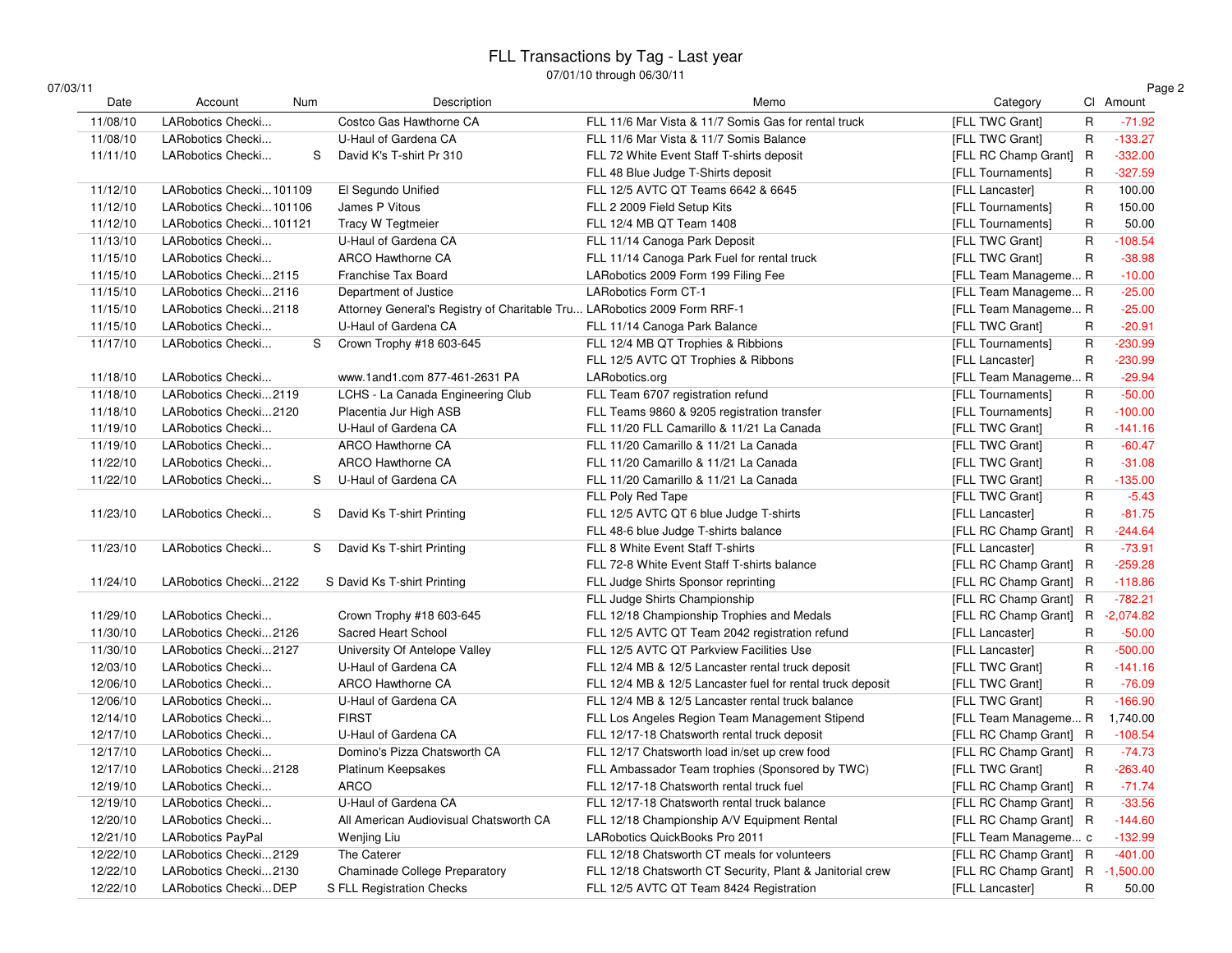|--|--|

| 7/03/11<br>Date | Account                                        | Description                                                              | Memo                                                                          |                          |   | Page 3<br>CI Amount |
|-----------------|------------------------------------------------|--------------------------------------------------------------------------|-------------------------------------------------------------------------------|--------------------------|---|---------------------|
|                 | Num                                            |                                                                          |                                                                               | Category                 |   |                     |
|                 |                                                |                                                                          | FLL 12/5 AVTC QT Teams 3605, 3606 Registration                                | [FLL Lancaster]          | R | 100.00              |
| 12/28/10        | LARobotics Checki2137                          | S Darryl B. Newhouse                                                     | FLL 12/4 MB QT Teams 1392,1393,1396,1397,,7724,7728,7733,77 [FLL Tournaments] |                          | R | 400.00              |
| 12/30/10        | LARobotics Checki EFT                          | USPS.com ClickNShip Washington DC                                        | FLL Trophy for Nicholas Pontius                                               | [FLL RC Champ Grant] R   |   | $-6.55$             |
| 12/30/10        | FLL Accounts Pay A11106                        | Anita L. Nelson, MD                                                      | FLL Training equipment rentals                                                | [FLL RC Traning Grants]  |   | $-270.00$           |
|                 |                                                |                                                                          | FLL Tournaments equipment rentals                                             | [FLL JCPenney Grant]     |   | $-1,165.00$         |
|                 |                                                |                                                                          | FLL Championship equipment rental                                             | [FLL RC Champ Grant]     |   | $-165.00$           |
| 12/31/10        | FLL Accounts Pay LT                            | S LeRoy E. Nelson                                                        | FLL 11/08/09 Shell Gas for rental truck Camarillo                             | [FLL Tournaments]        |   | $-21.97$            |
|                 |                                                |                                                                          | FLL 12/03/09 Costco MB QT snacks for volunteers                               | [FLL Tournaments]        |   | $-111.57$           |
|                 |                                                |                                                                          | FLL 12/03 Costco MB QT food for volunteers                                    | [FLL Tournaments]        |   | $-170.15$           |
|                 |                                                |                                                                          | FLL 12/03 Wildflour Pizza MB QT food for setup volunteers                     | [FLL Tournaments]        |   | $-64.15$            |
|                 |                                                |                                                                          | FLL 12/03 7-Eleven MB QT drinks for volunteers                                | [FLL Tournaments]        |   | $-8.98$             |
|                 |                                                |                                                                          | FLL 12/04 Coffee Bean MB QT coffee for volunteers                             | [FLL Tournaments]        |   | $-63.80$            |
|                 |                                                |                                                                          | FLL 12/05 Sions MB QT Food for volunteers                                     | [FLL Tournaments]        |   | $-200.00$           |
| 12/31/10        | FLL Accounts Pay LE                            | S LeRoy E. Nelson                                                        | FLL 3/12 LEGO Shop Minifigures for field setup kits                           | [FLL Team Manageme       |   | $-62.49$            |
|                 |                                                |                                                                          | FLL 3/23 Costco 2 utility carts                                               | [FLL Team Manageme       |   | $-63.63$            |
|                 |                                                |                                                                          | FLL 3/23 Home Depot Paint for expo                                            | [FLL Team Manageme       |   | $-23.84$            |
|                 |                                                |                                                                          | FLL 3/23 Home Depot PVC pipe, Ts, Ls for expo frame                           | [FLL Team Manageme       |   | $-24.30$            |
|                 |                                                |                                                                          | FLL 3/24 Anza TV Hardware PVC pipe for exhibit banners                        | [FLL Team Manageme       |   | $-13.57$            |
|                 |                                                |                                                                          | FLL 8/27 LA Convention center Parking - EdVantExpo                            | [FLL Team Manageme       |   | $-12.00$            |
|                 |                                                |                                                                          | FLL 8/28 LA Convention center Parking - EdVantExpo                            | [FLL Team Manageme       |   | $-12.00$            |
| 12/31/10        | FLL Accounts Pay LC                            | S LeRoy E. Nelson                                                        | FLL 10/29/09 Costco Tie Downs                                                 | [FLL RC Champ Grant]     |   | $-18.65$            |
|                 |                                                |                                                                          | FLL 11/05/09 Wal-Mart QNBT 24 DBL                                             | [FLL RC Champ Grant]     |   | $-14.53$            |
|                 |                                                |                                                                          | FLL 11/05/09 Office Depot Mounting tape                                       | [FLL RC Champ Grant]     |   | $-7.45$             |
|                 |                                                |                                                                          | FLL 10/29 Kurt RV Hdw Parts for projector stand                               | [FLL RC Champ Grant]     |   | $-19.70$            |
|                 |                                                |                                                                          | FLL 10/29 Kurt RV Hdw Parts for projector stand                               | [FLL RC Champ Grant]     |   | $-30.50$            |
|                 |                                                |                                                                          | FLL 11/13 Home Depot Parts for projector stand                                | [FLL RC Champ Grant]     |   | $-32.44$            |
|                 |                                                |                                                                          | FLL 12/02 Staples 3 envelopes, 18" rulers, 4 Purel                            | [FLL RC Champ Grant]     |   | $-49.95$            |
|                 |                                                |                                                                          | FLL 12/14 iTunes music                                                        | [FLL RC Champ Grant]     |   | $-1.29$             |
|                 |                                                |                                                                          | FLL 12/17 Box Bros 4 shipping tubes for field mats                            | [FLL RC Champ Grant]     |   | $-65.63$            |
|                 |                                                |                                                                          | FLL 12/17 iTunes music                                                        | [FLL RC Champ Grant]     |   | $-10.80$            |
|                 |                                                |                                                                          | FLL 12/22 Office Depot Card stock & envelopes                                 | [FLL RC Champ Grant]     |   | $-41.66$            |
| 01/03/11        | LARobotics Checki995737447 Anita L. Nelson, MD |                                                                          | FLL Equipment rental and printing expenses - Invoice A1106                    | [FLL Accounts Payable] R |   | $-2,798.16$         |
| 01/03/11        | LARobotics Checki995737448 LeRoy E. Nelson     |                                                                          | FLL expense reimbursement                                                     | [FLL Accounts Payable] R |   | $-2,350.07$         |
| 01/03/11        | FLL Accounts Pay 995737447 Anita L. Nelson, MD |                                                                          | FLL Equipment rental and printing expenses - Invoice A1106                    | [LARobotics Checking]    |   | 2,798.16            |
| 01/03/11        | FLL Accounts Pay 995737448 LeRoy E. Nelson     |                                                                          | FLL expense reimbursement                                                     | [LARobotics Checking]    |   | 2,350.07            |
| 01/04/11        | LARobotics Checki EFT                          | ASAP Checks, Forms & 888-852-4325 NY                                     | SCRRF 100 Printer checks                                                      | [FLL Team Manageme R     |   | $-15.95$            |
| 01/19/11        | LARobotics Checki EFT                          | Amazon.Com                                                               | <b>FLL Coach Training Book</b>                                                | [FLL Team Manageme R     |   | $-25.05$            |
| 01/22/11        | LARobotics Checki EFT                          | LEGO Education 620-231-0000 KS                                           | <b>FLL Coach Training Books</b>                                               | [FLL Team Manageme R     |   | $-66.45$            |
| 02/12/11        | LARobotics Checki                              | www.1and1.com 877-461-2631 PA                                            | LARobotics.org WebsiteBuilder Plus 01/5/11-04/15/11                           | [FLL Team Manageme R     |   | $-29.97$            |
| 03/03/11        | LARobotics Checki2110                          | Manhattan Village                                                        | FLL 9/3 Community Room for Release Workshop - VOID                            | [FLL Team Manageme R     |   | 45.00               |
| 03/20/11        | LARobotics Checki2158                          | Attorney General's Registry of Charitable Tru LARobotics 2008 Form RRF-1 |                                                                               | [FLL Team Manageme R     |   | $-25.00$            |
| 04/14/11        | LARobotics Checki EFT                          | USPS.com ClickNShip Washington DC                                        | FLL 3/26 expo Return lost jacket                                              | [FLL RC Champ Grant] R   |   | $-10.50$            |
| 04/20/11        | LARobotics Checki                              | www.1and1.com 877-461-2631 PA                                            | LARobotics.org WebsiteBuilder Plus 04/5/11-07/15/11                           | [FLL Team Manageme R     |   | $-29.97$            |
| 05/13/11        | LARobotics Checki                              | LEGO Shop At Home 800-835-4386 CT                                        | FLL MiniFigs for FSKs                                                         | [FLL RC Champ Grant] R   |   | $-62.49$            |
| 05/14/11        | LARobotics Checki                              | <b>LEGO Education</b>                                                    | FLL LME NXT Software v2.1 for Training                                        | [FLL TWC Grant]          | R | $-95.75$            |
| 05/27/11        | LARobotics Checki                              | www.1and1.com 877-461-2631 PA                                            | LARobotics.org                                                                | [FLL Team Manageme R     |   | $-41.94$            |
|                 |                                                |                                                                          |                                                                               |                          |   |                     |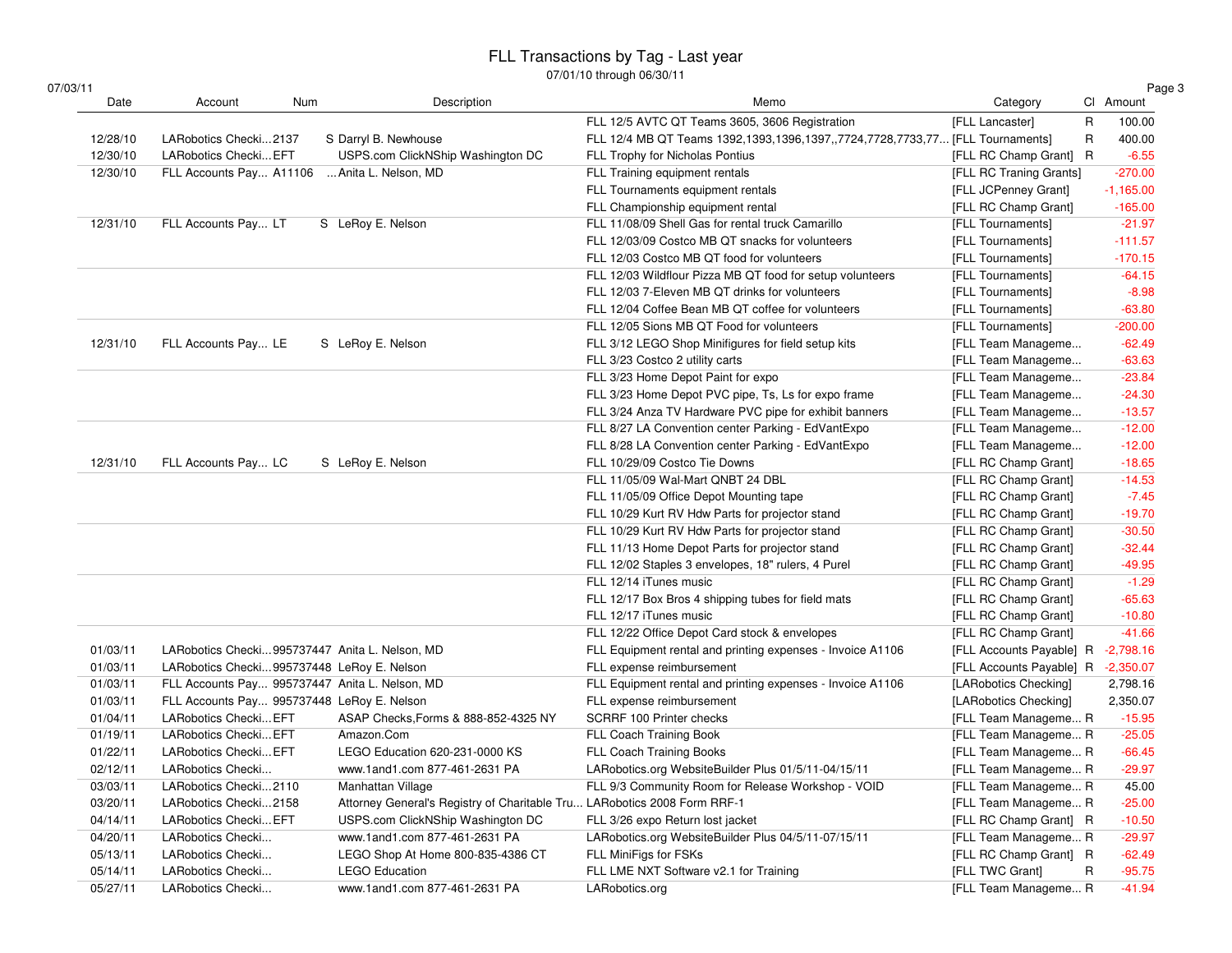07/01/10 through 06/30/11

| /03/11              |                          |                                         |                                                                  |                                  |              | Page 4      |
|---------------------|--------------------------|-----------------------------------------|------------------------------------------------------------------|----------------------------------|--------------|-------------|
| Date                | Account<br>Num           | Description                             | Memo                                                             | Category                         | Cl Amount    |             |
| 06/08/11            | LARobotics Checki2164    | S Alliance Member Services - AMS        | FLL General Liability Insurance                                  | [FLL JCPenney Grant]             | $\mathsf{R}$ | $-892.70$   |
|                     |                          |                                         | FLL D&O Liability Insurance                                      | [FLL Tournaments]                | $\mathsf R$  | $-418.57$   |
|                     |                          |                                         | FLL General Liability Insurance                                  | [FLL RC Champ Grant] R           |              | $-500.00$   |
| <b>FLLEquip</b>     |                          |                                         |                                                                  |                                  |              | $-1,547.83$ |
| 12/31/10            | FLL Accounts Pay LC      | S LeRoy E. Nelson                       | FLL 11/05/09 Wal-Mart Tray tables                                | [FLL RC Champ Grant]             |              | $-40.61$    |
|                     |                          |                                         | FLL 11/05/09 Wal-Mart 8 25' cords, 2 50' cords                   | [FLL RC Champ Grant]             |              | $-88.33$    |
| 03/31/11            | <b>LARobotics PayPal</b> | 2020PC.com                              | FLL Sanyo PLC-XU4000 LCD Projector                               | [FLL RC Champ Grant] c           |              | $-973.88$   |
| 03/31/11            | <b>LARobotics PayPal</b> | <b>CSN Stores</b>                       | FLL 2 Jelco Padded Carry Bags for Projector, Laptop, Accessories | [FLL RC Champ Grant] c           |              | $-187.98$   |
| 04/01/11            | LARobotics Checki        | ProjectorZone.com 503-598-8968 OR       | FLL Projector bulb for PLC-XU4000                                | [FLL RC Champ Grant] R           |              | $-257.03$   |
| <b>FLLExpo</b>      |                          |                                         |                                                                  |                                  |              | $-50.00$    |
| 03/25/11            | LARobotics Checki2159    | <b>Heschel Day School</b>               | FLL 3/25 Expo Reimb 100 mi                                       | [FLL Team Manageme R             |              | $-50.00$    |
| <b>FLLFields</b>    |                          |                                         |                                                                  |                                  |              | $-1,157.77$ |
| 11/15/10            | LARobotics Checki        | The Home Depot Hawthorne CA             | FLL Plywood and paint for 4 field tables                         | [FLL RC Champ Grant] R           |              | $-157.77$   |
| 01/27/11            | LARobotics Checki2153    | Tony Ayad                               | FLL Team 2769 World Festival Registration                        | [FLL RC Champ Grant] R -1,000.00 |              |             |
| <b>FLLGrantInc</b>  |                          |                                         |                                                                  |                                  |              | 7,395.30    |
| 09/21/10            | LARobotics Checki        | <b>FIRST</b>                            | FLL 2 Team Hardship grants                                       | [FLL Hardship Grants]            | R            | 595.30      |
| 09/28/10            | LARobotics Checki DEP    | Teradata                                | FLL Donation from Jerry McGlynn                                  | [FLL Team Grants]                | $\mathsf R$  | 800.00      |
| 11/03/10            | LARobotics Checki101028  | Time Warner Cable                       | FLL Time Warner Cable LARFLL Championshiip Tournament            | [FLL TWC Grant]                  | R            | 2,500.00    |
| 12/28/10            | LARobotics Checki101217  | JCPenney Afterschool Fund               | FLL Care, Share, Win grant in honor of Nicholas Pontius          | [FLL JCPenney Grant]             | R            | 3,000.00    |
| 03/18/11            | LARobotics Checki DEP    | Chevron Humankind Matching Gift Program | FLL Match for Tony Young                                         | [FLL Chevron Grant]              | $\mathsf{R}$ | 500.00      |
| <b>FLLGrants</b>    |                          |                                         |                                                                  |                                  |              | $-1,416.12$ |
| 09/17/10            | LARobotics Checki        | S<br>LEGO Education 620-231-0000 KS     | FLL Team 8888 Hardship Grant                                     | [FLL Hardship Grants] R          |              | $-297.65$   |
|                     |                          |                                         | FLL Team 8888 Hardship Grant Shorfall                            | [FLL Team Manageme R             |              | $-10.41$    |
| 09/17/10            | LARobotics Checki        | LEGO Education 620-231-0000 KS<br>S     | FLL Team 8885 Hardship Grant                                     | [FLL Hardship Grants] R          |              | $-297.65$   |
|                     |                          |                                         | FLL Team 8885 Hardship Grant Shortfall                           | [FLL Team Manageme R             |              | $-10.41$    |
| 12/29/10            | LARobotics Checki2139    | S Tracy W Tegtmeier                     | FLL Team 1408 New Team Support - Jerry McGlynn                   | [FLL Team Grants]                | R            | $-108.31$   |
| 12/29/10            | LARobotics Checki2141    | S Boys & Girls Club Of Carson           | FLL Team 10673 New Team Support - Jerry McGlynn                  | [FLL Team Grants]                | $\mathsf{R}$ | $-691.69$   |
| <b>FLLPartner</b>   |                          |                                         |                                                                  |                                  |              | $-1,529.52$ |
| 12/31/10            | FLL Accounts Pay LP      | S LeRoy E. Nelson                       | FLL 3/2 Delta World Festival frequent flyer redemption fee       | [FLL Team Manageme               |              | $-5.00$     |
|                     |                          |                                         | FLL 4/7 United Partner Conference frequent flyer redemption fee  | [FLL Team Manageme               |              | $-10.00$    |
|                     |                          |                                         | FLL 4/14 Centennial Inn Atlanta GA WF                            | [FLL Team Manageme               |              | $-408.85$   |
|                     |                          |                                         | FLL 4/14 Delta baggage WF                                        | [FLL Team Manageme               |              | $-25.00$    |
|                     |                          |                                         | FLL 4/14 Taxi to LAX WF                                          | [FLL Team Manageme               |              | $-30.00$    |
|                     |                          |                                         | FLL 4/14 MARTA Atlanta WF                                        | [FLL Team Manageme               |              | $-2.50$     |
|                     |                          |                                         | FLL 4/15 Laz Parking WF                                          | [FLL Team Manageme               |              | $-9.00$     |
|                     |                          |                                         | FLL 4/16 Laz Parking WF                                          | [FLL Team Manageme               |              | $-9.00$     |
|                     |                          |                                         | FLL 4/17 Laz Parking WF                                          | [FLL Team Manageme               |              | $-8.00$     |
|                     |                          |                                         | FLL 4/17 Delta baggage WF                                        | [FLL Team Manageme               |              | $-25.00$    |
|                     |                          |                                         | FLL 4/17 Taxi home WF                                            | [FLL Team Manageme               |              | $-30.00$    |
|                     |                          |                                         | FLL 4/17 MARTA Atlanta WF                                        | [FLL Team Manageme               |              | $-2.50$     |
|                     |                          |                                         | FLL 6/11 Radisson Manchester PC room                             | [FLL Team Manageme               |              | $-466.23$   |
|                     |                          |                                         | FLL 6/12 Taxi home PC                                            | [FLL Team Manageme               |              | $-24.00$    |
|                     |                          |                                         | FLL 5/22/09 Taxi from hotel to airport Partner Conference        | [FLL Team Manageme               |              | $-21.00$    |
| 06/09/11            | LARobotics Checki        | Radisson Hotel Manchester NH            | FLL Partner Meeting 6/5-9 Manchester                             | [FLL JCPenney Grant] R           |              | $-453.44$   |
| <b>FLLPrintShip</b> |                          |                                         |                                                                  |                                  |              | $-1,198.16$ |
| 12/30/10            | FLL Accounts Pay A11106  | Anita L. Nelson, MD                     | FLL Expos printing                                               | [FLL JCPenney Grant]             |              | $-242.68$   |
|                     |                          |                                         |                                                                  |                                  |              |             |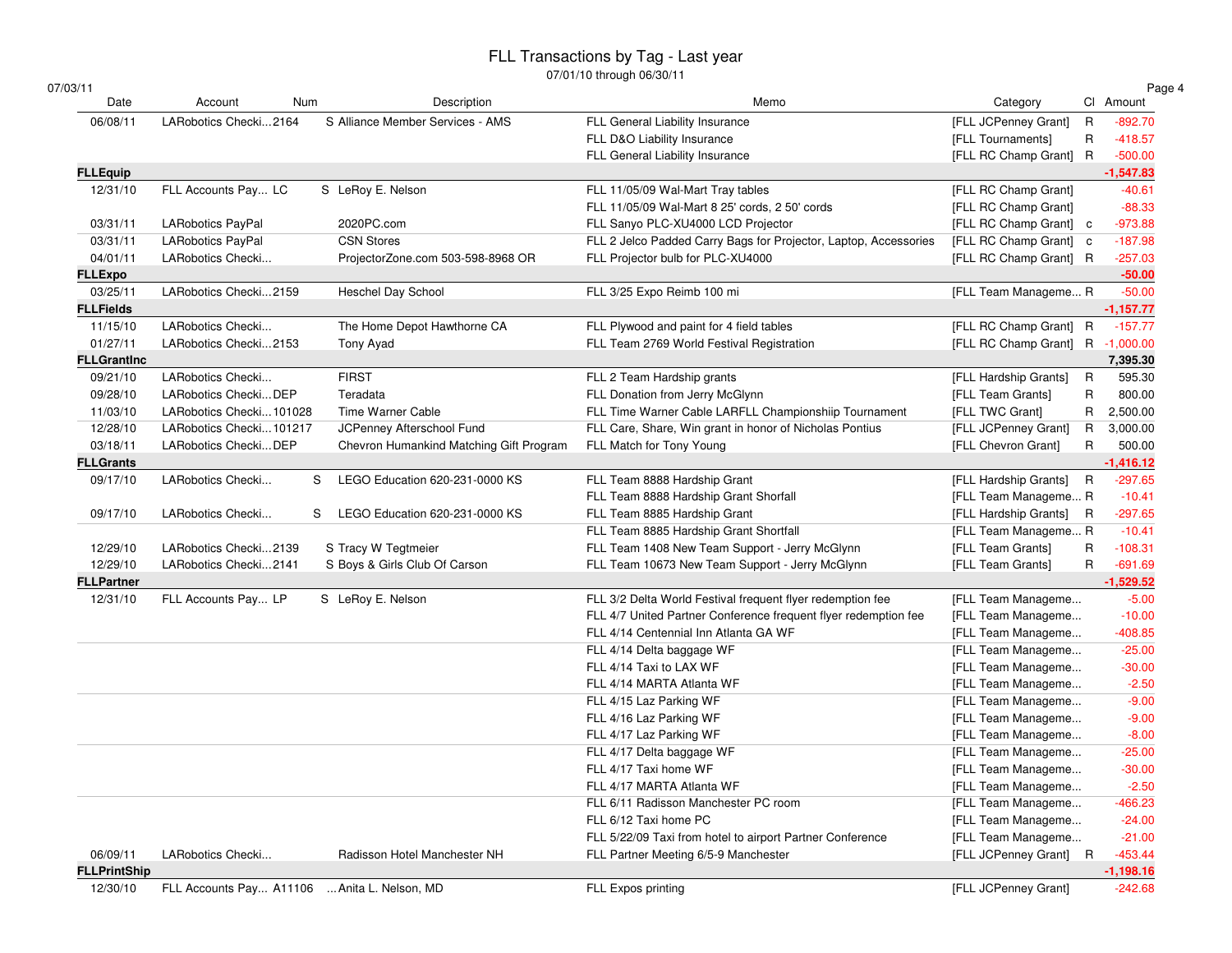| 07/03/11<br>Date      | Account<br>Num           | Description                             | Memo                                             | Category                          | Page 5<br>CI Amount |
|-----------------------|--------------------------|-----------------------------------------|--------------------------------------------------|-----------------------------------|---------------------|
|                       |                          |                                         | <b>FLL Training printing</b>                     | [FLL RC Traning Grants]           | $-195.08$           |
|                       |                          |                                         | FLL Tournaments printing not Lancaster           | [FLL TWC Grant]                   | $-280.60$           |
|                       |                          |                                         | FLL 12/19 Chatsworth printing                    | [FLL RC Champ Grant]              | $-379.00$           |
|                       |                          |                                         | FLL 12/5 AVTC QT printing                        | [FLL Lancaster]                   | $-100.80$           |
| <b>FLLSales</b>       |                          |                                         |                                                  |                                   | 761.40              |
| 07/07/10              | <b>FLL Invoices</b>      | FLL1001  Boys & Girls Club Of Carson    | FLL 2009 Smart Move Field Setup Kit              | [FLL Tournaments]<br>${\bf c}$    | 225.00              |
| 12/14/10              | LARobotics Checki        | <b>FLL Sales Cash</b>                   | FLL Field Setup Kit for new team                 | R<br>[FLL Tournaments]            | 40.00               |
| 12/31/10              | LARobotics Checki101231  | FLL Sales Cash                          | FLL 2 2009 & 2 2010 Field Setup Kits Alim Shamji | [FLL Tournaments]<br>R            | 160.00              |
|                       |                          |                                         | FLL 2 2010 Field Setup Kits Bala Danday          | $\mathsf{R}$<br>[FLL Tournaments] | 75.00               |
|                       |                          |                                         | FLL 2009 & 2010 Field Setup Kits Tony Ayad       | $\mathsf{R}$<br>[FLL Tournaments] | 40.00               |
| 01/06/11              | LARobotics CheckiDEP     | Deposit Id Number 724865                | FLL 2 2010 Field Setup Kits                      | $\mathsf{R}$<br>[FLL Tournaments] | 75.00               |
| 02/25/11              | <b>LARobotics PayPal</b> | Donation Arthur Vuong<br>S              | FLL 2 2008 FSKs & 2 2010 FSKs                    | [FLL Tournaments]<br>$\mathbf c$  | 150.00              |
|                       |                          |                                         | FLL PayPal service fee                           | [FLL Tournaments]<br>$\mathbf c$  | $-3.60$             |
| <b>FLLTeam2nd</b>     |                          |                                         |                                                  |                                   | $-697.50$           |
| 10/05/10              | LARobotics Checki        | LEGO Education 620-231-0000 KS          | FLL Team 7940 2nd Year Team Support              | [FLL RC Team Grants] R            | $-232.50$           |
| 12/28/10              | LARobotics Checki2138    | Jacqueline Avakian                      | FLL Team 2580 2nd Year Team Support              | [FLL RC Team Grants] R            | $-232.50$           |
| 12/29/10              | LARobotics Checki2142    | Jose A Sanchez                          | FLL Team 4526 2nd Year Team Support              | [FLL RC Team Grants] R            | $-232.50$           |
| <b>FLLTeamNew</b>     |                          |                                         |                                                  |                                   | $-10,670.18$        |
| 09/18/10              | LARobotics Checki        | LEGO Education 620-231-0000 KS          | FLL Team 9003 New Team Support                   | [FLL RC Team Grants] R            | $-308.06$           |
| 09/20/10              | LARobotics Checki        | LEGO Education 620-231-0000 KS          | FLL Team 10203 New Team Support                  | [FLL RC Team Grants] R            | $-232.50$           |
| 09/24/10              | LARobotics Checki        | LEGO Education 620-231-0000 KS          | FLL Team 10203 New Team Support                  | [FLL RC Team Grants] R            | $-459.19$           |
| 09/24/10              | LARobotics Checki        | LEGO Education 620-231-0000 KS          | FLL Team 9003 New Team Support                   | [FLL RC Team Grants] R            | $-459.19$           |
| 10/05/10              | LARobotics Checki        | LEGO Education 620-231-0000 KS          | FLL Team 9627 New Team Support                   | [FLL RC Team Grants] R            | $-308.06$           |
| 10/05/10              | LARobotics Checki        | LEGO Education 620-231-0000 KS          | FLL Team 9629 New Team Support                   | [FLL RC Team Grants] R            | $-308.06$           |
| 10/29/10              | LARobotics Checki        | LEGO Education 620-231-0000 KS          | FLL Team 10203 New Team Support FSK              | [FLL RC Team Grants] R            | $-75.56$            |
| 12/28/10              | LARobotics Checki2131    | Luther Burbank Middle School            | FLL Team 747 New Team Support                    | [FLL RC Team Grants] R            | $-308.06$           |
| 12/28/10              | LARobotics Checki2132    | Jefferson Middle School - Robotics Club | FLL Team 8815 New Team Support                   | [FLL RC Team Grants] R            | $-691.69$           |
| 12/28/10              | LARobotics Checki2133    | Lynne Akasaka-Riek                      | FLL Team 9294 New Team Support                   | [FLL RC Team Grants] R            | $-691.69$           |
| 12/28/10              | LARobotics Checki2134    | San Gabriel High School ATTN: Title One | FLL Team 10315 New Team Support                  | [FLL RC Team Grants] R            | $-691.69$           |
| 12/28/10              | LARobotics Checki2135    | Boys & Girls Club Of Santa Monica       | FLL Team 9782 New Team Support                   | [FLL RC Team Grants] R            | $-691.69$           |
| 12/28/10              | LARobotics Checki2136    | El Soreno Middle School                 | FLL Teams 9205 & 9860 New Team Support           | [FLL RC Team Grants] R            | $-1,383.38$         |
| 12/28/10              | LARobotics Checki2137    | S Darryl B. Newhouse                    | FLL Teams 1397,7724,7733 New Team Support        | [FLL RC Team Grants] R            | $-697.50$           |
| 12/29/10              | LARobotics Checki2140    | Jose A Sanchez                          | FLL Team 4527 New Team Support                   | [FLL RC Team Grants] R            | $-308.06$           |
| 12/29/10              | LARobotics Checki2139    | S Tracy W Tegtmeier                     | FLL Team 1408 New Team Support                   | [FLL RC Team Grants] R            | $-583.38$           |
| 12/29/10              | LARobotics Checki2141    | S Boys & Girls Club Of Carson           | FLL Team 10671 New Team Support                  | [FLL RC Team Grants] R            | $-691.69$           |
| 12/31/10              | LARobotics Checki2148    | S Jose A Sanchez                        | FLL Team 4527 New Year Team Support              | [FLL RC Team Grants] R            | $-339.23$           |
| 02/17/11              | LARobotics Checki2156    | Abraham Joshua Heschel Day School       | FLL Team 1725 New Team Support                   | [FLL RC Team Grants] R            | $-691.69$           |
| 03/02/11              | FLL Accounts Pay RCEmpl  | Kenneth Green                           | FLL New Team Support for RC Employee             | [FLL RC Team Grants]              | $-749.81$           |
| <b>FLLTStipend2nd</b> |                          |                                         |                                                  |                                   | $-750.00$           |
| 12/31/10              | LARobotics Checki2145    | Jacqueline Avakian                      | FLL Team 2580 2nd Year Team Stipend              | [FLL RC Team Grants] R            | $-250.00$           |
| 12/31/10              | LARobotics Checki2146    | Damien W Dziepak                        | FLL Team 7940 2nd Year Team Stipend              | [FLL RC Team Grants] R            | $-250.00$           |
| 12/31/10              | LARobotics Checki2148    | S Jose A Sanchez                        | FLL Team 4526 2nd Year Team Stipend              | [FLL RC Team Grants] R            | $-250.00$           |
| <b>FLLTStipendNew</b> |                          |                                         |                                                  |                                   | $-3,500.00$         |
| 12/29/10              | LARobotics Checki2143    | Arthur Vuong                            | FLL Team 9294 New Team Stipend                   | [FLL RC Team Grants] R            | $-500.00$           |
| 12/29/10              | LARobotics Checki2144    | Tracy W Tegtmeier                       | FLL Team 1408 New Team Stipend                   | [FLL RC Team Grants] R            | $-500.00$           |
| 01/05/11              | LARobotics Checki2149    | Kevin Cozzoli                           | FLL Team 9003 New Team Stipend                   | [FLL RC Team Grants] R            | $-500.00$           |
|                       |                          |                                         |                                                  |                                   |                     |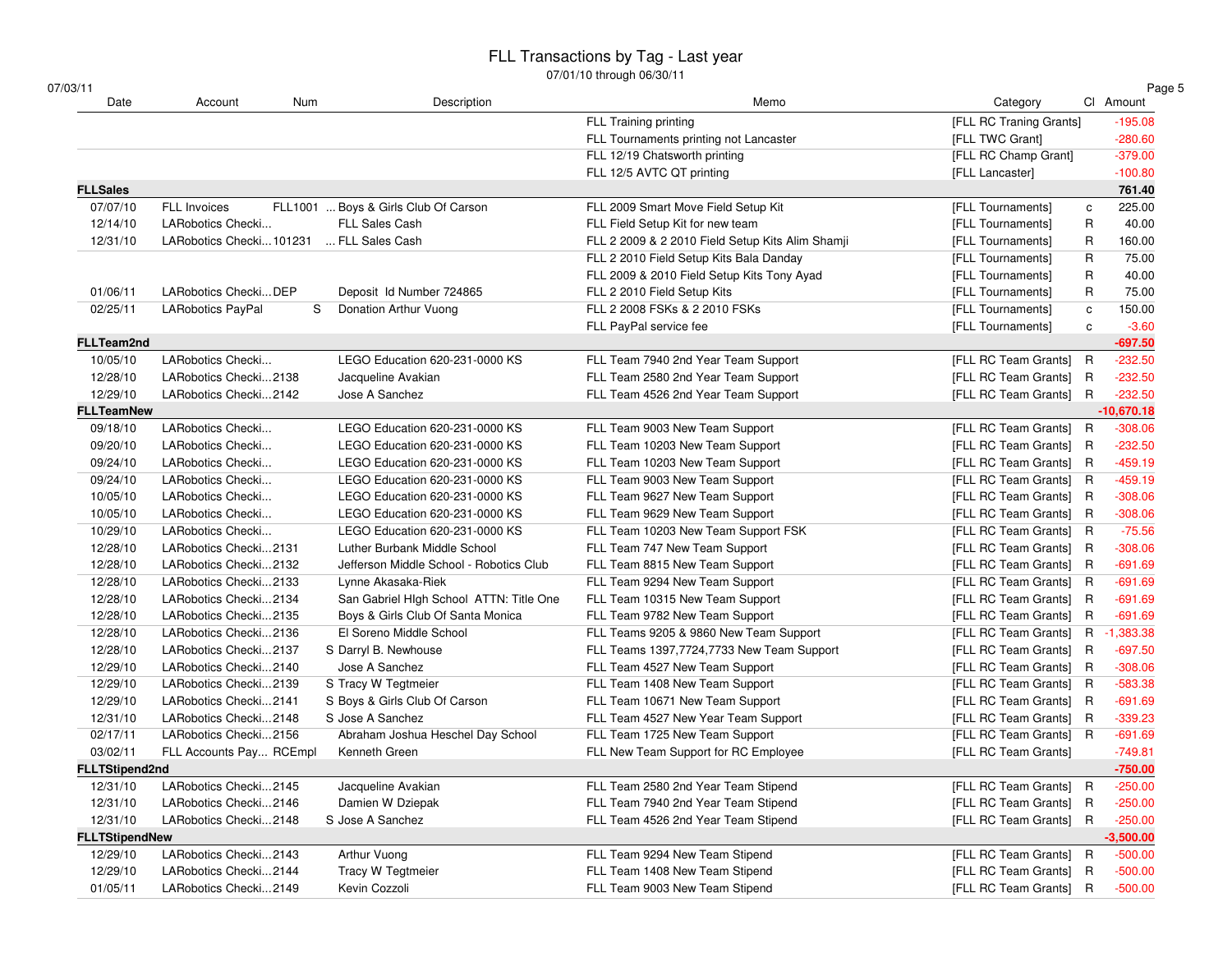| 703/11            |                       |     |                       |                                 |                        |   | Page 6       |
|-------------------|-----------------------|-----|-----------------------|---------------------------------|------------------------|---|--------------|
| Date              | Account               | Num | Description           | Memo                            | Category               |   | CI Amount    |
| 01/26/11          | LARobotics Checki2151 |     | Shehnaz Karu          | FLL Team 9205 New Team Stipend  | [FLL RC Team Grants]   | R | $-500.00$    |
| 01/26/11          | LARobotics Checki2152 |     | Nicole Lian Tsugranes | FLL Team 9860 New Team Stipend  | [FLL RC Team Grants] R |   | $-500.00$    |
| 02/16/11          | LARobotics Checki2155 |     | Nicholas Nguyen       | FLL Team 10315 New Team Stipend | [FLL RC Team Grants] R |   | $-500.00$    |
| 05/27/11          | LARobotics Checki2163 |     | Shaenita Jefferson    | FLL Team 10203 New Team Stipend | [FLL RC Team Grants]   |   | $-500.00$    |
| <b>LARobotics</b> |                       |     |                       |                                 |                        |   | $-49.26$     |
| 05/27/11          | LARobotics Checki     |     | Subway Carson CA      | LARobotics meeting food         | [FLL JCPenney Grant] R |   | $-14.26$     |
| 05/27/11          | LARobotics Checki     |     | Subway Carson CA      | LARobotics meeting food         | [FLL JCPenney Grant]   | R | $-35.00$     |
|                   |                       |     |                       |                                 | <b>OVERALL TOTAL</b>   |   | $-28,007.13$ |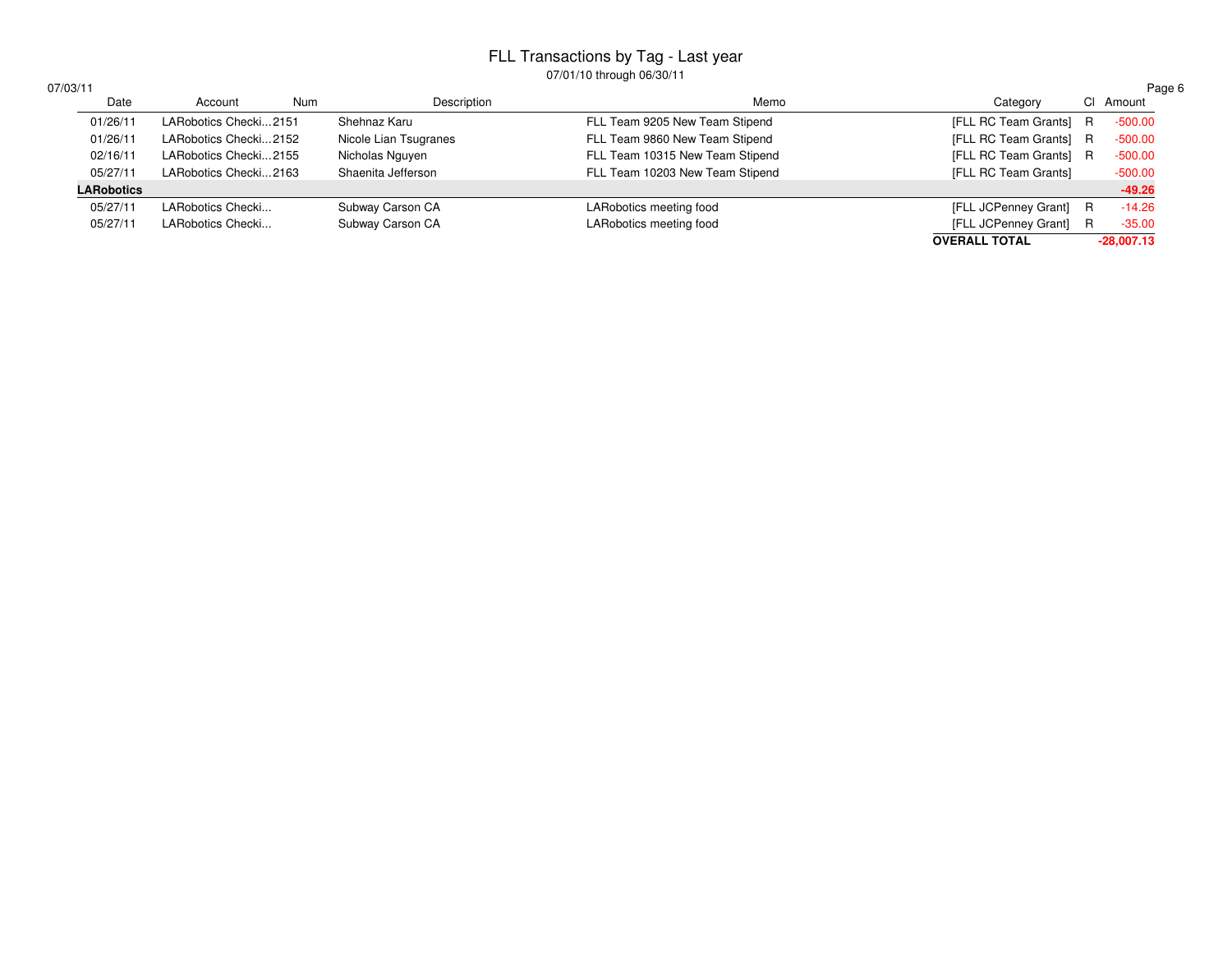#### FTC Account Balances (FTC Assets are LARobotics Liabilities) - As of 06/30/11As of 06/30/11

| 07/03/11 |                                 |                     |                            |                     |                     |                     | Page 1 |
|----------|---------------------------------|---------------------|----------------------------|---------------------|---------------------|---------------------|--------|
|          | Account                         | 06/30/09<br>Balance | 12/31/09<br><b>Balance</b> | 06/30/10<br>Balance | 12/31/10<br>Balance | 06/30/11<br>Balance |        |
|          | <b>Liability Accounts</b>       |                     |                            |                     |                     |                     |        |
|          | FTC Other                       | 0.00                | $-1,355.00$                | $-1,355.00$         | $-4,055.00$         | $-4,197.50$         |        |
|          | FTC RC Champ Grant              | 0.00                | $-5,958.74$                | $-5,958.74$         | $-2,073.02$         | $-10,981.52$        |        |
|          | <b>TOTAL Liability Accounts</b> | 0.00                | $-7,313.74$                | $-7,313.74$         | $-6,128.02$         | $-15,179.02$        |        |
|          | <b>OVERALL TOTAL</b>            | 0.00                | $-7,313.74$                | $-7,313.74$         | $-6,128.02$         | $-15,179.02$        |        |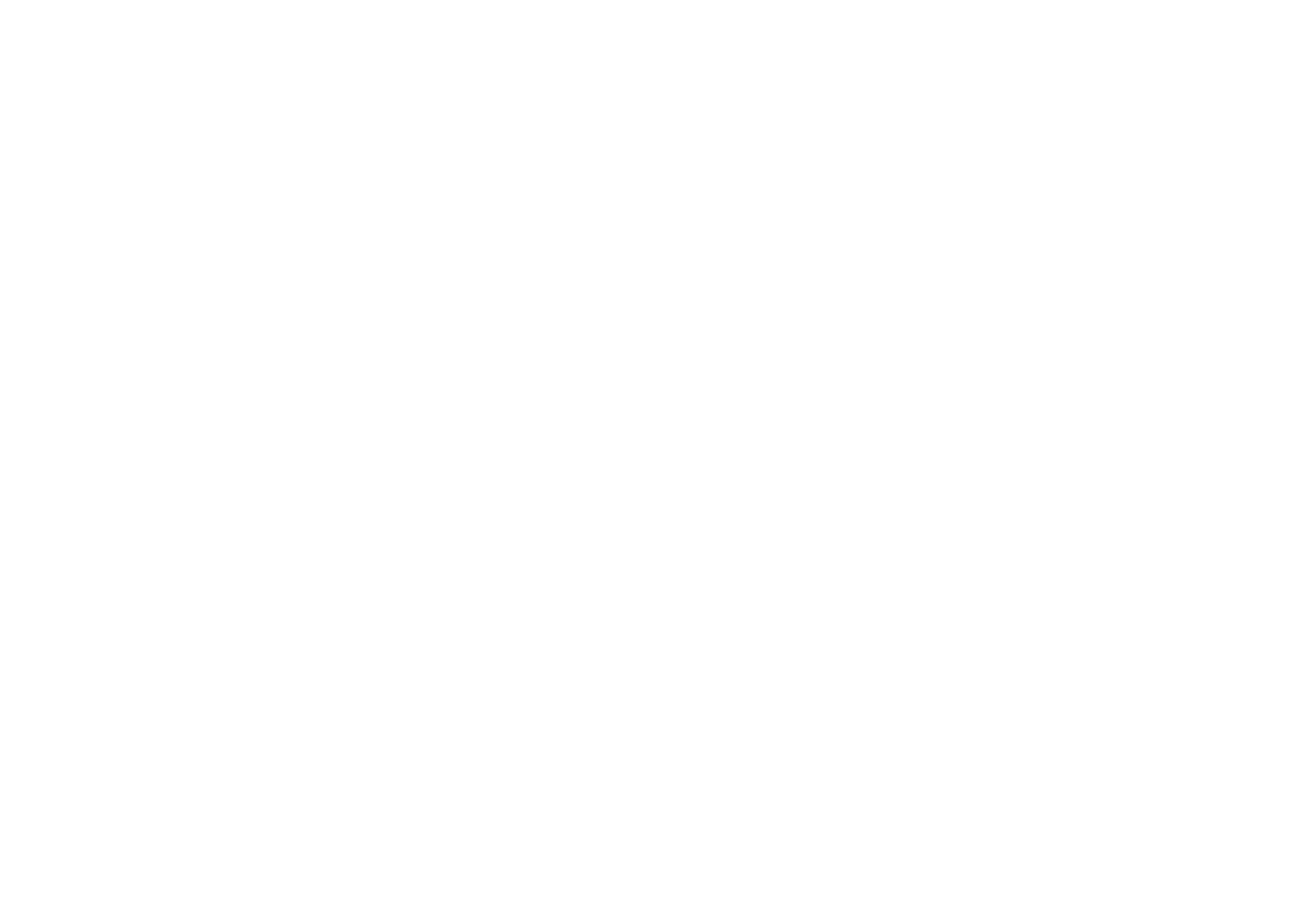#### FTC Categories by Year - Last year

| Category                | 07/01/09-<br>06/30/10 | $07/01/10$ -<br>06/30/11 |
|-------------------------|-----------------------|--------------------------|
|                         |                       |                          |
| <b>INFLOWS</b>          |                       |                          |
| <b>FROM FTC Other</b>   | 1,355.00              | 2,860.00                 |
| FROM FTC RC Champ Grant | 10,209.64             | 10,000.00                |
| <b>TOTAL INFLOWS</b>    | 11,564.64             | 12,860.00                |
| <b>OUTFLOWS</b>         |                       |                          |
| TO FTC Other            | 0.00                  | 17.50                    |
| TO FTC RC Champ Grant   | 4,250.90              | 4,977.22                 |
| <b>TOTAL OUTFLOWS</b>   | 4,250.90              | 4.994.72                 |
| <b>OVERALL TOTAL</b>    | 7,313.74              | 7,865.28                 |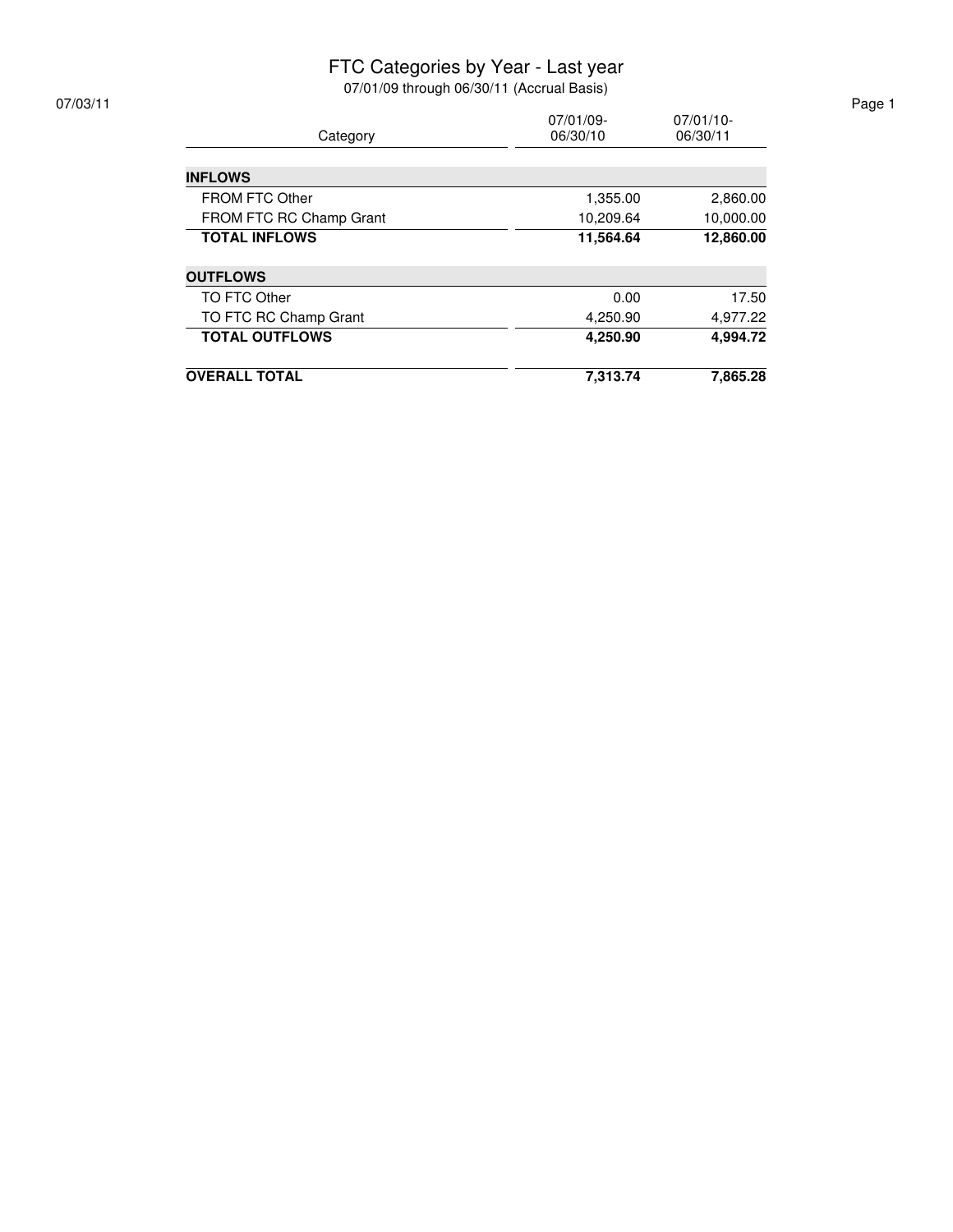#### FTC Payees by Year - Last year

| 07/03/11 | $07/01/10$ -<br>07/01/09-         |              |              |  |  |  |  |
|----------|-----------------------------------|--------------|--------------|--|--|--|--|
|          | Payee                             | 06/30/10     | 06/30/11     |  |  |  |  |
|          |                                   |              |              |  |  |  |  |
|          | <b>INCOME</b>                     |              |              |  |  |  |  |
|          | Alliance Member Services - AMS    | 0.00         | $-672.75$    |  |  |  |  |
|          | <b>Checking Supplies</b>          | 0.00         | $-17.50$     |  |  |  |  |
|          | Jessica Samuels                   | $-3,233.62$  | 0.00         |  |  |  |  |
|          | Rebecca Schoenkoph                | $-837.96$    | 0.00         |  |  |  |  |
|          | Ric Wilson                        | $-179.32$    | $-592.80$    |  |  |  |  |
|          | Sam Blanchard                     | 0.00         | $-907.89$    |  |  |  |  |
|          | Suparna Mukherjee                 | 0.00         | $-2,803.78$  |  |  |  |  |
|          | <b>TOTAL INCOME</b>               | $-4,250.90$  | $-4,994.72$  |  |  |  |  |
|          | <b>EXPENSES</b>                   |              |              |  |  |  |  |
|          | <b>FIRST</b>                      | $-10,000.00$ | $-10,000.00$ |  |  |  |  |
|          | FTC Registration Cash             | 0.00         | $-200.00$    |  |  |  |  |
|          | FTC Registration Checks           | $-200.00$    | $-2,300.00$  |  |  |  |  |
|          | FTC Shirt Purchases Cash          | 0.00         | $-260.00$    |  |  |  |  |
|          | <b>FTC Shirt Purchases Checks</b> | 0.00         | $-100.00$    |  |  |  |  |
|          | Innovation First, Inc.            | $-1,155.00$  | 0.00         |  |  |  |  |
|          | Jessica Samuels                   | $-209.64$    | 0.00         |  |  |  |  |
|          | <b>TOTAL EXPENSES</b>             | $-11,564.64$ | $-12,860.00$ |  |  |  |  |
|          | <b>OVERALL TOTAL</b>              | 7,313.74     | 7,865.28     |  |  |  |  |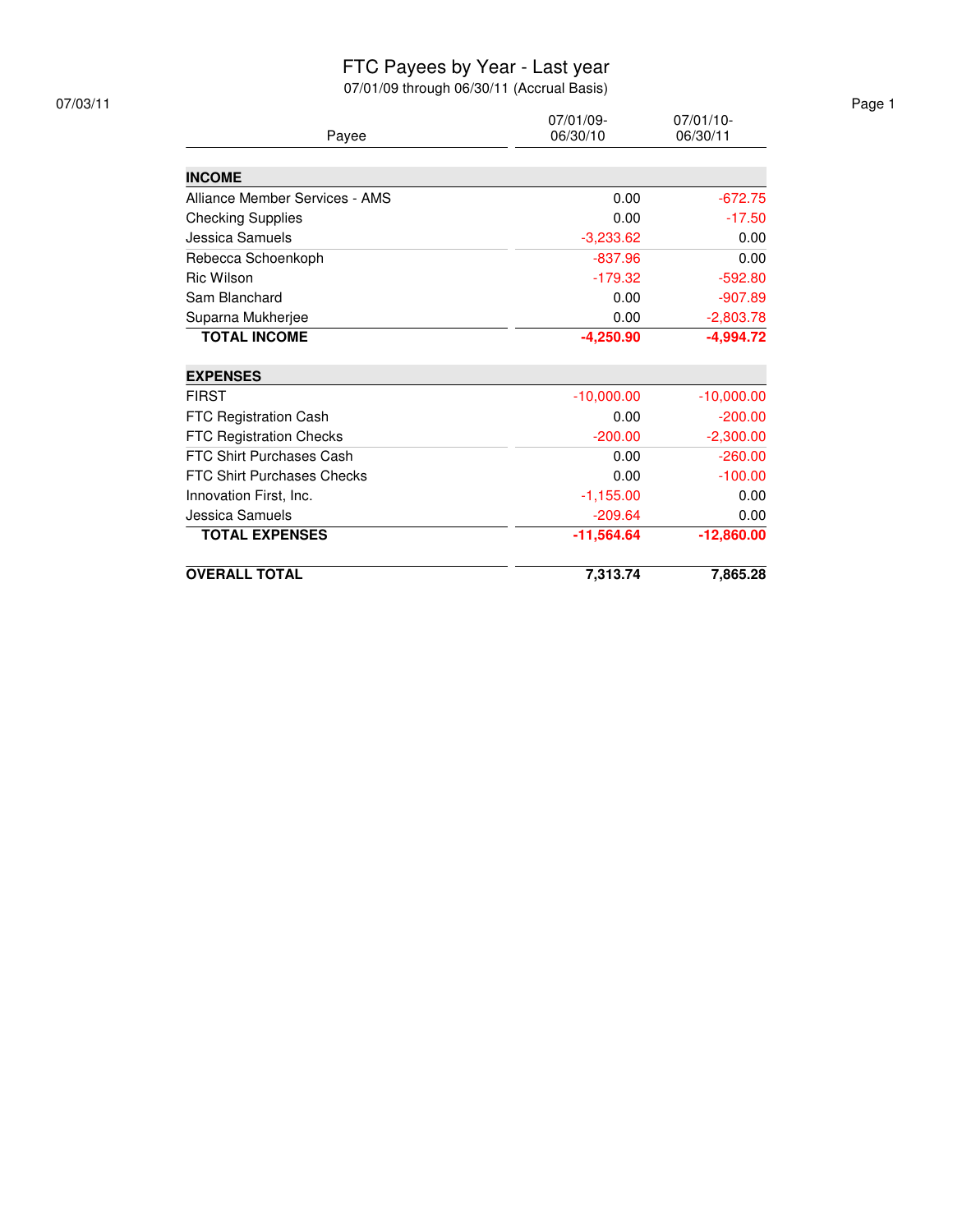| 07/03/11                   |      |                              |                                                                                          |                                 |            |              | Page 1      |
|----------------------------|------|------------------------------|------------------------------------------------------------------------------------------|---------------------------------|------------|--------------|-------------|
| Date                       | Num  | Description                  | Memo                                                                                     | Category                        | Tag        |              | CI Amount   |
| <b>FTC Checking</b>        |      |                              |                                                                                          |                                 |            |              | 142.50      |
| 05/31/11                   |      | FTC Registration Checks      | FTC 12/11 LA Championship 1 Team @ \$100                                                 | [FTC Other]                     | <b>FTC</b> | $\mathsf R$  | 100.00      |
| 05/31/11                   |      | S FTC Shirt Purchases Checks | FTC 12/11 LA Championship 3 T-shirts @ 20                                                | [FTC Other]                     | <b>FTC</b> |              | 60.00       |
| 06/15/11                   |      | <b>Checking Supplies</b>     | FTC 3 x 30 checks                                                                        | [FTC Other]                     | <b>FTC</b> | R.           | $-17.50$    |
| <b>LARobotics Checking</b> |      |                              |                                                                                          |                                 |            |              | 5,022.78    |
| 11/24/10                   | 2123 | Suparna Mukherjee            | FTC 8/23/09 Radisson Hotel Manchester - Partner Conference                               | <b>IFTC RC Champ Gr FTCPrev</b> |            | R            | $-226.72$   |
|                            |      |                              | FTC 8/20/09 Continental Air LAX-MHT - Partner Conference                                 | [FTC RC Champ Gr FTCPrev        |            | R            | $-517.39$   |
|                            |      |                              | FTC 9/7/09 FindTape.com - field tape, velcro                                             | [FTC RC Champ Gr FTCPrev        |            | R            | $-68.80$    |
|                            |      |                              | FTC 9/3/09 Stee-Rike 3 - field wiffleballs                                               | [FTC RC Champ Gr FTCPrev        |            | R            | $-99.90$    |
|                            |      |                              | FTC 11/30/09 Imagination Project - 38 SoftTiles & 2 Carry Cases [FTC RC Champ Gr FTCPrev |                                 |            | R            | $-303.36$   |
|                            |      |                              | FTC 9/12/09 Walmart - bins, cooler                                                       | [FTC RC Champ Gr FTCPrev        |            | R            | $-76.36$    |
|                            |      |                              | FTC 12/11/09 Best Buy - flash drives, CDs                                                | [FTC RC Champ Gr FTCPrev        |            | $\mathsf{R}$ | $-80.05$    |
|                            |      |                              | FTC 12/11/09 Trader Joe's - snacks                                                       | [FTC RC Champ Gr FTCPrev        |            | $\mathsf R$  | $-7.50$     |
|                            |      |                              | FTC 12/11/09 CVS - flag materials                                                        | [FTC RC Champ Gr FTCPrev        |            | $\mathsf{R}$ | $-12.85$    |
|                            |      |                              | FTC 11/23/09 Crown Trophy 18 - Trophies Pins & Medals                                    | [FTC RC Champ Gr FTCPrev        |            |              | R -1,347.20 |
|                            |      |                              | FTC 12/11/09 99c Only - cups                                                             | [FTC RC Champ Gr FTCPrev        |            | R            | $-2.19$     |
|                            |      |                              | FTC 9/10/10 Comtel Pro Media - gaffers tape                                              | [FTC RC Champ Gr FTC            |            | R            | $-61.46$    |
| 11/24/10                   | 2124 | Ric Wilson                   | FTC 2010 field - 9/10 Lowes - lumber and hardware                                        | [FTC RC Champ Gr FTC            |            | $\mathsf{R}$ | $-297.20$   |
|                            |      |                              | FTC 2010 field - 9/10 Orchard Supply Hdw - lexan and paint                               | [FTC RC Champ Gr FTC            |            | R            | $-26.82$    |
|                            |      |                              | FTC 2010 field - excess reimbursement due to transposition error[FTC RC Champ Gr FTC     |                                 |            | R            | $-18.00$    |
| 11/24/10                   | 2125 | Sam Blanchard                | FTC 9/25 Far West Plywood - field plywood                                                | <b>IFTC RC Champ Gr FTC</b>     |            | $\mathsf{R}$ | $-109.35$   |
|                            |      |                              | FTC 9/25 K&J Magnetics - field magnets                                                   | [FTC RC Champ Gr FTC            |            | R            | $-20.41$    |
|                            |      |                              | FTC 9/26 Lowes - field hardware                                                          | [FTC RC Champ Gr FTC            |            | R            | $-75.05$    |
|                            |      |                              | FTC 9/26 Home Depot - field paint & tread tape                                           | [FTC RC Champ Gr FTC            |            | R            | $-94.80$    |
|                            |      |                              | FTC 9/27 Lakewood Pipe - field PVC                                                       | [FTC RC Champ Gr FTC            |            | $\mathsf R$  | $-86.70$    |
|                            |      |                              | FTC 10/5 Harware & Tools Corp - field PVC caps                                           | <b>IFTC RC Champ Gr FTC</b>     |            | $\mathsf R$  | $-106.45$   |
|                            |      |                              | FTC 10/9 Orchard Supply Hdw - field hardware                                             | [FTC RC Champ Gr FTC            |            | $\mathsf R$  | $-33.56$    |
|                            |      |                              | FTC 10/9 TCP Global - field spray paint                                                  | [FTC RC Champ Gr FTC            |            | R            | $-22.08$    |
|                            |      |                              | FTC 10/11 FilmTools - field tape                                                         | [FTC RC Champ Gr FTC            |            | $\mathsf R$  | $-61.19$    |
|                            |      |                              | FTC 10/.18 Orchard Supply Hdw - field lexan & screws                                     | [FTC RC Champ Gr FTC            |            | $\mathsf R$  | $-15.51$    |
|                            |      |                              | FTC 11/1 Oznium.com - field LED strips                                                   | [FTC RC Champ Gr FTC            |            | R            | $-54.09$    |
|                            |      |                              | FTC 11/1 Digi0Key - field reed switches                                                  | [FTC RC Champ Gr FTC            |            | R            | $-15.28$    |
|                            |      |                              | FTC 11/11 Lowes - field hardware                                                         | [FTC RC Champ Gr FTC            |            | $\mathsf R$  | $-35.45$    |
|                            |      |                              | FTC Tubs - no receipt                                                                    | [FTC RC Champ Gr FTC            |            | $\mathsf R$  | $-10.00$    |
| 01/05/11                   | 2150 | Ric Wilson                   | FTC 2010 12/10 Home Depot tournament parts                                               | [FTC RC Champ Gr FTC            |            | $\mathsf R$  | $-204.05$   |
|                            |      |                              | FTC 2010 12/10 Hows Markets - Utility knives, scredriver set                             | [FTC RC Champ Gr FTC            |            | $\mathsf R$  | $-46.73$    |
| 01/28/11                   | 2154 | Sam Blanchard                | FTC 11/1 Digi0Key - field reed switches                                                  | [FTC RC Champ Gr FTC            |            | $\mathsf R$  | $-7.51$     |
|                            |      |                              |                                                                                          |                                 |            |              |             |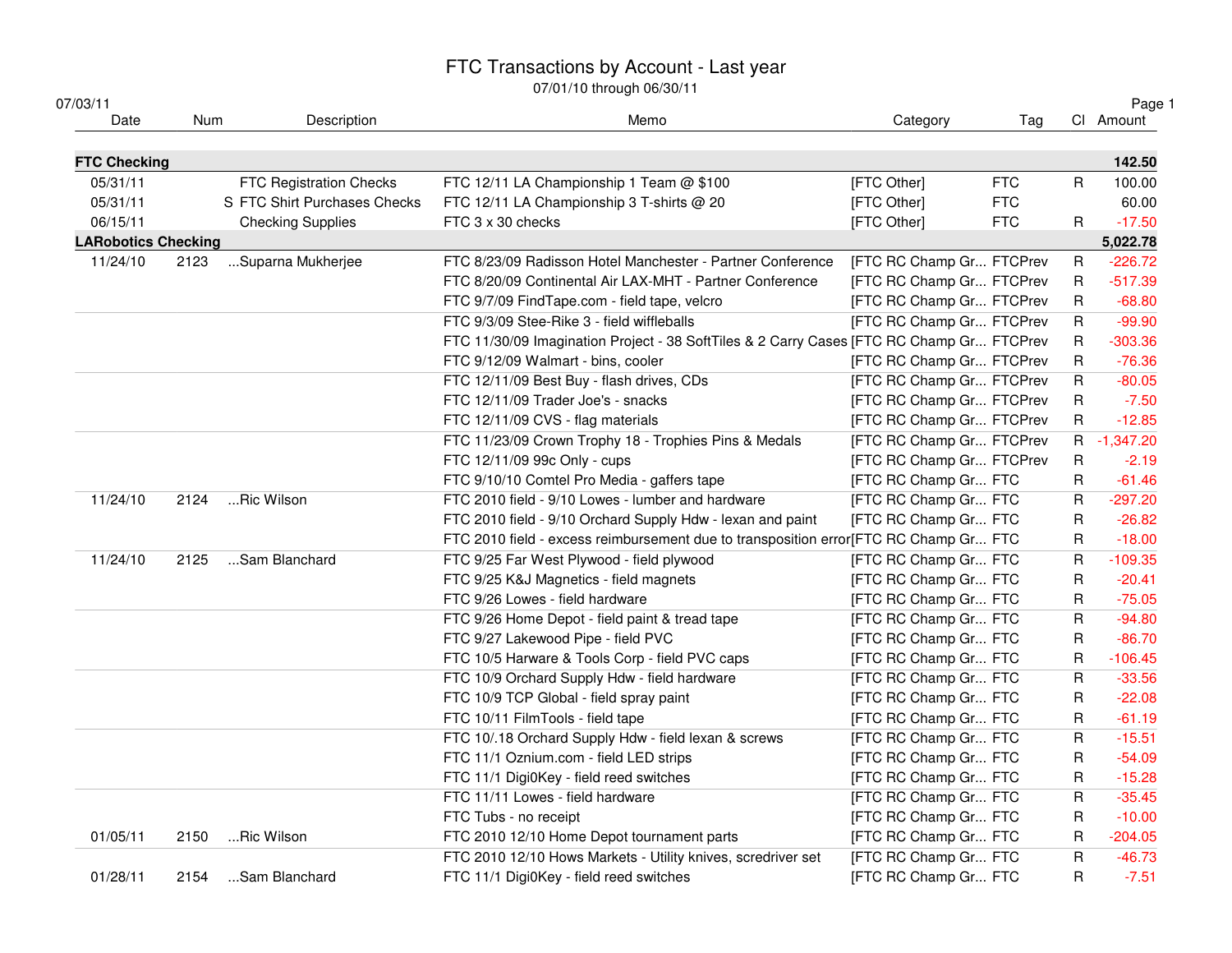|                                |            |                                                              | U7701710 through 00/00/11                        |                              |            |    |           |
|--------------------------------|------------|--------------------------------------------------------------|--------------------------------------------------|------------------------------|------------|----|-----------|
| 07/03/11                       |            |                                                              |                                                  |                              |            |    | Page 2    |
| Date                           | <b>Num</b> | Description                                                  | Memo                                             | Category                     | Tag        | CI | Amount    |
|                                |            |                                                              | FTC 11/11 Hardware and Tools Corp - PVC Caps     | <b>IFTC RC Champ Gr FTC</b>  |            | R  | $-106.37$ |
|                                |            |                                                              | FTC 11/19 Oznium.com - field flexible LED strips | <b>IFTC RC Champ Gr FTC</b>  |            | R  | $-54.09$  |
| 03/28/11                       | 110208     | <b>FIRST</b>                                                 | FTC Rockwell Collins Grant - FTC Championship    | [FTC RC Champ Gr FTCGrantl R |            |    | 10.000.00 |
| 06/08/11                       | 2164       | Alliance Member Services - A FTC General Liability Insurance |                                                  | <b>IFTC RC Champ Gr FTC</b>  |            | R. | $-517.28$ |
|                                |            |                                                              | FTC D&O Liability Insurance                      | <b>IFTC RC Champ Gr FTC</b>  |            | R. | $-155.47$ |
| <b>FTC Accounts Receivable</b> |            |                                                              |                                                  |                              |            |    | 2,700.00  |
| 12/11/10                       |            | ReceivaFTC Registration Checks                               | FTC 12/11 LA Championship 22 Teams @ \$100       | [FTC Other]                  | FTC        |    | 2,200.00  |
| 12/11/10                       |            | ReceivaFTC Shirt Purchases Checks                            | FTC 12/11 LA Championship 2 shirts @ \$20        | [FTC Other]                  | FTC        |    | 40.00     |
| 12/11/10                       |            | ReceivaFTC Shirt Purchases Cash                              | FTC 12/11 LA Championship 13 shirts @ \$20       | [FTC Other]                  | <b>FTC</b> |    | 260.00    |
| 12/11/10                       |            | ReceivaFTC Registration Cash                                 | FTC 12/11 LA Championship 2 Teams @ \$100        | [FTC Other]                  | FTC        |    | 200.00    |
|                                |            |                                                              |                                                  | <b>OVERALL TOTAL</b>         |            |    | 7,865.28  |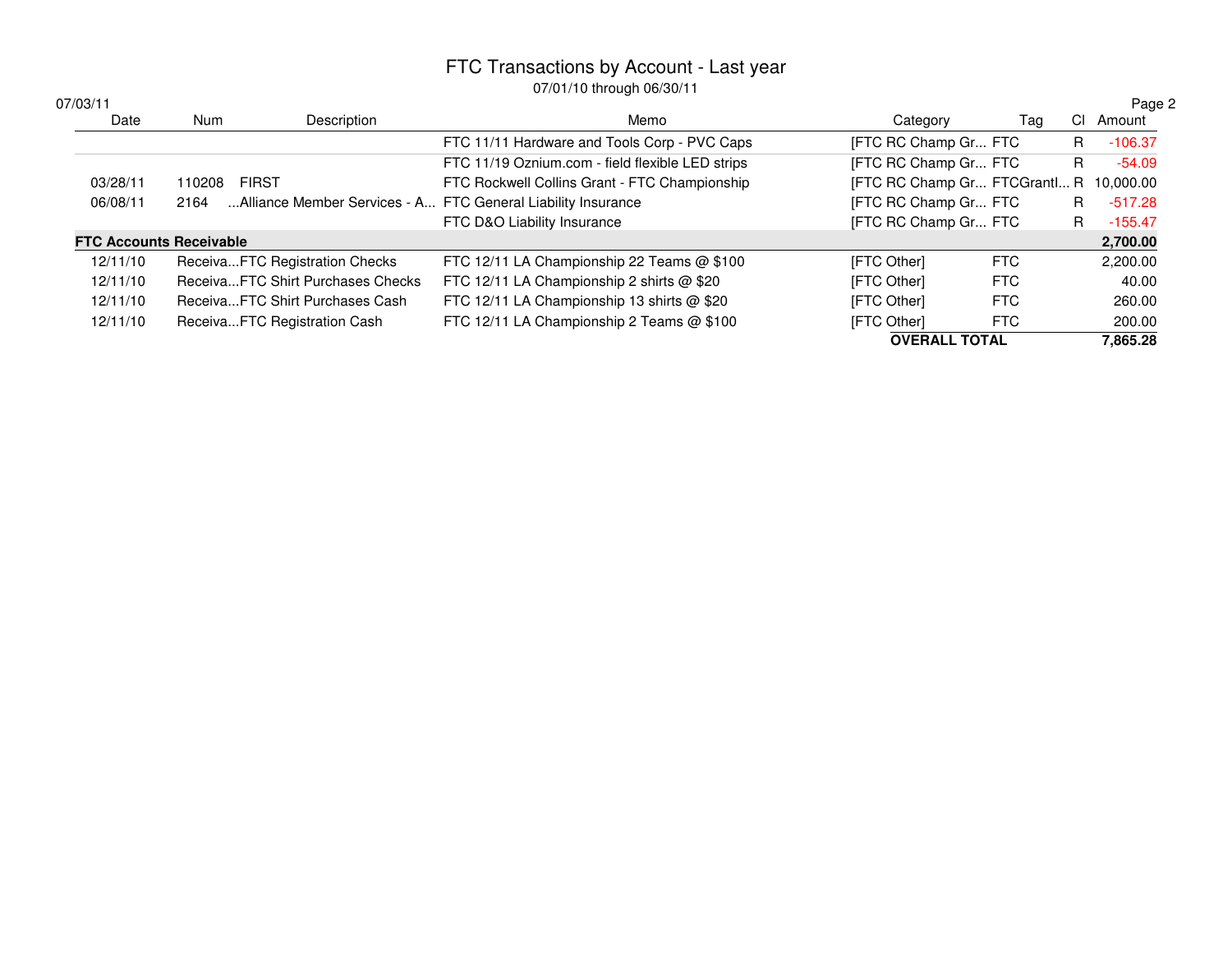| 07/03/11           |                            |      |                                                                                              |                                     |            |              | Page 1      |
|--------------------|----------------------------|------|----------------------------------------------------------------------------------------------|-------------------------------------|------------|--------------|-------------|
| Date               | Account                    | Num  | Memo                                                                                         | Category                            | Tag        |              | CI Amount   |
| <b>TRANSFERS</b>   |                            |      |                                                                                              |                                     |            |              | 7,865.28    |
| <b>FTC Other</b>   |                            |      |                                                                                              |                                     |            |              | 2,842.50    |
| 05/31/11           | FTC Checking               |      | FTC 12/11 LA Championship 1 Team @ \$100                                                     | [FTC Other]                         | <b>FTC</b> | R            | 100.00      |
| 05/31/11           | FTC Checking               |      | S FTC 12/11 LA Championship 3 T-shirts @ 20                                                  | [FTC Other]                         | <b>FTC</b> |              | 60.00       |
| 06/15/11           | FTC Checking               |      | FTC 3 x 30 checks                                                                            | [FTC Other]                         | <b>FTC</b> | R            | $-17.50$    |
| 12/11/10           |                            |      | FTC Accounts ReceivaReceivaFTC 12/11 LA Championship 22 Teams @ \$100                        | [FTC Other]                         | <b>FTC</b> |              | 2,200.00    |
| 12/11/10           |                            |      | FTC Accounts Receiva Receiva FTC 12/11 LA Championship 2 shirts @ \$20                       | [FTC Other]                         | <b>FTC</b> |              | 40.00       |
| 12/11/10           |                            |      | FTC Accounts Receiva Receiva FTC 12/11 LA Championship 13 shirts @ \$20                      | [FTC Other]                         | <b>FTC</b> |              | 260.00      |
| 12/11/10           |                            |      | FTC Accounts Receiva ReceivaFTC 12/11 LA Championship 2 Teams @ \$100                        | [FTC Other]                         | <b>FTC</b> |              | 200.00      |
| FTC RC Champ Grant |                            |      |                                                                                              |                                     |            |              | 5,022.78    |
| 11/24/10           | <b>LARobotics Checking</b> | 2123 | FTC 8/23/09 Radisson Hotel Manchester - Partner Conference                                   | <b>[FTC RC Champ Grant] FTCPrev</b> |            | R            | $-226.72$   |
|                    |                            |      | FTC 8/20/09 Continental Air LAX-MHT - Partner Conference                                     | [FTC RC Champ Grant] FTCPrev        |            | R            | $-517.39$   |
|                    |                            |      | FTC 9/7/09 FindTape.com - field tape, velcro                                                 | [FTC RC Champ Grant] FTCPrev        |            | R            | $-68.80$    |
|                    |                            |      | FTC 9/3/09 Stee-Rike 3 - field wiffleballs                                                   | [FTC RC Champ Grant] FTCPrev        |            | $\mathsf{R}$ | $-99.90$    |
|                    |                            |      | FTC 11/30/09 Imagination Project - 38 SoftTiles & 2 Carry Cases [FTC RC Champ Grant] FTCPrev |                                     |            | R            | $-303.36$   |
|                    |                            |      | FTC 9/12/09 Walmart - bins, cooler                                                           | [FTC RC Champ Grant] FTCPrev        |            | R            | $-76.36$    |
|                    |                            |      | FTC 12/11/09 Best Buy - flash drives, CDs                                                    | [FTC RC Champ Grant] FTCPrev        |            | $\mathsf{R}$ | $-80.05$    |
|                    |                            |      | FTC 12/11/09 Trader Joe's - snacks                                                           | [FTC RC Champ Grant] FTCPrev        |            | $\mathsf{R}$ | $-7.50$     |
|                    |                            |      | FTC 12/11/09 CVS - flag materials                                                            | [FTC RC Champ Grant] FTCPrev        |            | R            | $-12.85$    |
|                    |                            |      | FTC 11/23/09 Crown Trophy 18 - Trophies Pins & Medals                                        | [FTC RC Champ Grant] FTCPrev        |            |              | R -1,347.20 |
|                    |                            |      | FTC 12/11/09 99c Only - cups                                                                 | [FTC RC Champ Grant] FTCPrev        |            | $\sf R$      | $-2.19$     |
|                    |                            |      | FTC 9/10/10 Comtel Pro Media - gaffers tape                                                  | [FTC RC Champ Grant] FTC            |            | R            | $-61.46$    |
| 11/24/10           | <b>LARobotics Checking</b> | 2124 | FTC 2010 field - 9/10 Lowes - lumber and hardware                                            | [FTC RC Champ Grant] FTC            |            | R            | $-297.20$   |
|                    |                            |      | FTC 2010 field - 9/10 Orchard Supply Hdw - lexan and paint                                   | [FTC RC Champ Grant] FTC            |            | R            | $-26.82$    |
|                    |                            |      | FTC 2010 field - excess reimbursement due to transposition error[FTC RC Champ Grant] FTC     |                                     |            | R            | $-18.00$    |
| 11/24/10           | <b>LARobotics Checking</b> | 2125 | FTC 9/25 Far West Plywood - field plywood                                                    | [FTC RC Champ Grant] FTC            |            | $\mathsf{R}$ | $-109.35$   |
|                    |                            |      | FTC 9/25 K&J Magnetics - field magnets                                                       | [FTC RC Champ Grant] FTC            |            | R            | $-20.41$    |
|                    |                            |      | FTC 9/26 Lowes - field hardware                                                              | [FTC RC Champ Grant] FTC            |            | R            | $-75.05$    |
|                    |                            |      | FTC 9/26 Home Depot - field paint & tread tape                                               | [FTC RC Champ Grant] FTC            |            | R            | $-94.80$    |
|                    |                            |      | FTC 9/27 Lakewood Pipe - field PVC                                                           | [FTC RC Champ Grant] FTC            |            | $\mathsf R$  | $-86.70$    |
|                    |                            |      | FTC 10/5 Harware & Tools Corp - field PVC caps                                               | [FTC RC Champ Grant] FTC            |            | R            | $-106.45$   |
|                    |                            |      | FTC 10/9 Orchard Supply Hdw - field hardware                                                 | [FTC RC Champ Grant] FTC            |            | R            | $-33.56$    |
|                    |                            |      | FTC 10/9 TCP Global - field spray paint                                                      | [FTC RC Champ Grant] FTC            |            | R            | $-22.08$    |
|                    |                            |      | FTC 10/11 FilmTools - field tape                                                             | [FTC RC Champ Grant] FTC            |            | R            | $-61.19$    |
|                    |                            |      | FTC 10/.18 Orchard Supply Hdw - field lexan & screws                                         | [FTC RC Champ Grant] FTC            |            | R            | $-15.51$    |
|                    |                            |      | FTC 11/1 Oznium.com - field LED strips                                                       | [FTC RC Champ Grant] FTC            |            | R            | $-54.09$    |
|                    |                            |      | FTC 11/1 Digi0Key - field reed switches                                                      | [FTC RC Champ Grant] FTC            |            | R            | $-15.28$    |
|                    |                            |      |                                                                                              |                                     |            |              |             |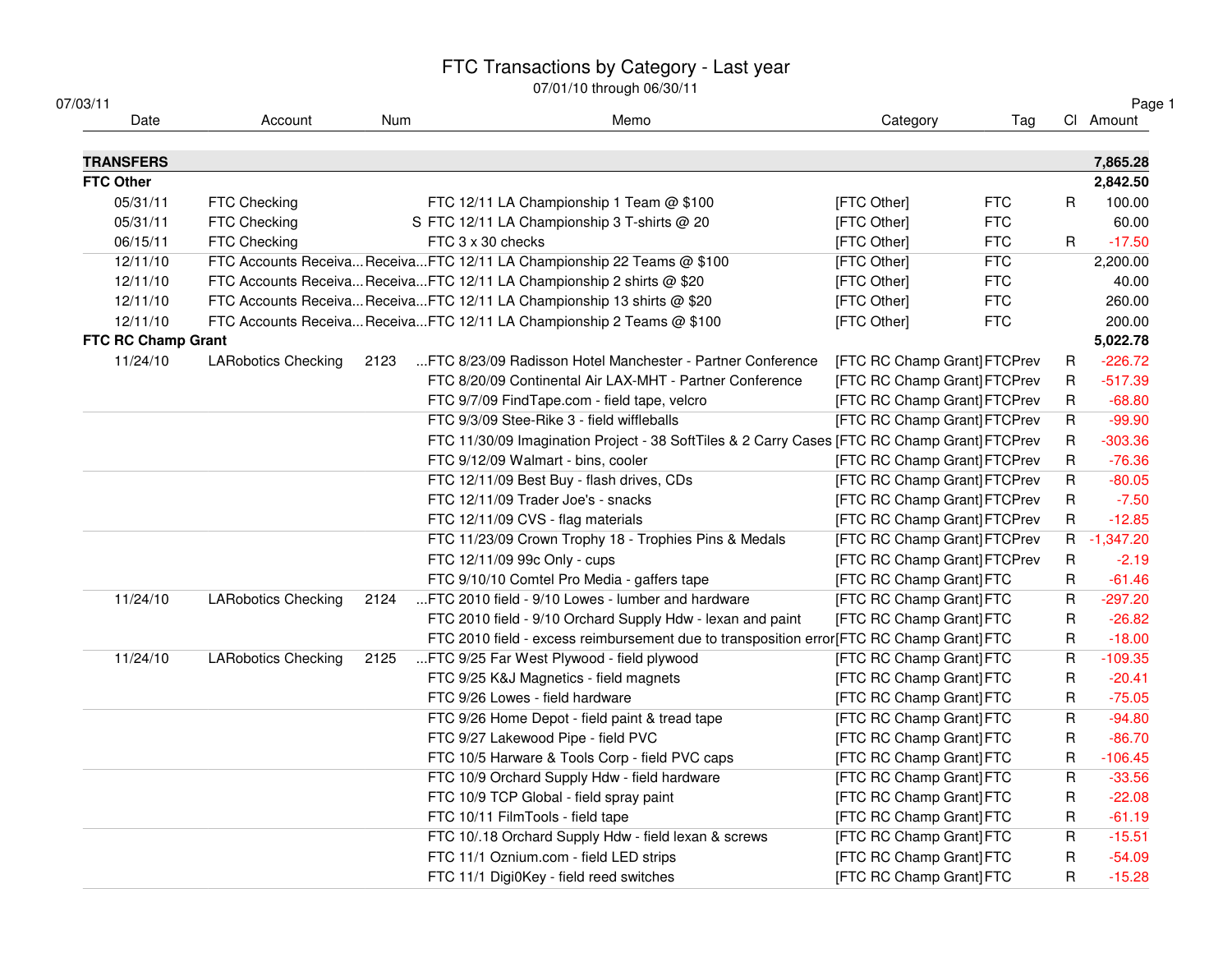| 07/03/11 |          |                            |            |                                                              |                                  |     | Page 2    |
|----------|----------|----------------------------|------------|--------------------------------------------------------------|----------------------------------|-----|-----------|
|          | Date     | Account                    | <b>Num</b> | Memo                                                         | Category<br>Taq                  | CI. | Amount    |
|          |          |                            |            | FTC 11/11 Lowes - field hardware                             | [FTC RC Champ Grant] FTC         | R.  | $-35.45$  |
|          |          |                            |            | FTC Tubs - no receipt                                        | [FTC RC Champ Grant] FTC         | R.  | $-10.00$  |
|          | 01/05/11 | LARobotics Checking        | 2150       | FTC 2010 12/10 Home Depot tournament parts                   | [FTC RC Champ Grant] FTC         | R.  | $-204.05$ |
|          |          |                            |            | FTC 2010 12/10 Hows Markets - Utility knives, scredriver set | [FTC RC Champ Grant] FTC         | R.  | $-46.73$  |
|          | 01/28/11 | LARobotics Checking        | 2154       | FTC 11/1 Digi0Key - field reed switches                      | [FTC RC Champ Grant] FTC         | R.  | $-7.51$   |
|          |          |                            |            | FTC 11/11 Hardware and Tools Corp - PVC Caps                 | [FTC RC Champ Grant] FTC         | R.  | $-106.37$ |
|          |          |                            |            | FTC 11/19 Oznium.com - field flexible LED strips             | [FTC RC Champ Grant] FTC         | R.  | $-54.09$  |
|          | 03/28/11 | <b>LARobotics Checking</b> | 110208     | FTC Rockwell Collins Grant - FTC Championship                | [FTC RC Champ Grant] FTCGrantI R |     | 10.000.00 |
|          | 06/08/11 | <b>LARobotics Checking</b> | 2164       | FTC General Liability Insurance                              | [FTC RC Champ Grant] FTC         | R.  | $-517.28$ |
|          |          |                            |            | FTC D&O Liability Insurance                                  | [FTC RC Champ Grant] FTC         | R.  | $-155.47$ |
|          |          |                            |            |                                                              | <b>OVERALL TOTAL</b>             |     | 7.865.28  |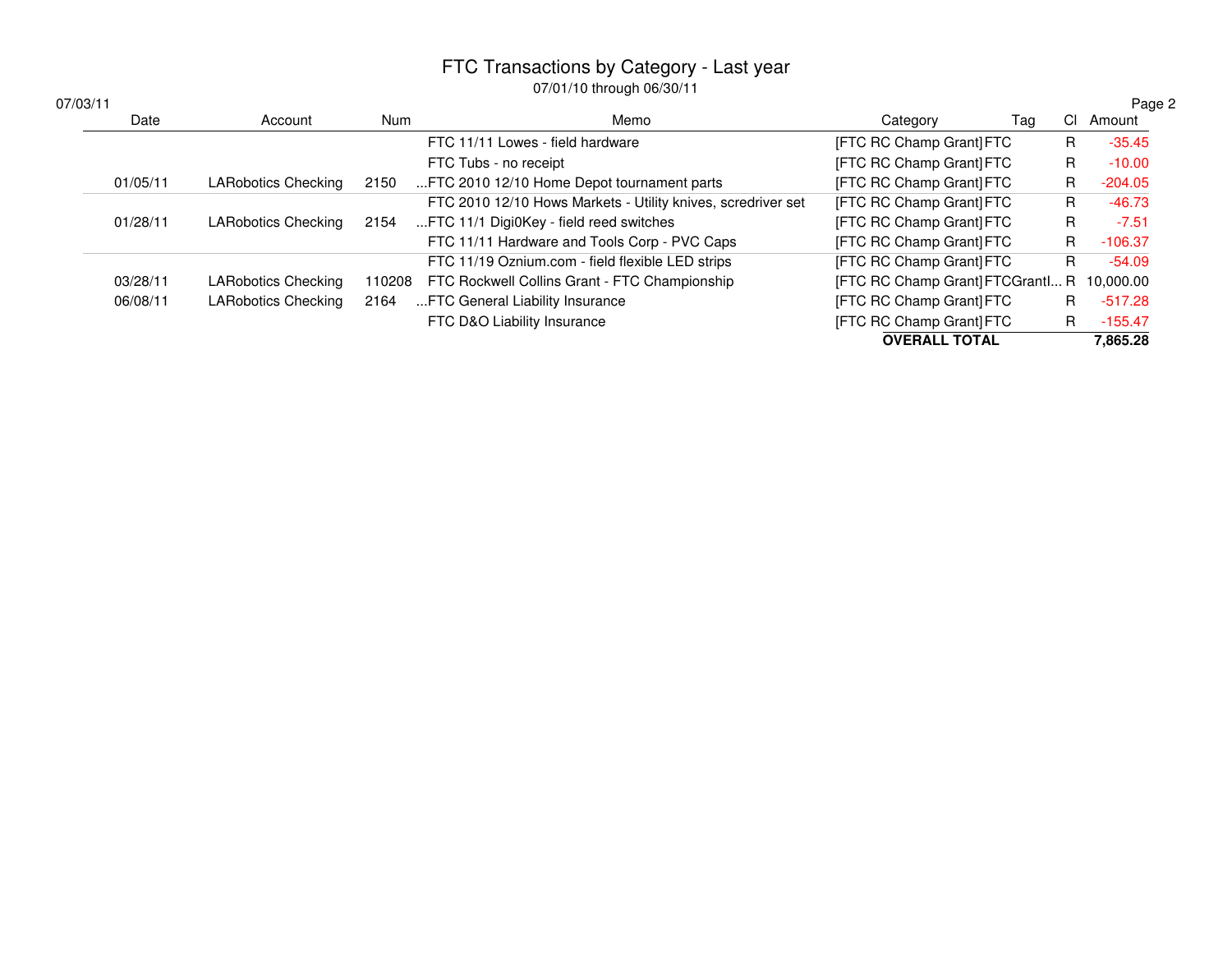| 07/03/11                       |                                       |        | 07/01/10 through 06/30/11                                                             |                                   |                       |              | Page 1      |
|--------------------------------|---------------------------------------|--------|---------------------------------------------------------------------------------------|-----------------------------------|-----------------------|--------------|-------------|
| Date                           | Account                               | Num    | Memo                                                                                  | Category                          | Tag                   |              | Cl Amount   |
|                                | <b>Alliance Member Services - AMS</b> |        |                                                                                       |                                   |                       |              | $-672.75$   |
| 06/08/11                       | <b>LARobotics Checking</b>            | 2164   | FTC General Liability Insurance                                                       | [FTC RC Champ Grant]              | <b>FTC</b>            | R            | $-517.28$   |
|                                |                                       |        | FTC D&O Liability Insurance                                                           | [FTC RC Champ Grant]              | <b>FTC</b>            | R            | $-155.47$   |
| <b>Checking Supplies</b>       |                                       |        |                                                                                       |                                   |                       |              | $-17.50$    |
| 06/15/11                       | FTC Checking                          |        | FTC 3 x 30 checks                                                                     | [FTC Other]                       | <b>FTC</b>            | R            | $-17.50$    |
| <b>FIRST</b>                   |                                       |        |                                                                                       |                                   |                       |              | 10,000.00   |
| 03/28/11                       | <b>LARobotics Checking</b>            | 110208 | FTC Rockwell Collins Grant - FTC Championship                                         | [FTC RC Champ Grant]              | FTCGrantI R 10,000.00 |              |             |
| <b>FTC Registration Cash</b>   |                                       |        |                                                                                       |                                   |                       |              | 200.00      |
| 12/11/10                       |                                       |        | FTC Accounts Receivable Receivable FTC 12/11 LA Championship 2 Teams @ \$100          | [FTC Other]                       | <b>FTC</b>            |              | 200.00      |
| <b>FTC Registration Checks</b> |                                       |        |                                                                                       |                                   |                       |              | 2,260.00    |
| 05/31/11                       | FTC Checking                          |        | FTC 12/11 LA Championship 17 Teams @ \$100                                            | [FTC Accounts Receivable]         |                       | $\mathsf{R}$ | 1,700.00    |
| 05/31/11                       | FTC Checking                          |        | FTC 12/11 LA Championship 1 Team @ \$100                                              | [FTC Other]                       | <b>FTC</b>            | R            | 100.00      |
| 12/11/10                       |                                       |        | FTC Accounts Receivable Receivable FTC 12/11 LA Championship 22 Teams @ \$100         | [FTC Other]                       | <b>FTC</b>            |              | 2,200.00    |
| 05/31/11                       | <b>FTC Accounts Receivable</b>        |        | FTC 12/11 LA Championship 2 T-shirts @ 20                                             | [FTC Checking]                    | <b>FTC</b>            |              | $-40.00$    |
| 05/31/11                       | FTC Accounts Receivable               |        | FTC 12/11 LA Championship 17 Teams @ \$100                                            | [FTC Checking]                    |                       |              | $-1,700.00$ |
|                                | <b>FTC Shirt Purchases Cash</b>       |        |                                                                                       |                                   |                       |              | 260.00      |
| 12/11/10                       |                                       |        | FTC Accounts Receivable Receivable FTC 12/11 LA Championship 13 shirts @ \$20         | [FTC Other]                       | <b>FTC</b>            |              | 260.00      |
|                                | <b>FTC Shirt Purchases Checks</b>     |        |                                                                                       |                                   |                       |              | 140.00      |
| 05/31/11                       | FTC Checking                          |        | S FTC 12/11 LA Championship 2 T-shirts @ 20                                           | [FTC Accounts Receivable] FTC     |                       |              | 40.00       |
|                                |                                       |        | FTC 12/11 LA Championship 3 T-shirts @ 20                                             | [FTC Other]                       | <b>FTC</b>            |              | 60.00       |
| 12/11/10                       |                                       |        | FTC Accounts Receivable Receivable FTC 12/11 LA Championship 2 shirts @ \$20          | [FTC Other]                       | <b>FTC</b>            |              | 40.00       |
| Innovation First, Inc.         |                                       |        |                                                                                       |                                   |                       |              | 0.00        |
| 07/06/10                       | <b>LARobotics Checking</b>            | 100331 | FTC 12/12/09 LA Regional Championship                                                 | [FTC Accounts Receivable] FTCPrev |                       |              | R 1,155.00  |
| 07/06/10                       | FTC Accounts Receivable 100331        |        | FTC 12/12/09 LA Regional Championship                                                 | [LARobotics Checking]             | FTCPrev               |              | $-1,155.00$ |
| <b>Online Transfer</b>         |                                       |        |                                                                                       |                                   |                       |              | 0.00        |
| 06/30/11                       | FTC Checking                          |        | FTC Transaction #2095517488 - Insurance                                               | [LARobotics Checking]             | <b>FTC</b>            | R            | $-672.75$   |
| 06/30/11                       | FTC Checking                          |        | FTC Transaction #2094895563 - Balance of FTC Accounts                                 | [LARobotics Checking]             | <b>FTC</b>            |              | R 12,841.30 |
| 06/30/11                       | <b>LARobotics Checking</b>            |        | FTC Transaction #2094895563 - Balance of FTC Accounts                                 | [FTC Checking]                    | <b>FTC</b>            |              | R-12,841.30 |
| 06/30/11                       | <b>LARobotics Checking</b>            |        | FTC Transaction #2095517488 - Insurance                                               | [FTC Checking]                    | <b>FTC</b>            | R            | 672.75      |
| <b>Ric Wilson</b>              |                                       |        |                                                                                       |                                   |                       |              | $-592.80$   |
| 11/24/10                       | <b>LARobotics Checking</b>            | 2124   | FTC 2010 field - 9/10 Lowes - lumber and hardware                                     | [FTC RC Champ Grant]              | <b>FTC</b>            | R            | $-297.20$   |
|                                |                                       |        | FTC 2010 field - 9/10 Orchard Supply Hdw - lexan and paint                            | [FTC RC Champ Grant]              | <b>FTC</b>            | R            | $-26.82$    |
|                                |                                       |        | FTC 2010 field - excess reimbursement due to transposition error [FTC RC Champ Grant] |                                   | <b>FTC</b>            | $\mathsf R$  | $-18.00$    |
| 01/05/11                       | <b>LARobotics Checking</b>            | 2150   | FTC 2010 12/10 Home Depot tournament parts                                            | [FTC RC Champ Grant]              | <b>FTC</b>            | $\mathsf R$  | $-204.05$   |
|                                |                                       |        | FTC 2010 12/10 Hows Markets - Utility knives, scredriver set                          | [FTC RC Champ Grant]              | <b>FTC</b>            | R            | $-46.73$    |
| <b>Sam Blanchard</b>           |                                       |        |                                                                                       |                                   |                       |              | $-907.89$   |
| 11/24/10                       | <b>LARobotics Checking</b>            | 2125   | FTC 9/25 Far West Plywood - field plywood                                             | [FTC RC Champ Grant]              | <b>FTC</b>            | R            | $-109.35$   |
|                                |                                       |        |                                                                                       |                                   |                       |              |             |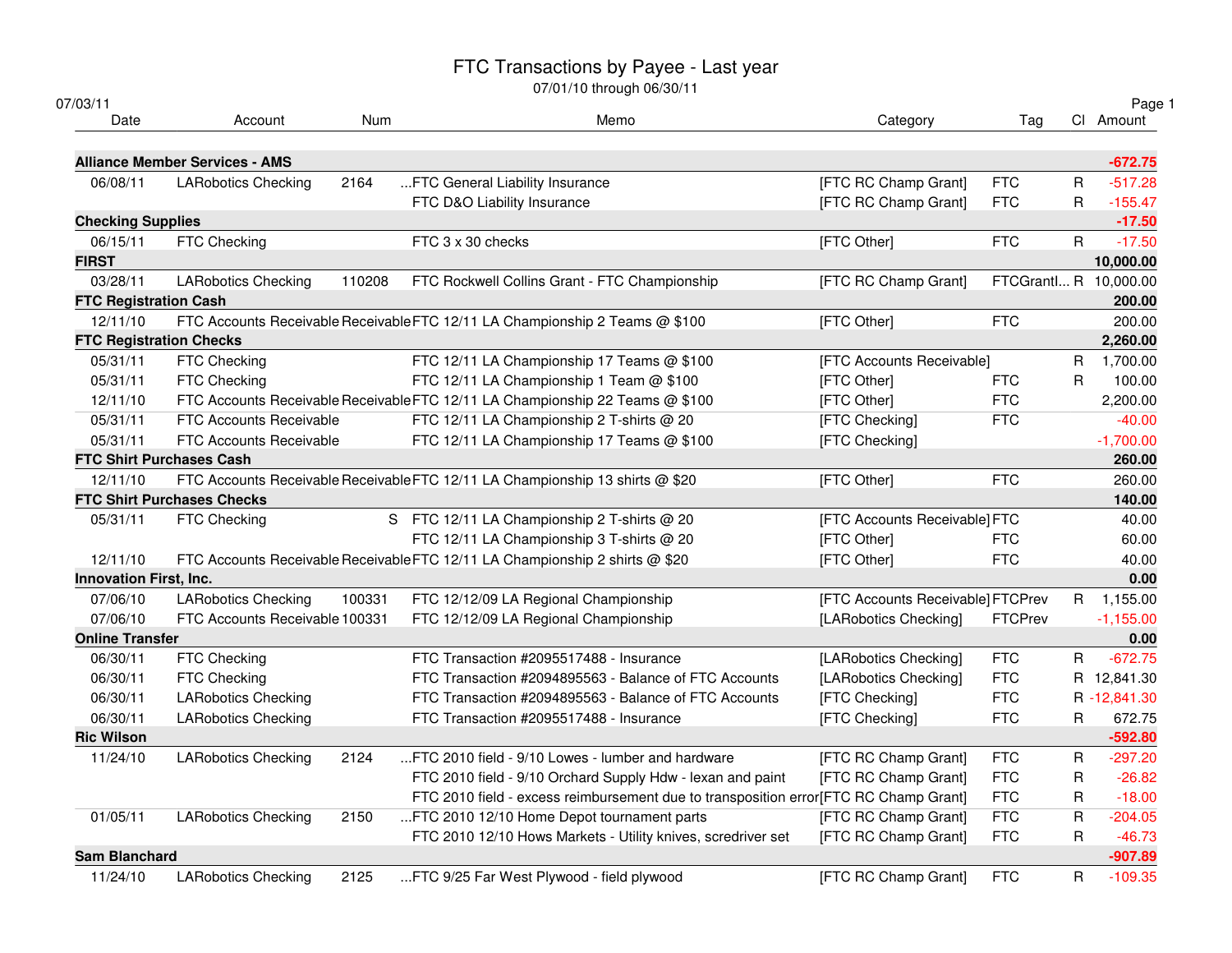| 07/03/11                 |                            |      | $01101110$ though $00100111$                                                         |                      |                |              | Page 2      |
|--------------------------|----------------------------|------|--------------------------------------------------------------------------------------|----------------------|----------------|--------------|-------------|
| Date                     | Account                    | Num  | Memo                                                                                 | Category             | Tag            |              | Cl Amount   |
|                          |                            |      | FTC 9/25 K&J Magnetics - field magnets                                               | [FTC RC Champ Grant] | <b>FTC</b>     | R            | $-20.41$    |
|                          |                            |      | FTC 9/26 Lowes - field hardware                                                      | [FTC RC Champ Grant] | <b>FTC</b>     | R            | $-75.05$    |
|                          |                            |      | FTC 9/26 Home Depot - field paint & tread tape                                       | [FTC RC Champ Grant] | <b>FTC</b>     | R            | $-94.80$    |
|                          |                            |      | FTC 9/27 Lakewood Pipe - field PVC                                                   | [FTC RC Champ Grant] | <b>FTC</b>     | R            | $-86.70$    |
|                          |                            |      | FTC 10/5 Harware & Tools Corp - field PVC caps                                       | [FTC RC Champ Grant] | <b>FTC</b>     | R            | $-106.45$   |
|                          |                            |      | FTC 10/9 Orchard Supply Hdw - field hardware                                         | [FTC RC Champ Grant] | <b>FTC</b>     | R            | $-33.56$    |
|                          |                            |      | FTC 10/9 TCP Global - field spray paint                                              | [FTC RC Champ Grant] | <b>FTC</b>     | R            | $-22.08$    |
|                          |                            |      | FTC 10/11 FilmTools - field tape                                                     | [FTC RC Champ Grant] | <b>FTC</b>     | R            | $-61.19$    |
|                          |                            |      | FTC 10/.18 Orchard Supply Hdw - field lexan & screws                                 | [FTC RC Champ Grant] | <b>FTC</b>     | R            | $-15.51$    |
|                          |                            |      | FTC 11/1 Oznium.com - field LED strips                                               | [FTC RC Champ Grant] | <b>FTC</b>     | R            | $-54.09$    |
|                          |                            |      | FTC 11/1 Digi0Key - field reed switches                                              | [FTC RC Champ Grant] | <b>FTC</b>     | R            | $-15.28$    |
|                          |                            |      | FTC 11/11 Lowes - field hardware                                                     | [FTC RC Champ Grant] | <b>FTC</b>     | R            | $-35.45$    |
|                          |                            |      | FTC Tubs - no receipt                                                                | [FTC RC Champ Grant] | <b>FTC</b>     | R            | $-10.00$    |
| 01/28/11                 | <b>LARobotics Checking</b> | 2154 | FTC 11/1 Digi0Key - field reed switches                                              | [FTC RC Champ Grant] | <b>FTC</b>     | R            | $-7.51$     |
|                          |                            |      | FTC 11/11 Hardware and Tools Corp - PVC Caps                                         | [FTC RC Champ Grant] | <b>FTC</b>     | R            | $-106.37$   |
|                          |                            |      | FTC 11/19 Oznium.com - field flexible LED strips                                     | [FTC RC Champ Grant] | <b>FTC</b>     | R            | $-54.09$    |
| <b>Suparna Mukherjee</b> |                            |      |                                                                                      |                      |                |              | $-2,803.78$ |
| 11/24/10                 | <b>LARobotics Checking</b> | 2123 | FTC 8/23/09 Radisson Hotel Manchester - Partner Conference                           | [FTC RC Champ Grant] | FTCPrev        | $\mathsf{R}$ | $-226.72$   |
|                          |                            |      | FTC 8/20/09 Continental Air LAX-MHT - Partner Conference                             | [FTC RC Champ Grant] | <b>FTCPrev</b> | R            | $-517.39$   |
|                          |                            |      | FTC 9/7/09 FindTape.com - field tape, velcro                                         | [FTC RC Champ Grant] | <b>FTCPrev</b> | R.           | $-68.80$    |
|                          |                            |      | FTC 9/3/09 Stee-Rike 3 - field wiffleballs                                           | [FTC RC Champ Grant] | <b>FTCPrev</b> | R.           | $-99.90$    |
|                          |                            |      | FTC 11/30/09 Imagination Project - 38 SoftTiles & 2 Carry Cases [FTC RC Champ Grant] |                      | <b>FTCPrev</b> | R            | $-303.36$   |
|                          |                            |      | FTC 9/12/09 Walmart - bins, cooler                                                   | [FTC RC Champ Grant] | <b>FTCPrev</b> | $\mathsf R$  | $-76.36$    |
|                          |                            |      | FTC 12/11/09 Best Buy - flash drives, CDs                                            | [FTC RC Champ Grant] | <b>FTCPrev</b> | R.           | $-80.05$    |
|                          |                            |      | FTC 12/11/09 Trader Joe's - snacks                                                   | [FTC RC Champ Grant] | <b>FTCPrev</b> | R            | $-7.50$     |
|                          |                            |      | FTC 12/11/09 CVS - flag materials                                                    | [FTC RC Champ Grant] | <b>FTCPrev</b> | R.           | $-12.85$    |
|                          |                            |      | FTC 11/23/09 Crown Trophy 18 - Trophies Pins & Medals                                | [FTC RC Champ Grant] | FTCPrev        |              | R -1,347.20 |
|                          |                            |      | FTC 12/11/09 99c Only - cups                                                         | [FTC RC Champ Grant] | FTCPrev        | R            | $-2.19$     |
|                          |                            |      | FTC 9/10/10 Comtel Pro Media - gaffers tape                                          | [FTC RC Champ Grant] | <b>FTC</b>     | R.           | $-61.46$    |

**OVERALL TOTAL**

**7,865.28**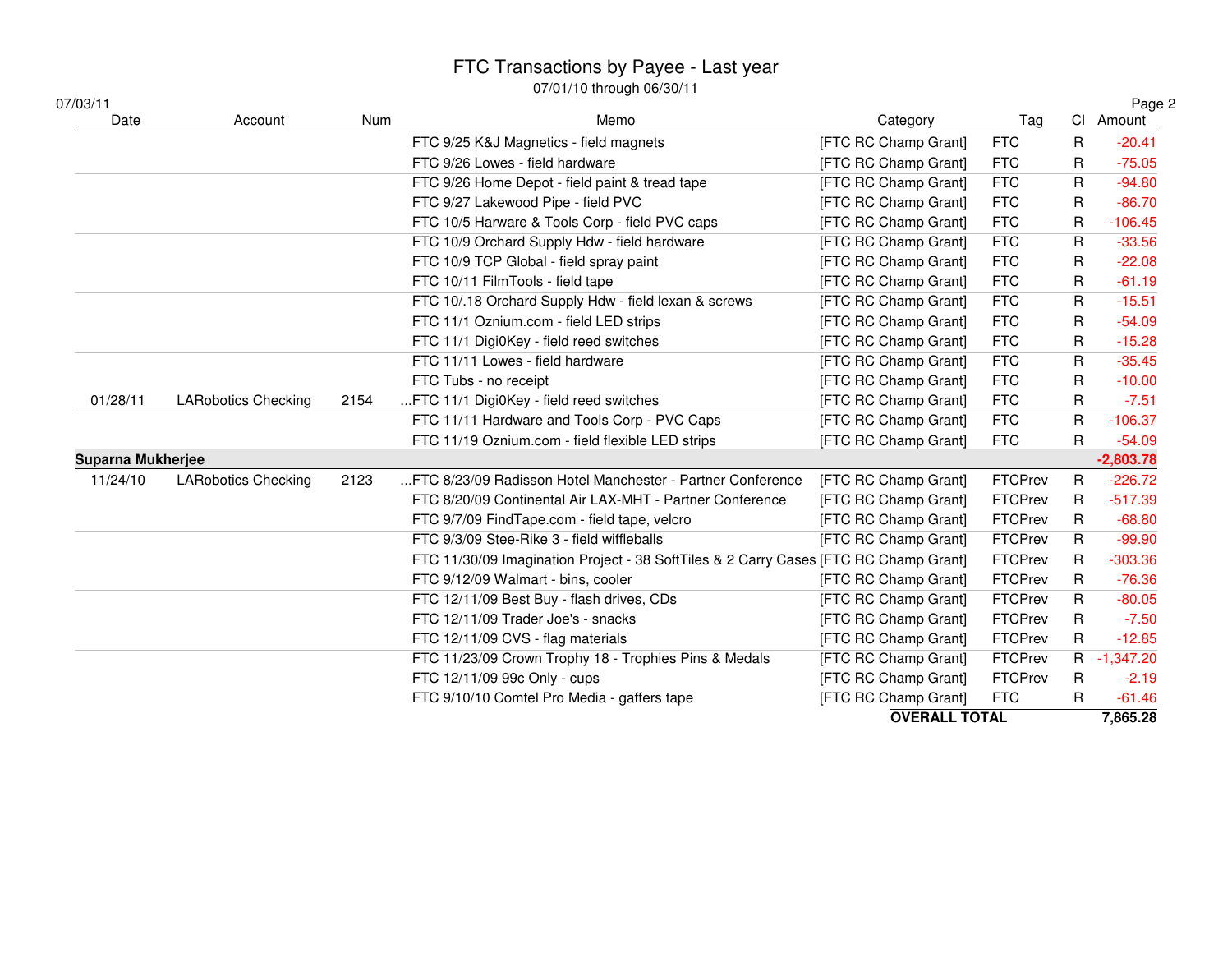## SCRRF Account Balances by Half Year - As of 06/30/11

As of 06/30/11

| Account                          | 06/30/09<br>Balance | 12/31/09<br><b>Balance</b> | 06/30/10<br><b>Balance</b> | 12/31/10<br><b>Balance</b> | 06/30/11<br>Balance |
|----------------------------------|---------------------|----------------------------|----------------------------|----------------------------|---------------------|
|                                  |                     |                            |                            |                            |                     |
| <b>Bank Accounts</b>             |                     |                            |                            |                            |                     |
| FTC Checking                     | 0.00                | 0.00                       | 0.00                       | 0.00                       | 14,051.05           |
| <b>LARobotics Checking</b>       | 6,271.79            | 17,669.57                  | 43,491.52                  | 27,615.29                  | 10,996.28           |
| LARobotics PayPal                | 0.00                | 178.96                     | 374.26                     | 2,261.92                   | 1,637.06            |
| <b>TOTAL Bank Accounts</b>       | 6,271.79            | 17,848.53                  | 43,865.78                  | 29,877.21                  | 26,684.39           |
| <b>Asset Accounts</b>            |                     |                            |                            |                            |                     |
| <b>FLL Invoices</b>              | 0.00                | 0.00                       | 0.00                       | 0.00                       | 0.00                |
| <b>FTC Accounts Receivable</b>   | 0.00                | 1,155.00                   | 1,155.00                   | 2,700.00                   | 960.00              |
| <b>SCRRF Accounts Recievable</b> | 0.00                | 914.35                     | 0.00                       | 158.94                     | 158.94              |
| <b>SCRRF Invoices</b>            | 0.00                | 0.00                       | 0.00                       | 225.00                     | 350.00              |
| <b>TOTAL Asset Accounts</b>      | 0.00                | 2,069.35                   | 1,155.00                   | 3,083.94                   | 1,468.94            |
| <b>Liability Accounts</b>        |                     |                            |                            |                            |                     |
| FLL Accounts Payable             | 0.00                | 0.00                       | 0.00                       | $-5,148.23$                | $-749.81$           |
| <b>FLL Chevron Grant</b>         | 0.00                | 0.00                       | 0.00                       | 0.00                       | $-500.00$           |
| FLL Growth Grant                 | $-87.90$            | 0.00                       | 0.00                       | 0.00                       | 0.00                |
| FLL Hardship Grants              | 0.00                | 0.00                       | 0.00                       | 0.00                       | 0.00                |
| FLL JCPenney Grant               | 0.00                | 0.00                       | 0.00                       | $-1,592.32$                | $-196.92$           |
| <b>FLL Lancaster</b>             | 0.00                | 0.00                       | 0.00                       | $-114.03$                  | $-114.03$           |
| FLL RC Champ Grant               | $-17.96$            | 0.48                       | $-11,999.52$               | $-2,685.18$                | 306.70              |
| <b>FLL RC Team Grants</b>        | $-172.00$           | $-3,583.19$                | $-17,689.51$               | $-6,013.33$                | $-2,071.83$         |
| FLL RC Traning Grants            | 0.00                | $-203.40$                  | $-400.00$                  | 65.08                      | 65.08               |
| <b>FLL Team Grants</b>           | 0.00                | 0.00                       | 0.00                       | 0.00                       | 0.00                |
| FLL Team Management              | $-269.39$           | $-874.33$                  | $-678.01$                  | $-673.70$                  | $-434.37$           |
| <b>FLL Tournaments</b>           | $-88.11$            | $-281.55$                  | $-357.04$                  | $-336.06$                  | $-138.89$           |
| FLL TWC Grant                    | 0.00                | 0.00                       | 0.00                       | $-128.44$                  | $-32.69$            |
| FTC Accounts Payable             | 0.00                | $-1,017.28$                | 0.00                       | 0.00                       | 0.00                |
| FTC Other                        | 0.00                | $-1,355.00$                | $-1,355.00$                | $-4,055.00$                | $-4,197.50$         |
| FTC RC Champ Grant               | 0.00                | $-5,958.74$                | $-5,958.74$                | $-2,073.02$                | $-10,981.52$        |
| <b>SCRRF Accounts Payable</b>    | 0.00                | $-866.65$                  | 0.00                       | 0.00                       | 0.00                |
| <b>TOTAL Liability Accounts</b>  | $-635.36$           | $-14,139.66$               | $-38,437.82$               | $-22,754.23$               | $-19,045.78$        |
| <b>OVERALL TOTAL</b>             | 5,636.43            | 5,778.22                   | 6,582.96                   | 10,206.92                  | 9,107.55            |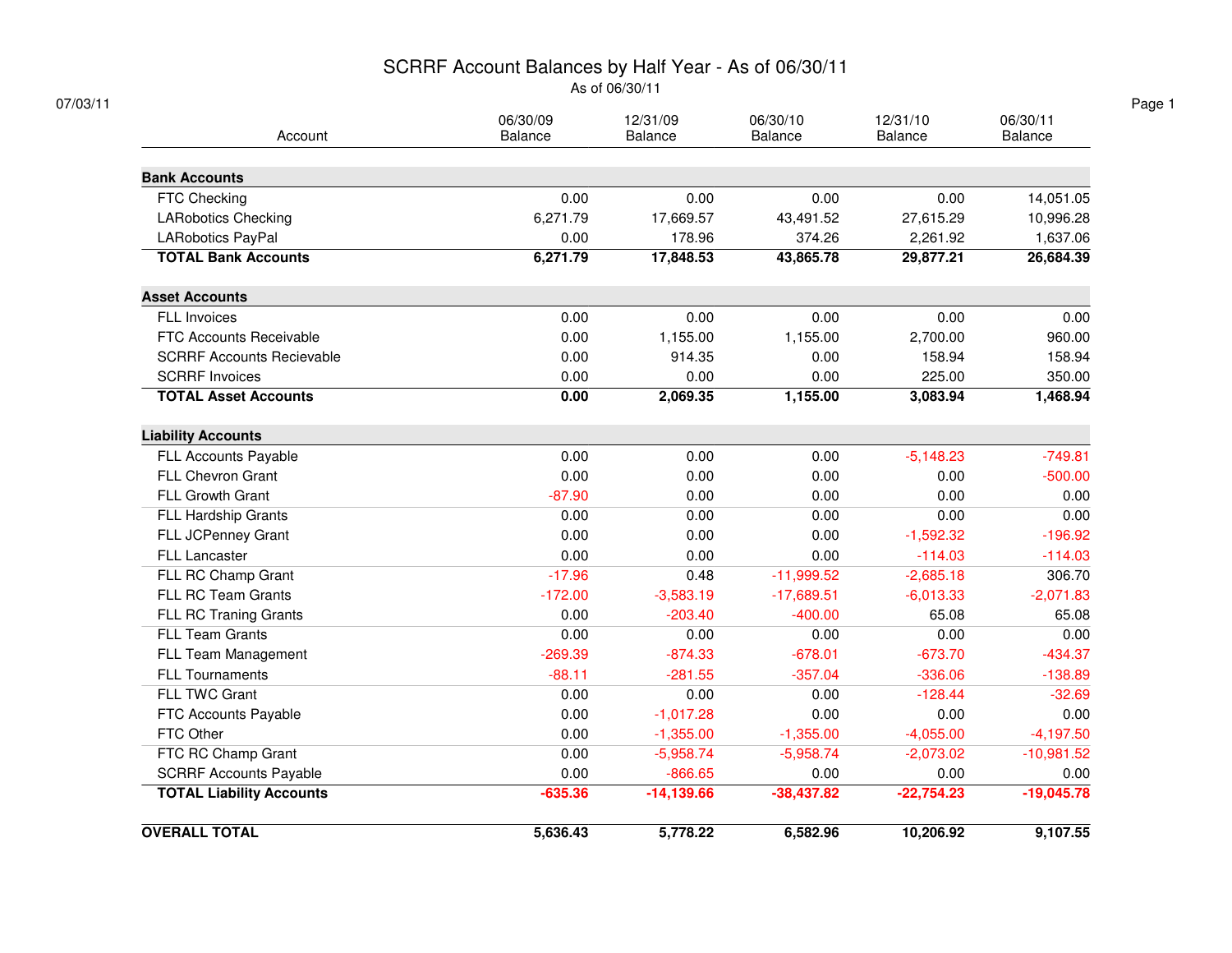#### SCRRF Categories by Year - Last year

| 07/03/11 |                            |                       |                       | Page 1 |
|----------|----------------------------|-----------------------|-----------------------|--------|
|          | Category                   | 07/01/09-<br>06/30/10 | 07/01/10-<br>06/30/11 |        |
|          |                            |                       |                       |        |
|          | <b>INCOME</b>              |                       |                       |        |
|          | Donation Income            | 0.00                  | 2,369.40              |        |
|          | Registration               | 4,379.64              | 6,742.55              |        |
|          | <b>TOTAL INCOME</b>        | 4,379.64              | 9,111.95              |        |
|          | <b>EXPENSES</b>            |                       |                       |        |
|          | Uncategorized              | 0.00                  | 0.00                  |        |
|          | <b>Bank Charge</b>         | 0.00                  | 9.40                  |        |
|          | <b>Competition Expense</b> | 494.65                | 2,334.09              |        |
|          | Field                      | 1,097.21              | 558.79                |        |
|          | Food                       | 0.00                  | 307.10                |        |
|          | Insurance                  | 0.00                  | 371.98                |        |
|          | Reimbursement              | 481.25                | 6.00                  |        |
|          | Rental                     | 360.00                | 0.00                  |        |
|          | Scholarship                | 1,000.00              | 3,000.00              |        |
|          | <b>TOTAL EXPENSES</b>      | 3,433.11              | 6,587.36              |        |
|          | <b>OVERALL TOTAL</b>       | 946.53                | 2,524.59              |        |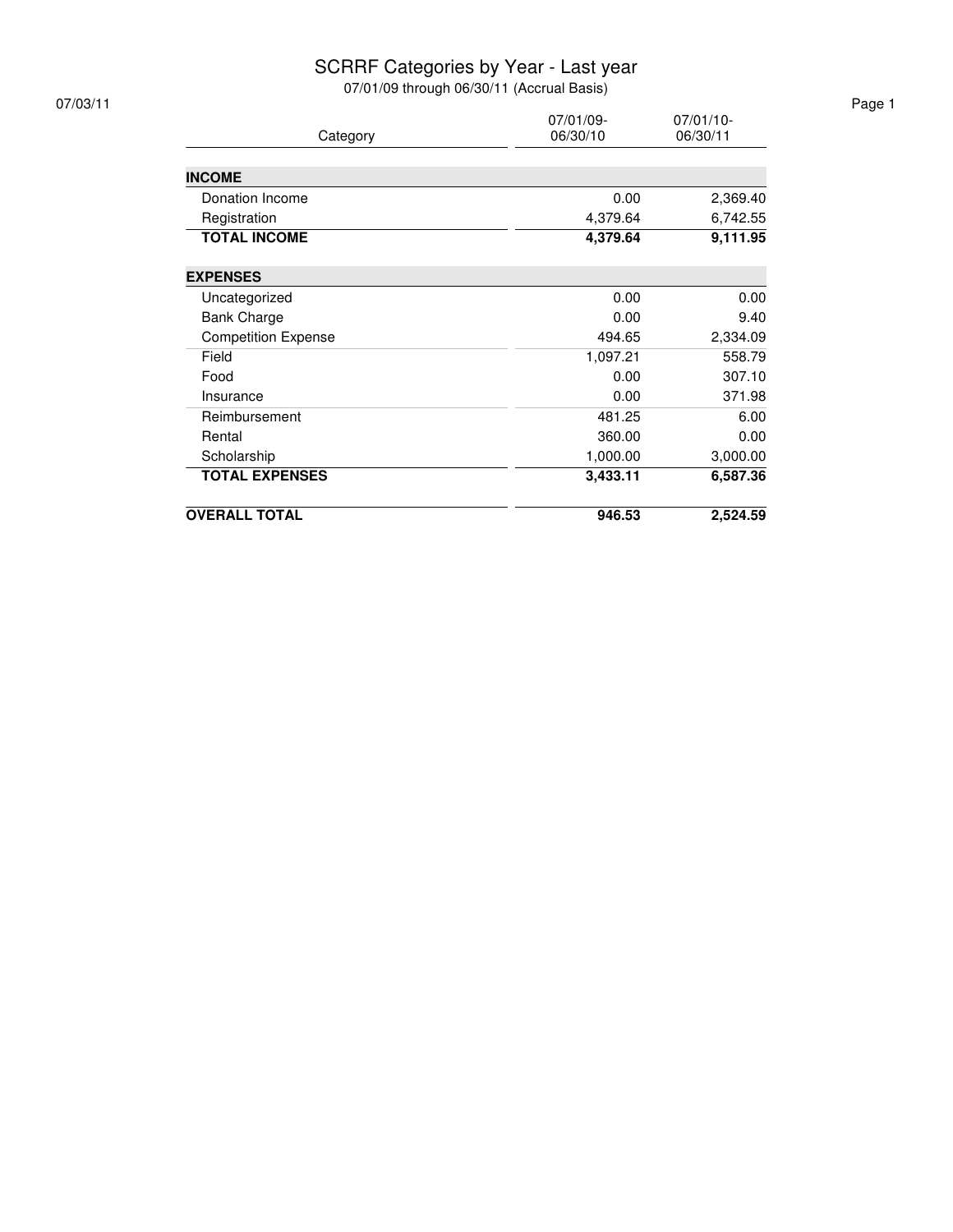#### SCRRF Events by Year - Last year

| 07/03/11 | <b>Class Description</b> | 07/01/09-<br>06/30/10 | $07/01/10$ -<br>06/30/11 | Page 1 |
|----------|--------------------------|-----------------------|--------------------------|--------|
|          | Classic                  | 141.79                | 664.31                   |        |
|          | Scholarship              | $-1,000.00$           | $-1,000.00$              |        |
|          | Scrimmage                | 1,804.74              | 2,272.61                 |        |
|          | <b>SCRRF</b>             | 0.00                  | $-371.98$                |        |
|          | Workshops                | 0.00                  | 959.65                   |        |
|          | WorkshopsPrev            | 0.00                  | 0.00                     |        |
|          | <b>OVERALL TOTAL</b>     | 946.53                | 2,524.59                 |        |
|          |                          |                       |                          |        |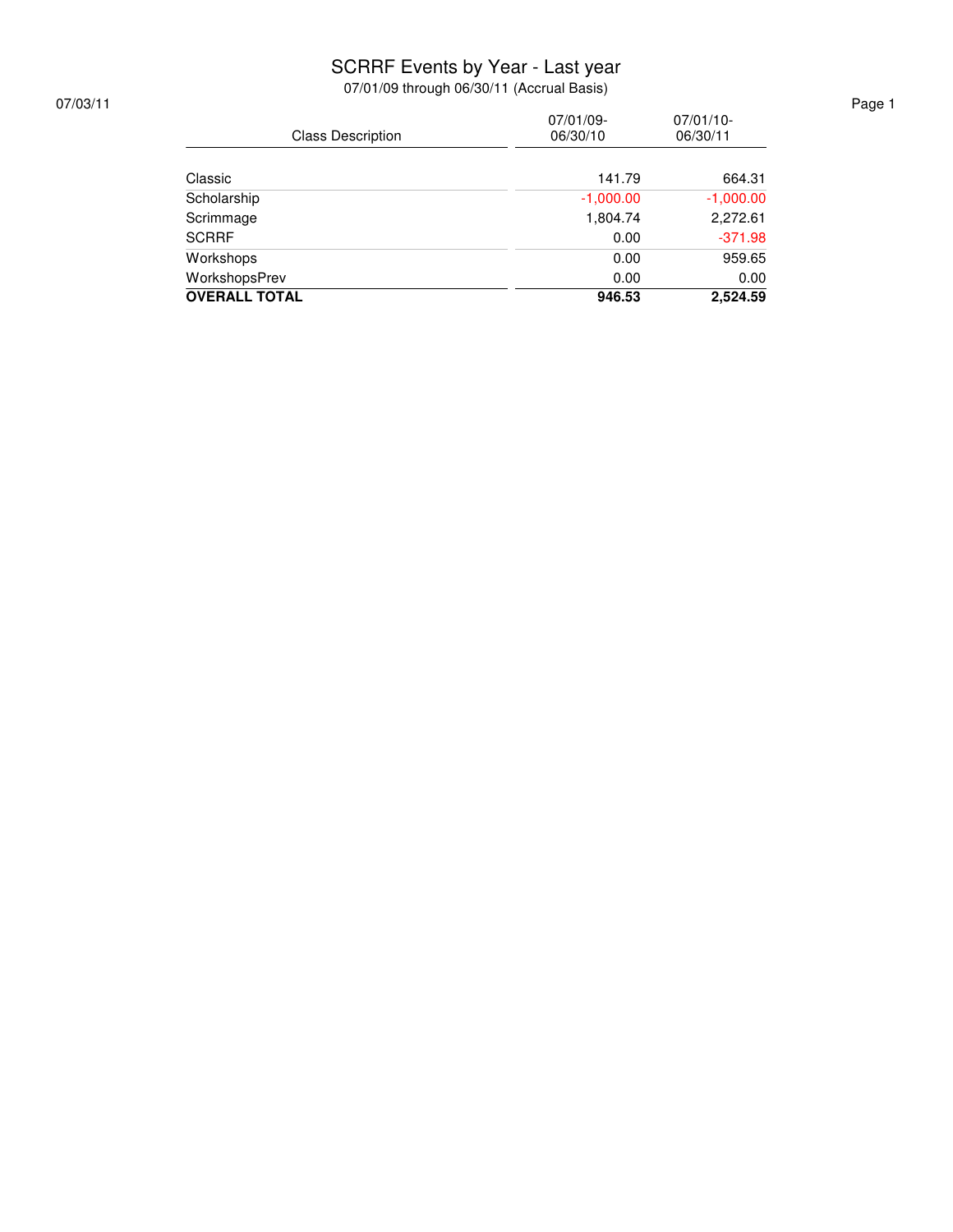#### SCRRF Payees by Year - Last year

| 07/03/11 |                                                |                       |                       | Page 1 |
|----------|------------------------------------------------|-----------------------|-----------------------|--------|
|          | Payee                                          | 07/01/09-<br>06/30/10 | 07/01/10-<br>06/30/11 |        |
|          |                                                |                       |                       |        |
|          | <b>INCOME</b>                                  |                       |                       |        |
|          | Alex Davis                                     | 195.30                | 346.40                |        |
|          | CAMS Robotics - CSU Dominguez Hills Foundation | 0.00                  | 200.00                |        |
|          | Carole Riedinger                               | 0.00                  | 146.40                |        |
|          | David E. Brinza                                | 0.00                  | 369.40                |        |
|          | <b>Dennis Smalley</b>                          | 0.00                  | 0.00                  |        |
|          | <b>Frazier Mountain Snowbotics</b>             | 0.00                  | 100.00                |        |
|          | Hope Chapel Academy Robotics Team              | 0.00                  | 150.00                |        |
|          | Innovation First, Inc.                         | 1,684.34              | 72.75                 |        |
|          | Janet Price                                    | 0.00                  | 146.40                |        |
|          | <b>MHS Robotics Boosters</b>                   | 0.00                  | 146.40                |        |
|          | Orcutt Academy Robotics Team                   | 0.00                  | 200.00                |        |
|          | Palos Verdes Peninsula High School             | 0.00                  | 350.00                |        |
|          | Penny S Ross                                   | 0.00                  | 146.40                |        |
|          | Peter Johnson                                  | 0.00                  | 146.40                |        |
|          | Robert Bornino                                 | 0.00                  | 195.00                |        |
|          | Roger Kassebaum                                | 0.00                  | 200.00                |        |
|          | Scott Goishi                                   | 0.00                  | 146.40                |        |
|          | <b>SCRRF Registration Cash</b>                 | 400.00                | 350.00                |        |
|          | <b>SCRRF Registration Checks</b>               | 2,100.00              | 3,350.00              |        |
|          | Shadow Hills High School                       | 0.00                  | 200.00                |        |
|          | <b>Time Warner Cable</b>                       | 0.00                  | 2,000.00              |        |
|          | West Covina High School                        | 0.00                  | 150.00                |        |
|          | <b>TOTAL INCOME</b>                            | 4,379.64              | 9,111.95              |        |
|          | <b>EXPENSES</b>                                |                       |                       |        |
|          | <b>Alex Davis</b>                              | 0.00                  | 4.70                  |        |
|          | Alliance Member Services - AMS                 | 0.00                  | 371.98                |        |
|          | Andymark, Inc. 765-86847                       | 0.00                  | 207.16                |        |
|          | Carrine Johnson                                | 500.00                | 0.00                  |        |
|          | Christopher H Husmann                          | 0.00                  | 118.56                |        |
|          | David E. Brinza                                | 0.00                  | 369.40                |        |
|          | Deborah Epperson                               | 494.65                | 433.90                |        |
|          | FRC Team 980 Thunderbots                       | 866.65                | 1,200.69              |        |
|          | <b>Grant Pickett</b>                           | 0.00                  | 1,000.00              |        |
|          | Hope Chapel Academy Robotics Team              | 590.56                | 0.00                  |        |
|          | Katherine Shen                                 | 0.00                  | 1,000.00              |        |
|          | Mindy Huang                                    | 0.00                  | 1,000.00              |        |
|          | Nancy McIntyre                                 | 0.00                  | 313.10                |        |
|          | Penske Truck Leasing Carson CA                 | 0.00                  | 392.27                |        |
|          | Roger Kassebaum                                | 0.00                  | 4.70                  |        |
|          | Ryan Sharp                                     | 500.00                | 0.00                  |        |
|          | <b>SGEEI</b>                                   | 481.25                | 0.00                  |        |
|          | U-Haul Ctr Burbank CA                          | 0.00                  | 170.90                |        |
|          | <b>TOTAL EXPENSES</b>                          | 3,433.11              | 6,587.36              |        |
|          |                                                |                       |                       |        |
|          | <b>OVERALL TOTAL</b>                           | 946.53                | 2,524.59              |        |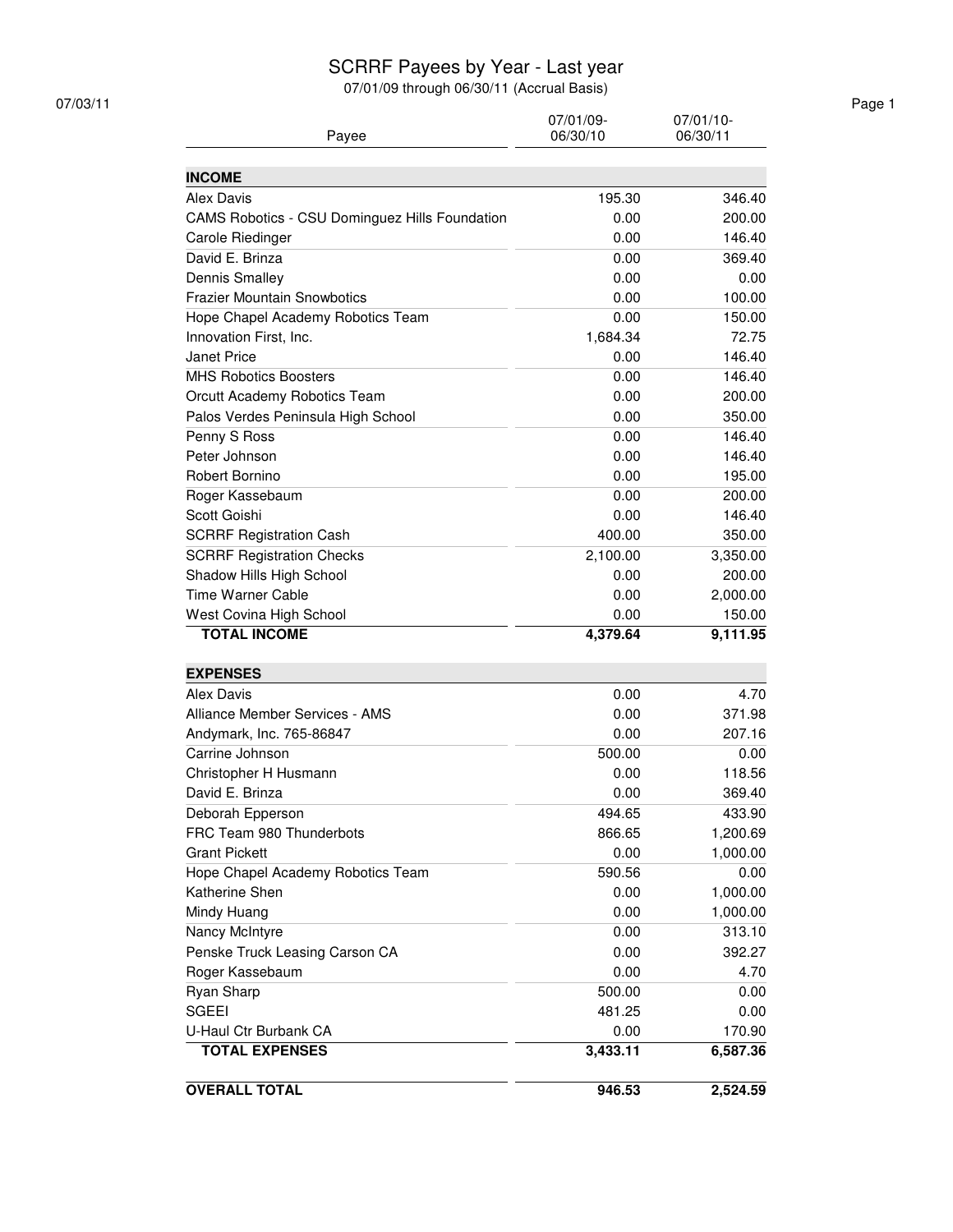| 07/03/11                   |            |                                | 0770 1710 unough oo/oo/                                          |                                      |             |              | Page 1     |
|----------------------------|------------|--------------------------------|------------------------------------------------------------------|--------------------------------------|-------------|--------------|------------|
| Date                       | Num        | Description                    | Memo                                                             | Category                             | Tag         |              | Clr Amount |
| <b>LARobotics Checking</b> |            |                                |                                                                  |                                      |             |              | $-508.56$  |
| 07/06/10                   | 100701     | Time Warner Cable              | SCRRF-Time Warner Cable Scholarships                             | Donation Income                      | Scholarship | R            | 2,000.00   |
| 09/25/10                   |            | U-Haul Ctr Burbank CA          | SCRRF 9/25 Fall Classic truck to move carpet                     | <b>Competition Expense Classic</b>   |             | $\mathsf{R}$ | $-169.58$  |
| 09/26/10                   |            | U-Haul Ctr Burbank CA          | SCRRF 9/25 Fall Classic truck to move carpet balance             | <b>Competition Expense Classic</b>   |             | R            | $-1.32$    |
| 09/28/10                   | <b>DEP</b> | S SCRRF Registration Cash      | SCRRF 9/25 Fall Classic Team 399                                 | Registration                         | Classic     | R            | 150.00     |
|                            |            |                                | SCRRF 9/25 Fall Classic Team 597                                 | Registration                         | Classic     | R            | 200.00     |
| 09/28/10                   | <b>DEP</b> | S SCRRF Registration Checks    | SCRRF 9/25 Fall Classic Team 981                                 | Registration                         | Classic     | R            | 150.00     |
|                            |            |                                | SCRRF 9/25 Fall Classic Team 968                                 | Registration                         | Classic     | R            | 150.00     |
|                            |            |                                | SCRRF 9/25 Fall Classic Team 1622                                | Registration                         | Classic     | R            | 150.00     |
|                            |            |                                | SCRRF 9/25 Fall Classic Team 3271                                | Registration                         | Classic     | $\mathsf{R}$ | 150.00     |
| 09/30/10                   | 2111       | Deborah Epperson               | SCRRF 9/25 Fall Classic Transport                                | <b>Competition Expense Classic</b>   |             | R            | $-433.90$  |
| 10/19/10                   | 2113       | S FRC Team 980 Thunderbots     | SCRRF 9/25 Fall Classic - 9/20 Film Tools - Tape                 | Field                                | Classic     | R            | $-40.39$   |
|                            |            |                                | SCRRF 9/25 Fall Classic - 9/22 McMaster - Lexan for targets      | Field                                | Classic     | R            | $-141.20$  |
|                            |            |                                | SCRRF 9/25 Fall Classic - 9/24 McMaster - Cable ties             | Field                                | Classic     | R            | $-28.91$   |
|                            |            |                                | SCRRF 9/25 Fall Classic - 9/27 Inky Doodle - Vinyl Vision Target | Field                                | Classic     | R            | $-197.55$  |
|                            |            |                                | SCRRF 9/25 Fall Classic - 9/27 Film Tools - Tape, Misc           | Field                                | Classic     | R            | $-150.74$  |
|                            |            |                                | SCRRF 9/25 Fall Classic - 10/14 1 Source Intl - Conf calls       | <b>Competition Expense Classic</b>   |             | $\mathsf{R}$ | $-38.22$   |
|                            |            |                                | SCRRF 9/25 Fall Classic - 10/15 Burbank USD - Facility Use       | <b>Competition Expense Classic</b>   |             | R            | $-357.00$  |
| 10/19/10                   |            | David E. Brinza<br>S           | SCRRF 9/25 Fall Classic Donation of Trophies and Socker Balls    | Donation Income                      | Classic     | R            | 369.40     |
|                            |            |                                | SCRRF 9/25 Fall Classic -9/15 AD Trophy - Trophies               | <b>Competition Expense Classic</b>   |             | $\mathsf{R}$ | $-198.60$  |
|                            |            |                                | SCRRF 9/25 Fall Classic - 9/18 DTI Soccer - Soccer Balls         | <b>Competition Expense Classic</b>   |             | R            | $-170.80$  |
| 11/15/10                   | 2117       | S FRC Team 980 Thunderbots     | SCRRF 9/25 Fall Classic insurance                                | <b>Competition Expense Classic</b>   |             | R            | $-90.00$   |
|                            |            |                                | SCRRF 9/25 Fall Classic food                                     | <b>Competition Expense Classic</b>   |             | $\mathsf{R}$ | $-156.68$  |
| 11/18/10                   | 2121       | S Nancy McIntyre               | SCRRF 11/6 Fall Workshop Lunch - Wood Ranch BBQ                  | Food                                 | Workshops   | R            | $-279.00$  |
|                            |            |                                | SCRRF 11/6 Fall Workshop Breakfast - Pavilions                   | Food                                 | Workshops   | R            | $-28.10$   |
|                            |            |                                | SCRRF 11/6 Fall Workshop CSUN Parking                            | Reimbursement                        | Workshops   | $\mathsf{R}$ | $-6.00$    |
| 11/19/10                   | <b>DEP</b> | S SCRRF Registration Checks    | SCRRF 11/6 Fall Workshop Team 1148 Harvard Westlake              | Registration                         | Workshops   | R            | 75.00      |
|                            |            |                                | SCRRF 11/6 Fall Workshop Team 1138 Chaminade                     | Registration                         | Workshops   | R            | 75.00      |
|                            |            |                                | SCRRF 11/6 Fall Workshop Orcult Academy                          | Registration                         | Workshops   | R            | 75.00      |
|                            |            |                                | SCRRF 11/6 Fall Workshop Team 867 Arcadia HS                     | Registration                         | Workshops   | R            | 100.00     |
|                            |            |                                | SCRRF 11/6 Fall Workshop Canoga Park HS                          | Registration                         | Workshops   | R            | 75.00      |
|                            |            |                                | SCRRF 11/6 Fall Workshop Team 1160 San Marino HS                 | Registration                         | Workshops   | $\mathsf{R}$ | 75.00      |
|                            |            |                                | SCRRF 11/6 Fall Workshop Team 848 Rolling Hills Prep             | Registration                         | Workshops   | R            | 75.00      |
|                            |            |                                | SCRRF 11/6 Fall Workshop Team Don Bosco Tech                     | Registration                         | Workshops   | R            | 75.00      |
|                            |            |                                | SCRRF 11/6 Fall Workshop Team Monrovia HS                        | Registration                         | Workshops   | R            | 75.00      |
|                            |            |                                | SCRRF 11/6 Fall Workshop Team Serviite HS                        | Registration                         | Workshops   | R            | 75.00      |
|                            |            |                                | SCRRF 11/6 Fall Workshop Team 1197 Torrance HS                   | Registration                         | Workshops   | R            | 75.00      |
|                            |            |                                | SCRRF 11/6 Fall Workshop Team 597 Foshay Robotics                | Registration                         | Workshops   | $\mathsf{R}$ | 100.00     |
| 02/07/11                   | <b>EFT</b> | Andymark, Inc. 765-86847       | SCRRF 2011 FRC game pieces                                       | <b>Competition Expense Scrimmage</b> |             | R            | $-207.16$  |
| 02/19/11                   | 2157       | S Christopher H Husmann        | SCRRF 2/18 PepBoys Ratched Tow Down 4Pk                          | <b>Competition Expense Scrimmage</b> |             |              | $-21.94$   |
|                            |            |                                | SCRRF 2/18 Home Depot Bolts, nuts, lock washers                  | <b>Competition Expense Scrimmage</b> |             |              | $-30.77$   |
|                            |            |                                | SCRRF 2/18 M&K Metal 12 5" caster wheels                         | <b>Competition Expense Scrimmage</b> |             |              | $-65.85$   |
| 02/22/11                   | EFT.       | Penske Truck Leasing Carson CA | SCRRF 2/18-21/2011 Scrimmage Truck Rental to transport field     | <b>Competition Expense Scrimmage</b> |             | R            | $-392.27$  |
| 02/25/11                   | <b>DEP</b> | S SCRRF Registration Checks    | SCRRF 2/20 Scrimmage Team 589                                    | Registration                         | Scrimmage   | $\mathsf{R}$ | 200.00     |
|                            |            |                                | SCRRF 2/20 Scrimmage Team 1047                                   | Registration                         | Scrimmage   | R            | 200.00     |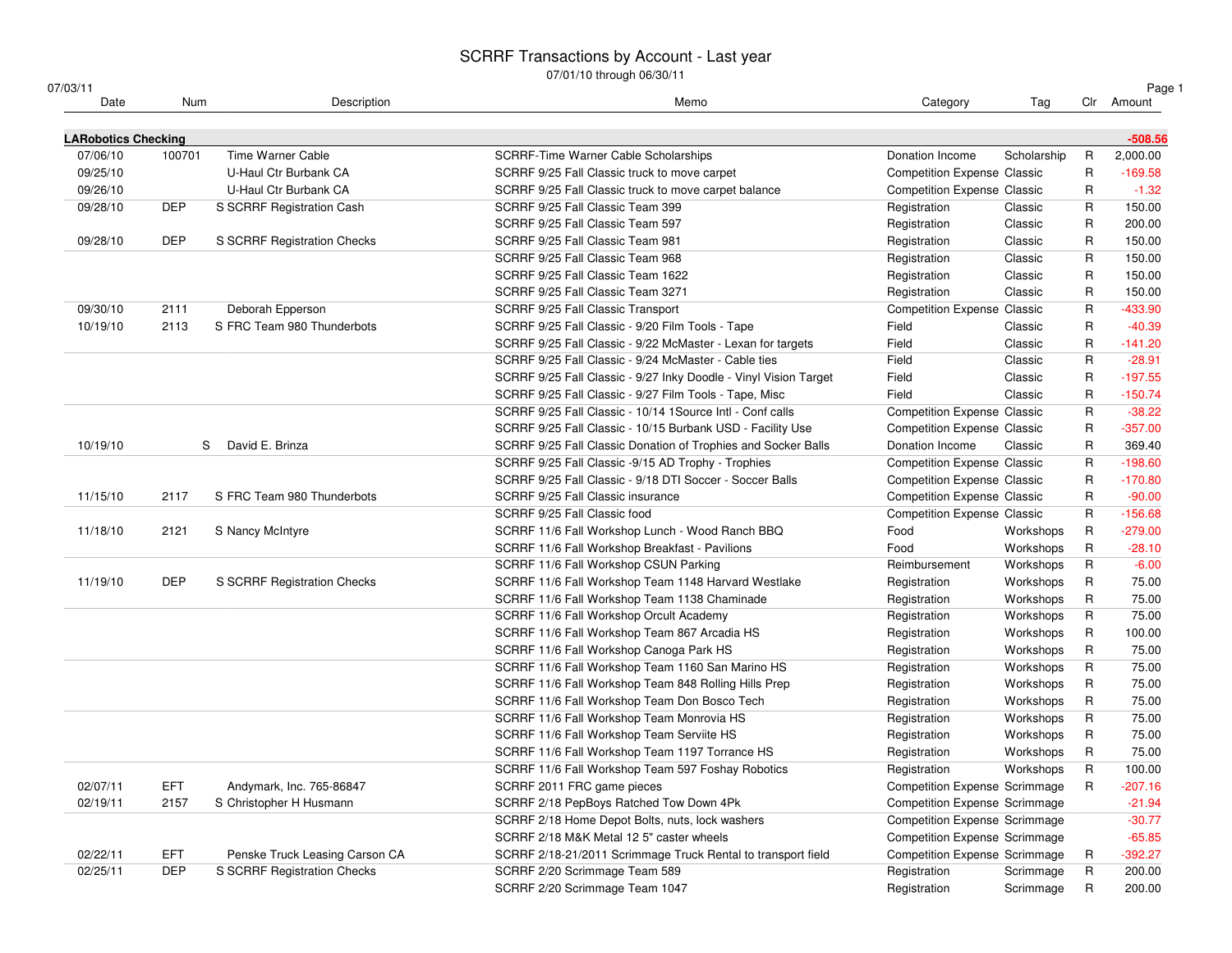| 07/03/11                         |      |                                                                                   |                                                                               |                      |              |              | Page 2      |
|----------------------------------|------|-----------------------------------------------------------------------------------|-------------------------------------------------------------------------------|----------------------|--------------|--------------|-------------|
| Date                             | Num  | Description                                                                       | Memo                                                                          | Category             | Tag          |              | Clr Amount  |
|                                  |      |                                                                                   | SCRRF 2/20 Scrimmage Team 1159                                                | Registration         | Scrimmage    | R            | 200.00      |
|                                  |      |                                                                                   | SCRRF 2/20 Scrimmage Team 1197                                                | Registration         | Scrimmage    | R            | 200.00      |
|                                  |      |                                                                                   | SCRRF 2/20 Scrimmage Team 1661                                                | Registration         | Scrimmage    | R            | 200.00      |
|                                  |      |                                                                                   | SCRRF 2/20 Scrimmage Team 2496                                                | Registration         | Scrimmage    | $\mathsf{R}$ | 200.00      |
|                                  |      |                                                                                   | SCRRF 2/20 Scrimmage Team 2677                                                | Registration         | Scrimmage    | R            | 200.00      |
|                                  |      |                                                                                   | SCRRF 2/20 Scrimmage Team 3309                                                | Registration         | Scrimmage    | R            | 200.00      |
|                                  |      |                                                                                   | SCRRF 2/20 Scrimmage Team 3408                                                | Registration         | Scrimmage    | $\mathsf{R}$ | 200.00      |
| 03/26/11                         | 2160 | <b>Grant Pickett</b>                                                              | SCRRF-TWC Scholarship - North Area                                            | Scholarship          | Scholarship  | $\mathsf{R}$ | $-1,000.00$ |
| 03/26/11                         | 2161 | Mindy Huang                                                                       | SCRRF-TWC Scholarship - Metro Area                                            | Scholarship          | Scholarship  | $\mathsf{R}$ | $-1,000.00$ |
| 03/26/11                         | 2162 | Katherine Shen                                                                    | SCRRF-TWC Scholarship - SCRRF                                                 | Scholarship          | Scholarship  | R            | $-1,000.00$ |
| 06/08/11                         | 2164 | S Alliance Member Services - AMS                                                  | <b>SCRRF General Liability Insurance</b>                                      | Insurance            | <b>SCRRF</b> | $\mathsf{R}$ | $-286.02$   |
|                                  |      |                                                                                   | <b>SCRRF D&amp;O Liability Insurance</b>                                      | Insurance            | <b>SCRRF</b> | $\mathsf{R}$ | $-85.96$    |
| <b>LARobotics PayPal</b>         |      |                                                                                   |                                                                               |                      |              |              | 1,610.40    |
| 09/07/10                         |      | <b>MHS Robotics Boosters</b>                                                      | SCRRF 9/25 Fall Classic Team 1323                                             | Registration         | Classic      | $\mathbf c$  | 146.40      |
| 09/10/10                         |      | Peter Johnson                                                                     | SCRRF 9/25 Fall Classic Team 294                                              | Registration         | Classic      | c            | 146.40      |
| 09/11/10                         |      | Penny S Ross                                                                      | SCRRF 9/25 Fall Classic Team 330                                              | Registration         | Classic      | $\mathbf c$  | 146.40      |
| 09/16/10                         |      | Janet Price                                                                       | SCRRF 9/25 Fall Classic Team 973                                              | Registration         | Classic      | $\mathbf{c}$ | 146.40      |
| 09/16/10                         |      | Alex Davis                                                                        | SCRRF 9/25 Fall Classic Team 702                                              | Registration         | Classic      | c            | 146.40      |
| 09/17/10                         |      | Scott Goishi                                                                      | SCRRF 9/25 Fall Classic Team 3296                                             | Registration         | Classic      | $\mathbf c$  | 146.40      |
| 09/18/10                         |      | Carole Riedinger                                                                  | SCRRF 9/25 Fall Classic Team 2584                                             | Registration         | Classic      | $\mathbf c$  | 146.40      |
| 09/20/10                         |      | Robert Bornino                                                                    | SCRRF 9/25 Fall Classic Team 1197 partial                                     | Registration         | Classic      | $\mathbf c$  | 146.40      |
| 09/24/10                         |      | Robert Bornino                                                                    | SCRRF 9/25 Fall Classic Team 1197 balance                                     | Registration         | Classic      | $\mathbf c$  | 48.60       |
| 02/14/11                         | S    | Roger Kassebaum                                                                   | SCRRF 02/20/2011 Scrimmage Reg FRC Team 1836                                  | Registration         | Scrimmage    | $\mathbf c$  | 200.00      |
|                                  |      |                                                                                   | SCRRF PayPal service fee                                                      | <b>Bank Charge</b>   | Scrimmage    | $\mathbf c$  | $-4.70$     |
| 02/18/11                         | S    | Alex Davis                                                                        | SCRRF 02/20/2011 Scrimmage Reg FRC Team 702                                   | Registration         | Scrimmage    | $\mathbf c$  | 200.00      |
|                                  |      |                                                                                   | SCRRF PayPal service fee                                                      | <b>Bank Charge</b>   | Scrimmage    | $\mathtt{c}$ | $-4.70$     |
| <b>SCRRF Accounts Recievable</b> |      |                                                                                   |                                                                               |                      |              |              | 247.75      |
| 11/06/10                         |      | Receivable Innovation First, Inc.                                                 | SCRRF11/6 Fall Workshop reg 1@\$75 less 3% Team 2584/20 Reseda HSRegistration |                      | Workshops    |              | 72.75       |
| 11/06/10                         |      | Receivable Hope Chapel Academy Robotics Team                                      | SCRRF 11/6 Fall Workshop Registration Team 330                                | Registration         | Workshops    |              | 75.00       |
| 11/06/10                         |      | Receivable Frazier Mountain Snowbotics                                            | SCRRF 11/6 Fall Workshop Registration Team 981                                | Registration         | Workshops    |              | 100.00      |
| <b>SCRRF Invoices</b>            |      |                                                                                   |                                                                               |                      |              |              | 1,175.00    |
| 09/17/10                         | 105  | S Palos Verdes Peninsula High School                                              | SCRRF 9/25/10 Fall Classic                                                    | Registration         | Classic      | $\mathbf c$  | 150.00      |
| 09/21/10                         | 106  | S West Covina High School                                                         | SCRRF 9/25/10 Fall Classic                                                    | Registration         | Classic      |              | 150.00      |
| 11/30/10                         | 107  | S Hope Chapel Academy Robotics Team                                               | SCRRF 11/6 Fall Workshops                                                     | Registration         | Workshops    | c            | 75.00       |
| 01/13/11                         | 108  | S Palos Verdes Peninsula High School                                              | SCRRF 02/20/2011 Pre-Ship Scrimmage                                           | Registration         | Scrimmage    | $\mathbf c$  | 200.00      |
| 02/16/11                         | 109  | S Shadow Hills High School                                                        | SCRRF 2/20/2011 Pre-Ship Scrimmage                                            | Registration         | Scrimmage    | $\mathbf{c}$ | 200.00      |
| 02/16/11                         | 110  | S Orcutt Academy Robotics Team                                                    | SCRRF 2/20 Pre-Ship Scrimmage                                                 | Registration         | Scrimmage    |              | 200.00      |
| 02/23/11                         | 111  | S CAMS Robotics - CSU Dominguez Hills Foundati SCRRF 2/20/2011 Pre-Ship Scrimmage |                                                                               | Registration         | Scrimmage    | $\mathbf c$  | 200.00      |
|                                  |      |                                                                                   |                                                                               | <b>OVERALL TOTAL</b> |              |              | 2,524.59    |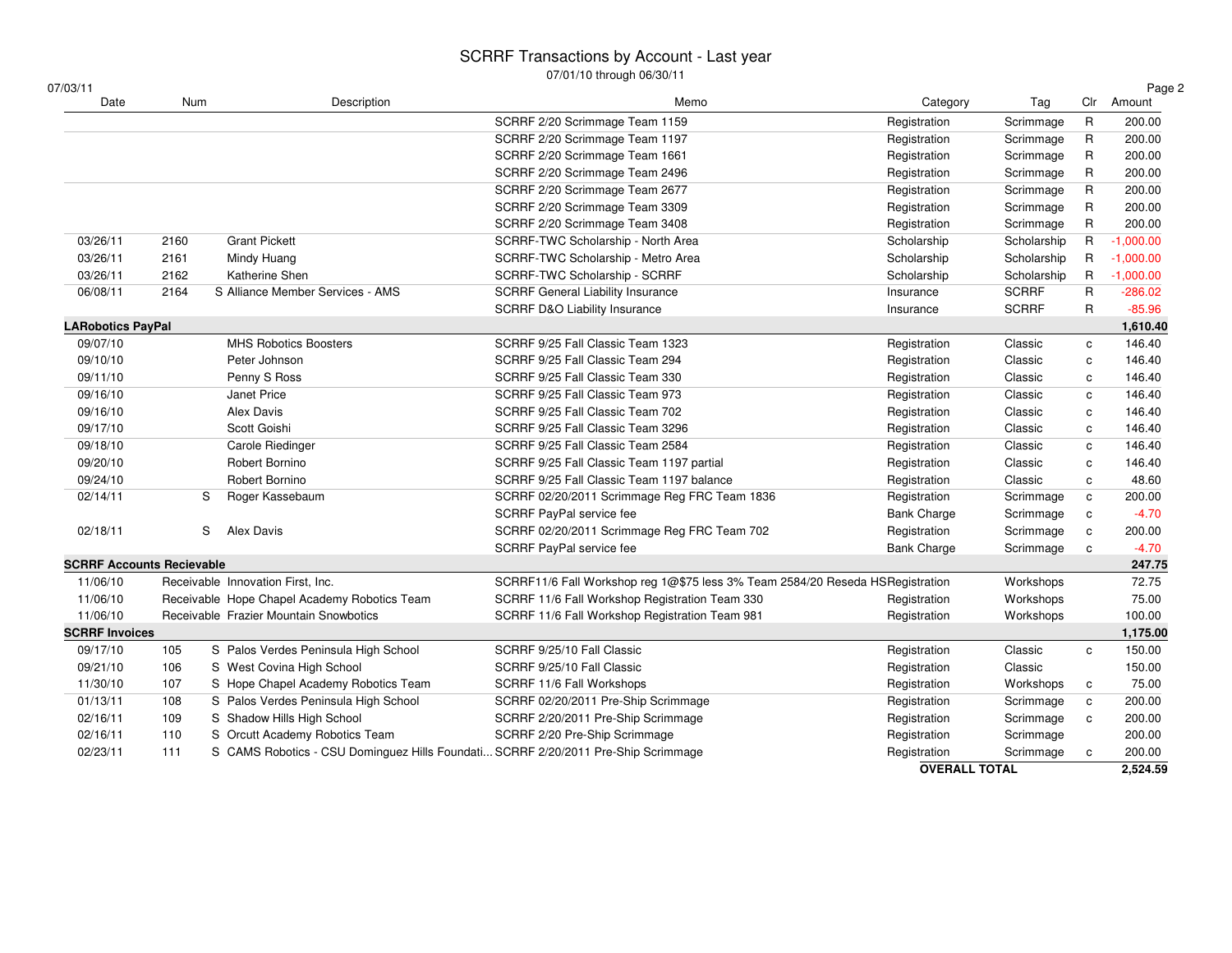#### SCRRF Transactions by Category - Last year

07/01/10 through 06/30/11

| 07/03/11               |                                      |            |     | 0770 1710 นาเบนนา บบ/บบ/ 1 1                                                    |                                                                                             |                            |              | Page 1     |
|------------------------|--------------------------------------|------------|-----|---------------------------------------------------------------------------------|---------------------------------------------------------------------------------------------|----------------------------|--------------|------------|
| Date                   | Account                              |            | Num | Description                                                                     | Memo                                                                                        | Tag                        |              | Clr Amount |
| <b>INFLOWS</b>         |                                      |            |     |                                                                                 |                                                                                             |                            |              | 9,111.95   |
| <b>Donation Income</b> |                                      |            |     |                                                                                 |                                                                                             |                            |              | 2,369.40   |
| 07/06/10               | <b>LARobotics Checking</b>           | 100701     |     | Time Warner Cable                                                               | SCRRF-Time Warner Cable Scholarships                                                        | Scholarship R              |              | 2,000.00   |
| 10/19/10               | <b>LARobotics Checking</b>           |            | S   | David E. Brinza                                                                 | SCRRF 9/25 Fall Classic Donation of Trophies and Socker Balls                               | Classic                    | R            | 369.40     |
| Registration           |                                      |            |     |                                                                                 |                                                                                             |                            |              | 6,742.55   |
| 09/07/10               | <b>LARobotics PayPal</b>             |            |     | <b>MHS Robotics Boosters</b>                                                    | SCRRF 9/25 Fall Classic Team 1323                                                           | Classic                    | $\mathbf c$  | 146.40     |
| 09/10/10               | <b>LARobotics PayPal</b>             |            |     | Peter Johnson                                                                   | SCRRF 9/25 Fall Classic Team 294                                                            | Classic                    | $\mathtt{C}$ | 146.40     |
| 09/11/10               | <b>LARobotics PayPal</b>             |            |     | Penny S Ross                                                                    | SCRRF 9/25 Fall Classic Team 330                                                            | Classic                    | $\mathbf c$  | 146.40     |
| 09/16/10               | <b>LARobotics PayPal</b>             |            |     | Janet Price                                                                     | SCRRF 9/25 Fall Classic Team 973                                                            | Classic                    | $\mathbf{C}$ | 146.40     |
| 09/16/10               | <b>LARobotics PayPal</b>             |            |     | Alex Davis                                                                      | SCRRF 9/25 Fall Classic Team 702                                                            | Classic                    | $\mathtt{C}$ | 146.40     |
| 09/17/10               | <b>LARobotics PayPal</b>             |            |     | Scott Goishi                                                                    | SCRRF 9/25 Fall Classic Team 3296                                                           | Classic                    | c            | 146.40     |
| 09/17/10               | <b>SCRRF</b> Invoices                | 105        |     | S Palos Verdes Peninsula High School                                            | SCRRF 9/25/10 Fall Classic                                                                  | Classic                    | $\mathbf{C}$ | 150.00     |
| 09/18/10               | LARobotics PayPal                    |            |     | Carole Riedinger                                                                | SCRRF 9/25 Fall Classic Team 2584                                                           | Classic                    | $\mathtt{C}$ | 146.40     |
| 09/20/10               | <b>LARobotics PayPal</b>             |            |     | Robert Bornino                                                                  | SCRRF 9/25 Fall Classic Team 1197 partial                                                   | Classic                    | C            | 146.40     |
| 09/21/10               | <b>SCRRF</b> Invoices                | 106        |     | S West Covina High School                                                       | SCRRF 9/25/10 Fall Classic                                                                  | Classic                    |              | 150.00     |
| 09/24/10               | <b>LARobotics PayPal</b>             |            |     | Robert Bornino                                                                  | SCRRF 9/25 Fall Classic Team 1197 balance                                                   | Classic                    | c            | 48.60      |
| 09/28/10               | <b>LARobotics Checking</b>           | <b>DEP</b> |     | S SCRRF Registration Cash                                                       | SCRRF 9/25 Fall Classic Team 399                                                            | Classic                    | R            | 150.00     |
|                        |                                      |            |     |                                                                                 | SCRRF 9/25 Fall Classic Team 597                                                            | Classic                    | R            | 200.00     |
| 09/28/10               | <b>LARobotics Checking</b>           | <b>DEP</b> |     | S SCRRF Registration Checks                                                     | SCRRF 9/25 Fall Classic Team 981                                                            | Classic                    | R            | 150.00     |
|                        |                                      |            |     |                                                                                 | SCRRF 9/25 Fall Classic Team 968                                                            | Classic                    | $\mathsf{R}$ | 150.00     |
|                        |                                      |            |     |                                                                                 | SCRRF 9/25 Fall Classic Team 1622                                                           | Classic                    | R            | 150.00     |
|                        |                                      |            |     |                                                                                 | SCRRF 9/25 Fall Classic Team 3271                                                           | Classic                    | $\mathsf{R}$ | 150.00     |
| 11/06/10               | SCRRF Accounts Recievable Receivable |            |     | Innovation First, Inc.                                                          | SCRRF11/6 Fall Workshop reg 1@\$75 less 3% Team 2584/20 Reseda  Workshops                   |                            |              | 72.75      |
| 11/06/10               | SCRRF Accounts Recievable Receivable |            |     | Hope Chapel Academy Robotics Team                                               | SCRRF 11/6 Fall Workshop Registration Team 330                                              | Workshops                  |              | 75.00      |
| 11/06/10               | SCRRF Accounts Recievable Receivable |            |     | <b>Frazier Mountain Snowbotics</b>                                              | SCRRF 11/6 Fall Workshop Registration Team 981                                              | Workshops                  |              | 100.00     |
| 11/19/10               | <b>LARobotics Checking</b>           | <b>DEP</b> |     | S SCRRF Registration Checks                                                     | SCRRF 11/6 Fall Workshop Team 1148 Harvard Westlake                                         | Workshops R                |              | 75.00      |
|                        |                                      |            |     |                                                                                 | SCRRF 11/6 Fall Workshop Team 1138 Chaminade                                                | Workshops R                |              | 75.00      |
|                        |                                      |            |     |                                                                                 |                                                                                             | Workshops R                |              | 75.00      |
|                        |                                      |            |     |                                                                                 | SCRRF 11/6 Fall Workshop Orcult Academy<br>SCRRF 11/6 Fall Workshop Team 867 Arcadia HS     | Workshops R                |              | 100.00     |
|                        |                                      |            |     |                                                                                 |                                                                                             | Workshops R                |              | 75.00      |
|                        |                                      |            |     |                                                                                 | SCRRF 11/6 Fall Workshop Canoga Park HS<br>SCRRF 11/6 Fall Workshop Team 1160 San Marino HS | Workshops R                |              | 75.00      |
|                        |                                      |            |     |                                                                                 |                                                                                             |                            |              |            |
|                        |                                      |            |     |                                                                                 | SCRRF 11/6 Fall Workshop Team 848 Rolling Hills Prep                                        | Workshops R                |              | 75.00      |
|                        |                                      |            |     |                                                                                 | SCRRF 11/6 Fall Workshop Team Don Bosco Tech                                                | Workshops R                |              | 75.00      |
|                        |                                      |            |     |                                                                                 | SCRRF 11/6 Fall Workshop Team Monrovia HS                                                   | Workshops R                |              | 75.00      |
|                        |                                      |            |     |                                                                                 | SCRRF 11/6 Fall Workshop Team Serviite HS                                                   | Workshops R<br>Workshops R |              | 75.00      |
|                        |                                      |            |     |                                                                                 | SCRRF 11/6 Fall Workshop Team 1197 Torrance HS                                              |                            |              | 75.00      |
|                        |                                      |            |     |                                                                                 | SCRRF 11/6 Fall Workshop Team 597 Foshay Robotics                                           | Workshops R                |              | 100.00     |
| 11/30/10               | <b>SCRRF</b> Invoices                | 107        |     | S Hope Chapel Academy Robotics Team                                             | SCRRF 11/6 Fall Workshops                                                                   | Workshops c                |              | 75.00      |
| 01/13/11               | <b>SCRRF</b> Invoices                | 108        | S   | Palos Verdes Peninsula High School                                              | SCRRF 02/20/2011 Pre-Ship Scrimmage                                                         | Scrimmage c                |              | 200.00     |
| 02/14/11               | <b>LARobotics PayPal</b>             |            | S   | Roger Kassebaum                                                                 | SCRRF 02/20/2011 Scrimmage Reg FRC Team 1836                                                | Scrimmage c                |              | 200.00     |
| 02/16/11               | <b>SCRRF</b> Invoices                | 109        | S   | Shadow Hills High School                                                        | SCRRF 2/20/2011 Pre-Ship Scrimmage                                                          | Scrimmage c                |              | 200.00     |
| 02/16/11               | <b>SCRRF</b> Invoices                | 110        | S   | Orcutt Academy Robotics Team                                                    | SCRRF 2/20 Pre-Ship Scrimmage                                                               | Scrimmage                  |              | 200.00     |
| 02/18/11               | LARobotics PayPal                    |            | S   | Alex Davis                                                                      | SCRRF 02/20/2011 Scrimmage Reg FRC Team 702                                                 | Scrimmage c                |              | 200.00     |
| 02/23/11               | <b>SCRRF</b> Invoices                | 111        | S   | CAMS Robotics - CSU Dominguez Hills Foundati SCRRF 2/20/2011 Pre-Ship Scrimmage |                                                                                             | Scrimmage c                |              | 200.00     |
| 02/25/11               | <b>LARobotics Checking</b>           | <b>DEP</b> |     | S SCRRF Registration Checks                                                     | SCRRF 2/20 Scrimmage Team 589                                                               | Scrimmage R                |              | 200.00     |
|                        |                                      |            |     |                                                                                 | SCRRF 2/20 Scrimmage Team 1047                                                              | Scrimmage R                |              | 200.00     |
|                        |                                      |            |     |                                                                                 | SCRRF 2/20 Scrimmage Team 1159                                                              | Scrimmage R                |              | 200.00     |
|                        |                                      |            |     |                                                                                 | SCRRF 2/20 Scrimmage Team 1197                                                              | Scrimmage R                |              | 200.00     |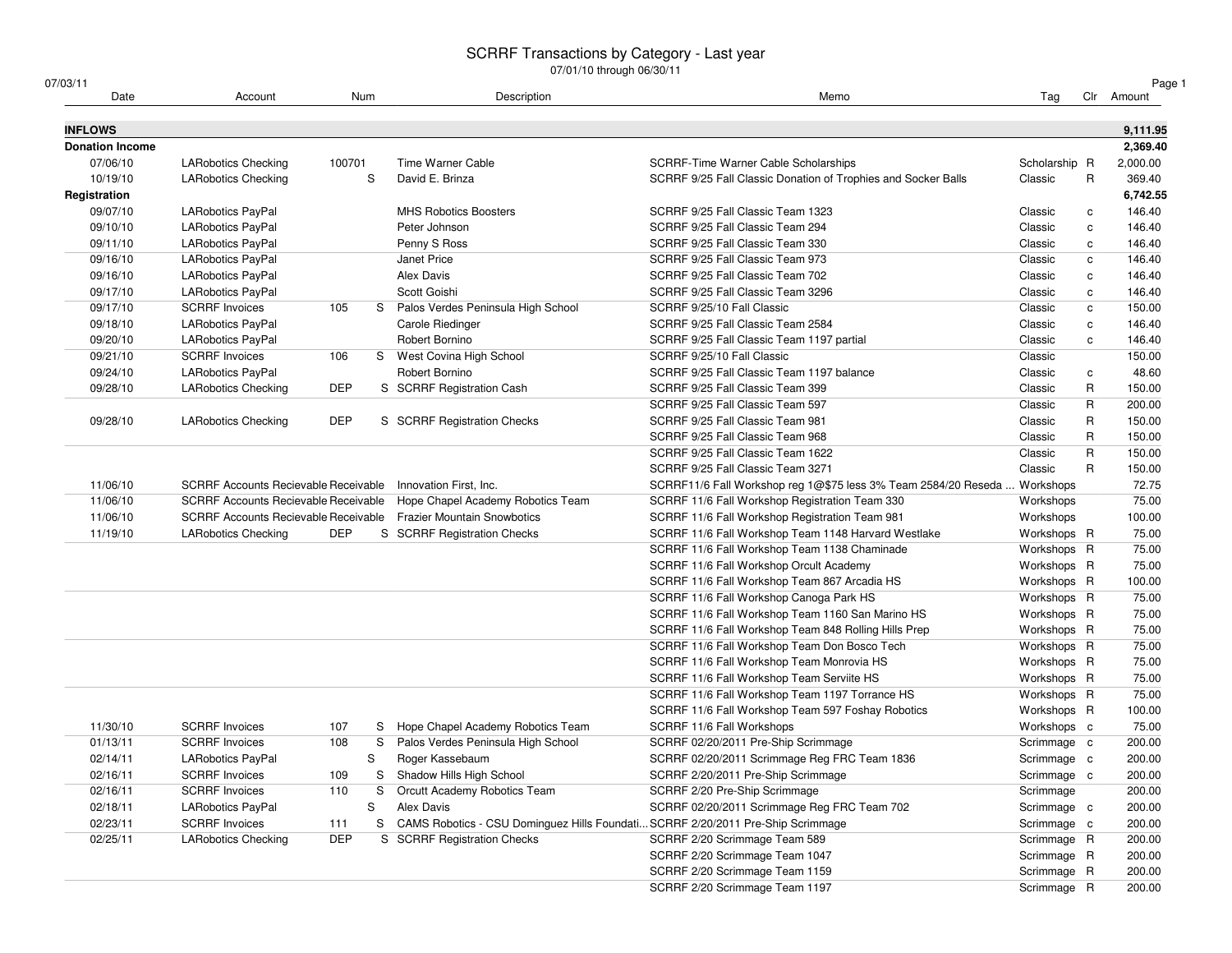| 07/03/11                   |                            |            |                                     | 0770 1710 through 00/00/11                                       |               |                         | Page 2      |
|----------------------------|----------------------------|------------|-------------------------------------|------------------------------------------------------------------|---------------|-------------------------|-------------|
| Date                       | Account                    | Num        | Description                         | Memo                                                             | Tag           |                         | Clr Amount  |
|                            |                            |            |                                     | SCRRF 2/20 Scrimmage Team 1661                                   | Scrimmage R   |                         | 200.00      |
|                            |                            |            |                                     | SCRRF 2/20 Scrimmage Team 2496                                   | Scrimmage R   |                         | 200.00      |
|                            |                            |            |                                     | SCRRF 2/20 Scrimmage Team 2677                                   | Scrimmage R   |                         | 200.00      |
|                            |                            |            |                                     | SCRRF 2/20 Scrimmage Team 3309                                   | Scrimmage R   |                         | 200.00      |
|                            |                            |            |                                     | SCRRF 2/20 Scrimmage Team 3408                                   | Scrimmage R   |                         | 200.00      |
| <b>OUTFLOWS</b>            |                            |            |                                     |                                                                  |               |                         | $-6,587.36$ |
| <b>Bank Charge</b>         |                            |            |                                     |                                                                  |               |                         | $-9.40$     |
| 02/14/11                   | <b>LARobotics PayPal</b>   | S          | Roger Kassebaum                     | SCRRF PayPal service fee                                         | Scrimmage c   |                         | $-4.70$     |
| 02/18/11                   | <b>LARobotics PayPal</b>   | S          | Alex Davis                          | SCRRF PayPal service fee                                         | Scrimmage c   |                         | $-4.70$     |
| <b>Competition Expense</b> |                            |            |                                     |                                                                  |               |                         | $-2,334.09$ |
| 09/25/10                   | <b>LARobotics Checking</b> |            | U-Haul Ctr Burbank CA               | SCRRF 9/25 Fall Classic truck to move carpet                     | Classic       | R                       | $-169.58$   |
| 09/26/10                   | <b>LARobotics Checking</b> |            | U-Haul Ctr Burbank CA               | SCRRF 9/25 Fall Classic truck to move carpet balance             | Classic       | $\mathsf R$             | $-1.32$     |
| 09/30/10                   | <b>LARobotics Checking</b> | 2111       | Deborah Epperson                    | SCRRF 9/25 Fall Classic Transport                                | Classic       | $\mathsf R$             | $-433.90$   |
| 10/19/10                   | <b>LARobotics Checking</b> | 2113       | S FRC Team 980 Thunderbots          | SCRRF 9/25 Fall Classic - 10/14 1Source Intl - Conf calls        | Classic       | $\overline{\mathsf{R}}$ | $-38.22$    |
|                            |                            |            |                                     | SCRRF 9/25 Fall Classic - 10/15 Burbank USD - Facility Use       | Classic       | $\mathsf{R}$            | $-357.00$   |
| 10/19/10                   | <b>LARobotics Checking</b> | S          | David E. Brinza                     | SCRRF 9/25 Fall Classic -9/15 AD Trophy - Trophies               | Classic       | $\mathsf{R}$            | $-198.60$   |
|                            |                            |            |                                     | SCRRF 9/25 Fall Classic - 9/18 DTI Soccer - Soccer Balls         | Classic       | $\mathsf R$             | $-170.80$   |
| 11/15/10                   | <b>LARobotics Checking</b> | 2117       | S FRC Team 980 Thunderbots          | SCRRF 9/25 Fall Classic insurance                                | Classic       | $\mathsf{R}$            | $-90.00$    |
|                            |                            |            |                                     | SCRRF 9/25 Fall Classic food                                     | Classic       | $\mathsf{R}$            | $-156.68$   |
| 02/07/11                   | <b>LARobotics Checking</b> | <b>EFT</b> | Andymark, Inc. 765-86847            | SCRRF 2011 FRC game pieces                                       | Scrimmage R   |                         | $-207.16$   |
| 02/19/11                   | <b>LARobotics Checking</b> | 2157       | S Christopher H Husmann             | SCRRF 2/18 PepBoys Ratched Tow Down 4Pk                          | Scrimmage     |                         | $-21.94$    |
|                            |                            |            |                                     | SCRRF 2/18 Home Depot Bolts, nuts, lock washers                  | Scrimmage     |                         | $-30.77$    |
|                            |                            |            |                                     | SCRRF 2/18 M&K Metal 12 5" caster wheels                         | Scrimmage     |                         | $-65.85$    |
| 02/22/11                   | <b>LARobotics Checking</b> | <b>EFT</b> | Penske Truck Leasing Carson CA      | SCRRF 2/18-21/2011 Scrimmage Truck Rental to transport field     | Scrimmage R   |                         | $-392.27$   |
| <b>Field</b>               |                            |            |                                     |                                                                  |               |                         | $-558.79$   |
| 10/19/10                   | <b>LARobotics Checking</b> | 2113       | S FRC Team 980 Thunderbots          | SCRRF 9/25 Fall Classic - 9/20 Film Tools - Tape                 | Classic       | R                       | $-40.39$    |
|                            |                            |            |                                     | SCRRF 9/25 Fall Classic - 9/22 McMaster - Lexan for targets      | Classic       | $\mathsf R$             | $-141.20$   |
|                            |                            |            |                                     | SCRRF 9/25 Fall Classic - 9/24 McMaster - Cable ties             | Classic       | R                       | $-28.91$    |
|                            |                            |            |                                     | SCRRF 9/25 Fall Classic - 9/27 Inky Doodle - Vinyl Vision Target | Classic       | $\mathsf{R}$            | $-197.55$   |
|                            |                            |            |                                     | SCRRF 9/25 Fall Classic - 9/27 Film Tools - Tape, Misc           | Classic       | $\mathsf R$             | $-150.74$   |
| Food                       |                            |            |                                     |                                                                  |               |                         | $-307.10$   |
| 11/18/10                   | <b>LARobotics Checking</b> | 2121       | S Nancy McIntyre                    | SCRRF 11/6 Fall Workshop Lunch - Wood Ranch BBQ                  | Workshops R   |                         | $-279.00$   |
|                            |                            |            |                                     | SCRRF 11/6 Fall Workshop Breakfast - Pavilions                   | Workshops R   |                         | $-28.10$    |
| Insurance                  |                            |            |                                     |                                                                  |               |                         | $-371.98$   |
| 06/08/11                   | <b>LARobotics Checking</b> | 2164       | Alliance Member Services - AMS<br>S | <b>SCRRF General Liability Insurance</b>                         | <b>SCRRF</b>  | R                       | $-286.02$   |
|                            |                            |            |                                     | <b>SCRRF D&amp;O Liability Insurance</b>                         | <b>SCRRF</b>  | R                       | $-85.96$    |
| Reimbursement              |                            |            |                                     |                                                                  |               |                         | $-6.00$     |
| 11/18/10                   | <b>LARobotics Checking</b> | 2121       | S Nancy McIntyre                    | SCRRF 11/6 Fall Workshop CSUN Parking                            | Workshops R   |                         | $-6.00$     |
| Scholarship                |                            |            |                                     |                                                                  |               |                         | $-3,000.00$ |
| 03/26/11                   | <b>LARobotics Checking</b> | 2160       | <b>Grant Pickett</b>                | SCRRF-TWC Scholarship - North Area                               | Scholarship R |                         | $-1,000.00$ |
| 03/26/11                   | <b>LARobotics Checking</b> | 2161       | Mindy Huang                         | SCRRF-TWC Scholarship - Metro Area                               | Scholarship R |                         | $-1,000.00$ |
| 03/26/11                   | <b>LARobotics Checking</b> | 2162       | Katherine Shen                      | SCRRF-TWC Scholarship - SCRRF                                    | Scholarship R |                         | $-1,000.00$ |
|                            |                            |            |                                     | <b>OVERALL TOTAL</b>                                             |               |                         | 2.524.59    |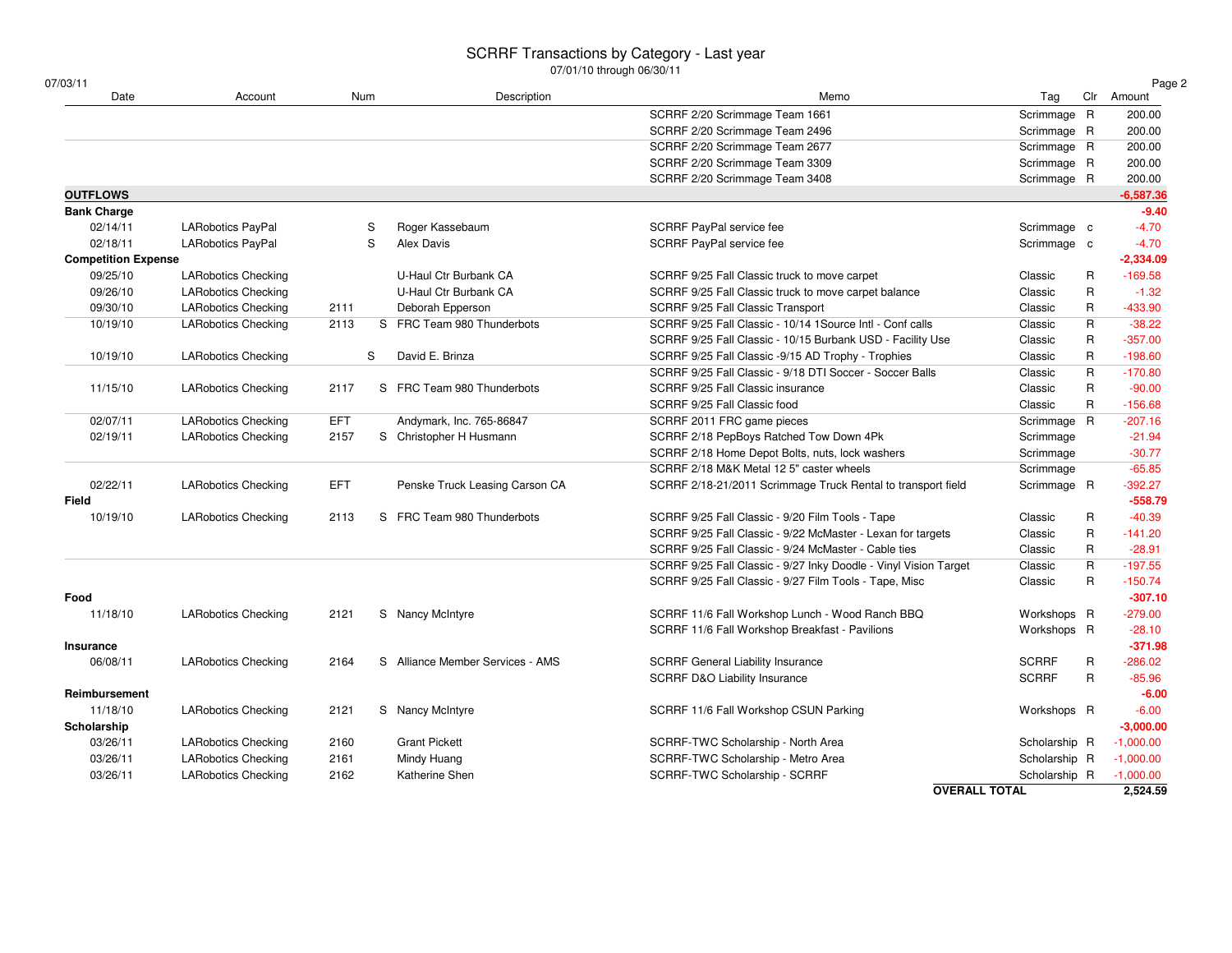## SCRRF Transactions by Event - Last year 07/01/10 through 06/30/11

| 07/03/11    |                            |                              |                                    |                                                                  |                     |              | Page 1      |
|-------------|----------------------------|------------------------------|------------------------------------|------------------------------------------------------------------|---------------------|--------------|-------------|
| Date        | Account                    | Num                          | Description                        | Memo                                                             | Category            |              | Cl Amount   |
| Classic     |                            |                              |                                    |                                                                  |                     |              | 664.31      |
| 09/07/10    | LARobotics PayPal          |                              | <b>MHS Robotics Boosters</b>       | SCRRF 9/25 Fall Classic Team 1323                                | Registration        | $\mathtt{c}$ | 146.40      |
| 09/10/10    | <b>LARobotics PayPal</b>   | Peter Johnson                |                                    | SCRRF 9/25 Fall Classic Team 294                                 | Registration        | c            | 146.40      |
| 09/11/10    | <b>LARobotics PayPal</b>   | Penny S Ross                 |                                    | SCRRF 9/25 Fall Classic Team 330                                 | Registration        | c            | 146.40      |
| 09/16/10    | <b>LARobotics PayPal</b>   | Janet Price                  |                                    | SCRRF 9/25 Fall Classic Team 973                                 | Registration        | C            | 146.40      |
| 09/16/10    | LARobotics PayPal          | Alex Davis                   |                                    | SCRRF 9/25 Fall Classic Team 702                                 | Registration        | c            | 146.40      |
| 09/17/10    | LARobotics PayPal          | Scott Goishi                 |                                    | SCRRF 9/25 Fall Classic Team 3296                                | Registration        | C            | 146.40      |
| 09/17/10    | <b>SCRRF</b> Invoices      | 105                          | Palos Verdes Peninsula High School | SCRRF 9/25/10 Fall Classic                                       | Registration        | C            | 150.00      |
| 09/18/10    | LARobotics PayPal          | Carole Riedinger             |                                    | SCRRF 9/25 Fall Classic Team 2584                                | Registration        | C            | 146.40      |
| 09/20/10    | <b>LARobotics PayPal</b>   | Robert Bornino               |                                    | SCRRF 9/25 Fall Classic Team 1197 partial                        | Registration        | C            | 146.40      |
| 09/21/10    | <b>SCRRF</b> Invoices      | 106                          | West Covina High School            | SCRRF 9/25/10 Fall Classic                                       | Registration        |              | 150.00      |
| 09/24/10    | LARobotics PayPal          | Robert Bornino               |                                    | SCRRF 9/25 Fall Classic Team 1197 balance                        | Registration        | $\mathtt{c}$ | 48.60       |
| 09/25/10    | <b>LARobotics Checking</b> |                              | U-Haul Ctr Burbank CA              | SCRRF 9/25 Fall Classic truck to move carpet                     | Competition Expen R |              | $-169.58$   |
| 09/26/10    | <b>LARobotics Checking</b> |                              | U-Haul Ctr Burbank CA              | SCRRF 9/25 Fall Classic truck to move carpet balance             | Competition Expen R |              | $-1.32$     |
| 09/28/10    | <b>LARobotics Checking</b> | <b>DEP</b>                   | SCRRF Registration Cash            | SCRRF 9/25 Fall Classic Team 399                                 | Registration        | R            | 150.00      |
|             |                            |                              |                                    | SCRRF 9/25 Fall Classic Team 597                                 | Registration        | R            | 200.00      |
| 09/28/10    | <b>LARobotics Checking</b> | <b>DEP</b>                   | SCRRF Registration Checks          | SCRRF 9/25 Fall Classic Team 981                                 | Registration        | R            | 150.00      |
|             |                            |                              |                                    | SCRRF 9/25 Fall Classic Team 968                                 | Registration        | R            | 150.00      |
|             |                            |                              |                                    | SCRRF 9/25 Fall Classic Team 1622                                | Registration        | R            | 150.00      |
|             |                            |                              |                                    | SCRRF 9/25 Fall Classic Team 3271                                | Registration        | $\mathsf{R}$ | 150.00      |
| 09/30/10    | <b>LARobotics Checking</b> | 2111<br>Deborah Epperson     |                                    | SCRRF 9/25 Fall Classic Transport                                | Competition Expen R |              | $-433.90$   |
| 10/19/10    | <b>LARobotics Checking</b> | 2113                         | FRC Team 980 Thunderbots           | SCRRF 9/25 Fall Classic - 9/20 Film Tools - Tape                 | Field               | R            | $-40.39$    |
|             |                            |                              |                                    | SCRRF 9/25 Fall Classic - 9/22 McMaster - Lexan for targets      | Field               | $\mathsf{R}$ | $-141.20$   |
|             |                            |                              |                                    | SCRRF 9/25 Fall Classic - 9/24 McMaster - Cable ties             | Field               | $\mathsf{R}$ | $-28.91$    |
|             |                            |                              |                                    | SCRRF 9/25 Fall Classic - 9/27 Inky Doodle - Vinyl Vision Target | Field               | $\mathsf{R}$ | $-197.55$   |
|             |                            |                              |                                    | SCRRF 9/25 Fall Classic - 9/27 Film Tools - Tape, Misc           | Field               | $\mathsf{R}$ | $-150.74$   |
|             |                            |                              |                                    | SCRRF 9/25 Fall Classic - 10/14 1Source Intl - Conf calls        | Competition Expen R |              | $-38.22$    |
|             |                            |                              |                                    | SCRRF 9/25 Fall Classic - 10/15 Burbank USD - Facility Use       | Competition Expen R |              | $-357.00$   |
| 10/19/10    | <b>LARobotics Checking</b> | S David E. Brinza            |                                    | SCRRF 9/25 Fall Classic Donation of Trophies and Socker Balls    | Donation Income     | R            | 369.40      |
|             |                            |                              |                                    | SCRRF 9/25 Fall Classic -9/15 AD Trophy - Trophies               | Competition Expen R |              | $-198.60$   |
|             |                            |                              |                                    | SCRRF 9/25 Fall Classic - 9/18 DTI Soccer - Soccer Balls         | Competition Expen R |              | $-170.80$   |
| 11/15/10    | <b>LARobotics Checking</b> | 2117                         | FRC Team 980 Thunderbots           | SCRRF 9/25 Fall Classic insurance                                | Competition Expen R |              | $-90.00$    |
|             |                            |                              |                                    | SCRRF 9/25 Fall Classic food                                     | Competition Expen R |              | $-156.68$   |
| Scholarship |                            |                              |                                    |                                                                  |                     |              | $-1,000.00$ |
| 07/06/10    | <b>LARobotics Checking</b> | 100701                       | Time Warner Cable                  | <b>SCRRF-Time Warner Cable Scholarships</b>                      | Donation Income     |              | R 2,000.00  |
| 03/26/11    | <b>LARobotics Checking</b> | <b>Grant Pickett</b><br>2160 |                                    | SCRRF-TWC Scholarship - North Area                               | Scholarship         |              | R -1,000.00 |
| 03/26/11    | <b>LARobotics Checking</b> | 2161<br>Mindy Huang          |                                    | SCRRF-TWC Scholarship - Metro Area                               | Scholarship         |              | R -1,000.00 |
| 03/26/11    | <b>LARobotics Checking</b> | 2162<br>Katherine Shen       |                                    | SCRRF-TWC Scholarship - SCRRF                                    | Scholarship         |              | R -1,000.00 |
| Scrimmage   |                            |                              |                                    |                                                                  |                     |              | 2,272.61    |
| 01/13/11    | <b>SCRRF Invoices</b>      | 108                          | Palos Verdes Peninsula High School | SCRRF 02/20/2011 Pre-Ship Scrimmage                              | Registration        | c            | 200.00      |
| 02/07/11    | <b>LARobotics Checking</b> | <b>EFT</b>                   | Andymark, Inc. 765-86847           | SCRRF 2011 FRC game pieces                                       | Competition Expen R |              | $-207.16$   |
| 02/14/11    | LARobotics PayPal          | S Roger Kassebaum            |                                    | SCRRF 02/20/2011 Scrimmage Reg FRC Team 1836                     | Registration        | c            | 200.00      |
|             |                            |                              |                                    | SCRRF PayPal service fee                                         | <b>Bank Charge</b>  | с            | $-4.70$     |
| 02/16/11    | <b>SCRRF Invoices</b>      | 109                          | Shadow Hills High School           | SCRRF 2/20/2011 Pre-Ship Scrimmage                               | Registration        | c            | 200.00      |
| 02/16/11    | <b>SCRRF</b> Invoices      | 110                          | Orcutt Academy Robotics Team       | SCRRF 2/20 Pre-Ship Scrimmage                                    | Registration        |              | 200.00      |
|             |                            |                              |                                    |                                                                  |                     |              |             |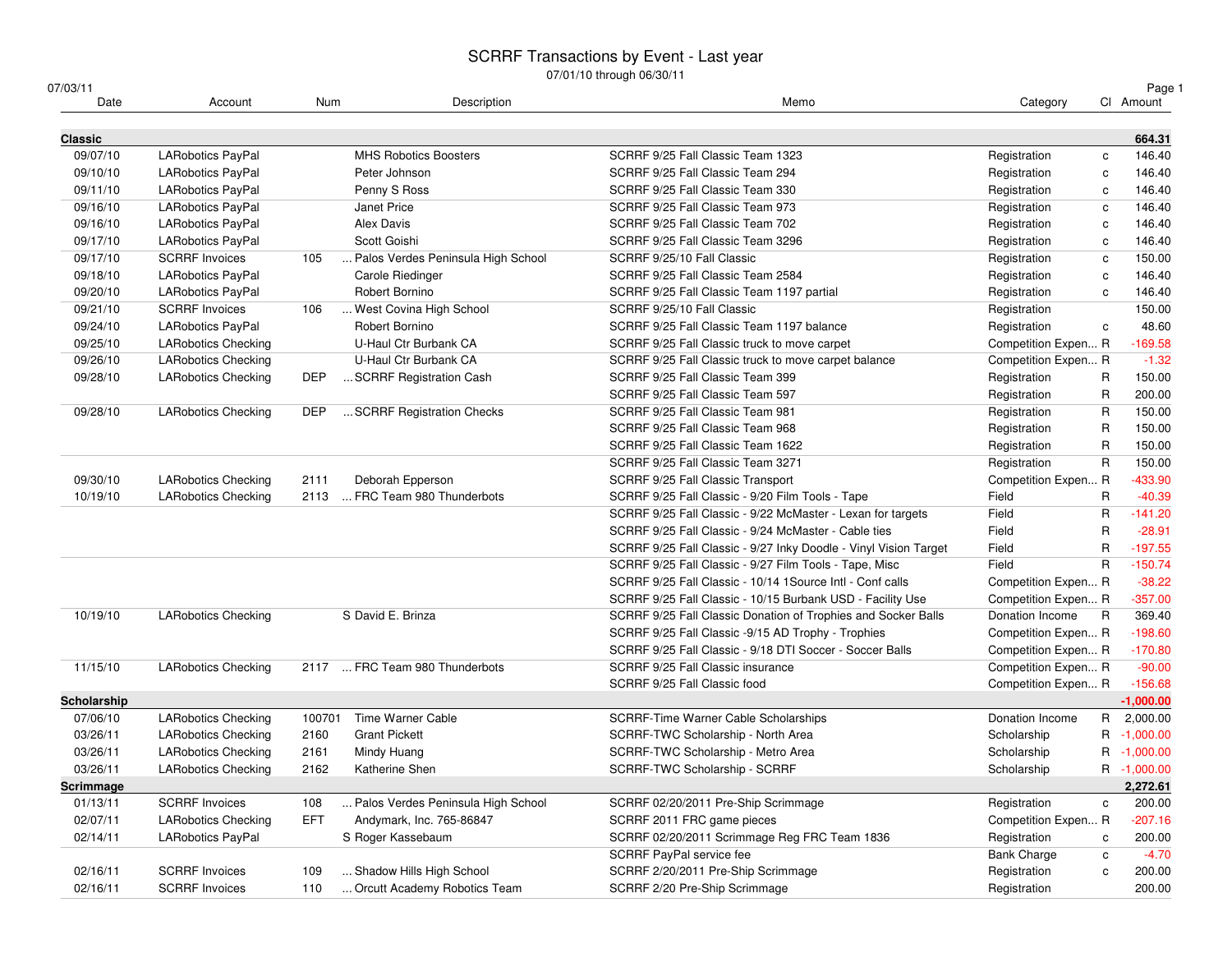## SCRRF Transactions by Event - Last year 07/01/10 through 06/30/11

| 07/03/11 |  |  |
|----------|--|--|
|          |  |  |

| Date             | Account                                             |            |                                                                              |                                                                            |                      |              |           |
|------------------|-----------------------------------------------------|------------|------------------------------------------------------------------------------|----------------------------------------------------------------------------|----------------------|--------------|-----------|
|                  |                                                     | Num        | Description                                                                  | Memo                                                                       | Category             |              | CI Amount |
| 02/18/11         | LARobotics PayPal                                   |            | S Alex Davis                                                                 | SCRRF 02/20/2011 Scrimmage Reg FRC Team 702                                | Registration         | $\mathbf c$  | 200.00    |
|                  |                                                     |            |                                                                              | SCRRF PayPal service fee                                                   | <b>Bank Charge</b>   | $\mathbf{c}$ | $-4.70$   |
| 02/19/11         | <b>LARobotics Checking</b>                          | 2157       | Christopher H Husmann                                                        | SCRRF 2/18 PepBoys Ratched Tow Down 4Pk                                    | Competition Expen    |              | $-21.94$  |
|                  |                                                     |            |                                                                              | SCRRF 2/18 Home Depot Bolts, nuts, lock washers                            | Competition Expen    |              | $-30.77$  |
|                  |                                                     |            |                                                                              | SCRRF 2/18 M&K Metal 12 5" caster wheels                                   | Competition Expen    |              | $-65.85$  |
| 02/22/11         | <b>LARobotics Checking</b>                          | <b>EFT</b> | Penske Truck Leasing Carson CA                                               | SCRRF 2/18-21/2011 Scrimmage Truck Rental to transport field               | Competition Expen R  |              | $-392.27$ |
| 02/23/11         | <b>SCRRF Invoices</b>                               | 111        | CAMS Robotics - CSU Dominguez Hills Found SCRRF 2/20/2011 Pre-Ship Scrimmage |                                                                            | Registration         | c            | 200.00    |
| 02/25/11         | <b>LARobotics Checking</b>                          | <b>DEP</b> | SCRRF Registration Checks                                                    | SCRRF 2/20 Scrimmage Team 589                                              | Registration         | R            | 200.00    |
|                  |                                                     |            |                                                                              | SCRRF 2/20 Scrimmage Team 1047                                             | Registration         | R            | 200.00    |
|                  |                                                     |            |                                                                              | SCRRF 2/20 Scrimmage Team 1159                                             | Registration         | $\mathsf{R}$ | 200.00    |
|                  |                                                     |            |                                                                              | SCRRF 2/20 Scrimmage Team 1197                                             | Registration         | R            | 200.00    |
|                  |                                                     |            |                                                                              | SCRRF 2/20 Scrimmage Team 1661                                             | Registration         | R            | 200.00    |
|                  |                                                     |            |                                                                              | SCRRF 2/20 Scrimmage Team 2496                                             | Registration         | $\mathsf{R}$ | 200.00    |
|                  |                                                     |            |                                                                              | SCRRF 2/20 Scrimmage Team 2677                                             | Registration         | R            | 200.00    |
|                  |                                                     |            |                                                                              | SCRRF 2/20 Scrimmage Team 3309                                             | Registration         | R            | 200.00    |
|                  |                                                     |            |                                                                              | SCRRF 2/20 Scrimmage Team 3408                                             | Registration         | $\mathsf{R}$ | 200.00    |
| <b>SCRRF</b>     |                                                     |            |                                                                              |                                                                            |                      |              | $-371.98$ |
| 06/08/11         | <b>LARobotics Checking</b>                          | 2164       | Alliance Member Services - AMS                                               | <b>SCRRF General Liability Insurance</b>                                   | Insurance            | R            | $-286.02$ |
|                  |                                                     |            |                                                                              | SCRRF D&O Liability Insurance                                              | Insurance            | R            | $-85.96$  |
| <b>Workshops</b> |                                                     |            |                                                                              |                                                                            |                      |              | 959.65    |
| 11/06/10         | SCRRF Accounts Reciev Receiv Innovation First, Inc. |            |                                                                              | SCRRF11/6 Fall Workshop reg 1@\$75 less 3% Team 2584/20 Resed Registration |                      |              | 72.75     |
| 11/06/10         |                                                     |            | SCRRF Accounts Reciev Receiv Hope Chapel Academy Robotics Team               | SCRRF 11/6 Fall Workshop Registration Team 330                             | Registration         |              | 75.00     |
| 11/06/10         |                                                     |            | SCRRF Accounts Reciev Receiv Frazier Mountain Snowbotics                     | SCRRF 11/6 Fall Workshop Registration Team 981                             | Registration         |              | 100.00    |
| 11/18/10         | <b>LARobotics Checking</b>                          |            | 2121  Nancy McIntyre                                                         | SCRRF 11/6 Fall Workshop Lunch - Wood Ranch BBQ                            | Food                 | R            | $-279.00$ |
|                  |                                                     |            |                                                                              | SCRRF 11/6 Fall Workshop Breakfast - Pavilions                             | Food                 | R            | $-28.10$  |
|                  |                                                     |            |                                                                              | SCRRF 11/6 Fall Workshop CSUN Parking                                      | Reimbursement        | $\mathsf{R}$ | $-6.00$   |
| 11/19/10         | <b>LARobotics Checking</b>                          | <b>DEP</b> | SCRRF Registration Checks                                                    | SCRRF 11/6 Fall Workshop Team 1148 Harvard Westlake                        | Registration         | $\mathsf{R}$ | 75.00     |
|                  |                                                     |            |                                                                              | SCRRF 11/6 Fall Workshop Team 1138 Chaminade                               | Registration         | $\mathsf{R}$ | 75.00     |
|                  |                                                     |            |                                                                              | SCRRF 11/6 Fall Workshop Orcult Academy                                    | Registration         | R            | 75.00     |
|                  |                                                     |            |                                                                              | SCRRF 11/6 Fall Workshop Team 867 Arcadia HS                               | Registration         | $\mathsf{R}$ | 100.00    |
|                  |                                                     |            |                                                                              | SCRRF 11/6 Fall Workshop Canoga Park HS                                    | Registration         | R            | 75.00     |
|                  |                                                     |            |                                                                              | SCRRF 11/6 Fall Workshop Team 1160 San Marino HS                           | Registration         | R            | 75.00     |
|                  |                                                     |            |                                                                              | SCRRF 11/6 Fall Workshop Team 848 Rolling Hills Prep                       | Registration         | R            | 75.00     |
|                  |                                                     |            |                                                                              | SCRRF 11/6 Fall Workshop Team Don Bosco Tech                               | Registration         | R            | 75.00     |
|                  |                                                     |            |                                                                              | SCRRF 11/6 Fall Workshop Team Monrovia HS                                  | Registration         | R            | 75.00     |
|                  |                                                     |            |                                                                              | SCRRF 11/6 Fall Workshop Team Serviite HS                                  | Registration         | $\mathsf{R}$ | 75.00     |
|                  |                                                     |            |                                                                              | SCRRF 11/6 Fall Workshop Team 1197 Torrance HS                             | Registration         | R            | 75.00     |
|                  |                                                     |            |                                                                              | SCRRF 11/6 Fall Workshop Team 597 Foshay Robotics                          | Registration         | R            | 100.00    |
| 11/30/10         | <b>SCRRF Invoices</b>                               | 107        | Hope Chapel Academy Robotics Team                                            | SCRRF 11/6 Fall Workshops                                                  | Registration         | $\mathbf c$  | 75.00     |
|                  |                                                     |            |                                                                              |                                                                            | <b>OVERALL TOTAL</b> |              | 2,524.59  |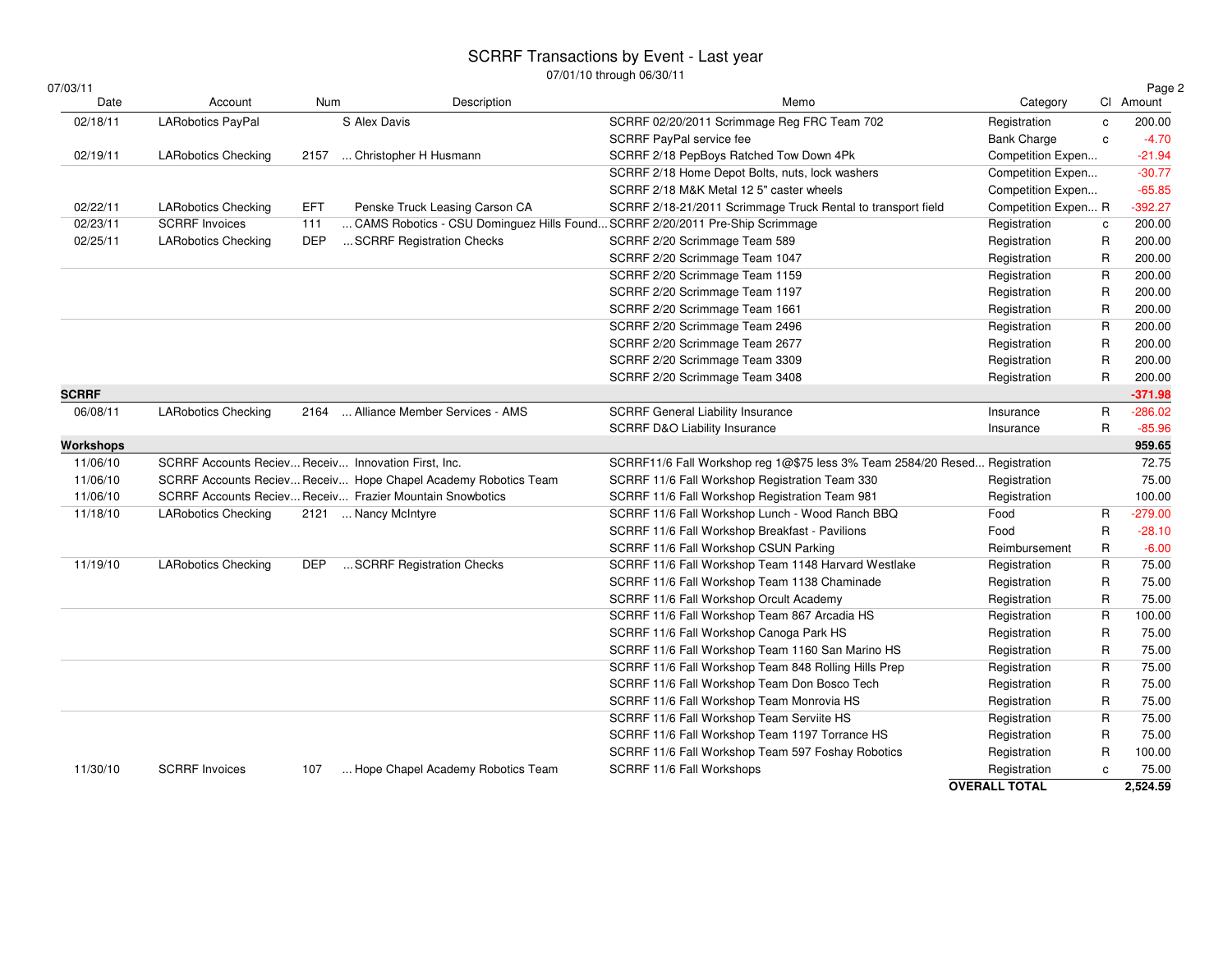07/01/10 through 06/30/11

| 07/03/1 |
|---------|
|---------|

| 03/11                                 |                                                       |            |                                                                                                     |                                    |              |              | Page 1      |
|---------------------------------------|-------------------------------------------------------|------------|-----------------------------------------------------------------------------------------------------|------------------------------------|--------------|--------------|-------------|
| Date                                  | Account                                               | Num        | Memo                                                                                                | Category                           | Tag          | Clr          | Amount      |
| <b>Alex Davis</b>                     |                                                       |            |                                                                                                     |                                    |              |              | 341.70      |
| 09/16/10                              | LARobotics PayPal                                     |            | SCRRF 9/25 Fall Classic Team 702                                                                    | Registration                       | Classic      | $\mathbf{C}$ | 146.40      |
| 02/18/11                              | LARobotics PayPal                                     | S          | SCRRF 02/20/2011 Scrimmage Reg FRC Team 702                                                         | Registration                       | Scrimmage    | $\mathbf c$  | 200.00      |
|                                       |                                                       |            | SCRRF PayPal service fee                                                                            | <b>Bank Charge</b>                 | Scrimmage    | $\mathbf c$  | $-4.70$     |
| <b>Alliance Member Services - AMS</b> |                                                       |            |                                                                                                     |                                    |              |              | $-371.98$   |
| 06/08/11                              | <b>LARobotics Checking</b>                            | 2164       | S SCRRF General Liability Insurance                                                                 | Insurance                          | <b>SCRRF</b> | R            | $-286.02$   |
|                                       |                                                       |            | <b>SCRRF D&amp;O Liability Insurance</b>                                                            | Insurance                          | <b>SCRRF</b> | R            | $-85.96$    |
| Andymark, Inc. 765-86847              |                                                       |            |                                                                                                     |                                    |              |              | $-207.16$   |
| 02/07/11                              | <b>LARobotics Checking</b>                            | <b>EFT</b> | SCRRF 2011 FRC game pieces                                                                          | <b>Competition Expense</b>         | Scrimmage    | R            | $-207.16$   |
|                                       | <b>CAMS Robotics - CSU Dominguez Hills Foundation</b> |            |                                                                                                     |                                    |              |              | 200.00      |
| 02/23/11                              | <b>SCRRF Invoices</b>                                 | 111        | S SCRRF 2/20/2011 Pre-Ship Scrimmage                                                                | Registration                       | Scrimmage    | $\mathbf{C}$ | 200.00      |
| <b>Carole Riedinger</b>               |                                                       |            |                                                                                                     |                                    |              |              | 146.40      |
| 09/18/10                              | LARobotics PayPal                                     |            | SCRRF 9/25 Fall Classic Team 2584                                                                   | Registration                       | Classic      | $\mathbf{C}$ | 146.40      |
| <b>Christopher H Husmann</b>          |                                                       |            |                                                                                                     |                                    |              |              | $-118.56$   |
| 02/19/11                              | <b>LARobotics Checking</b>                            | 2157       | S SCRRF 2/18 PepBoys Ratched Tow Down 4Pk                                                           | <b>Competition Expense</b>         | Scrimmage    |              | $-21.94$    |
|                                       |                                                       |            | SCRRF 2/18 Home Depot Bolts, nuts, lock washers                                                     | <b>Competition Expense</b>         | Scrimmage    |              | $-30.77$    |
|                                       |                                                       |            | SCRRF 2/18 M&K Metal 12 5" caster wheels                                                            | <b>Competition Expense</b>         | Scrimmage    |              | $-65.85$    |
| David E. Brinza                       |                                                       |            |                                                                                                     |                                    |              |              | 0.00        |
| 10/19/10                              | <b>LARobotics Checking</b>                            | S          | SCRRF 9/25 Fall Classic Donation of Trophies and Socker Balls                                       | Donation Income                    | Classic      | R            | 369.40      |
|                                       |                                                       |            | SCRRF 9/25 Fall Classic -9/15 AD Trophy - Trophies                                                  | <b>Competition Expense</b>         | Classic      | R            | $-198.60$   |
|                                       |                                                       |            | SCRRF 9/25 Fall Classic - 9/18 DTI Soccer - Soccer Balls                                            | Competition Expense Classic        |              | R            | $-170.80$   |
| <b>Deborah Epperson</b>               |                                                       |            |                                                                                                     |                                    |              |              | $-433.90$   |
| 09/30/10                              | <b>LARobotics Checking</b>                            | 2111       | SCRRF 9/25 Fall Classic Transport                                                                   | <b>Competition Expense Classic</b> |              | R            | $-433.90$   |
| <b>Frazier Mountain Snowbotics</b>    |                                                       |            |                                                                                                     |                                    |              |              | 100.00      |
| 11/06/10                              |                                                       |            | SCRRF Accounts Recievable Receivable SCRRF 11/6 Fall Workshop Registration Team 981                 | Registration                       | Workshops    |              | 100.00      |
| <b>FRC Team 980 Thunderbots</b>       |                                                       |            |                                                                                                     |                                    |              |              | $-1,200.69$ |
| 10/19/10                              | <b>LARobotics Checking</b>                            | 2113       | S SCRRF 9/25 Fall Classic - 9/20 Film Tools - Tape                                                  | Field                              | Classic      | R            | $-40.39$    |
|                                       |                                                       |            | SCRRF 9/25 Fall Classic - 9/22 McMaster - Lexan for targets                                         | Field                              | Classic      | R            | $-141.20$   |
|                                       |                                                       |            | SCRRF 9/25 Fall Classic - 9/24 McMaster - Cable ties                                                | Field                              | Classic      | R            | $-28.91$    |
|                                       |                                                       |            | SCRRF 9/25 Fall Classic - 9/27 Inky Doodle - Vinyl Vision Target                                    | Field                              | Classic      | R            | $-197.55$   |
|                                       |                                                       |            | SCRRF 9/25 Fall Classic - 9/27 Film Tools - Tape, Misc                                              | Field                              | Classic      | R            | $-150.74$   |
|                                       |                                                       |            | SCRRF 9/25 Fall Classic - 10/14 1 Source Intl - Conf calls                                          | <b>Competition Expense</b>         | Classic      | R            | $-38.22$    |
|                                       |                                                       |            | SCRRF 9/25 Fall Classic - 10/15 Burbank USD - Facility Use                                          | <b>Competition Expense</b>         | Classic      | R            | $-357.00$   |
| 11/15/10                              | <b>LARobotics Checking</b>                            | 2117       | S SCRRF 9/25 Fall Classic insurance                                                                 | <b>Competition Expense</b>         | Classic      | R            | $-90.00$    |
|                                       |                                                       |            | SCRRF 9/25 Fall Classic food                                                                        | Competition Expense Classic        |              | R            | $-156.68$   |
| <b>Grant Pickett</b>                  |                                                       |            |                                                                                                     |                                    |              |              | $-1,000.00$ |
| 03/26/11                              | <b>LARobotics Checking</b>                            | 2160       | SCRRF-TWC Scholarship - North Area                                                                  | Scholarship                        | Scholarship  | R            | $-1,000.00$ |
|                                       | <b>Hope Chapel Academy Robotics Team</b>              |            |                                                                                                     |                                    |              |              | 150.00      |
| 11/06/10                              |                                                       |            | SCRRF Accounts Recievable Receivable SCRRF 11/6 Fall Workshop Registration Team 330                 | Registration                       | Workshops    |              | 75.00       |
| 11/30/10                              | <b>SCRRF Invoices</b>                                 | 107        | S SCRRF 11/6 Fall Workshops                                                                         | Registration                       | Workshops c  |              | 75.00       |
| <b>Innovation First, Inc.</b>         |                                                       |            |                                                                                                     |                                    |              |              | 72.75       |
| 11/06/10                              |                                                       |            | SCRRF Accounts Recievable Receivable SCRRF11/6 Fall Workshop reg 1@\$75 less 3% Team 2584/20 Reseda | Registration                       | Workshops    |              | 72.75       |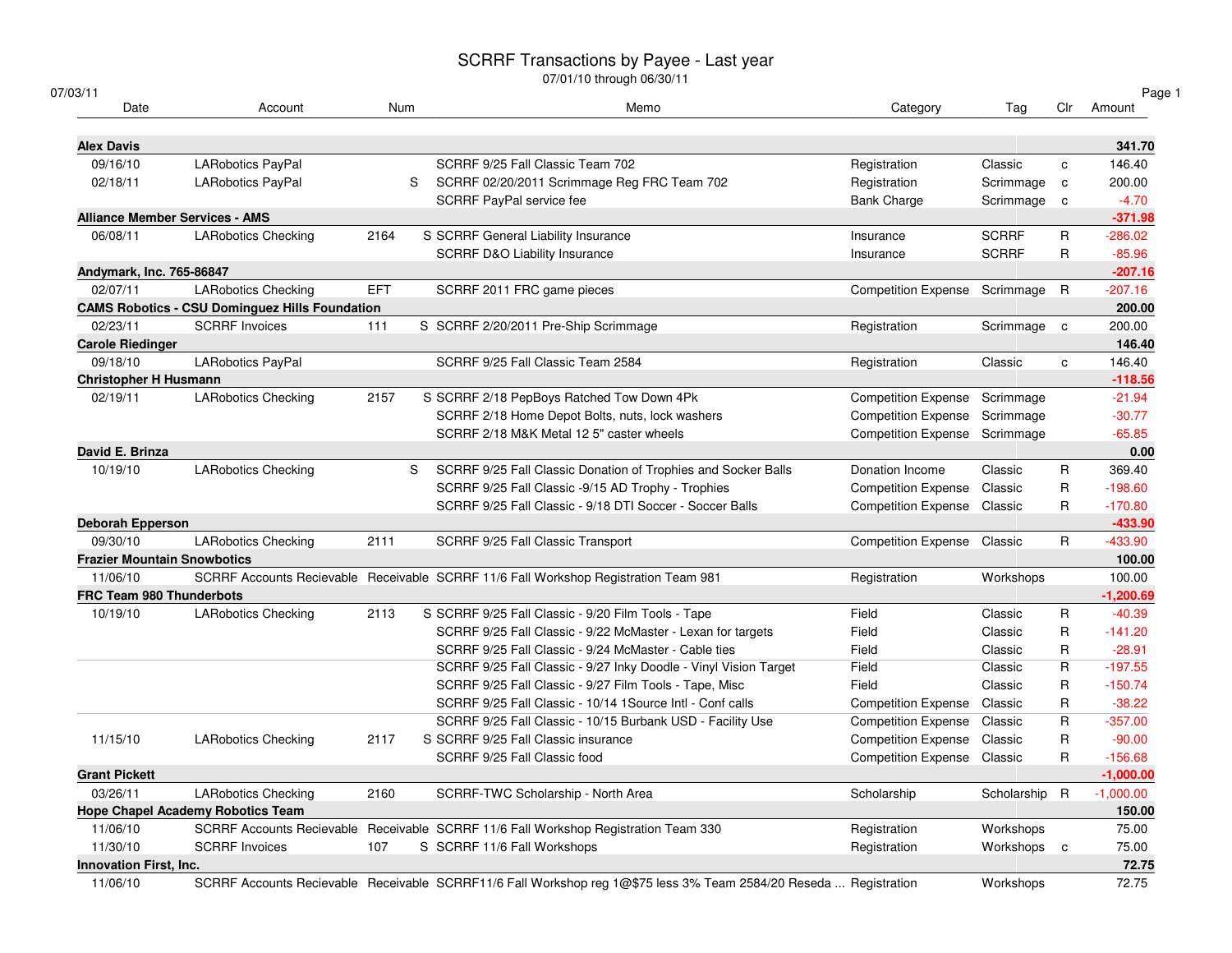# SCRRF Transactions by Payee - Last year 07/01/10 through 06/30/11

| 03/11                               |                                       |            |                                                              |                               |               |              | Page 2      |
|-------------------------------------|---------------------------------------|------------|--------------------------------------------------------------|-------------------------------|---------------|--------------|-------------|
| Date                                | Account                               | Num        | Memo                                                         | Category                      | Tag           | Clr          | Amount      |
| <b>Janet Price</b>                  |                                       |            |                                                              |                               |               |              | 146.40      |
| 09/16/10                            | LARobotics PayPal                     |            | SCRRF 9/25 Fall Classic Team 973                             | Registration                  | Classic       | $\mathbf{C}$ | 146.40      |
| <b>Katherine Shen</b>               |                                       |            |                                                              |                               |               |              | $-1,000.00$ |
| 03/26/11                            | <b>LARobotics Checking</b>            | 2162       | SCRRF-TWC Scholarship - SCRRF                                | Scholarship                   | Scholarship   | $\mathsf{R}$ | $-1,000.00$ |
| <b>MHS Robotics Boosters</b>        |                                       |            |                                                              |                               |               |              | 146.40      |
| 09/07/10                            | <b>LARobotics PayPal</b>              |            | SCRRF 9/25 Fall Classic Team 1323                            | Registration                  | Classic       | $\mathbf{C}$ | 146.40      |
| Mindy Huang                         |                                       |            |                                                              |                               |               |              | $-1,000.00$ |
| 03/26/11                            | <b>LARobotics Checking</b>            | 2161       | SCRRF-TWC Scholarship - Metro Area                           | Scholarship                   | Scholarship R |              | $-1,000.00$ |
| <b>Nancy McIntyre</b>               |                                       |            |                                                              |                               |               |              | $-313.10$   |
| 11/18/10                            | <b>LARobotics Checking</b>            | 2121       | S SCRRF 11/6 Fall Workshop Lunch - Wood Ranch BBQ            | Food                          | Workshops     | $\mathsf{R}$ | $-279.00$   |
|                                     |                                       |            | SCRRF 11/6 Fall Workshop Breakfast - Pavilions               | Food                          | Workshops     | R            | $-28.10$    |
|                                     |                                       |            | SCRRF 11/6 Fall Workshop CSUN Parking                        | Reimbursement                 | Workshops     | R            | $-6.00$     |
| <b>Orcutt Academy Robotics Team</b> |                                       |            |                                                              |                               |               |              | 200.00      |
| 02/16/11                            | <b>SCRRF Invoices</b>                 | 110        | S SCRRF 2/20 Pre-Ship Scrimmage                              | Registration                  | Scrimmage     |              | 200.00      |
|                                     | Palos Verdes Peninsula High School    |            |                                                              |                               |               |              | 350.00      |
| 09/17/10                            | <b>SCRRF Invoices</b>                 | 105        | S SCRRF 9/25/10 Fall Classic                                 | Registration                  | Classic       | $\mathbf c$  | 150.00      |
| 01/13/11                            | <b>SCRRF Invoices</b>                 | 108        | S SCRRF 02/20/2011 Pre-Ship Scrimmage                        | Registration                  | Scrimmage     | $\mathbf c$  | 200.00      |
| <b>Penny S Ross</b>                 |                                       |            |                                                              |                               |               |              | 146.40      |
| 09/11/10                            | <b>LARobotics PayPal</b>              |            | SCRRF 9/25 Fall Classic Team 330                             | Registration                  | Classic       | $\mathbf{C}$ | 146.40      |
|                                     | <b>Penske Truck Leasing Carson CA</b> |            |                                                              |                               |               |              | $-392.27$   |
| 02/22/11                            | <b>LARobotics Checking</b>            | <b>EFT</b> | SCRRF 2/18-21/2011 Scrimmage Truck Rental to transport field | Competition Expense Scrimmage |               | R            | $-392.27$   |
| Peter Johnson                       |                                       |            |                                                              |                               |               |              | 146.40      |
| 09/10/10                            | LARobotics PayPal                     |            | SCRRF 9/25 Fall Classic Team 294                             | Registration                  | Classic       | C            | 146.40      |
| <b>Robert Bornino</b>               |                                       |            |                                                              |                               |               |              | 195.00      |
| 09/20/10                            | LARobotics PayPal                     |            | SCRRF 9/25 Fall Classic Team 1197 partial                    | Registration                  | Classic       | c            | 146.40      |
| 09/24/10                            | <b>LARobotics PayPal</b>              |            | SCRRF 9/25 Fall Classic Team 1197 balance                    | Registration                  | Classic       | c            | 48.60       |
| Roger Kassebaum                     |                                       |            |                                                              |                               |               |              | 195.30      |
| 02/14/11                            | <b>LARobotics PayPal</b>              |            | S<br>SCRRF 02/20/2011 Scrimmage Reg FRC Team 1836            | Registration                  | Scrimmage     | $\mathbf c$  | 200.00      |
|                                     |                                       |            | SCRRF PayPal service fee                                     | <b>Bank Charge</b>            | Scrimmage     | $\mathbf{C}$ | $-4.70$     |
| <b>Scott Goishi</b>                 |                                       |            |                                                              |                               |               |              | 146.40      |
| 09/17/10                            | LARobotics PayPal                     |            | SCRRF 9/25 Fall Classic Team 3296                            | Registration                  | Classic       | C            | 146.40      |
| <b>SCRRF Registration Cash</b>      |                                       |            |                                                              |                               |               |              | 350.00      |
| 09/28/10                            | <b>LARobotics Checking</b>            | <b>DEP</b> | S SCRRF 9/25 Fall Classic Team 399                           | Registration                  | Classic       | R            | 150.00      |
|                                     |                                       |            | SCRRF 9/25 Fall Classic Team 597                             | Registration                  | Classic       | R            | 200.00      |
| <b>SCRRF Registration Checks</b>    |                                       |            |                                                              |                               |               |              | 3,350.00    |
| 09/28/10                            | <b>LARobotics Checking</b>            | <b>DEP</b> | S SCRRF 9/25 Fall Classic Team 981                           | Registration                  | Classic       | R            | 150.00      |
|                                     |                                       |            | SCRRF 9/25 Fall Classic Team 968                             | Registration                  | Classic       | R            | 150.00      |
|                                     |                                       |            | SCRRF 9/25 Fall Classic Team 1622                            | Registration                  | Classic       | R            | 150.00      |
|                                     |                                       |            | SCRRF 9/25 Fall Classic Team 3271                            | Registration                  | Classic       | R            | 150.00      |
| 11/19/10                            | <b>LARobotics Checking</b>            | <b>DEP</b> | S SCRRF 11/6 Fall Workshop Team 1148 Harvard Westlake        | Registration                  | Workshops     | $\mathsf R$  | 75.00       |
|                                     |                                       |            | SCRRF 11/6 Fall Workshop Team 1138 Chaminade                 | Registration                  | Workshops     | $\mathsf{R}$ | 75.00       |
|                                     |                                       |            | SCRRF 11/6 Fall Workshop Orcult Academy                      | Registration                  | Workshops     | R            | 75.00       |
|                                     |                                       |            | SCRRF 11/6 Fall Workshop Team 867 Arcadia HS                 | Registration                  | Workshops     | $\mathsf{R}$ | 100.00      |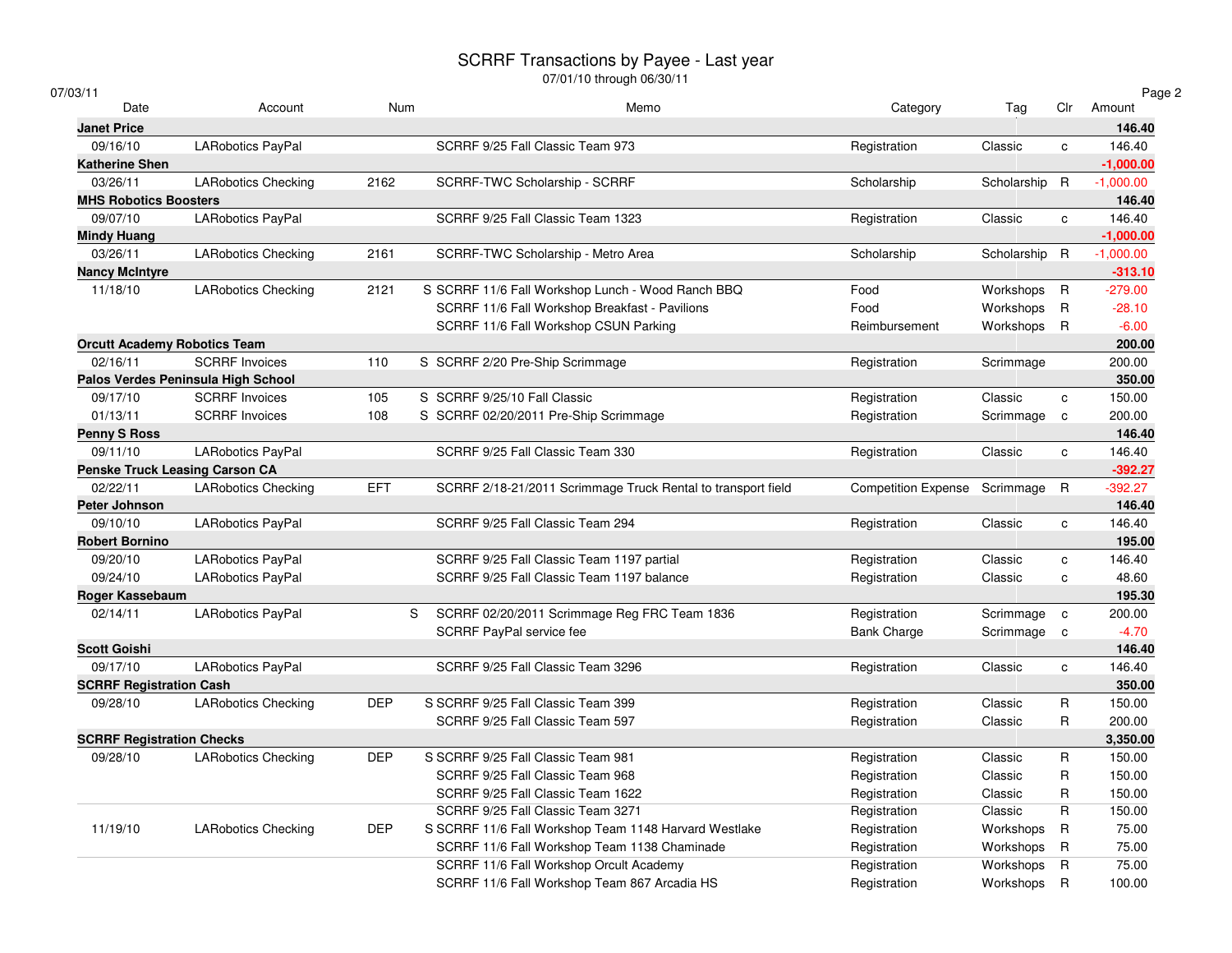07/01/10 through 06/30/11

| 07/03/11                        |                            |            | UTTU IT ID UITUUUTTUUVUTTI                           |                             |               |     | Page 3    |
|---------------------------------|----------------------------|------------|------------------------------------------------------|-----------------------------|---------------|-----|-----------|
| Date                            | Account                    | <b>Num</b> | Memo                                                 | Category                    | Tag           | Clr | Amount    |
|                                 |                            |            | SCRRF 11/6 Fall Workshop Canoga Park HS              | Registration                | Workshops     | R   | 75.00     |
|                                 |                            |            | SCRRF 11/6 Fall Workshop Team 1160 San Marino HS     | Registration                | Workshops     | R   | 75.00     |
|                                 |                            |            | SCRRF 11/6 Fall Workshop Team 848 Rolling Hills Prep | Registration                | Workshops     | R   | 75.00     |
|                                 |                            |            | SCRRF 11/6 Fall Workshop Team Don Bosco Tech         | Registration                | Workshops     | R   | 75.00     |
|                                 |                            |            | SCRRF 11/6 Fall Workshop Team Monrovia HS            | Registration                | Workshops     | R   | 75.00     |
|                                 |                            |            | SCRRF 11/6 Fall Workshop Team Serviite HS            | Registration                | Workshops     | R   | 75.00     |
|                                 |                            |            | SCRRF 11/6 Fall Workshop Team 1197 Torrance HS       | Registration                | Workshops     | R   | 75.00     |
|                                 |                            |            | SCRRF 11/6 Fall Workshop Team 597 Foshay Robotics    | Registration                | Workshops     | R   | 100.00    |
| 02/25/11                        | <b>LARobotics Checking</b> | <b>DEP</b> | S SCRRF 2/20 Scrimmage Team 589                      | Registration                | Scrimmage     | R   | 200.00    |
|                                 |                            |            | SCRRF 2/20 Scrimmage Team 1047                       | Registration                | Scrimmage     | R   | 200.00    |
|                                 |                            |            | SCRRF 2/20 Scrimmage Team 1159                       | Registration                | Scrimmage     | R   | 200.00    |
|                                 |                            |            | SCRRF 2/20 Scrimmage Team 1197                       | Registration                | Scrimmage     | R   | 200.00    |
|                                 |                            |            | SCRRF 2/20 Scrimmage Team 1661                       | Registration                | Scrimmage     | R   | 200.00    |
|                                 |                            |            | SCRRF 2/20 Scrimmage Team 2496                       | Registration                | Scrimmage     | R   | 200.00    |
|                                 |                            |            | SCRRF 2/20 Scrimmage Team 2677                       | Registration                | Scrimmage     | R   | 200.00    |
|                                 |                            |            | SCRRF 2/20 Scrimmage Team 3309                       | Registration                | Scrimmage     | R   | 200.00    |
|                                 |                            |            | SCRRF 2/20 Scrimmage Team 3408                       | Registration                | Scrimmage R   |     | 200.00    |
| <b>Shadow Hills High School</b> |                            |            |                                                      |                             |               |     | 200.00    |
| 02/16/11                        | <b>SCRRF Invoices</b>      | 109        | S SCRRF 2/20/2011 Pre-Ship Scrimmage                 | Registration                | Scrimmage c   |     | 200.00    |
| <b>Time Warner Cable</b>        |                            |            |                                                      |                             |               |     | 2,000.00  |
| 07/06/10                        | <b>LARobotics Checking</b> | 100701     | SCRRF-Time Warner Cable Scholarships                 | Donation Income             | Scholarship R |     | 2,000.00  |
| <b>U-Haul Ctr Burbank CA</b>    |                            |            |                                                      |                             |               |     | $-170.90$ |
| 09/25/10                        | <b>LARobotics Checking</b> |            | SCRRF 9/25 Fall Classic truck to move carpet         | <b>Competition Expense</b>  | Classic       | R.  | $-169.58$ |
| 09/26/10                        | <b>LARobotics Checking</b> |            | SCRRF 9/25 Fall Classic truck to move carpet balance | Competition Expense Classic |               | R   | $-1.32$   |
| <b>West Covina High School</b>  |                            |            |                                                      |                             |               |     | 150.00    |
| 09/21/10                        | <b>SCRRF Invoices</b>      | 106        | S SCRRF 9/25/10 Fall Classic                         | Registration                | Classic       |     | 150.00    |
|                                 |                            |            |                                                      | <b>OVERALL TOTAL</b>        |               |     | 2,524.59  |